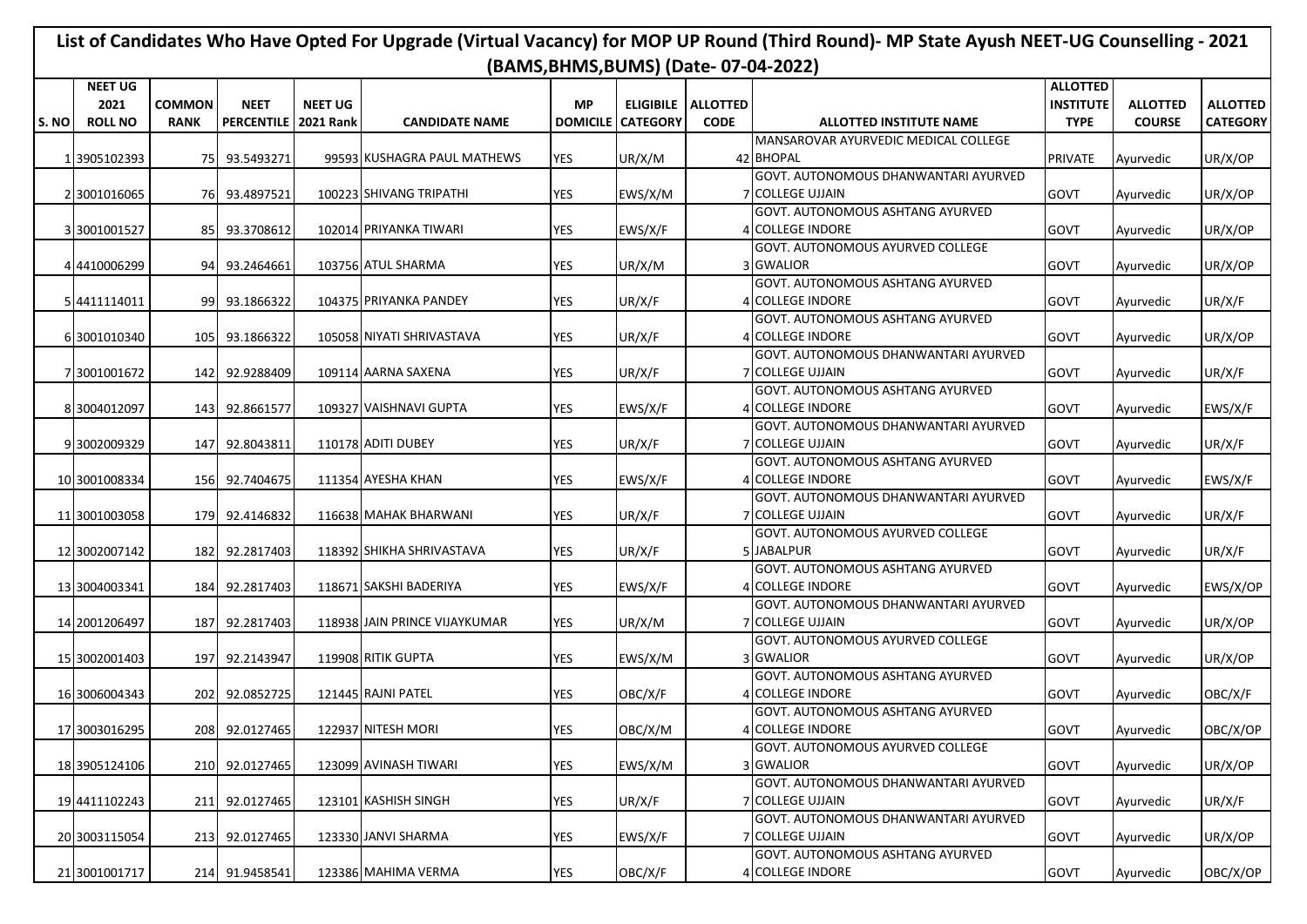|      | <b>NEET UG</b>         |                              |                                  |                                    |                              |                              |                 |                                     |                                                             | <b>ALLOTTED</b>                 |                                  |                                    |
|------|------------------------|------------------------------|----------------------------------|------------------------------------|------------------------------|------------------------------|-----------------|-------------------------------------|-------------------------------------------------------------|---------------------------------|----------------------------------|------------------------------------|
| S.NO | 2021<br><b>ROLL NO</b> | <b>COMMON</b><br><b>RANK</b> | <b>NEET</b><br><b>PERCENTILE</b> | <b>NEET UG</b><br><b>2021 Rank</b> | <b>CANDIDATE NAME</b>        | <b>MP</b><br><b>DOMICILE</b> | <b>CATEGORY</b> | ELIGIBILE   ALLOTTED<br><b>CODE</b> | <b>ALLOTTED INSTITUTE NAME</b>                              | <b>INSTITUTE</b><br><b>TYPE</b> | <b>ALLOTTED</b><br><b>COURSE</b> | <b>ALLOTTED</b><br><b>CATEGORY</b> |
|      |                        |                              |                                  |                                    |                              |                              |                 |                                     | <b>GOVT. AUTONOMOUS ASHTANG AYURVED</b>                     |                                 |                                  |                                    |
|      | 22 3001001035          |                              | 219 91.8782495                   |                                    | 125313 NIKITA VERMA          | YES                          | OBC/X/F         |                                     | 4 COLLEGE INDORE                                            | GOVT                            | Ayurvedic                        | OBC/X/OP                           |
|      |                        |                              |                                  |                                    |                              |                              |                 |                                     | <b>GOVT. AUTONOMOUS ASHTANG AYURVED</b>                     |                                 |                                  |                                    |
|      | 23 3003103435          | 223                          | 91.742587                        |                                    | 126800 ARSHI MANSURI         | YES                          | OBC/X/F         |                                     | 4 COLLEGE INDORE                                            | <b>GOVT</b>                     | Ayurvedic                        | OBC/X/OP                           |
|      |                        |                              |                                  |                                    |                              |                              |                 |                                     | GOVT. AUTONOMOUS DHANWANTARI AYURVED                        |                                 |                                  |                                    |
|      | 24 3003003300          |                              | 226 91.6721331                   |                                    | 127647 BHUMIKA PATEL         | <b>YES</b>                   | OBC/X/F         |                                     | <b>7 COLLEGE UJJAIN</b>                                     | GOVT                            | Ayurvedic                        | OBC/X/F                            |
|      |                        |                              |                                  |                                    |                              |                              |                 |                                     | GOVT. AUTONOMOUS DHANWANTARI AYURVED                        |                                 |                                  |                                    |
|      | 25 3001011240          |                              | 228 91.6721331                   |                                    | 128011 HIMANCHAL RAGHUWANSHI | <b>YES</b>                   | EWS/X/M         |                                     | 7 COLLEGE UJJAIN                                            | GOVT                            | Ayurvedic                        | EWS/X/OP                           |
|      |                        |                              |                                  |                                    |                              | <b>YES</b>                   |                 |                                     | GOVT. AUTONOMOUS ASHTANG AYURVED<br><b>4 COLLEGE INDORE</b> |                                 |                                  |                                    |
|      | 26 3001002483          |                              | 233 91.6015497                   |                                    | 129434 HIMANSHI MALI         |                              | OBC/X/F         |                                     | GOVT. AUTONOMOUS DHANWANTARI AYURVED                        | GOVT                            | Ayurvedic                        | OBC/X/OP                           |
|      | 27 3003018030          |                              | 234 91.5335566                   |                                    | 129992 MONIKA PARMAR         | YES                          | OBC/X/F         |                                     | 7 COLLEGE UJJAIN                                            | GOVT                            | Ayurvedic                        | OBC/X/F                            |
|      |                        |                              |                                  |                                    |                              |                              |                 |                                     | GOVT. AUTONOMOUS ASHTANG AYURVED                            |                                 |                                  |                                    |
|      | 28 3003006249          |                              | 235 91.5335566                   |                                    | 130110 SANJEEVANI NERPAGAR   | YES                          | OBC/X/F         |                                     | 4 COLLEGE INDORE                                            | GOVT                            | Ayurvedic                        | OBC/X/OP                           |
|      |                        |                              |                                  |                                    |                              |                              |                 |                                     | GOVT. AUTONOMOUS DHANWANTARI AYURVED                        |                                 |                                  |                                    |
|      | 29 3003012185          |                              | 239 91.5335566                   |                                    | 130665 AADISHA JAIN          | <b>YES</b>                   | EWS/X/F         |                                     | <b>7 COLLEGE UJJAIN</b>                                     | GOVT                            | Ayurvedic                        | EWS/X/F                            |
|      |                        |                              |                                  |                                    |                              |                              |                 |                                     | GOVT. AUTONOMOUS DHANWANTARI AYURVED                        |                                 |                                  |                                    |
|      | 30 3001007360          | 242                          | 91.464074                        |                                    | 131265 PARAGIKA RAJPUT       | YES                          | EWS/X/F         |                                     | <b>7 COLLEGE UJJAIN</b>                                     | GOVT                            | Ayurvedic                        | EWS/X/OP                           |
|      |                        |                              |                                  |                                    |                              |                              |                 |                                     | GOVT. AUTONOMOUS DHANWANTARI AYURVED                        |                                 |                                  |                                    |
|      | 31 3107011023          | 245                          | 91.397894                        |                                    | 132500 GYANESH JADHAV        | <b>YES</b>                   | OBC/X/M         |                                     | <b>7 COLLEGE UJJAIN</b><br>GOVT. AUTONOMOUS AYURVED COLLEGE | GOVT                            | Ayurvedic                        | OBC/X/OP                           |
|      | 32 3004002375          |                              | 247 91.3280877                   |                                    | 132850 APOORVA BASEDIYA      | <b>YES</b>                   | UR/X/F          |                                     | 3 GWALIOR                                                   | GOVT                            | Ayurvedic                        | UR/X/OP                            |
|      |                        |                              |                                  |                                    |                              |                              |                 |                                     | GOVT. AUTONOMOUS AYURVED COLLEGE                            |                                 |                                  |                                    |
|      | 33 3001015195          |                              | 248 91.3280877                   |                                    | 132955 MAYANK TRIPATHI       | <b>YES</b>                   | UR/X/M          |                                     | 5 JABALPUR                                                  | GOVT                            | Ayurvedic                        | UR/X/OP                            |
|      |                        |                              |                                  |                                    |                              |                              |                 |                                     | GOVT. AUTONOMOUS DHANWANTARI AYURVED                        |                                 |                                  |                                    |
|      | 34 3003102107          |                              | 249 91.3280877                   |                                    | 133225 ROHIT KUMAR DHAWLE    | YES                          | OBC/X/M         |                                     | 7 COLLEGE UJJAIN                                            | GOVT                            | Ayurvedic                        | OBC/X/OP                           |
|      |                        |                              |                                  |                                    |                              |                              |                 |                                     | GOVT. AUTONOMOUS AYURVED COLLEGE                            |                                 |                                  |                                    |
|      | 35 3006002172          |                              | 250 91.3280877                   |                                    | 133226 ANKITA TIWARI         | YES                          | EWS/X/F         |                                     | 3 GWALIOR                                                   | <b>GOVT</b>                     | Ayurvedic                        | EWS/X/F                            |
|      |                        |                              |                                  |                                    |                              |                              |                 |                                     | GOVT. AUTONOMOUS DHANWANTARI AYURVED<br>7 COLLEGE UJJAIN    |                                 |                                  |                                    |
|      | 36 3005001108          |                              | 252 91.3280877                   |                                    | 133317 ANJALI RATHORE        | YES                          | OBC/X/F         |                                     | GOVT. AUTONOMOUS DHANWANTARI AYURVED                        | <b>GOVT</b>                     | Ayurvedic                        | OBC/X/F                            |
|      | 37 3111027030          |                              | 253 91.3280877                   |                                    | 133433 ANMOL RANGIRE         | YES                          | OBC/X/F         |                                     | <b>7 COLLEGE UJJAIN</b>                                     | GOVT                            | Ayurvedic                        | OBC/X/F                            |
|      |                        |                              |                                  |                                    |                              |                              |                 |                                     | GOVT. AUTONOMOUS DHANWANTARI AYURVED                        |                                 |                                  |                                    |
|      | 38 3001005183          |                              | 255 91.3280877                   |                                    | 133510 PRACHI DHAKAD         | <b>YES</b>                   | OBC/X/F         |                                     | <b>7 COLLEGE UJJAIN</b>                                     | GOVT                            | Ayurvedic                        | OBC/X/OP                           |
|      |                        |                              |                                  |                                    |                              |                              |                 |                                     | GOVT. AUTONOMOUS DHANWANTARI AYURVED                        |                                 |                                  |                                    |
|      | 39 3003108106          |                              | 257 91.3280877                   |                                    | 133610 SHUBHAM PARMAR        | <b>YES</b>                   | OBC/X/M         |                                     | <b>7 COLLEGE UJJAIN</b>                                     | GOVT                            | Ayurvedic                        | OBC/X/OP                           |
|      |                        |                              |                                  |                                    |                              |                              |                 |                                     | MANDSAUR INSTITUTE OF AYURVED EDUCATION                     |                                 |                                  |                                    |
|      | 40 3003102294          | 259                          | 91.3280877                       |                                    | 133813 DRASHTI PALIWAL       | <b>YES</b>                   | UR/X/F          |                                     | 38 AND RESEARCH MANDSAUR                                    | PRIVATE                         | Ayurvedic                        | UR/X/F                             |
|      |                        |                              |                                  |                                    |                              | YES                          |                 |                                     | GOVT. AUTONOMOUS DHANWANTARI AYURVED<br>7 COLLEGE UJJAIN    | GOVT                            |                                  |                                    |
|      | 41 1703031164          | 262                          | 91.262361                        |                                    | 134322 VENU TAI THAKREY      |                              | OBC/X/F         |                                     | <b>GOVT. AUTONOMOUS AYURVED COLLEGE</b>                     |                                 | Ayurvedic                        | OBC/X/OP                           |
|      | 42 3003004386          | 264                          | 91.262361                        |                                    | 134417 PRANJAL TIWARI        | YES                          | EWS/X/F         |                                     | 5 JABALPUR                                                  | GOVT                            | Ayurvedic                        | UR/X/OP                            |
|      |                        |                              |                                  |                                    |                              |                              |                 |                                     | GOVT. AUTONOMOUS AYURVED COLLEGE                            |                                 |                                  |                                    |
|      | 43 3005004559          |                              | 270 91.1938498                   |                                    | 135040 MADHU RAGHUWANSHI     | YES                          | EWS/X/F         |                                     | 3 GWALIOR                                                   | GOVT                            | Ayurvedic                        | EWS/X/OP                           |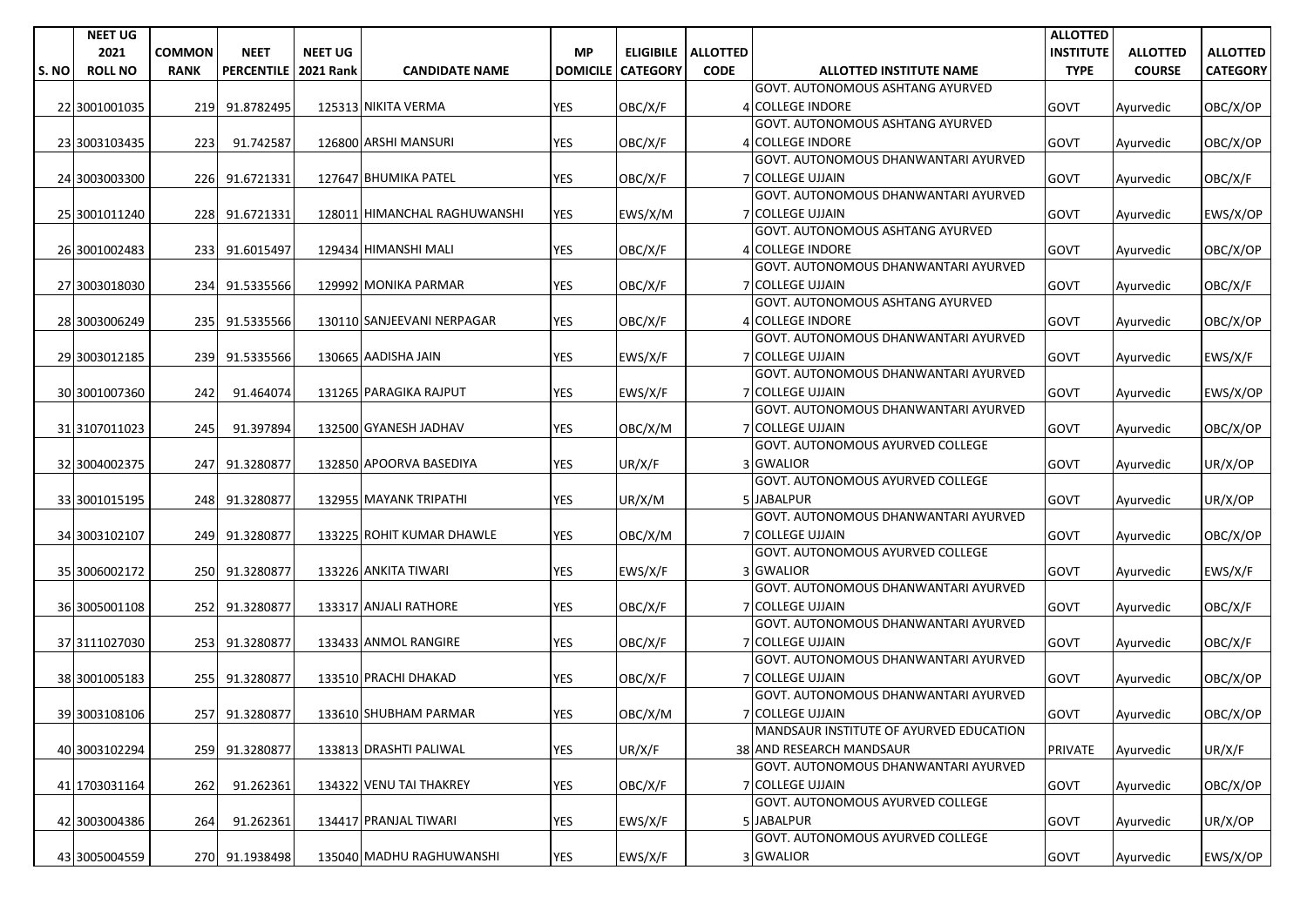|      | <b>NEET UG</b>                 |                  |                          |                  |                                           |                 |                 |                      |                                                                                | <b>ALLOTTED</b>  |                 |                 |
|------|--------------------------------|------------------|--------------------------|------------------|-------------------------------------------|-----------------|-----------------|----------------------|--------------------------------------------------------------------------------|------------------|-----------------|-----------------|
|      | 2021                           | <b>COMMON</b>    | <b>NEET</b>              | <b>NEET UG</b>   |                                           | <b>MP</b>       |                 | ELIGIBILE   ALLOTTED |                                                                                | <b>INSTITUTE</b> | <b>ALLOTTED</b> | <b>ALLOTTED</b> |
| S.NO | <b>ROLL NO</b>                 | <b>RANK</b>      | <b>PERCENTILE</b>        | <b>2021 Rank</b> | <b>CANDIDATE NAME</b>                     | <b>DOMICILE</b> | <b>CATEGORY</b> | <b>CODE</b>          | <b>ALLOTTED INSTITUTE NAME</b>                                                 | <b>TYPE</b>      | <b>COURSE</b>   | <b>CATEGORY</b> |
|      |                                |                  |                          |                  |                                           |                 |                 |                      | GOVT. AUTONOMOUS DHANWANTARI AYURVED                                           |                  |                 |                 |
|      | 44 3001003016                  |                  | 273 91.1938498           |                  | 135709 PRANAV PATIDAR                     | YES             | OBC/X/M         |                      | <b>7 COLLEGE UJJAIN</b>                                                        | GOVT             | Ayurvedic       | OBC/X/OP        |
|      |                                |                  |                          |                  |                                           |                 |                 |                      | GOVT. AUTONOMOUS DHANWANTARI AYURVED                                           |                  |                 |                 |
|      | 45 3111105325                  |                  | 274 91.1938498           |                  | 135919 PRARIT HARINKHEDE                  | <b>YES</b>      | OBC/X/M         |                      | 7 COLLEGE UJJAIN                                                               | GOVT             | Ayurvedic       | OBC/X/OP        |
|      |                                |                  |                          |                  |                                           |                 |                 |                      | PT. SHIVNATH SHASTRI GOVT. AUTONOMOUS                                          |                  |                 |                 |
|      | 46 3003102161                  |                  | 276 91.1255329           |                  | 136226 NIHARIKA PATIDAR                   | YES             | OBC/X/F         |                      | 2 AYURVED COLLEGE BURHANPUR                                                    | GOVT             | Ayurvedic       | UR/X/OP         |
|      |                                |                  |                          |                  |                                           |                 |                 |                      | PT. SHIVNATH SHASTRI GOVT. AUTONOMOUS                                          |                  |                 |                 |
|      | 47 3003102067                  |                  | 277 91.1255329           |                  | 136375 VIKAS ADVE                         | <b>YES</b>      | OBC/X/M         |                      | 2 AYURVED COLLEGE BURHANPUR                                                    | GOVT             | Ayurvedic       | UR/X/OP         |
|      |                                |                  |                          |                  |                                           |                 |                 |                      | PT. SHIVNATH SHASTRI GOVT. AUTONOMOUS                                          |                  |                 |                 |
|      | 48 3003008222                  |                  | 278 91.1255329           |                  | 136494 ARBAZ KHAN                         | <b>YES</b>      | OBC/X/M         |                      | 2 AYURVED COLLEGE BURHANPUR                                                    | <b>GOVT</b>      | Ayurvedic       | UR/X/OP         |
|      |                                |                  |                          |                  |                                           |                 |                 |                      | PT. SHIVNATH SHASTRI GOVT. AUTONOMOUS                                          |                  |                 |                 |
|      | 49 3003026037                  |                  | 279 91.1255329           |                  | 136496 PALAK KATARIYA                     | <b>YES</b>      | OBC/X/F         |                      | 2 AYURVED COLLEGE BURHANPUR                                                    | GOVT             | Ayurvedic       | UR/X/OP         |
|      |                                |                  |                          |                  |                                           |                 |                 |                      | GOVT. AUTONOMOUS AYURVED COLLEGE                                               |                  |                 |                 |
|      | 50 3003109233                  |                  | 280 91.1255329           |                  | 136627 VAIDIKA JAISWAL                    | YES             | OBC/X/F         |                      | 3 GWALIOR                                                                      | <b>GOVT</b>      | Ayurvedic       | OBC/X/F         |
|      |                                |                  |                          |                  |                                           |                 |                 |                      | GOVT. AUTONOMOUS AYURVED COLLEGE                                               |                  |                 |                 |
|      | 51 3003110196                  |                  | 284 91.0529421           |                  | 137354 PRAKHAR KUSHWAH                    | <b>YES</b>      | OBC/X/M         |                      | 5 JABALPUR                                                                     | <b>GOVT</b>      | Ayurvedic       | UR/X/OP         |
|      |                                |                  |                          |                  |                                           |                 |                 |                      | <b>GOVT. AUTONOMOUS AYURVED COLLEGE</b>                                        |                  |                 |                 |
|      | 52 3003027521                  |                  | 285 91.0529421           |                  | 137391 NAMRATA RAJPUT                     | YES             | EWS/X/F         |                      | 5 JABALPUR                                                                     | GOVT             | Ayurvedic       | UR/X/OP         |
|      | 53 3003001157                  | 286              | 91.0529421               |                  | 137414 JITENDRA DANGI                     | <b>YES</b>      | OBC/X/M         |                      | 6 GOVT. AUTONOMOUS AYURVED COLLEGE REWA                                        | GOVT             | Ayurvedic       | UR/X/OP         |
|      |                                |                  |                          |                  |                                           |                 |                 |                      | <b>GOVT. AUTONOMOUS AYURVED COLLEGE</b>                                        |                  |                 |                 |
|      | 54 3003104044                  | 287              | 91.0529421               |                  | 137497 SURYANSH PATIDAR                   | <b>YES</b>      | OBC/X/M         |                      | 5 JABALPUR                                                                     | GOVT             | Ayurvedic       | UR/X/OP         |
|      |                                |                  |                          |                  |                                           |                 |                 |                      | GOVT. AUTONOMOUS AYURVED COLLEGE                                               |                  |                 |                 |
|      | 55 3006001380                  |                  | 288 91.0529421           |                  | 137511 SHREYA MISHRA                      | <b>YES</b>      | UR/X/F          |                      | 5 JABALPUR                                                                     | GOVT             | Ayurvedic       | UR/X/OP         |
|      |                                |                  |                          |                  |                                           |                 |                 |                      | PT. SHIVNATH SHASTRI GOVT. AUTONOMOUS                                          |                  |                 |                 |
|      | 56 3002003316                  |                  | 291 91.0529421           |                  | 137963 JYOTI RAJAWAT                      | <b>YES</b>      | UR/X/F          |                      | 2 AYURVED COLLEGE BURHANPUR                                                    | GOVT             | Ayurvedic       | UR/X/F          |
|      |                                |                  |                          |                  |                                           |                 |                 |                      | <b>GOVT. AUTONOMOUS AYURVED COLLEGE</b>                                        |                  |                 |                 |
|      | 57 3001028392                  |                  | 292 90.9786676           |                  | 138237 RISHABH MISHRA                     | <b>YES</b>      | EWS/X/M         |                      | 3 GWALIOR                                                                      | GOVT             | Ayurvedic       | EWS/X/OP        |
|      | 58 4406003415                  | 296              | 90.9786676               |                  | 138780 AGRAJ RICHHARIYA                   | <b>YES</b>      | UR/X/M          |                      | 6 GOVT. AUTONOMOUS AYURVED COLLEGE REWA                                        | GOVT             | Ayurvedic       | UR/X/OP         |
|      |                                |                  |                          |                  |                                           |                 |                 |                      | PT. SHIVNATH SHASTRI GOVT. AUTONOMOUS                                          |                  |                 |                 |
|      | 59 3002010250                  | 297              | 90.9786676               |                  | 139056 SNEHA JAIN                         | YES             | EWS/X/F         |                      | 2 AYURVED COLLEGE BURHANPUR                                                    | <b>GOVT</b>      | Ayurvedic       | UR/X/OP         |
|      |                                |                  |                          |                  |                                           |                 |                 |                      | PT. SHIVNATH SHASTRI GOVT. AUTONOMOUS                                          |                  |                 |                 |
|      | 60 3005001577                  | 298I             | 90.9082785               |                  | 139449 GARIMA PATIDAR                     | YES             | OBC/X/F         |                      | 2 AYURVED COLLEGE BURHANPUR                                                    | <b>GOVT</b>      | Ayurvedic       | UR/X/OP         |
|      |                                |                  |                          |                  |                                           |                 |                 |                      | GOVT. AUTONOMOUS AYURVED COLLEGE                                               |                  |                 |                 |
|      | 61 3003111066                  |                  | 300 90.9082785           |                  | 139549 ABHISHEK DANGI                     | <b>YES</b>      | OBC/X/M         |                      | 3 GWALIOR                                                                      | GOVT             |                 |                 |
|      |                                |                  |                          |                  |                                           |                 |                 |                      | <b>GOVT. AUTONOMOUS AYURVED COLLEGE</b>                                        |                  | Ayurvedic       | OBC/X/OP        |
|      |                                |                  | 301 90.9082785           |                  | 139676 DHAIRYA JOSHI                      | <b>YES</b>      | EWS/X/M         |                      | 5 JABALPUR                                                                     | GOVT             |                 | EWS/X/OP        |
|      | 62 3005002401                  |                  |                          |                  |                                           |                 |                 |                      | <b>GOVT. AUTONOMOUS AYURVED COLLEGE</b>                                        |                  | Ayurvedic       |                 |
|      |                                |                  |                          |                  |                                           |                 |                 |                      |                                                                                |                  |                 |                 |
|      | 63 3003124051<br>64 3005001671 | 302              | 90.9082785<br>90.9082785 |                  | 139839 GIRRAJ MALI<br>140001 HARSH PORWAL | YES             | OBC/X/M         |                      | 3 GWALIOR                                                                      | GOVT             | Ayurvedic       | OBC/X/OP        |
|      |                                | 303 <sub>l</sub> |                          |                  |                                           | <b>YES</b>      | UR/X/M          |                      | 6 GOVT. AUTONOMOUS AYURVED COLLEGE REWA<br>RAM KRISHNA COLLEGE OF AYURVEDA AND | GOVT             | Ayurvedic       | UR/X/OP         |
|      |                                |                  |                          |                  |                                           |                 |                 |                      |                                                                                |                  |                 |                 |
|      | 65 4401011238                  | 305              | 90.8369828               | 140849 MANI      |                                           | <b>NO</b>       | UR/X/F          |                      | 64 MEDICAL SCIENCES BHOPAL<br>GOVT. AUTONOMOUS AYURVED COLLEGE                 | PRIVATE          | Ayurvedic       | UR/X/OP         |
|      |                                |                  |                          |                  |                                           |                 |                 |                      |                                                                                |                  |                 |                 |
|      | 66 4406006253                  | 306I             | 90.8369828               |                  | 140874 VERSHA RAI                         | YES             | OBC/X/F         |                      | 3 GWALIOR                                                                      | GOVT             | Ayurvedic       | OBC/X/F         |
|      |                                |                  |                          |                  |                                           |                 |                 |                      | GOVT. AUTONOMOUS AYURVED COLLEGE                                               |                  |                 |                 |
|      | 67 3001035151                  |                  | 308 90.8369828           |                  | 141208 KARTIK KUMAR MALVIYA               | YES             | OBC/X/M         |                      | 5 JABALPUR                                                                     | GOVT             | Ayurvedic       | OBC/X/OP        |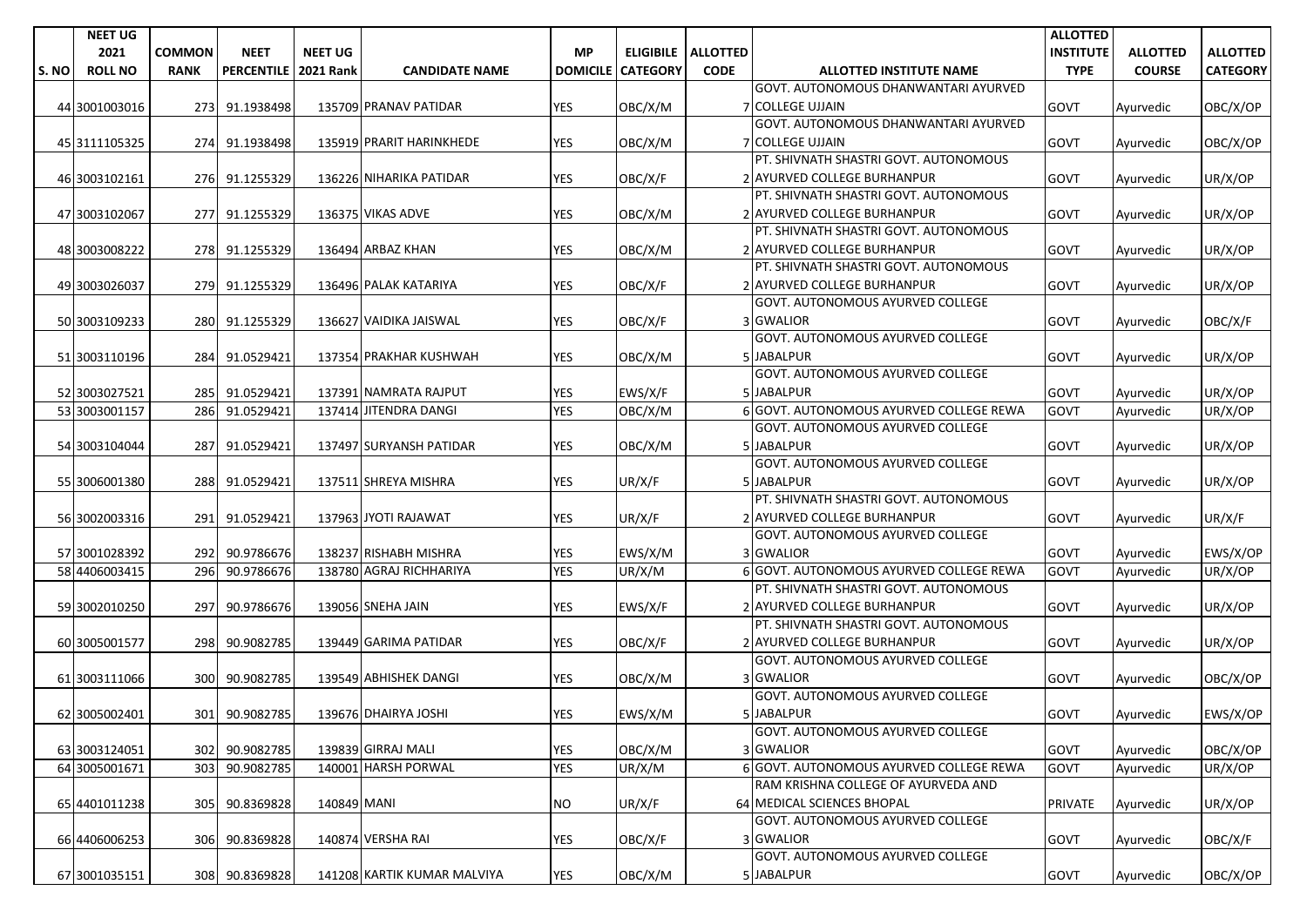|       | <b>NEET UG</b> |               |                   |                  |                             |                 |                 |                             |                                          | <b>ALLOTTED</b>  |                     |                 |
|-------|----------------|---------------|-------------------|------------------|-----------------------------|-----------------|-----------------|-----------------------------|------------------------------------------|------------------|---------------------|-----------------|
|       | 2021           | <b>COMMON</b> | <b>NEET</b>       | <b>NEET UG</b>   |                             | <b>MP</b>       |                 | <b>ELIGIBILE   ALLOTTED</b> |                                          | <b>INSTITUTE</b> | <b>ALLOTTED</b>     | <b>ALLOTTED</b> |
| S. NO | <b>ROLL NO</b> | <b>RANK</b>   | <b>PERCENTILE</b> | <b>2021 Rank</b> | <b>CANDIDATE NAME</b>       | <b>DOMICILE</b> | <b>CATEGORY</b> | <b>CODE</b>                 | <b>ALLOTTED INSTITUTE NAME</b>           | <b>TYPE</b>      | <b>COURSE</b>       | <b>CATEGORY</b> |
|       | 68 3003101072  | 314           | 90.6905061        |                  | 142749 ABHISHEK RATHORE     | <b>YES</b>      | UR/X/M          |                             | 6 GOVT. AUTONOMOUS AYURVED COLLEGE REWA  | GOVT             | Ayurvedic           | UR/X/OP         |
|       |                |               |                   |                  |                             |                 |                 |                             | PT. SHIVNATH SHASTRI GOVT. AUTONOMOUS    |                  |                     |                 |
|       | 69 1702003429  |               | 315 90.6905061    |                  | 142783 KUMARI INDU          | <b>YES</b>      | UR/X/F          |                             | 2 AYURVED COLLEGE BURHANPUR              | <b>GOVT</b>      | Ayurvedic           | UR/X/F          |
|       | 70 3111105239  | 316           | 90.6905061        |                  | 142797 MUSKAN DESHMUKH      | <b>YES</b>      | UR/X/F          |                             | 6 GOVT. AUTONOMOUS AYURVED COLLEGE REWA  | <b>GOVT</b>      | Ayurvedic           | UR/X/F          |
|       |                |               |                   |                  |                             |                 |                 |                             | GOVT. AUTONOMOUS AYURVED COLLEGE         |                  |                     |                 |
|       | 71 3905002342  |               | 318 90.6905061    |                  | 142908 SHOBHIT GUPTA        | YES             | EWS/X/M         |                             | 5 JABALPUR                               | <b>GOVT</b>      | Ayurvedic           | EWS/X/OP        |
|       |                |               |                   |                  |                             |                 |                 |                             | GOVT. AUTONOMOUS AYURVED COLLEGE         |                  |                     |                 |
|       | 72 3004001579  | 320 <b>1</b>  | 90.6905061        |                  | 143065 HARSH GOLHANI        | <b>YES</b>      | OBC/X/M         |                             | 3 GWALIOR                                | <b>GOVT</b>      | Ayurvedic           | OBC/X/OP        |
|       | 73 4406002195  | 321           | 90.6905061        |                  | 143129 ANOOP KUMAR SHRIDHAR | <b>YES</b>      | UR/X/M          |                             | 6 GOVT. AUTONOMOUS AYURVED COLLEGE REWA  | <b>GOVT</b>      | Ayurvedic           | UR/X/OP         |
|       |                |               |                   |                  |                             |                 |                 |                             | GOVT. AUTONOMOUS AYURVED COLLEGE         |                  |                     |                 |
|       | 74 3003103332  | 322 I         | 90.6905061        |                  | 143200 AKANKSHA TEMRE       | <b>YES</b>      | OBC/X/F         |                             | 3 GWALIOR                                | <b>GOVT</b>      | Ayurvedic           | OBC/X/F         |
|       |                |               |                   |                  |                             |                 |                 |                             | RANI DULLAIYA SMRITI AYURVED COLLEGE AND |                  |                     |                 |
|       | 75 4406005013  |               | 324 90.6161022    |                  | 143798 SAKSHI JAIN          | <b>YES</b>      | UR/X/F          |                             | 9 HOSPITAL BHOPAL                        | <b>PRIVATE</b>   | Ayurvedic           | UR/X/F          |
|       |                |               |                   |                  |                             |                 |                 |                             | GOVT. AUTONOMOUS AYURVED COLLEGE         |                  |                     |                 |
|       | 76 3001029055  | 325           | 90.6161022        |                  | 143914 SHIVLOCHAN           | <b>YES</b>      | OBC/X/M         |                             | 5 JABALPUR                               | <b>GOVT</b>      | Ayurvedic           | OBC/X/OP        |
|       | 77 3003110278  | 327           | 90.6161022        |                  | 144011 RISHIKA GANGRADE     | <b>YES</b>      | EWS/X/F         |                             | 6 GOVT. AUTONOMOUS AYURVED COLLEGE REWA  | GOVT             | Ayurvedic           | UR/X/OP         |
|       |                |               |                   |                  |                             |                 |                 |                             | GOVT. AUTONOMOUS AYURVED COLLEGE         |                  |                     |                 |
|       | 78 3001005577  |               | 329 90.6161022    |                  | 144615 VISHAL DANGI         | <b>YES</b>      | OBC/X/M         |                             | 3 GWALIOR                                | <b>GOVT</b>      | Avurvedic           | OBC/X/OP        |
|       | 79 3004001224  | 330           | 90.5432524        |                  | 144978 RISHA JAIN           | <b>YES</b>      | UR/X/F          |                             | 6 GOVT. AUTONOMOUS AYURVED COLLEGE REWA  | GOVT             | Ayurvedic           | UR/X/F          |
|       |                |               |                   |                  |                             |                 |                 |                             | GOVT. AUTONOMOUS AYURVED COLLEGE         |                  |                     |                 |
|       | 80 3003030232  | 332           | 90.5432524        |                  | 145546 SOURABH DHAKAR       | YES             | OBC/X/M         |                             | 5 JABALPUR                               | <b>GOVT</b>      | Ayurvedic           | OBC/X/OP        |
|       | 81 3004014281  | 334           | 90.4742879        |                  | 146353 SHRUTI GUPTA         | <b>YES</b>      | UR/X/F          |                             | 6 GOVT. AUTONOMOUS AYURVED COLLEGE REWA  | <b>GOVT</b>      | Ayurvedic           | UR/X/F          |
|       |                |               |                   |                  |                             |                 |                 |                             | PT. SHIVNATH SHASTRI GOVT. AUTONOMOUS    |                  |                     |                 |
|       | 82 3002013269  |               | 336 90.4742879    |                  | 146930 NIDHI SHARMA         | <b>YES</b>      | EWS/X/F         |                             | 2 AYURVED COLLEGE BURHANPUR              | <b>GOVT</b>      | Ayurvedic           | EWS/X/F         |
|       |                |               |                   |                  |                             |                 |                 |                             | PT. SHIVNATH SHASTRI GOVT. AUTONOMOUS    |                  |                     |                 |
|       | 83 3001005051  |               | 338 90.4048054    |                  | 147367 MANTASHA AHMED       | <b>YES</b>      | OBC/X/F         |                             | 2 AYURVED COLLEGE BURHANPUR              | <b>GOVT</b>      | Ayurvedic           | OBC/X/F         |
|       |                |               |                   |                  |                             |                 |                 |                             | GOVT. AUTONOMOUS AYURVED COLLEGE         |                  |                     |                 |
|       | 84 3001035283  | 341           | 90.4048054        |                  | 147590 SHIVANI THAKUR       | YES             | OBC/X/F         |                             | 5 JABALPUR                               | <b>GOVT</b>      | Ayurvedic           | OBC/X/F         |
|       |                |               |                   |                  |                             |                 |                 |                             | GOVT. AUTONOMOUS HOMEOPATHY MEDICAL      |                  |                     |                 |
|       | 85 3002002531  |               | 342 90.4048054    |                  | 147657 PARTH JAIN           | YES             | EWS/X/M         |                             | 13 COLLEGE BHOPAL                        | <b>GOVT</b>      | Homoeopathy UR/X/OP |                 |
|       |                |               |                   |                  |                             |                 |                 |                             | R. N. KAPOOR MEMORIAL HOMEOPATHIC        |                  |                     |                 |
|       | 86 3003023170  | 346           | 90.3303367        |                  | 148307 VIJAY SINGH PAWAR    | <b>YES</b>      | UR/X/M          |                             | 56 HOSPITAL AND MEDICAL COLLEGE INDORE   | <b>PRIVATE</b>   | Homoeopathy UR/X/OP |                 |
|       | 87 3003107135  | 347           | 90.3303367        |                  | 148414 RAJ TIWARI           | <b>YES</b>      | EWS/X/M         |                             | 6 GOVT. AUTONOMOUS AYURVED COLLEGE REWA  | <b>GOVT</b>      | Ayurvedic           | EWS/X/OP        |
|       |                |               |                   |                  |                             |                 |                 |                             | <b>GOVT. AUTONOMOUS AYURVED COLLEGE</b>  |                  |                     |                 |
|       | 88 3111118317  | 356           | 90.2544434        |                  | 149378 PRINCY PATLE         | <b>YES</b>      | OBC/X/F         |                             | 5 JABALPUR                               | GOVT             | Ayurvedic           | OBC/X/F         |
|       |                |               |                   |                  |                             |                 |                 |                             | GOVT. AUTONOMOUS AYURVED COLLEGE         |                  |                     |                 |
|       | 89 3005003473  |               | 357 90.2544434    |                  | 149395 JYOTI RAWAT          | <b>YES</b>      | OBC/X/F         |                             | 3 GWALIOR                                | GOVT             | Ayurvedic           | OBC/X/OP        |
|       |                |               |                   |                  |                             |                 |                 |                             | PT. DR. SHIV SHAKTILAL SHARMA AYURVED    |                  |                     |                 |
|       | 90 3003005406  |               | 358 90.2544434    |                  | 149398 RISHIKA TANDON       | <b>YES</b>      | UR/X/F          |                             | 8 MEDICAL COLLEGE RATLAM                 | PRIVATE          | Ayurvedic           | UR/X/F          |
|       |                |               |                   |                  |                             |                 |                 |                             | PT. SHIVNATH SHASTRI GOVT. AUTONOMOUS    |                  |                     |                 |
|       | 91 3003114100  |               | 360 90.2544434    |                  | 149530 RISHABH CHOUHAN      | <b>YES</b>      | OBC/X/M         |                             | 2 AYURVED COLLEGE BURHANPUR              | <b>GOVT</b>      | Ayurvedic           | OBC/X/OP        |
|       | 92 4406002548  | 363           | 90.2544434        |                  | 149856 RIMJHIM SHRIVATAVA   | <b>YES</b>      | EWS/X/F         |                             | 6 GOVT. AUTONOMOUS AYURVED COLLEGE REWA  | <b>GOVT</b>      | Ayurvedic           | EWS/X/F         |
|       |                |               |                   |                  |                             |                 |                 |                             | PT. SHIVNATH SHASTRI GOVT. AUTONOMOUS    |                  |                     |                 |
|       | 93 3005002120  | 365           | 90.1832772        |                  | 150521 ISHIKA MOGRE         | <b>YES</b>      | OBC/X/F         |                             | 2 AYURVED COLLEGE BURHANPUR              | GOVT             | Ayurvedic           | OBC/X/F         |
|       | 94 3002004383  | 366           | 90.1832772        |                  | 150650 SHEETAL GOYAL        | <b>YES</b>      | EWS/X/F         |                             | 6 GOVT. AUTONOMOUS AYURVED COLLEGE REWA  | GOVT             | Ayurvedic           | EWS/X/OP        |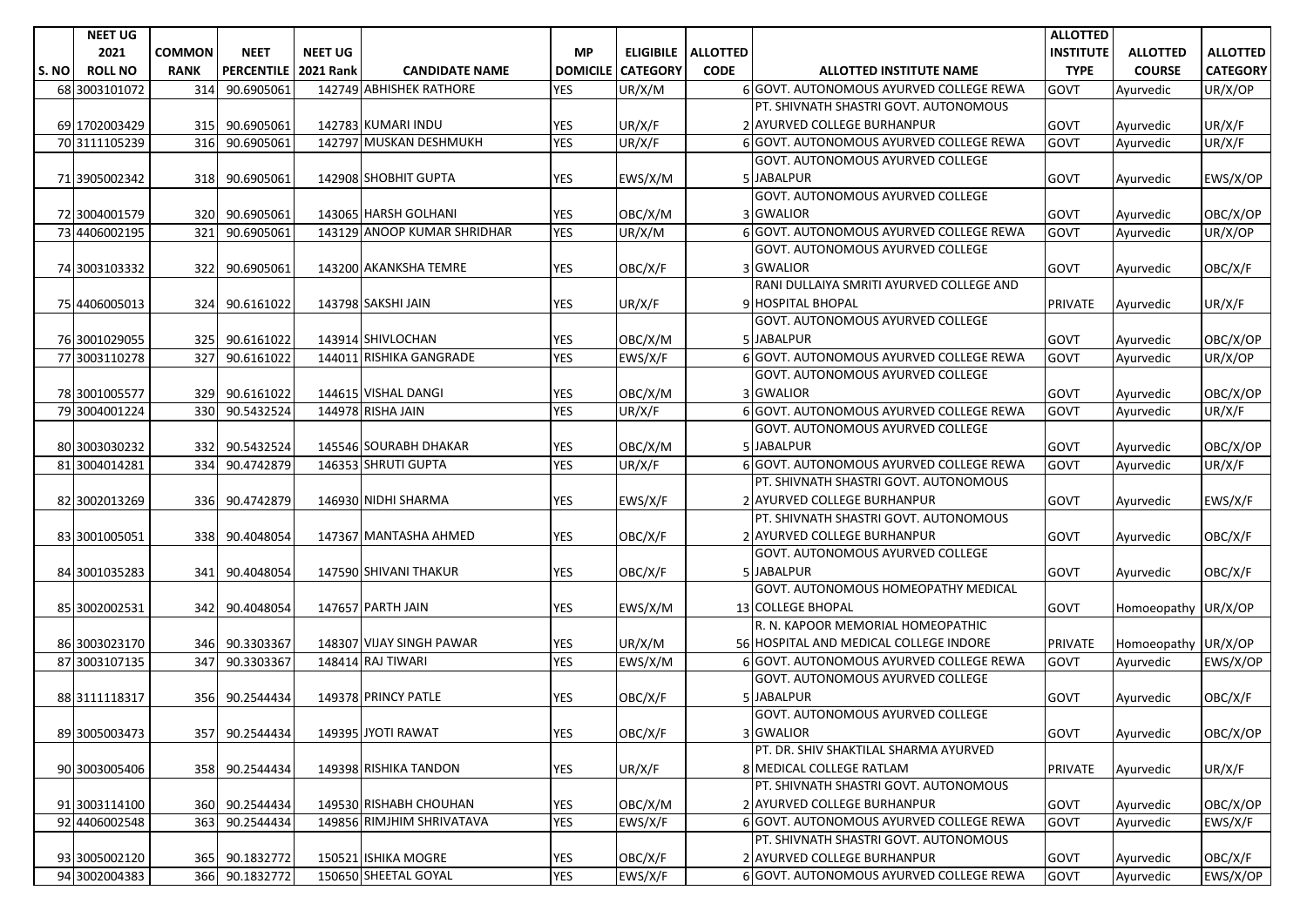|       | <b>NEET UG</b> |               |                   |                  |                              |                 |                 |                             |                                             | <b>ALLOTTED</b>  |                     |                 |
|-------|----------------|---------------|-------------------|------------------|------------------------------|-----------------|-----------------|-----------------------------|---------------------------------------------|------------------|---------------------|-----------------|
|       | 2021           | <b>COMMON</b> | <b>NEET</b>       | <b>NEET UG</b>   |                              | <b>MP</b>       |                 | <b>ELIGIBILE   ALLOTTED</b> |                                             | <b>INSTITUTE</b> | <b>ALLOTTED</b>     | <b>ALLOTTED</b> |
| S. NO | <b>ROLL NO</b> | <b>RANK</b>   | <b>PERCENTILE</b> | <b>2021 Rank</b> | <b>CANDIDATE NAME</b>        | <b>DOMICILE</b> | <b>CATEGORY</b> | <b>CODE</b>                 | <b>ALLOTTED INSTITUTE NAME</b>              | <b>TYPE</b>      | <b>COURSE</b>       | <b>CATEGORY</b> |
|       |                |               |                   |                  |                              |                 |                 |                             | GOVT. AUTONOMOUS AYURVED COLLEGE            |                  |                     |                 |
|       | 95 3001020229  | 368           | 90.1832772        |                  | 151505 DIVA RAI              | YES             | OBC/X/F         |                             | 3 GWALIOR                                   | GOVT             | Ayurvedic           | OBC/X/OP        |
|       | 96 3004003210  | 371           | 90.1100388        |                  | 152024 RATI PATEL            | <b>YES</b>      | OBC/X/F         |                             | 6 GOVT. AUTONOMOUS AYURVED COLLEGE REWA     | GOVT             | Avurvedic           | OBC/X/F         |
|       | 97 3002001354  | 372           | 90.1100388        |                  | 152328 SHAILY RAWAT          | <b>YES</b>      | OBC/X/F         |                             | 6 GOVT. AUTONOMOUS AYURVED COLLEGE REWA     | <b>GOVT</b>      | Ayurvedic           | OBC/X/F         |
|       |                |               |                   |                  |                              |                 |                 |                             | PT. SHIVNATH SHASTRI GOVT. AUTONOMOUS       |                  |                     |                 |
|       | 98 3001022159  | 377           | 90.0382899        |                  | 153540 NOMITA                | YES             | OBC/X/F         |                             | 2 AYURVED COLLEGE BURHANPUR                 | <b>GOVT</b>      | Ayurvedic           | OBC/X/F         |
|       |                |               |                   |                  |                              |                 |                 |                             | PT. SHIVNATH SHASTRI GOVT. AUTONOMOUS       |                  |                     |                 |
|       | 99 3003104218  | 383           | 89.9623318        |                  | 154254 ADITI BAJPAI          | <b>YES</b>      | EWS/X/F         |                             | 2 AYURVED COLLEGE BURHANPUR                 | GOVT             | Ayurvedic           | EWS/X/OP        |
|       |                |               |                   |                  |                              |                 |                 |                             | GOVT. AUTONOMOUS HOMEOPATHY MEDICAL         |                  |                     |                 |
|       | 100 3006003374 | 386           | 89.8850139        |                  | 155062 RAKHI TIWARI          | <b>YES</b>      | UR/X/F          |                             | 13 COLLEGE BHOPAL                           | GOVT             | Homoeopathy UR/X/F  |                 |
|       |                |               |                   |                  |                              |                 |                 |                             | PT. SHIVNATH SHASTRI GOVT. AUTONOMOUS       |                  |                     |                 |
|       | 101 3005010280 | 387           | 89.8850139        |                  | 155064 DHARMENDRA MULEWA     | <b>YES</b>      | OBC/X/M         |                             | 2 AYURVED COLLEGE BURHANPUR                 | <b>GOVT</b>      | Ayurvedic           | OBC/X/OP        |
|       | 102 3006002575 | 388           | 89.8850139        |                  | 155217 SHIVANSHU SHRIVASTAVA | <b>YES</b>      | UR/X/M          |                             | 45 L.N. AYURVED COLLEGE AND HOSPITAL BHOPAL | PRIVATE          | Ayurvedic           | UR/X/OP         |
|       |                |               |                   |                  |                              |                 |                 |                             | PT. SHIVNATH SHASTRI GOVT. AUTONOMOUS       |                  |                     |                 |
|       | 103 3003005422 | 389           | 89.8850139        |                  | 155428 AFREEN MANSURI        | YES             | OBC/X/F         |                             | 2 AYURVED COLLEGE BURHANPUR                 | <b>GOVT</b>      | Ayurvedic           | OBC/X/OP        |
|       |                |               |                   |                  |                              |                 |                 |                             | PT. SHIVNATH SHASTRI GOVT. AUTONOMOUS       |                  |                     |                 |
|       | 104 3005002269 | 391           | 89.8850139        |                  | 156008 MOHD AARIF HUSSAIN    | <b>YES</b>      | OBC/X/M         |                             | 2 AYURVED COLLEGE BURHANPUR                 | GOVT             | Ayurvedic           | OBC/X/OP        |
|       |                |               |                   |                  |                              |                 |                 |                             | GOVT. AUTONOMOUS HOMEOPATHY MEDICAL         |                  |                     |                 |
|       | 105 3001009121 | 394           | 89.8110632        |                  | 156727 NEERAJ KUMAR SHAH     | YES             | OBC/X/M         |                             | <b>13 COLLEGE BHOPAL</b>                    | GOVT             | Homoeopathy UR/X/OP |                 |
|       | 106 3905119143 | 395           | 89.8110632        |                  | 156870 DHARMENDRA            | <b>YES</b>      | OBC/X/M         |                             | 6 GOVT. AUTONOMOUS AYURVED COLLEGE REWA     | <b>GOVT</b>      | Ayurvedic           | OBC/X/OP        |
|       | 107 3001010039 | 396           | 89.8110632        |                  | 157075 AMAN BAHESHWAR        | <b>YES</b>      | OBC/X/M         |                             | 6 GOVT. AUTONOMOUS AYURVED COLLEGE REWA     | <b>GOVT</b>      | Ayurvedic           | OBC/X/OP        |
|       | 108 3004025137 | 401           | 89.7378896        |                  | 158009 ANIL YADAV            | <b>YES</b>      | OBC/X/M         |                             | 6 GOVT. AUTONOMOUS AYURVED COLLEGE REWA     | <b>GOVT</b>      | Ayurvedic           | OBC/X/OP        |
|       | 109 3005001069 | 402           | 89.7378896        |                  | 158054 DEEPIKA PANCHAL       | <b>YES</b>      | OBC/X/F         |                             | 6 GOVT. AUTONOMOUS AYURVED COLLEGE REWA     | <b>GOVT</b>      | Ayurvedic           | OBC/X/F         |
|       | 110 3111008559 | 404           | 89.6652988        |                  | 158814 TISHU RAHANGDALE      | <b>YES</b>      | OBC/X/F         |                             | 6 GOVT. AUTONOMOUS AYURVED COLLEGE REWA     | <b>GOVT</b>      | Ayurvedic           | OBC/X/F         |
|       | 111 3004010177 | 405           | 89.6652988        |                  | 158893 ANKITA SINGRORE       | <b>YES</b>      | OBC/X/F         |                             | 6 GOVT. AUTONOMOUS AYURVED COLLEGE REWA     | <b>GOVT</b>      | Ayurvedic           | OBC/X/OP        |
|       |                |               |                   |                  |                              |                 |                 |                             | GOVT. AUTONOMOUS HOMEOPATHY MEDICAL         |                  |                     |                 |
|       | 112 3002009420 | 407           | 89.6652988        |                  | 159395 DIVYANSH AGRAWAL      | YES             | EWS/X/M         |                             | 13 COLLEGE BHOPAL                           | GOVT             | Homoeopathy UR/X/OP |                 |
|       | 113 3001024065 | 409           | 89.5944564        |                  | 160169 ANUJ SINGH THAKUR     | <b>YES</b>      | OBC/X/M         |                             | 6 GOVT. AUTONOMOUS AYURVED COLLEGE REWA     | GOVT             | Ayurvedic           | OBC/X/OP        |
|       | 114 3001005203 | 410           | 89.5944564        |                  | 160436 RISHIKA SONI          | <b>YES</b>      | OBC/X/F         |                             | 6 GOVT. AUTONOMOUS AYURVED COLLEGE REWA     | <b>GOVT</b>      | Ayurvedic           | OBC/X/OP        |
|       |                |               |                   |                  |                              |                 |                 |                             | PT. DR. SHIV SHAKTILAL SHARMA AYURVED       |                  |                     |                 |
|       | 115 3004010117 | 413           | 89.5120876        |                  | 160951 SHRUTI MODI           | <b>YES</b>      | EWS/X/F         |                             | 8 MEDICAL COLLEGE RATLAM                    | <b>PRIVATE</b>   | Ayurvedic           | UR/X/OP         |
|       | 116 3001028772 | 418           | 89.5120876        |                  | 161558 ANUPRIYA DUBEY        | <b>YES</b>      | UR/X/F          |                             | 45 L.N. AYURVED COLLEGE AND HOSPITAL BHOPAL | <b>PRIVATE</b>   | Ayurvedic           | UR/X/F          |
|       |                |               |                   |                  |                              |                 |                 |                             | GOVT. AUTONOMOUS HOMEOPATHY MEDICAL         |                  |                     |                 |
|       | 117 3006003055 | 420           | 89.4372951        |                  | 162181 HEMA SINGH            | YES             | UR/X/F          |                             | 13 COLLEGE BHOPAL                           | <b>GOVT</b>      | Homoeopathy UR/X/F  |                 |
|       |                |               |                   |                  |                              |                 |                 |                             | GOVT. AUTONOMOUS HOMEOPATHY MEDICAL         |                  |                     |                 |
|       | 118 3003023025 |               | 421 89.4372951    |                  | 162359 RAM CHOUDHARY         | <b>YES</b>      | OBC/X/M         |                             | <b>13 COLLEGE BHOPAL</b>                    | <b>GOVT</b>      | Homoeopathy UR/X/OP |                 |
|       |                |               |                   |                  |                              |                 |                 |                             | MANDSAUR INSTITUTE OF AYURVED EDUCATION     |                  |                     |                 |
|       | 119 3004006391 | 422           | 89.4372951        |                  | 162427 PRIYANSHU PATEL       | <b>YES</b>      | OBC/X/M         |                             | 38 AND RESEARCH MANDSAUR                    | <b>PRIVATE</b>   | Avurvedic           | UR/X/OP         |
|       |                |               |                   |                  |                              |                 |                 |                             | VEENA VADINI AYURVED COLLEGE AND HOSPITAL   |                  |                     |                 |
|       | 120 3004003469 | 431           | 89.3596534        |                  | 163820 SIMRAN MAJHI          | <b>YES</b>      | OBC/X/F         |                             | 10 BHOPAL                                   | <b>PRIVATE</b>   | Ayurvedic           | UR/X/OP         |
|       |                |               |                   |                  |                              |                 |                 |                             | VEENA VADINI AYURVED COLLEGE AND HOSPITAL   |                  |                     |                 |
|       | 121 3002011094 | 433           | 89.3596534        |                  | 164089 SUNEEL RAWAT          | <b>YES</b>      | OBC/X/M         |                             | 10 BHOPAL                                   | PRIVATE          | Ayurvedic           | UR/X/OP         |
|       |                |               |                   |                  |                              |                 |                 |                             | GOVT. AUTONOMOUS HOMEOPATHY MEDICAL         |                  |                     |                 |
|       | 122 3004009365 |               | 435 89.2815584    |                  | 164385 AKSHAY PATEL          | YES             | OBC/X/M         |                             | 13 COLLEGE BHOPAL                           | GOVT             | Homoeopathy UR/X/OP |                 |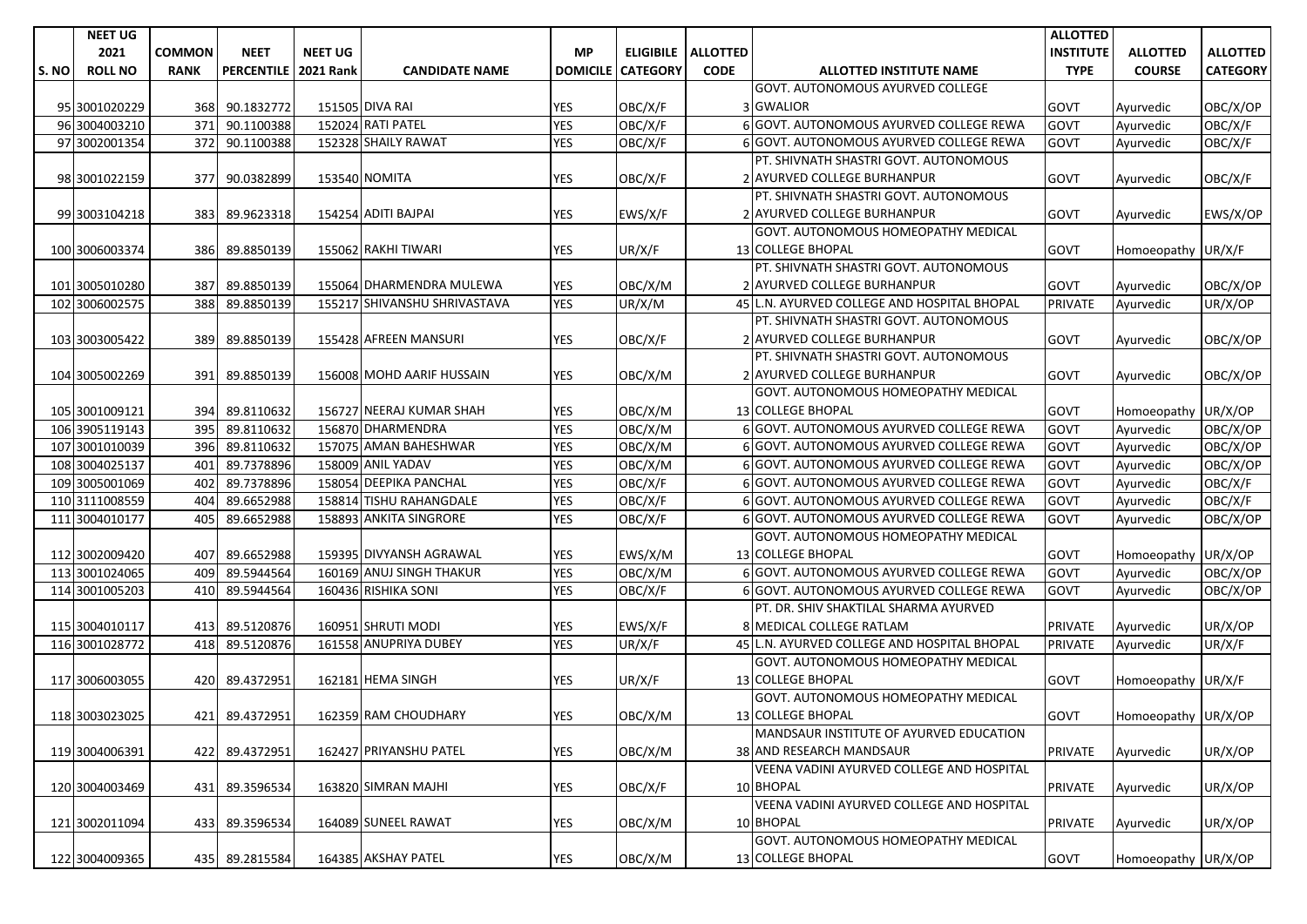|       | <b>NEET UG</b> |               |                   |                  |                             |                 |                 |                      |                                                            | <b>ALLOTTED</b>  |                      |                 |
|-------|----------------|---------------|-------------------|------------------|-----------------------------|-----------------|-----------------|----------------------|------------------------------------------------------------|------------------|----------------------|-----------------|
|       | 2021           | <b>COMMON</b> | <b>NEET</b>       | <b>NEET UG</b>   |                             | <b>MP</b>       |                 | ELIGIBILE   ALLOTTED |                                                            | <b>INSTITUTE</b> | <b>ALLOTTED</b>      | <b>ALLOTTED</b> |
| S. NO | <b>ROLL NO</b> | <b>RANK</b>   | <b>PERCENTILE</b> | <b>2021 Rank</b> | <b>CANDIDATE NAME</b>       | <b>DOMICILE</b> | <b>CATEGORY</b> | <b>CODE</b>          | <b>ALLOTTED INSTITUTE NAME</b>                             | <b>TYPE</b>      | <b>COURSE</b>        | <b>CATEGORY</b> |
|       |                |               |                   |                  |                             |                 |                 |                      | DEPARTMENT OF AYURVED AND COMMUNITY IES                    |                  |                      |                 |
|       | 123 3001003294 | 436           | 89.2815584        |                  | 164702 VRANDA PATIDAR       | <b>YES</b>      | OBC/X/F         |                      | 61 UNIVERSITY CAMPUS KALKHEDA BHOPAL                       | <b>PRIVATE</b>   | Ayurvedic            | UR/X/OP         |
|       | 124 3003112168 | 439           | 89.2815584        |                  | 165068 GOVIND KUMAR PARMAR  | <b>YES</b>      | EWS/X/M         |                      | 45 L.N. AYURVED COLLEGE AND HOSPITAL BHOPAL                | <b>PRIVATE</b>   | Ayurvedic            | UR/X/OP         |
|       |                |               |                   |                  |                             |                 |                 |                      | RANI DULLAIYA SMRITI AYURVED COLLEGE AND                   |                  |                      |                 |
|       | 125 3001006310 | 445           | 89.2026863        |                  | 165900 SHRUTI JAIN          | <b>YES</b>      | EWS/X/F         |                      | 9 HOSPITAL BHOPAL                                          | <b>PRIVATE</b>   | Ayurvedic            | UR/X/OP         |
|       |                |               |                   |                  |                             |                 |                 |                      | GOVT. AUTONOMOUS HOMEOPATHY MEDICAL                        |                  |                      |                 |
|       | 126 4411005378 | 452           | 89.1186338        |                  | 167416 SHYAM KISHORE        | YES             | OBC/X/M         |                      | <b>13 COLLEGE BHOPAL</b>                                   | <b>GOVT</b>      | Homoeopathy UR/X/OP  |                 |
|       |                |               |                   |                  |                             |                 |                 |                      | R. N. KAPOOR MEMORIAL AYURVEDIC MEDICAL                    |                  |                      |                 |
|       | 127 3002013197 | 456           | 89.1186338        |                  | 167775 SUMIT JHA            | <b>YES</b>      | OBC/X/M         |                      | 63 COLLEGE AND HOSPITAL INDORE                             | <b>PRIVATE</b>   | Ayurvedic            | UR/X/OP         |
|       |                |               |                   |                  |                             |                 |                 |                      | GOVT. AUTONOMOUS HOMEOPATHY MEDICAL                        |                  |                      |                 |
|       | 128 3003102598 | 458           | 89.0404741        |                  | 168320 SAKSHI PATIDAR       | <b>YES</b>      | OBC/X/F         |                      | <b>13 COLLEGE BHOPAL</b>                                   | <b>GOVT</b>      | Homoeopathy UR/X/OP  |                 |
|       |                |               |                   |                  |                             |                 |                 |                      | GOVT. AUTONOMOUS HOMEOPATHY MEDICAL                        |                  |                      |                 |
|       | 129 3003101380 | 462           | 88.9647103        |                  | 169362 VIKARAM PRATAP SINGH | YES             | OBC/X/M         |                      | 13 COLLEGE BHOPAL                                          | <b>GOVT</b>      | Homoeopathy UR/X/OP  |                 |
|       |                |               |                   |                  |                             |                 |                 |                      | GOVT. AUTONOMOUS HOMEOPATHY MEDICAL                        |                  |                      |                 |
|       | 130 3003133288 | 464           | 88.9647103        |                  | 169609 SUNIL DOD            | YES             | OBC/X/M         |                      | <b>13 COLLEGE BHOPAL</b>                                   | <b>GOVT</b>      | Homoeopathy UR/X/OP  |                 |
|       | 131 3001028386 | 465           | 88.9647103        |                  | 169659 AYUSHI GOUR          | <b>YES</b>      | OBC/X/F         |                      | 45 L.N. AYURVED COLLEGE AND HOSPITAL BHOPAL                | <b>PRIVATE</b>   | Ayurvedic            | UR/X/OP         |
|       |                |               |                   |                  |                             |                 |                 |                      | GOVT. AUTONOMOUS HOMEOPATHY MEDICAL                        |                  |                      |                 |
|       | 132 3001017128 | 466           | 88.9647103        |                  | 169803 PRAGATI NAMDEV       | YES             | OBC/X/F         |                      | 13 COLLEGE BHOPAL                                          | GOVT             | Homoeopathy UR/X/OP  |                 |
|       |                |               |                   |                  |                             |                 |                 |                      | GOVT. AUTONOMOUS HOMEOPATHY MEDICAL                        |                  |                      |                 |
|       | 133 3006004455 | 468           | 88.886421         |                  | 170851 SHUBHAM KUMAR GUPTA  | YES             | EWS/X/M         |                      | <b>13 COLLEGE BHOPAL</b>                                   | GOVT             | Homoeopathy UR/X/OP  |                 |
|       |                |               |                   |                  |                             |                 |                 |                      | GOVT. AUTONOMOUS HOMEOPATHY MEDICAL                        |                  |                      |                 |
|       | 134 3004017141 | 470           | 88.886421         |                  | 170968 KSHITIJ SAHU         | YES             | OBC/X/M         |                      | 13 COLLEGE BHOPAL                                          | GOVT             | Homoeopathy UR/X/OP  |                 |
|       |                |               |                   |                  |                             |                 |                 |                      | GOVT. AUTONOMOUS HOMEOPATHY MEDICAL                        |                  |                      |                 |
|       | 135 3004007195 | 471           | 88.886421         |                  | 171044 ANJALI JAIN          | <b>YES</b>      | EWS/X/F         |                      | 13 COLLEGE BHOPAL                                          | <b>GOVT</b>      | Homoeopathy EWS/X/F  |                 |
|       |                |               |                   |                  |                             |                 |                 |                      | GOVT. AUTONOMOUS HOMEOPATHY MEDICAL                        |                  |                      |                 |
|       | 136 3111112131 | 475           | 88.886421         |                  | 171266 PURVAJA FOLE         | YES             | OBC/X/F         |                      | 13 COLLEGE BHOPAL                                          | <b>GOVT</b>      | Homoeopathy OBC/X/F  |                 |
|       |                |               |                   |                  |                             |                 |                 |                      | SHUBHDEEP AYURVED MEDICAL COLLEGE AND                      |                  |                      |                 |
|       | 137 3003003313 | 481           | 88.8071604        |                  | 171795 VIDHYA PATIDAR       | <b>YES</b>      | OBC/X/F         |                      | 37 HOSPITAL INDORE                                         | <b>PRIVATE</b>   | Ayurvedic            | UR/X/OP         |
|       |                |               |                   |                  |                             |                 |                 |                      | GOVT. AUTONOMOUS HOMEOPATHY MEDICAL                        |                  |                      |                 |
|       | 138 3001002252 | 482           | 88.8071604        |                  | 171838 PALAK RAJPUT         | <b>YES</b>      | UR/X/F          |                      | 13 COLLEGE BHOPAL                                          | GOVT             | Homoeopathy UR/X/F   |                 |
|       |                |               |                   |                  |                             |                 |                 |                      | GOVT. AUTONOMOUS HOMEOPATHY MEDICAL                        |                  |                      |                 |
|       | 139 3004008128 | 484           | 88.8071604        |                  | 172010 SAKSHI SINGH SENGAR  | YES             | EWS/X/F         |                      | 13 COLLEGE BHOPAL                                          | GOVT             | Homoeopathy EWS/X/F  |                 |
|       |                |               |                   |                  |                             |                 |                 |                      | GOVT. AUTONOMOUS HOMEOPATHY MEDICAL                        |                  |                      |                 |
|       | 140 4410002161 | 486           | 88.8071604        |                  | 172189 SHIVANGI             | YES             | OBC/X/F         |                      | 13 COLLEGE BHOPAL                                          | <b>GOVT</b>      | Homoeopathy OBC/X/F  |                 |
|       |                |               |                   |                  |                             |                 |                 |                      | GOVT. AUTONOMOUS HOMEOPATHY MEDICAL<br>13 COLLEGE BHOPAL   |                  |                      |                 |
|       | 141 3004019290 |               | 490 88.7225899    |                  | 172971 UTKARSH PATEL        | <b>YES</b>      | OBC/X/M         |                      |                                                            | GOVT             | Homoeopathy OBC/X/OP |                 |
|       |                |               |                   |                  |                             |                 |                 |                      | GOVT. AUTONOMOUS HOMEOPATHY MEDICAL                        |                  |                      |                 |
|       | 142 3005003017 | 493           | 88.7225899        |                  | 173215 HAMZA ALI            | YES             | EWS/X/M         |                      | 13 COLLEGE BHOPAL<br>SHUBHDEEP AYURVED MEDICAL COLLEGE AND | GOVT             | Homoeopathy EWS/X/OP |                 |
|       |                |               |                   |                  | 176848 ANJUM NAGORI         |                 |                 |                      | 37 HOSPITAL INDORE                                         | PRIVATE          |                      |                 |
|       | 143 3005003317 | 503           | 88.4856499        |                  |                             | YES             | OBC/X/F         |                      | MANSAROVAR AYURVEDIC MEDICAL COLLEGE                       |                  | Ayurvedic            | UR/X/OP         |
|       | 144 3001015260 | 507           | 88.4856499        |                  | 177344 DEEPANJALI MISHRA    | <b>YES</b>      | UR/X/F          |                      | 42 BHOPAL                                                  | <b>PRIVATE</b>   | Ayurvedic            | UR/X/F          |
|       |                |               |                   |                  |                             |                 |                 |                      | RANI DULLAIYA SMRITI AYURVED COLLEGE AND                   |                  |                      |                 |
|       |                |               |                   |                  | 178273 NIKITA MEWADA        | YES             |                 |                      | 9 HOSPITAL BHOPAL                                          | <b>PRIVATE</b>   |                      |                 |
|       | 145 3001002403 |               | 512 88.4071663    |                  |                             |                 | OBC/X/F         |                      |                                                            |                  | Ayurvedic            | UR/X/OP         |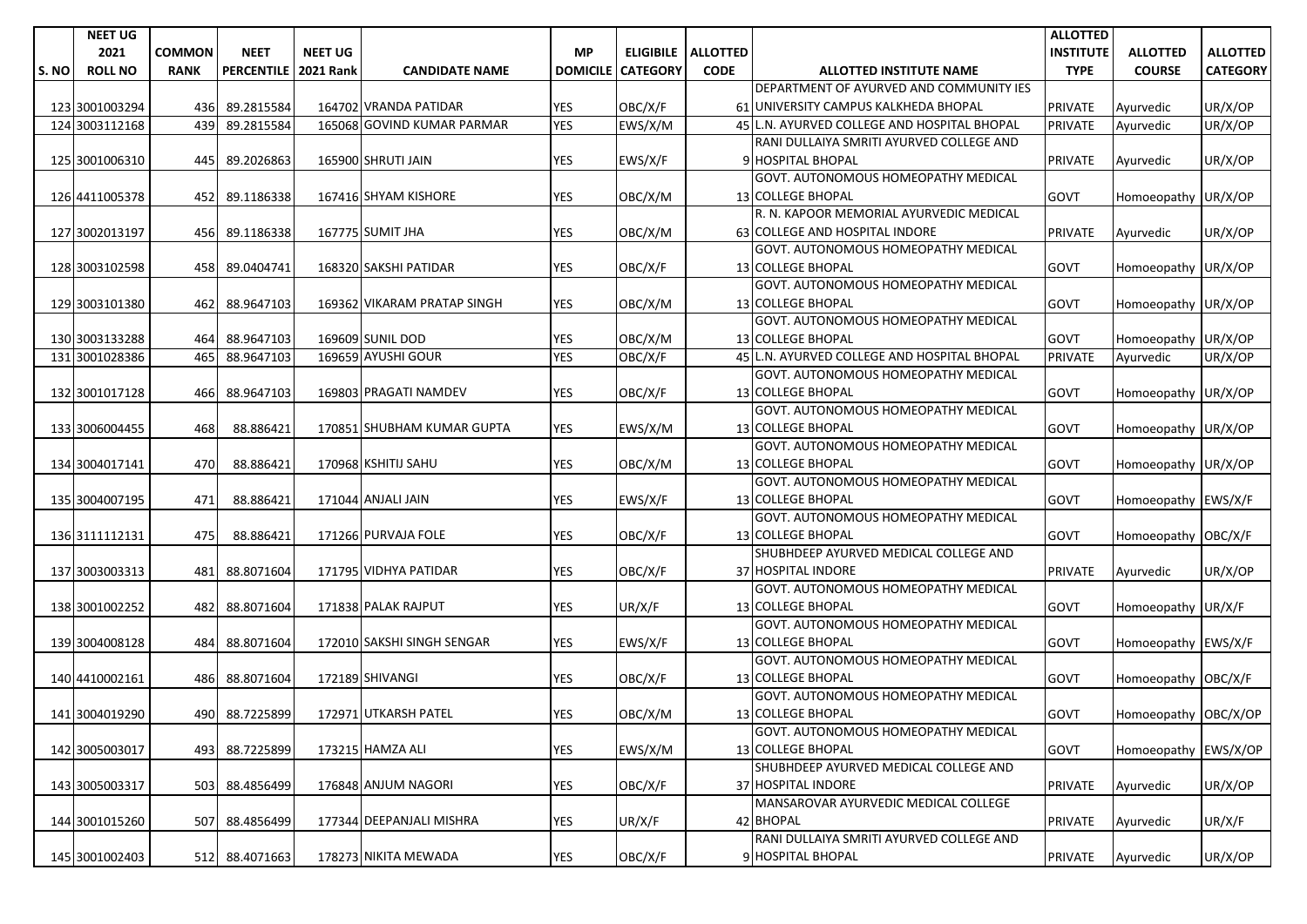|      | <b>NEET UG</b> |               |                   |                  |                             |                 |                 |                      |                                             | <b>ALLOTTED</b>  |                      |                 |
|------|----------------|---------------|-------------------|------------------|-----------------------------|-----------------|-----------------|----------------------|---------------------------------------------|------------------|----------------------|-----------------|
|      | 2021           | <b>COMMON</b> | <b>NEET</b>       | <b>NEET UG</b>   |                             | <b>MP</b>       |                 | ELIGIBILE   ALLOTTED |                                             | <b>INSTITUTE</b> | <b>ALLOTTED</b>      | <b>ALLOTTED</b> |
| S.NO | <b>ROLL NO</b> | <b>RANK</b>   | <b>PERCENTILE</b> | <b>2021 Rank</b> | <b>CANDIDATE NAME</b>       | <b>DOMICILE</b> | <b>CATEGORY</b> | <b>CODE</b>          | <b>ALLOTTED INSTITUTE NAME</b>              | <b>TYPE</b>      | <b>COURSE</b>        | <b>CATEGORY</b> |
|      |                |               |                   |                  |                             |                 |                 |                      | <b>GOVT. AUTONOMOUS HOMEOPATHY MEDICAL</b>  |                  |                      |                 |
|      | 146 3004011117 | 515           | 88.4071663        |                  | 178383 SHEETAL KUSHWAHA     | <b>YES</b>      | OBC/X/F         |                      | 13 COLLEGE BHOPAL                           | <b>GOVT</b>      | Homoeopathy OBC/X/F  |                 |
|      |                |               |                   |                  |                             |                 |                 |                      | DISTRICT HOMEOPATHIC MEDICAL COLLEGE AND    |                  |                      |                 |
|      | 147 3005003233 | 520           | 88.3241499        |                  | 179080 JAY SINGH RATHORE    | <b>YES</b>      | UR/X/M          |                      | 19 HOSPITAL RATLAM                          | <b>PRIVATE</b>   | Homoeopathy UR/X/OP  |                 |
|      |                |               |                   |                  |                             |                 |                 |                      | SHUBHDEEP AYURVED MEDICAL COLLEGE AND       |                  |                      |                 |
|      | 148 3003006036 |               | 526 88.3241499    |                  | 179608 ISHIKA GURJAR        | YES             | OBC/X/F         |                      | 37 HOSPITAL INDORE                          | <b>PRIVATE</b>   | Ayurvedic            | UR/X/OP         |
|      |                |               |                   |                  |                             |                 |                 |                      | RANI DULLAIYA SMRITI HOMOEOPATHY MEDICAL    |                  |                      |                 |
|      | 149 3003101277 | 527           | 88.3241499        |                  | 179670 ASHUTOSH JAITWAR     | YES             | OBC/X/M         |                      | 52 COLLEGE AND HOSPITAL BHOPAL              | <b>PRIVATE</b>   | Homoeopathy UR/X/OP  |                 |
|      |                |               |                   |                  |                             |                 |                 |                      | GOVT. AUTONOMOUS HOMEOPATHY MEDICAL         |                  |                      |                 |
|      | 150 3005004430 |               | 528 88.3241499    |                  | 179878 ANJU PATIDAR         | <b>YES</b>      | OBC/X/F         |                      | <b>13 COLLEGE BHOPAL</b>                    | GOVT             | Homoeopathy OBC/X/F  |                 |
|      |                |               |                   |                  |                             |                 |                 |                      | POORNAYU AYURVED CHIKITSALAYA EVAM          |                  |                      |                 |
|      |                |               |                   |                  |                             |                 |                 |                      | ANUSANDHAN VIDYAPEETH GIRLS COLLEGE         |                  |                      |                 |
|      | 151 3006005174 | 532           | 88.3241499        |                  | 180133 KALYANEE SINGH       | <b>YES</b>      | OBC/X/F         |                      | 58 JABALPUR                                 | <b>PRIVATE</b>   | Ayurvedic            | UR/X/OP         |
|      |                |               |                   |                  |                             |                 |                 |                      | SHUBHDEEP AYURVED MEDICAL COLLEGE AND       |                  |                      |                 |
|      | 152 3003107098 | 534           | 88.2430762        |                  | 180678 SHRADDHA BADOLE      | <b>YES</b>      | UR/X/F          |                      | 37 HOSPITAL INDORE                          | <b>PRIVATE</b>   | Ayurvedic            | UR/X/F          |
|      |                |               |                   |                  |                             |                 |                 |                      | RANI DULLAIYA SMRITI AYURVED COLLEGE AND    |                  |                      |                 |
|      | 153 3002006244 | 536           | 88.2430762        |                  | 181035 SAUMYA PARASHAR      | YES             | EWS/X/F         |                      | 9 HOSPITAL BHOPAL                           | <b>PRIVATE</b>   | Ayurvedic            | UR/X/OP         |
|      |                |               |                   |                  |                             |                 |                 |                      | GOVT. AUTONOMOUS HOMEOPATHY MEDICAL         |                  |                      |                 |
|      | 154 3003107321 |               | 538 88.2430762    |                  | 181396 PRIYANSHI RATHOD     | <b>YES</b>      | OBC/X/F         |                      | <b>13 COLLEGE BHOPAL</b>                    | GOVT             | Homoeopathy OBC/X/F  |                 |
|      |                |               |                   |                  |                             |                 |                 |                      | GOVT. AUTONOMOUS HOMEOPATHY MEDICAL         |                  |                      |                 |
|      | 155 3005003215 | 540           | 88.16265          |                  | 181931 ALIYA MEW            | YES             | OBC/X/F         |                      | <b>13 COLLEGE BHOPAL</b>                    | <b>GOVT</b>      | Homoeopathy OBC/X/F  |                 |
|      |                |               |                   |                  |                             |                 |                 |                      | MAHATMA GANDHI HOMOEOPATHIC MEDICAL         |                  |                      |                 |
|      | 156 3004008276 | 543           | 88.16265          |                  | 182582 RICHA SONI           | <b>YES</b>      | OBC/X/F         |                      | 26 COLLEGE AND HOSPITAL JABALPUR            | <b>PRIVATE</b>   | Homoeopathy UR/X/OP  |                 |
|      |                |               |                   |                  |                             |                 |                 |                      | SHUBHDEEP AYURVED MEDICAL COLLEGE AND       |                  |                      |                 |
|      | 157 3002010181 | 551           | 88.0010853        |                  | 184118 RAHUL SAVITA         | <b>YES</b>      | OBC/X/M         |                      | 37 HOSPITAL INDORE                          | <b>PRIVATE</b>   | Ayurvedic            | UR/X/OP         |
|      |                |               |                   |                  |                             |                 |                 |                      | GOVT. AUTONOMOUS HOMEOPATHY MEDICAL         |                  |                      |                 |
|      | 158 3003125227 | 552           | 88.0010853        |                  | 184175 SHRISTY DHAKER       | <b>YES</b>      | OBC/X/F         |                      | 13 COLLEGE BHOPAL                           | <b>GOVT</b>      | Homoeopathy OBC/X/F  |                 |
|      |                |               |                   |                  |                             |                 |                 |                      | RANI DULLAIYA SMRITI AYURVED COLLEGE AND    |                  |                      |                 |
|      | 159 3111102157 | 553           | 88.0010853        |                  | 184260 SHRISHTI PARDHI      | YES             | OBC/X/F         |                      | 9 HOSPITAL BHOPAL                           | <b>PRIVATE</b>   | Ayurvedic            | UR/X/OP         |
|      | 160 3905112133 | 556           | 88.0010853        |                  | 184687 ARUN RAJPUT          | <b>YES</b>      | EWS/X/M         |                      | 45 L.N. AYURVED COLLEGE AND HOSPITAL BHOPAL | PRIVATE          | Ayurvedic            | UR/X/OP         |
|      |                |               |                   |                  |                             |                 |                 |                      | MANDSAUR INSTITUTE OF AYURVED EDUCATION     |                  |                      |                 |
|      | 161 2601004399 | 558           | 88.0010853        |                  | 184927 MANISHA KUMARI       | NO              | UR/X/F          |                      | 38 AND RESEARCH MANDSAUR                    | <b>PRIVATE</b>   | Ayurvedic            | UR/X/OP         |
|      |                |               |                   |                  |                             |                 |                 |                      | GOVT. AUTONOMOUS HOMEOPATHY MEDICAL         |                  |                      |                 |
|      | 162 3006003578 | 563           | 87.9124999        |                  | 185382 SATYA PRAKASH SHUKLA | YES             | EWS/X/M         |                      | 13 COLLEGE BHOPAL                           | GOVT             | Homoeopathy EWS/X/OP |                 |
|      |                |               |                   |                  |                             |                 |                 |                      | SHUBHDEEP AYURVED MEDICAL COLLEGE AND       |                  |                      |                 |
|      | 163 3003012121 |               | 565 87.9124999    |                  | 185590 PRATHAM PATIDAR      | <b>YES</b>      | OBC/X/M         |                      | 37 HOSPITAL INDORE                          | <b>PRIVATE</b>   | Ayurvedic            | UR/X/OP         |
|      |                |               |                   |                  |                             |                 |                 |                      | POORNAYU AYURVED CHIKITSALAYA EVAM          |                  |                      |                 |
|      |                |               |                   |                  |                             |                 |                 |                      | ANUSANDHAN VIDYAPEETH GIRLS COLLEGE         |                  |                      |                 |
|      | 164 3003109093 | 567           | 87.9124999        |                  | 185865 SHRUTI AHIRAO        | YES             | OBC/X/F         |                      | 58 JABALPUR                                 | <b>PRIVATE</b>   | Ayurvedic            | UR/X/OP         |
|      |                |               |                   |                  |                             |                 |                 |                      | SHUBHDEEP AYURVED MEDICAL COLLEGE AND       |                  |                      |                 |
|      | 165 3002003246 | 569           | 87.9124999        |                  | 186421 MUSKAAN UPADHYAY     | YES             | UR/X/F          |                      | 37 HOSPITAL INDORE                          | <b>PRIVATE</b>   | Ayurvedic            | UR/X/F          |
|      |                |               |                   |                  |                             |                 |                 |                      | VIJYASHREE AYURVEDIC MEDICAL COLLEGE AND    |                  |                      |                 |
|      | 166 3004012198 |               | 570 87.8279941    |                  | 186771 RITIK JAIN BAJAJ     | <b>YES</b>      | EWS/X/M         |                      | 54 HOSPITAL JABALPUR                        | PRIVATE          | Ayurvedic            | UR/X/OP         |
|      |                |               |                   |                  |                             |                 |                 |                      | GOVT. AUTONOMOUS HOMEOPATHY MEDICAL         |                  |                      |                 |
|      | 167 3002006158 |               | 572 87.8279941    |                  | 186910 NISHA KUSHWAH        | YES             | OBC/X/F         |                      | 13 COLLEGE BHOPAL                           | GOVT             | Homoeopathy OBC/X/OP |                 |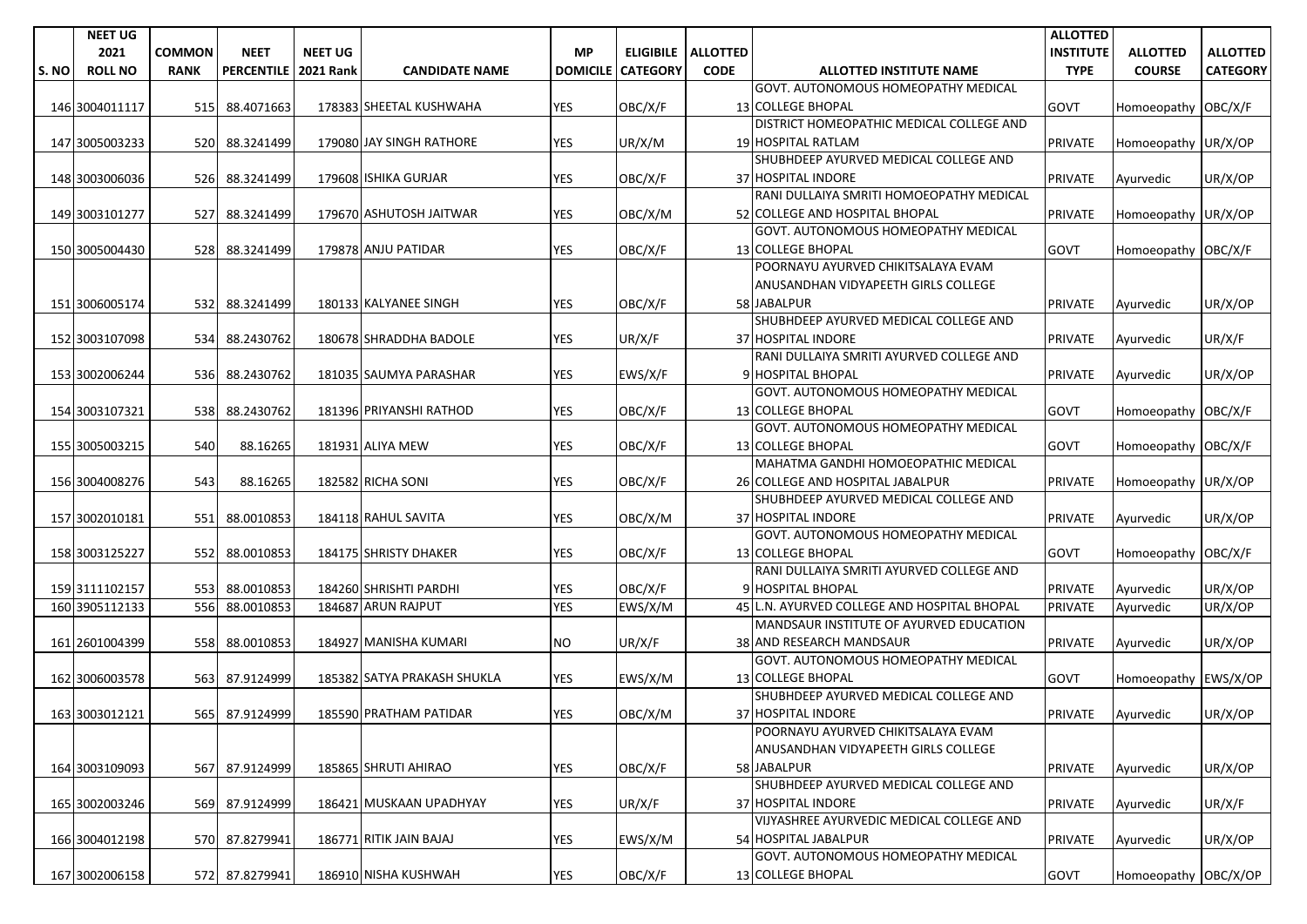|      | <b>NEET UG</b> |               |                        |                |                                |                 |                 |                      |                                                  | <b>ALLOTTED</b>  |                      |                 |
|------|----------------|---------------|------------------------|----------------|--------------------------------|-----------------|-----------------|----------------------|--------------------------------------------------|------------------|----------------------|-----------------|
|      | 2021           | <b>COMMON</b> | <b>NEET</b>            | <b>NEET UG</b> |                                | <b>MP</b>       |                 | ELIGIBILE   ALLOTTED |                                                  | <b>INSTITUTE</b> | <b>ALLOTTED</b>      | <b>ALLOTTED</b> |
| S.NO | <b>ROLL NO</b> | <b>RANK</b>   | PERCENTILE   2021 Rank |                | <b>CANDIDATE NAME</b>          | <b>DOMICILE</b> | <b>CATEGORY</b> | <b>CODE</b>          | <b>ALLOTTED INSTITUTE NAME</b>                   | <b>TYPE</b>      | <b>COURSE</b>        | <b>CATEGORY</b> |
|      |                |               |                        |                |                                |                 |                 |                      | RANI DULLAIYA SMRITI AYURVED COLLEGE AND         |                  |                      |                 |
|      | 168 3003111261 | 573           | 87.8279941             |                | 187133 VAIBHAVI DESHMUKH       | <b>YES</b>      | OBC/X/F         |                      | 9 HOSPITAL BHOPAL                                | <b>PRIVATE</b>   | Ayurvedic            | UR/X/OP         |
|      |                |               |                        |                |                                |                 |                 |                      | POORNAYU AYURVED CHIKITSALAYA EVAM               |                  |                      |                 |
|      |                |               |                        |                |                                |                 |                 |                      | ANUSANDHAN VIDYAPEETH GIRLS COLLEGE              |                  |                      |                 |
|      | 169 3001003639 |               | 574 87.8279941         |                | 187212 ARPITA JAIN             | <b>YES</b>      | EWS/X/F         |                      | 58 JABALPUR                                      | <b>PRIVATE</b>   | Ayurvedic            | UR/X/OP         |
|      |                |               |                        |                |                                |                 |                 |                      | GOVT. AUTONOMOUS HOMEOPATHY MEDICAL              |                  |                      |                 |
|      | 170 3001002338 |               | 584 87.7491221         |                | 188986 PARAG SHRIVAS           | <b>YES</b>      | OBC/X/M         |                      | <b>13 COLLEGE BHOPAL</b>                         | <b>GOVT</b>      | Homoeopathy OBC/X/OP |                 |
|      |                |               |                        |                |                                |                 |                 |                      | SHUBHDEEP AYURVED MEDICAL COLLEGE AND            |                  |                      |                 |
|      | 171 3006002328 | 588           | 87.6707681             |                | 190262 RAVI PRAKASH CHATURVEDI | YES             | UR/X/M          |                      | 37 HOSPITAL INDORE                               | PRIVATE          | Ayurvedic            | UR/X/OP         |
|      |                |               |                        |                |                                |                 |                 |                      | MANSAROVAR AYURVEDIC MEDICAL COLLEGE             |                  |                      |                 |
|      | 172 3004001344 | 593           | 87.5863918             |                | 191403 SAMBHRANT SINGHAL       | <b>YES</b>      | UR/X/M          |                      | 42 BHOPAL                                        | <b>PRIVATE</b>   | Ayurvedic            | UR/X/OP         |
|      |                |               |                        |                |                                |                 |                 |                      | R. N. KAPOOR MEMORIAL AYURVEDIC MEDICAL          |                  |                      |                 |
|      | 173 3003001216 | 594           | 87.4992958             |                | 191948 JAY PATIDAR             | <b>YES</b>      | OBC/X/M         |                      | 63 COLLEGE AND HOSPITAL INDORE                   | <b>PRIVATE</b>   | Ayurvedic            | UR/X/OP         |
|      |                |               |                        |                |                                |                 |                 |                      | SHUBHDEEP AYURVED MEDICAL COLLEGE AND            |                  |                      |                 |
|      | 174 3003104393 | 599           | 87.4178335             |                | 193220 ANSHU PATHAN            | <b>YES</b>      | OBC/X/F         |                      | 37 HOSPITAL INDORE                               | <b>PRIVATE</b>   | Ayurvedic            | UR/X/OP         |
|      |                |               |                        |                |                                |                 |                 |                      | MANSAROVAR AYURVEDIC MEDICAL COLLEGE             |                  |                      |                 |
|      | 175 3001013149 | 603           | 87.3330039             |                | 194578 TASNEEM ANSARI          | YES             | OBC/X/F         |                      | 42 BHOPAL                                        | <b>PRIVATE</b>   | Ayurvedic            | UR/X/OP         |
|      |                |               |                        |                |                                |                 |                 |                      | POORNAYU AYURVED CHIKITSALAYA EVAM               |                  |                      |                 |
|      |                |               |                        |                |                                |                 |                 |                      | ANUSANDHAN VIDYAPEETH GIRLS COLLEGE              |                  |                      |                 |
|      | 176 3003031083 |               | 609 87.2504408         |                | 195744 ANEKATA DIXIT           | <b>YES</b>      | EWS/X/F         |                      | 58 JABALPUR                                      | <b>PRIVATE</b>   | Ayurvedic            | UR/X/OP         |
|      |                |               |                        |                |                                |                 |                 |                      | RANI DULLAIYA SMRITI AYURVED COLLEGE AND         |                  |                      |                 |
|      | 177 3002009354 | 613           | 87.2504408             |                | 196166 ADITI SAHU              | YES             | OBC/X/F         |                      | 9 HOSPITAL BHOPAL                                | <b>PRIVATE</b>   | Ayurvedic            | UR/X/OP         |
|      |                |               |                        |                |                                |                 |                 |                      | GOVT. AUTONOMOUS HOMEOPATHY MEDICAL              |                  |                      |                 |
|      | 178 3005011220 | 615           | 87.2504408             |                | 196328 NARENDRA SINGH CHOUHAN  | <b>YES</b>      | OBC/X/M         |                      | <b>13 COLLEGE BHOPAL</b>                         | <b>GOVT</b>      | Homoeopathy OBC/X/OP |                 |
|      |                |               |                        |                |                                |                 |                 |                      | SHUBHDEEP AYURVED MEDICAL COLLEGE AND            |                  |                      |                 |
|      | 179 3001019187 | 617           | 87.2504408             |                | 196674 PRAKHAR RATHORE         | <b>YES</b>      | OBC/X/M         |                      | 37 HOSPITAL INDORE                               | <b>PRIVATE</b>   | Ayurvedic            | OBC/X/OP        |
|      |                |               |                        |                |                                |                 |                 |                      | POORNAYU AYURVED CHIKITSALAYA EVAM               |                  |                      |                 |
|      |                |               |                        |                |                                |                 |                 |                      | ANUSANDHAN VIDYAPEETH GIRLS COLLEGE              |                  |                      |                 |
|      | 180 4406003198 | 624           | 87.0710036             |                | 198725 NEHA SINGH SENGAR       | YES             | UR/S/F          |                      | 58 JABALPUR                                      | <b>PRIVATE</b>   | Ayurvedic            | UR/X/OP         |
|      |                |               |                        |                |                                |                 |                 |                      | RANI DULLAIYA SMRITI AYURVED COLLEGE AND         |                  |                      |                 |
|      | 181 3001002053 | 627           | 87.0710036             |                | 199471 NIKITA SAHU             | YES             | OBC/X/F         |                      | 9 HOSPITAL BHOPAL                                | <b>PRIVATE</b>   | Ayurvedic            | UR/X/OP         |
|      |                |               |                        |                |                                |                 |                 |                      | RANI DULLAIYA SMRITI AYURVED COLLEGE AND         |                  |                      |                 |
|      | 182 3003117151 | 628           | 87.0710036             |                | 199513 SWATI PALIWAL           | YES             | UR/X/F          |                      | 9 HOSPITAL BHOPAL                                | <b>PRIVATE</b>   | Ayurvedic            | UR/X/F          |
|      | 183 3003101161 | 631           | 86.987793              |                | 199874 AMAN GUPTA              | <b>YES</b>      | EWS/X/M         |                      | 45 L.N. AYURVED COLLEGE AND HOSPITAL BHOPAL      | <b>PRIVATE</b>   | Ayurvedic            | UR/X/OP         |
|      |                |               |                        |                |                                |                 |                 |                      | POORNAYU AYURVED CHIKITSALAYA EVAM               |                  |                      |                 |
|      |                |               |                        |                |                                |                 |                 |                      | ANUSANDHAN VIDYAPEETH GIRLS COLLEGE              |                  |                      |                 |
|      | 184 3003003506 | 632           | 86.987793              |                | 199940 SIMRAN MALVIYA          | <b>YES</b>      | OBC/X/F         |                      | 58 JABALPUR                                      | PRIVATE          | Ayurvedic            | UR/X/OP         |
|      | 185 3002008376 | 633           | 86.987793              |                | 200517 PRATIMA YADAV           | <b>YES</b>      | OBC/X/F         |                      | 45 L.N. AYURVED COLLEGE AND HOSPITAL BHOPAL      | PRIVATE          | Ayurvedic            | UR/X/OP         |
|      |                |               |                        |                | 200778 NEHAL SONI              |                 |                 |                      | MANSAROVAR AYURVEDIC MEDICAL COLLEGE             |                  |                      |                 |
|      | 186 4406002186 | 634           | 86.987793              |                |                                | YES             | OBC/X/F         |                      | 42 BHOPAL<br>GOVT. AUTONOMOUS HOMEOPATHY MEDICAL | <b>PRIVATE</b>   | Ayurvedic            | UR/X/OP         |
|      |                |               |                        |                | 200790 DEEPAK DANGI            |                 |                 |                      | 13 COLLEGE BHOPAL                                |                  |                      |                 |
|      | 187 3001035157 | 635           | 86.987793              |                |                                | YES             | OBC/X/M         |                      | GOVT. AUTONOMOUS HOMEOPATHY MEDICAL              | GOVT             | Homoeopathy OBC/X/OP |                 |
|      |                | 637           |                        |                | 201132 YISHU GAVADE            |                 |                 |                      | 13 COLLEGE BHOPAL                                |                  |                      |                 |
|      | 188 3001003155 |               | 86.9013445             |                |                                | YES             | OBC/X/M         |                      |                                                  | GOVT             | Homoeopathy OBC/X/OP |                 |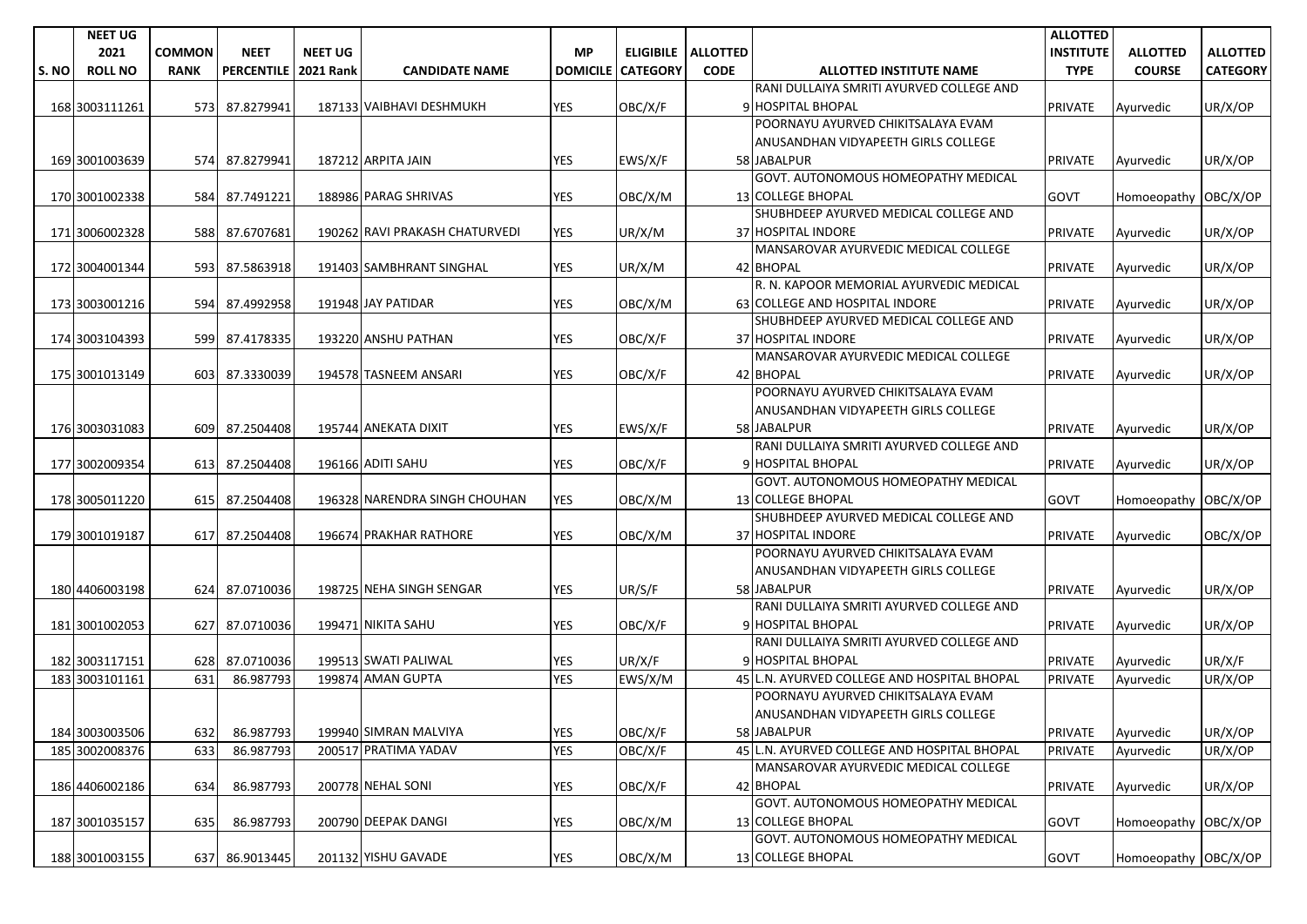|       | <b>NEET UG</b> |               |                        |                |                              |                 |                             |             |                                             | <b>ALLOTTED</b>  |                      |                 |
|-------|----------------|---------------|------------------------|----------------|------------------------------|-----------------|-----------------------------|-------------|---------------------------------------------|------------------|----------------------|-----------------|
|       | 2021           | <b>COMMON</b> | <b>NEET</b>            | <b>NEET UG</b> |                              | <b>MP</b>       | <b>ELIGIBILE   ALLOTTED</b> |             |                                             | <b>INSTITUTE</b> | <b>ALLOTTED</b>      | <b>ALLOTTED</b> |
| S. NO | <b>ROLL NO</b> | <b>RANK</b>   | PERCENTILE   2021 Rank |                | <b>CANDIDATE NAME</b>        | <b>DOMICILE</b> | <b>CATEGORY</b>             | <b>CODE</b> | <b>ALLOTTED INSTITUTE NAME</b>              | <b>TYPE</b>      | <b>COURSE</b>        | <b>CATEGORY</b> |
|       |                |               |                        |                |                              |                 |                             |             | MANSAROVAR AYURVEDIC MEDICAL COLLEGE        |                  |                      |                 |
|       | 189 3003139126 | 639           | 86.9013445             |                | 201553 NAYAN KUNWAR          | <b>YES</b>      | OBC/X/F                     |             | 42 BHOPAL                                   | PRIVATE          | Ayurvedic            | UR/X/OP         |
|       |                |               |                        |                |                              |                 |                             |             | <b>GOVT. AUTONOMOUS HOMEOPATHY MEDICAL</b>  |                  |                      |                 |
|       | 190 3003004062 | 640           | 86.9013445             |                | 201643 ATHARV NATU           | <b>YES</b>      | EWS/X/M                     |             | 13 COLLEGE BHOPAL                           | <b>GOVT</b>      | Homoeopathy EWS/X/OP |                 |
|       |                |               |                        |                |                              |                 |                             |             | GOVT. AUTONOMOUS HOMEOPATHY MEDICAL         |                  |                      |                 |
|       | 191 3003109241 | 641           | 86.9013445             |                | 202082 HARSH YADAV           | <b>YES</b>      | OBC/X/M                     |             | 13 COLLEGE BHOPAL                           | <b>GOVT</b>      | Homoeopathy OBC/X/OP |                 |
|       |                |               |                        |                |                              |                 |                             |             | GOVT. AUTONOMOUS HOMEOPATHY MEDICAL         |                  |                      |                 |
|       | 192 3003131098 | 642           | 86.816515              |                | 202330 PREETAM VISHWAKARMA   | YES             | OBC/X/M                     |             | 13 COLLEGE BHOPAL                           | GOVT             | Homoeopathy OBC/X/OP |                 |
|       |                |               |                        |                |                              |                 |                             |             | DR. SHANKAR DAYAL SHARMA AYURVEDIC COLLEGE  |                  |                      |                 |
|       | 193 3002004417 | 643           | 86.816515              |                | 202448 JAGRATI DHAKAD        | <b>YES</b>      | OBC/X/F                     |             | 62 AND HOSPITAL BHOPAL                      | <b>PRIVATE</b>   | Ayurvedic            | UR/X/OP         |
|       |                |               |                        |                |                              |                 |                             |             | POORNAYU AYURVED CHIKITSALAYA EVAM          |                  |                      |                 |
|       |                |               |                        |                |                              |                 |                             |             | ANUSANDHAN VIDYAPEETH GIRLS COLLEGE         |                  |                      |                 |
|       | 194 3003015095 | 645           | 86.816515              |                | 202618 SADHANA RANDAWA       | <b>YES</b>      | OBC/X/F                     |             | 58 JABALPUR                                 | <b>PRIVATE</b>   | Ayurvedic            | UR/X/OP         |
|       | 195 3001009181 | 662           | 86.6440066             |                | 204852 LOKENDRA SINGH THAKUR | <b>YES</b>      | OBC/X/M                     |             | 45 L.N. AYURVED COLLEGE AND HOSPITAL BHOPAL | <b>PRIVATE</b>   | Ayurvedic            | UR/X/OP         |
|       |                |               |                        |                |                              |                 |                             |             | POORNAYU AYURVED CHIKITSALAYA EVAM          |                  |                      |                 |
|       |                |               |                        |                |                              |                 |                             |             | ANUSANDHAN VIDYAPEETH GIRLS COLLEGE         |                  |                      |                 |
|       | 196 3002002275 | 663 <b>1</b>  | 86.6440066             |                | 204937 APOORVA TIWARI        | <b>YES</b>      | UR/X/F                      |             | 58 JABALPUR                                 | <b>PRIVATE</b>   | Ayurvedic            | UR/X/F          |
|       |                |               |                        |                |                              |                 |                             |             | PT. DR. SHIV SHAKTILAL SHARMA AYURVED       |                  |                      |                 |
|       | 197 3111129231 | 664           | 86.6440066             |                | 204946 RUPALI MAHORE         | YES             | OBC/X/F                     |             | <b>8 MEDICAL COLLEGE RATLAM</b>             | <b>PRIVATE</b>   | Ayurvedic            | UR/X/OP         |
|       |                |               |                        |                |                              |                 |                             |             | GOVT. AUTONOMOUS AYURVED COLLEGE            |                  |                      |                 |
|       | 198 3002007300 | 669           | 86.5607959             |                | 206435 VIVEK SAGAR           | YES             | SC/X/M                      |             | 3 GWALIOR                                   | GOVT             | Ayurvedic            | SC/X/OP         |
|       |                |               |                        |                |                              |                 |                             |             | RANI DULLAIYA SMRITI AYURVED COLLEGE AND    |                  |                      |                 |
|       | 199 3001033138 | 670           | 86.5607959             |                | 207290 ABHISHEK PATIDAR      | <b>YES</b>      | OBC/X/M                     |             | 9 HOSPITAL BHOPAL                           | <b>PRIVATE</b>   | Ayurvedic            | UR/X/OP         |
|       |                |               |                        |                |                              |                 |                             |             | GOVT. AUTONOMOUS HOMEOPATHY MEDICAL         |                  |                      |                 |
|       | 200 3002009360 | 672           | 86.4779738             |                | 207733 SHALINI CHAUHAN       | <b>YES</b>      | EWS/S/F                     |             | 13 COLLEGE BHOPAL                           | GOVT             | Homoeopathy EWS/X/OP |                 |
|       |                |               |                        |                |                              |                 |                             |             | PT. DR. SHIV SHAKTILAL SHARMA AYURVED       |                  |                      |                 |
|       | 201 3002008193 | 675           | 86.4779738             |                | 208368 ANUSHKA SHARMA        | <b>YES</b>      | EWS/X/F                     |             | 8 MEDICAL COLLEGE RATLAM                    | PRIVATE          | Ayurvedic            | UR/X/OP         |
|       |                |               |                        |                |                              |                 |                             |             | MANDSAUR INSTITUTE OF AYURVED EDUCATION     |                  |                      |                 |
|       | 202 3005007245 | 676           | 86.3915901             |                | 209680 NITESH PATIDAR        | <b>YES</b>      | OBC/X/M                     |             | 38 AND RESEARCH MANDSAUR                    | <b>PRIVATE</b>   | Ayurvedic            | UR/X/OP         |
|       |                |               |                        |                |                              |                 |                             |             | SHUBHDEEP AYURVED MEDICAL COLLEGE AND       |                  |                      |                 |
|       | 203 3003105266 | 677           | 86.3915901             |                | 209732 MRIDULA MUKATI        | <b>YES</b>      | OBC/X/F                     |             | 37 HOSPITAL INDORE                          | <b>PRIVATE</b>   | Ayurvedic            | OBC/X/F         |
|       |                |               |                        |                |                              |                 |                             |             | RAJEEV GANDHI AYURVED COLLEGE HOSPITAL AND  |                  |                      |                 |
|       | 204 3006007316 | 678           | 86.3915901             |                | 209835 ADITYA SINGH          | YES             | OBC/X/M                     |             | <b>36 PHARMACY BHOPAL</b>                   | <b>PRIVATE</b>   | Ayurvedic            | UR/X/OP         |
|       |                |               |                        |                |                              |                 |                             |             | RANI DULLAIYA SMRITI AYURVED COLLEGE AND    |                  |                      |                 |
|       | 205 3001006044 | 683           | 86.3042351             |                | 211058 PIYUSH LODHI          | YES             | OBC/X/M                     |             | 9 HOSPITAL BHOPAL                           | <b>PRIVATE</b>   | Ayurvedic            | OBC/X/OP        |
|       |                |               |                        |                |                              |                 |                             |             | <b>GOVT. AUTONOMOUS HOMEOPATHY MEDICAL</b>  |                  |                      |                 |
|       | 206 4406003178 |               | 690 86.1259635         |                | 213008 SHREYA PATHAK         | <b>YES</b>      | UR/X/F                      |             | 13 COLLEGE BHOPAL                           | GOVT             | Homoeopathy UR/X/F   |                 |
|       |                |               |                        |                |                              |                 |                             |             | RAJEEV GANDHI AYURVED COLLEGE HOSPITAL AND  |                  |                      |                 |
|       | 207 3001015061 | 691           | 86.1259635             |                | 213062 SAKSHI DHAKAD         | YES             | OBC/X/F                     |             | 36 PHARMACY BHOPAL                          | PRIVATE          | Ayurvedic            | UR/X/OP         |
|       | 208 3002001293 | 695           | 86.1259635             |                | 213392 RAHUL SINGH RAJPUT    | <b>YES</b>      | OBC/X/M                     |             | 45 L.N. AYURVED COLLEGE AND HOSPITAL BHOPAL | <b>PRIVATE</b>   | Ayurvedic            | UR/X/OP         |
|       |                |               |                        |                |                              |                 |                             |             | R. N. KAPOOR MEMORIAL AYURVEDIC MEDICAL     |                  |                      |                 |
|       | 209 3003124099 | 702           | 86.0423643             |                | 215091 MINAKSHI PATIDAR      | YES             | OBC/X/F                     |             | 63 COLLEGE AND HOSPITAL INDORE              | <b>PRIVATE</b>   | Ayurvedic            | UR/X/OP         |
|       | 210 3001035084 | 703           | 85.9561748             |                | 215566 SONU DHAKAR           | <b>YES</b>      | OBC/X/M                     |             | 45 L.N. AYURVED COLLEGE AND HOSPITAL BHOPAL | <b>PRIVATE</b>   | Ayurvedic            | UR/X/OP         |
|       |                |               |                        |                |                              |                 |                             |             | PT. DR. SHIV SHAKTILAL SHARMA AYURVED       |                  |                      |                 |
|       | 211 3005005045 |               | 706 85.9561748         |                | 215943 HARSHITA PRAJAPATI    | YES             | OBC/X/F                     |             | 8 MEDICAL COLLEGE RATLAM                    | <b>PRIVATE</b>   | Ayurvedic            | UR/X/OP         |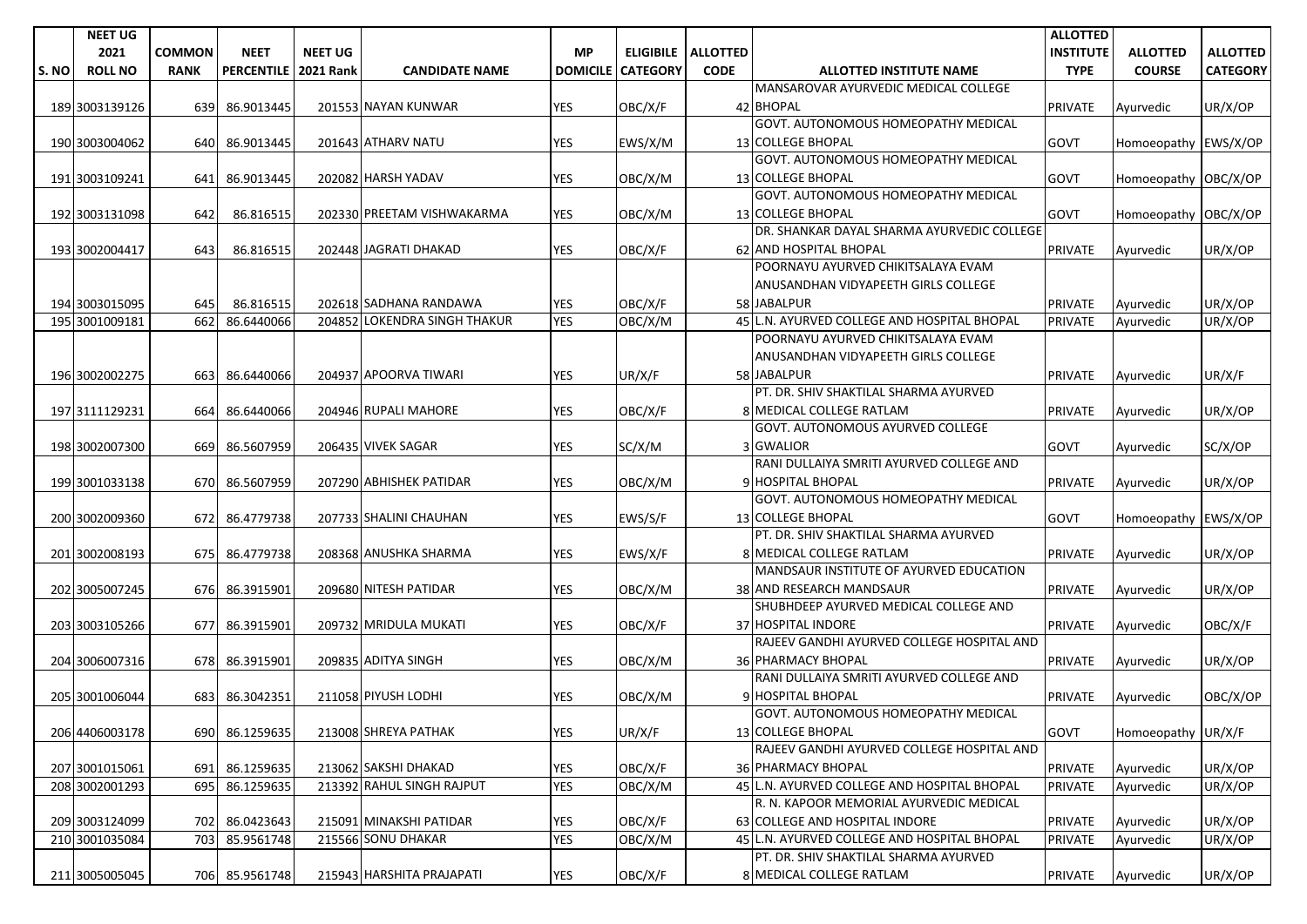| <b>COMMON</b><br><b>NEET</b><br><b>NEET UG</b><br><b>MP</b><br><b>INSTITUTE</b><br><b>ALLOTTED</b><br>2021<br>ELIGIBILE   ALLOTTED<br><b>ALLOTTED</b><br><b>TYPE</b><br>S.NO<br><b>ROLL NO</b><br><b>RANK</b><br><b>PERCENTILE</b><br><b>2021 Rank</b><br><b>CANDIDATE NAME</b><br><b>DOMICILE</b><br><b>CATEGORY</b><br><b>CODE</b><br><b>ALLOTTED INSTITUTE NAME</b><br><b>COURSE</b><br><b>CATEGORY</b><br>SHRIMATI KAMLABEN RAOJI BHAI PATEL GUJARATI<br>HOMOEOPATHIC MEDICAL COLLEGE HOSPITAL AND<br>220030 PRIYANKA<br><b>YES</b><br>OBC/X/F<br>53 RESEARCH CENTRE INDORE<br><b>PRIVATE</b><br>212 3122013213<br>728 85.6823243<br>Homoeopathy UR/X/OP<br>VEENA VADINI AYURVED COLLEGE AND HOSPITAL<br>85.594516<br>221603 DEEPSHIKHA LOKHANDE<br><b>YES</b><br>OBC/X/F<br>10 BHOPAL<br>UR/X/OP<br>213 3001005500<br>734<br><b>PRIVATE</b><br>Ayurvedic<br>RANI DULLAIYA SMRITI AYURVED COLLEGE AND<br>OBC/X/OP<br>214 3005001650<br>736<br>85.594516<br>221672 CHIRAG MALIK<br>YES<br>OBC/X/M<br>9 HOSPITAL BHOPAL<br><b>PRIVATE</b><br>Ayurvedic<br>VIJYASHREE AYURVEDIC MEDICAL COLLEGE AND<br>222083 ASHISH KUSHWAH<br><b>YES</b><br>739<br>85.594516<br>OBC/X/M<br>54 HOSPITAL JABALPUR<br><b>PRIVATE</b><br>UR/X/OP<br>215 3002013066<br>Ayurvedic<br>R. N. KAPOOR MEMORIAL AYURVEDIC MEDICAL<br><b>YES</b><br>63 COLLEGE AND HOSPITAL INDORE<br>UR/X/OP<br>745<br>85.5054126<br>223705 ATUL SINGH BHADORIA<br>UR/X/M<br><b>PRIVATE</b><br>216 3003011083<br>Ayurvedic<br>VIJYASHREE AYURVEDIC MEDICAL COLLEGE AND<br>224473 ASHISH JAIN<br>YES<br>UR/X/OP<br>217 3004017324<br>85.4172805<br>UR/X/M<br>54 HOSPITAL JABALPUR<br><b>PRIVATE</b><br>751<br>Ayurvedic<br>POORNAYU AYURVED CHIKITSALAYA EVAM<br>ANUSANDHAN VIDYAPEETH GIRLS COLLEGE<br>218 3003006336<br>752 85.3198236<br>225234 NAZIYA ALAM<br>YES<br>OBC/X/F<br>58 JABALPUR<br><b>PRIVATE</b><br>UR/X/OP<br>Avurvedic<br>SARDAR PATEL AYURVEDIC MEDICAL COLLEGE AND<br><b>YES</b><br>UR/X/F<br>219 3004010135<br>754 85.3198236<br>225377 APARNA JOSHI<br>UR/X/F<br>65 HOSPITAL BALAGHAT<br><b>PRIVATE</b><br>Ayurvedic<br>RANI DULLAIYA SMRITI AYURVED COLLEGE AND<br>9 HOSPITAL BHOPAL<br>226197 SAMIKSHA SHAH<br>YES<br>EWS/X/F<br>EWS/X/F<br>220 3001015341<br>759I<br>85.3198236<br><b>PRIVATE</b><br>Ayurvedic<br>RAM KRISHNA COLLEGE OF AYURVEDA AND<br>227814 PRABHAT VERMA<br><b>YES</b><br>64 MEDICAL SCIENCES BHOPAL<br>769<br>85.2298136<br>OBC/X/M<br><b>PRIVATE</b><br>UR/X/OP<br>221 3002003587<br>Ayurvedic<br>MANSAROVAR AYURVEDIC MEDICAL COLLEGE<br>229243 JATIN RAWTANI<br><b>YES</b><br>42 BHOPAL<br>222 3001001530<br>776<br>85.1388971<br>UR/X/M<br><b>PRIVATE</b><br>UR/X/OP<br>Ayurvedic<br>RANI DULLAIYA SMRITI AYURVED COLLEGE AND<br>229351 ADITYA JAIN<br><b>YES</b><br>EWS/X/M<br>9 HOSPITAL BHOPAL<br>EWS/X/OP<br>223 3005002256<br>777<br>85.1388971<br><b>PRIVATE</b><br>Ayurvedic<br>GOVT. AUTONOMOUS ASHTANG AYURVED<br>84.954668<br>231296 JITENDRA AHIRWAR<br><b>YES</b><br>SC/X/M<br><b>4 COLLEGE INDORE</b><br><b>GOVT</b><br>SC/X/OP<br>224 3905020200<br>783<br>Ayurvedic<br>RAJEEV GANDHI AYURVED COLLEGE HOSPITAL AND<br>84.954668<br>232003 LAVKUSH<br><b>YES</b><br>36 PHARMACY BHOPAL<br>UR/X/OP<br>225 3001022044<br>784<br>OBC/X/M<br><b>PRIVATE</b><br>Ayurvedic<br>SHUBHDEEP AYURVED MEDICAL COLLEGE AND<br>37 HOSPITAL INDORE<br>84.8563046<br>232421 KAMNA CHACHRIYA<br>YES<br>OBC/X/F<br>OBC/X/OP<br>226 3003104334<br>785I<br><b>PRIVATE</b><br>Ayurvedic<br>SHUBHDEEP AYURVED MEDICAL COLLEGE AND<br>232831 ARCHANA KUMARI<br><b>YES</b><br>37 HOSPITAL INDORE<br>227 3003031093<br>795<br>84.8563046<br>OBC/X/F<br><b>PRIVATE</b><br>OBC/X/OP<br>Ayurvedic<br>SHUBHDEEP AYURVED MEDICAL COLLEGE AND<br>234058 SHUBHAM YADAV<br><b>YES</b><br>37 HOSPITAL INDORE<br>OBC/X/OP<br>228 3003132102<br>801 84.7648052<br>OBC/X/M<br><b>PRIVATE</b><br>Ayurvedic<br>PT. DR. SHIV SHAKTILAL SHARMA AYURVED<br>235387 JYOTI PANWAR<br>YES<br>OBC/X/F<br>8 MEDICAL COLLEGE RATLAM<br>UR/X/OP<br>229 3003104070<br>806<br>84.672464<br><b>PRIVATE</b><br>Ayurvedic<br>SARDAR AJIT SINGH SMRITI AYURVED COLLEGE<br>238593 VIPIN KIRAR<br>YES<br>68 BHOPAL<br>PRIVATE<br>UR/X/OP<br>230 3001010347<br>818<br>84.4882349<br>OBC/X/M<br>Ayurvedic<br>DEPARTMENT OF AYURVED AND COMMUNITY IES<br>YES<br>UR/X/OP<br>231 2208006287<br>820<br>84.4882349<br>238703 RATHOR TANIYA SURESH<br>OBC/X/F<br>61 UNIVERSITY CAMPUS KALKHEDA BHOPAL<br><b>PRIVATE</b><br>Ayurvedic<br>RANI DULLAIYA SMRITI AYURVED COLLEGE AND<br><b>YES</b><br>OBC/X/F<br>232 3004001135<br>830 84.2921556<br>241926 PRIYANSHI CHOUKSEY<br>OBC/X/F<br>9 HOSPITAL BHOPAL<br><b>PRIVATE</b><br>Ayurvedic | <b>NEET UG</b> |  |  |  |  | <b>ALLOTTED</b> |  |
|-------------------------------------------------------------------------------------------------------------------------------------------------------------------------------------------------------------------------------------------------------------------------------------------------------------------------------------------------------------------------------------------------------------------------------------------------------------------------------------------------------------------------------------------------------------------------------------------------------------------------------------------------------------------------------------------------------------------------------------------------------------------------------------------------------------------------------------------------------------------------------------------------------------------------------------------------------------------------------------------------------------------------------------------------------------------------------------------------------------------------------------------------------------------------------------------------------------------------------------------------------------------------------------------------------------------------------------------------------------------------------------------------------------------------------------------------------------------------------------------------------------------------------------------------------------------------------------------------------------------------------------------------------------------------------------------------------------------------------------------------------------------------------------------------------------------------------------------------------------------------------------------------------------------------------------------------------------------------------------------------------------------------------------------------------------------------------------------------------------------------------------------------------------------------------------------------------------------------------------------------------------------------------------------------------------------------------------------------------------------------------------------------------------------------------------------------------------------------------------------------------------------------------------------------------------------------------------------------------------------------------------------------------------------------------------------------------------------------------------------------------------------------------------------------------------------------------------------------------------------------------------------------------------------------------------------------------------------------------------------------------------------------------------------------------------------------------------------------------------------------------------------------------------------------------------------------------------------------------------------------------------------------------------------------------------------------------------------------------------------------------------------------------------------------------------------------------------------------------------------------------------------------------------------------------------------------------------------------------------------------------------------------------------------------------------------------------------------------------------------------------------------------------------------------------------------------------------------------------------------------------------------------------------------------------------------------------------------------------------------------------------------------------------------------------------------------------------------------------------------------------------------------------------------------------------------------------------------------------------------------------------------------------------------------------------------------------------------------------------------------------------------------------------------------------------------------------------------------------------------------------------------------------------------------------------------------------------------------------------------------------------------------------------------------------------------------|----------------|--|--|--|--|-----------------|--|
|                                                                                                                                                                                                                                                                                                                                                                                                                                                                                                                                                                                                                                                                                                                                                                                                                                                                                                                                                                                                                                                                                                                                                                                                                                                                                                                                                                                                                                                                                                                                                                                                                                                                                                                                                                                                                                                                                                                                                                                                                                                                                                                                                                                                                                                                                                                                                                                                                                                                                                                                                                                                                                                                                                                                                                                                                                                                                                                                                                                                                                                                                                                                                                                                                                                                                                                                                                                                                                                                                                                                                                                                                                                                                                                                                                                                                                                                                                                                                                                                                                                                                                                                                                                                                                                                                                                                                                                                                                                                                                                                                                                                                                                                                                 |                |  |  |  |  |                 |  |
|                                                                                                                                                                                                                                                                                                                                                                                                                                                                                                                                                                                                                                                                                                                                                                                                                                                                                                                                                                                                                                                                                                                                                                                                                                                                                                                                                                                                                                                                                                                                                                                                                                                                                                                                                                                                                                                                                                                                                                                                                                                                                                                                                                                                                                                                                                                                                                                                                                                                                                                                                                                                                                                                                                                                                                                                                                                                                                                                                                                                                                                                                                                                                                                                                                                                                                                                                                                                                                                                                                                                                                                                                                                                                                                                                                                                                                                                                                                                                                                                                                                                                                                                                                                                                                                                                                                                                                                                                                                                                                                                                                                                                                                                                                 |                |  |  |  |  |                 |  |
|                                                                                                                                                                                                                                                                                                                                                                                                                                                                                                                                                                                                                                                                                                                                                                                                                                                                                                                                                                                                                                                                                                                                                                                                                                                                                                                                                                                                                                                                                                                                                                                                                                                                                                                                                                                                                                                                                                                                                                                                                                                                                                                                                                                                                                                                                                                                                                                                                                                                                                                                                                                                                                                                                                                                                                                                                                                                                                                                                                                                                                                                                                                                                                                                                                                                                                                                                                                                                                                                                                                                                                                                                                                                                                                                                                                                                                                                                                                                                                                                                                                                                                                                                                                                                                                                                                                                                                                                                                                                                                                                                                                                                                                                                                 |                |  |  |  |  |                 |  |
|                                                                                                                                                                                                                                                                                                                                                                                                                                                                                                                                                                                                                                                                                                                                                                                                                                                                                                                                                                                                                                                                                                                                                                                                                                                                                                                                                                                                                                                                                                                                                                                                                                                                                                                                                                                                                                                                                                                                                                                                                                                                                                                                                                                                                                                                                                                                                                                                                                                                                                                                                                                                                                                                                                                                                                                                                                                                                                                                                                                                                                                                                                                                                                                                                                                                                                                                                                                                                                                                                                                                                                                                                                                                                                                                                                                                                                                                                                                                                                                                                                                                                                                                                                                                                                                                                                                                                                                                                                                                                                                                                                                                                                                                                                 |                |  |  |  |  |                 |  |
|                                                                                                                                                                                                                                                                                                                                                                                                                                                                                                                                                                                                                                                                                                                                                                                                                                                                                                                                                                                                                                                                                                                                                                                                                                                                                                                                                                                                                                                                                                                                                                                                                                                                                                                                                                                                                                                                                                                                                                                                                                                                                                                                                                                                                                                                                                                                                                                                                                                                                                                                                                                                                                                                                                                                                                                                                                                                                                                                                                                                                                                                                                                                                                                                                                                                                                                                                                                                                                                                                                                                                                                                                                                                                                                                                                                                                                                                                                                                                                                                                                                                                                                                                                                                                                                                                                                                                                                                                                                                                                                                                                                                                                                                                                 |                |  |  |  |  |                 |  |
|                                                                                                                                                                                                                                                                                                                                                                                                                                                                                                                                                                                                                                                                                                                                                                                                                                                                                                                                                                                                                                                                                                                                                                                                                                                                                                                                                                                                                                                                                                                                                                                                                                                                                                                                                                                                                                                                                                                                                                                                                                                                                                                                                                                                                                                                                                                                                                                                                                                                                                                                                                                                                                                                                                                                                                                                                                                                                                                                                                                                                                                                                                                                                                                                                                                                                                                                                                                                                                                                                                                                                                                                                                                                                                                                                                                                                                                                                                                                                                                                                                                                                                                                                                                                                                                                                                                                                                                                                                                                                                                                                                                                                                                                                                 |                |  |  |  |  |                 |  |
|                                                                                                                                                                                                                                                                                                                                                                                                                                                                                                                                                                                                                                                                                                                                                                                                                                                                                                                                                                                                                                                                                                                                                                                                                                                                                                                                                                                                                                                                                                                                                                                                                                                                                                                                                                                                                                                                                                                                                                                                                                                                                                                                                                                                                                                                                                                                                                                                                                                                                                                                                                                                                                                                                                                                                                                                                                                                                                                                                                                                                                                                                                                                                                                                                                                                                                                                                                                                                                                                                                                                                                                                                                                                                                                                                                                                                                                                                                                                                                                                                                                                                                                                                                                                                                                                                                                                                                                                                                                                                                                                                                                                                                                                                                 |                |  |  |  |  |                 |  |
|                                                                                                                                                                                                                                                                                                                                                                                                                                                                                                                                                                                                                                                                                                                                                                                                                                                                                                                                                                                                                                                                                                                                                                                                                                                                                                                                                                                                                                                                                                                                                                                                                                                                                                                                                                                                                                                                                                                                                                                                                                                                                                                                                                                                                                                                                                                                                                                                                                                                                                                                                                                                                                                                                                                                                                                                                                                                                                                                                                                                                                                                                                                                                                                                                                                                                                                                                                                                                                                                                                                                                                                                                                                                                                                                                                                                                                                                                                                                                                                                                                                                                                                                                                                                                                                                                                                                                                                                                                                                                                                                                                                                                                                                                                 |                |  |  |  |  |                 |  |
|                                                                                                                                                                                                                                                                                                                                                                                                                                                                                                                                                                                                                                                                                                                                                                                                                                                                                                                                                                                                                                                                                                                                                                                                                                                                                                                                                                                                                                                                                                                                                                                                                                                                                                                                                                                                                                                                                                                                                                                                                                                                                                                                                                                                                                                                                                                                                                                                                                                                                                                                                                                                                                                                                                                                                                                                                                                                                                                                                                                                                                                                                                                                                                                                                                                                                                                                                                                                                                                                                                                                                                                                                                                                                                                                                                                                                                                                                                                                                                                                                                                                                                                                                                                                                                                                                                                                                                                                                                                                                                                                                                                                                                                                                                 |                |  |  |  |  |                 |  |
|                                                                                                                                                                                                                                                                                                                                                                                                                                                                                                                                                                                                                                                                                                                                                                                                                                                                                                                                                                                                                                                                                                                                                                                                                                                                                                                                                                                                                                                                                                                                                                                                                                                                                                                                                                                                                                                                                                                                                                                                                                                                                                                                                                                                                                                                                                                                                                                                                                                                                                                                                                                                                                                                                                                                                                                                                                                                                                                                                                                                                                                                                                                                                                                                                                                                                                                                                                                                                                                                                                                                                                                                                                                                                                                                                                                                                                                                                                                                                                                                                                                                                                                                                                                                                                                                                                                                                                                                                                                                                                                                                                                                                                                                                                 |                |  |  |  |  |                 |  |
|                                                                                                                                                                                                                                                                                                                                                                                                                                                                                                                                                                                                                                                                                                                                                                                                                                                                                                                                                                                                                                                                                                                                                                                                                                                                                                                                                                                                                                                                                                                                                                                                                                                                                                                                                                                                                                                                                                                                                                                                                                                                                                                                                                                                                                                                                                                                                                                                                                                                                                                                                                                                                                                                                                                                                                                                                                                                                                                                                                                                                                                                                                                                                                                                                                                                                                                                                                                                                                                                                                                                                                                                                                                                                                                                                                                                                                                                                                                                                                                                                                                                                                                                                                                                                                                                                                                                                                                                                                                                                                                                                                                                                                                                                                 |                |  |  |  |  |                 |  |
|                                                                                                                                                                                                                                                                                                                                                                                                                                                                                                                                                                                                                                                                                                                                                                                                                                                                                                                                                                                                                                                                                                                                                                                                                                                                                                                                                                                                                                                                                                                                                                                                                                                                                                                                                                                                                                                                                                                                                                                                                                                                                                                                                                                                                                                                                                                                                                                                                                                                                                                                                                                                                                                                                                                                                                                                                                                                                                                                                                                                                                                                                                                                                                                                                                                                                                                                                                                                                                                                                                                                                                                                                                                                                                                                                                                                                                                                                                                                                                                                                                                                                                                                                                                                                                                                                                                                                                                                                                                                                                                                                                                                                                                                                                 |                |  |  |  |  |                 |  |
|                                                                                                                                                                                                                                                                                                                                                                                                                                                                                                                                                                                                                                                                                                                                                                                                                                                                                                                                                                                                                                                                                                                                                                                                                                                                                                                                                                                                                                                                                                                                                                                                                                                                                                                                                                                                                                                                                                                                                                                                                                                                                                                                                                                                                                                                                                                                                                                                                                                                                                                                                                                                                                                                                                                                                                                                                                                                                                                                                                                                                                                                                                                                                                                                                                                                                                                                                                                                                                                                                                                                                                                                                                                                                                                                                                                                                                                                                                                                                                                                                                                                                                                                                                                                                                                                                                                                                                                                                                                                                                                                                                                                                                                                                                 |                |  |  |  |  |                 |  |
|                                                                                                                                                                                                                                                                                                                                                                                                                                                                                                                                                                                                                                                                                                                                                                                                                                                                                                                                                                                                                                                                                                                                                                                                                                                                                                                                                                                                                                                                                                                                                                                                                                                                                                                                                                                                                                                                                                                                                                                                                                                                                                                                                                                                                                                                                                                                                                                                                                                                                                                                                                                                                                                                                                                                                                                                                                                                                                                                                                                                                                                                                                                                                                                                                                                                                                                                                                                                                                                                                                                                                                                                                                                                                                                                                                                                                                                                                                                                                                                                                                                                                                                                                                                                                                                                                                                                                                                                                                                                                                                                                                                                                                                                                                 |                |  |  |  |  |                 |  |
|                                                                                                                                                                                                                                                                                                                                                                                                                                                                                                                                                                                                                                                                                                                                                                                                                                                                                                                                                                                                                                                                                                                                                                                                                                                                                                                                                                                                                                                                                                                                                                                                                                                                                                                                                                                                                                                                                                                                                                                                                                                                                                                                                                                                                                                                                                                                                                                                                                                                                                                                                                                                                                                                                                                                                                                                                                                                                                                                                                                                                                                                                                                                                                                                                                                                                                                                                                                                                                                                                                                                                                                                                                                                                                                                                                                                                                                                                                                                                                                                                                                                                                                                                                                                                                                                                                                                                                                                                                                                                                                                                                                                                                                                                                 |                |  |  |  |  |                 |  |
|                                                                                                                                                                                                                                                                                                                                                                                                                                                                                                                                                                                                                                                                                                                                                                                                                                                                                                                                                                                                                                                                                                                                                                                                                                                                                                                                                                                                                                                                                                                                                                                                                                                                                                                                                                                                                                                                                                                                                                                                                                                                                                                                                                                                                                                                                                                                                                                                                                                                                                                                                                                                                                                                                                                                                                                                                                                                                                                                                                                                                                                                                                                                                                                                                                                                                                                                                                                                                                                                                                                                                                                                                                                                                                                                                                                                                                                                                                                                                                                                                                                                                                                                                                                                                                                                                                                                                                                                                                                                                                                                                                                                                                                                                                 |                |  |  |  |  |                 |  |
|                                                                                                                                                                                                                                                                                                                                                                                                                                                                                                                                                                                                                                                                                                                                                                                                                                                                                                                                                                                                                                                                                                                                                                                                                                                                                                                                                                                                                                                                                                                                                                                                                                                                                                                                                                                                                                                                                                                                                                                                                                                                                                                                                                                                                                                                                                                                                                                                                                                                                                                                                                                                                                                                                                                                                                                                                                                                                                                                                                                                                                                                                                                                                                                                                                                                                                                                                                                                                                                                                                                                                                                                                                                                                                                                                                                                                                                                                                                                                                                                                                                                                                                                                                                                                                                                                                                                                                                                                                                                                                                                                                                                                                                                                                 |                |  |  |  |  |                 |  |
|                                                                                                                                                                                                                                                                                                                                                                                                                                                                                                                                                                                                                                                                                                                                                                                                                                                                                                                                                                                                                                                                                                                                                                                                                                                                                                                                                                                                                                                                                                                                                                                                                                                                                                                                                                                                                                                                                                                                                                                                                                                                                                                                                                                                                                                                                                                                                                                                                                                                                                                                                                                                                                                                                                                                                                                                                                                                                                                                                                                                                                                                                                                                                                                                                                                                                                                                                                                                                                                                                                                                                                                                                                                                                                                                                                                                                                                                                                                                                                                                                                                                                                                                                                                                                                                                                                                                                                                                                                                                                                                                                                                                                                                                                                 |                |  |  |  |  |                 |  |
|                                                                                                                                                                                                                                                                                                                                                                                                                                                                                                                                                                                                                                                                                                                                                                                                                                                                                                                                                                                                                                                                                                                                                                                                                                                                                                                                                                                                                                                                                                                                                                                                                                                                                                                                                                                                                                                                                                                                                                                                                                                                                                                                                                                                                                                                                                                                                                                                                                                                                                                                                                                                                                                                                                                                                                                                                                                                                                                                                                                                                                                                                                                                                                                                                                                                                                                                                                                                                                                                                                                                                                                                                                                                                                                                                                                                                                                                                                                                                                                                                                                                                                                                                                                                                                                                                                                                                                                                                                                                                                                                                                                                                                                                                                 |                |  |  |  |  |                 |  |
|                                                                                                                                                                                                                                                                                                                                                                                                                                                                                                                                                                                                                                                                                                                                                                                                                                                                                                                                                                                                                                                                                                                                                                                                                                                                                                                                                                                                                                                                                                                                                                                                                                                                                                                                                                                                                                                                                                                                                                                                                                                                                                                                                                                                                                                                                                                                                                                                                                                                                                                                                                                                                                                                                                                                                                                                                                                                                                                                                                                                                                                                                                                                                                                                                                                                                                                                                                                                                                                                                                                                                                                                                                                                                                                                                                                                                                                                                                                                                                                                                                                                                                                                                                                                                                                                                                                                                                                                                                                                                                                                                                                                                                                                                                 |                |  |  |  |  |                 |  |
|                                                                                                                                                                                                                                                                                                                                                                                                                                                                                                                                                                                                                                                                                                                                                                                                                                                                                                                                                                                                                                                                                                                                                                                                                                                                                                                                                                                                                                                                                                                                                                                                                                                                                                                                                                                                                                                                                                                                                                                                                                                                                                                                                                                                                                                                                                                                                                                                                                                                                                                                                                                                                                                                                                                                                                                                                                                                                                                                                                                                                                                                                                                                                                                                                                                                                                                                                                                                                                                                                                                                                                                                                                                                                                                                                                                                                                                                                                                                                                                                                                                                                                                                                                                                                                                                                                                                                                                                                                                                                                                                                                                                                                                                                                 |                |  |  |  |  |                 |  |
|                                                                                                                                                                                                                                                                                                                                                                                                                                                                                                                                                                                                                                                                                                                                                                                                                                                                                                                                                                                                                                                                                                                                                                                                                                                                                                                                                                                                                                                                                                                                                                                                                                                                                                                                                                                                                                                                                                                                                                                                                                                                                                                                                                                                                                                                                                                                                                                                                                                                                                                                                                                                                                                                                                                                                                                                                                                                                                                                                                                                                                                                                                                                                                                                                                                                                                                                                                                                                                                                                                                                                                                                                                                                                                                                                                                                                                                                                                                                                                                                                                                                                                                                                                                                                                                                                                                                                                                                                                                                                                                                                                                                                                                                                                 |                |  |  |  |  |                 |  |
|                                                                                                                                                                                                                                                                                                                                                                                                                                                                                                                                                                                                                                                                                                                                                                                                                                                                                                                                                                                                                                                                                                                                                                                                                                                                                                                                                                                                                                                                                                                                                                                                                                                                                                                                                                                                                                                                                                                                                                                                                                                                                                                                                                                                                                                                                                                                                                                                                                                                                                                                                                                                                                                                                                                                                                                                                                                                                                                                                                                                                                                                                                                                                                                                                                                                                                                                                                                                                                                                                                                                                                                                                                                                                                                                                                                                                                                                                                                                                                                                                                                                                                                                                                                                                                                                                                                                                                                                                                                                                                                                                                                                                                                                                                 |                |  |  |  |  |                 |  |
|                                                                                                                                                                                                                                                                                                                                                                                                                                                                                                                                                                                                                                                                                                                                                                                                                                                                                                                                                                                                                                                                                                                                                                                                                                                                                                                                                                                                                                                                                                                                                                                                                                                                                                                                                                                                                                                                                                                                                                                                                                                                                                                                                                                                                                                                                                                                                                                                                                                                                                                                                                                                                                                                                                                                                                                                                                                                                                                                                                                                                                                                                                                                                                                                                                                                                                                                                                                                                                                                                                                                                                                                                                                                                                                                                                                                                                                                                                                                                                                                                                                                                                                                                                                                                                                                                                                                                                                                                                                                                                                                                                                                                                                                                                 |                |  |  |  |  |                 |  |
|                                                                                                                                                                                                                                                                                                                                                                                                                                                                                                                                                                                                                                                                                                                                                                                                                                                                                                                                                                                                                                                                                                                                                                                                                                                                                                                                                                                                                                                                                                                                                                                                                                                                                                                                                                                                                                                                                                                                                                                                                                                                                                                                                                                                                                                                                                                                                                                                                                                                                                                                                                                                                                                                                                                                                                                                                                                                                                                                                                                                                                                                                                                                                                                                                                                                                                                                                                                                                                                                                                                                                                                                                                                                                                                                                                                                                                                                                                                                                                                                                                                                                                                                                                                                                                                                                                                                                                                                                                                                                                                                                                                                                                                                                                 |                |  |  |  |  |                 |  |
|                                                                                                                                                                                                                                                                                                                                                                                                                                                                                                                                                                                                                                                                                                                                                                                                                                                                                                                                                                                                                                                                                                                                                                                                                                                                                                                                                                                                                                                                                                                                                                                                                                                                                                                                                                                                                                                                                                                                                                                                                                                                                                                                                                                                                                                                                                                                                                                                                                                                                                                                                                                                                                                                                                                                                                                                                                                                                                                                                                                                                                                                                                                                                                                                                                                                                                                                                                                                                                                                                                                                                                                                                                                                                                                                                                                                                                                                                                                                                                                                                                                                                                                                                                                                                                                                                                                                                                                                                                                                                                                                                                                                                                                                                                 |                |  |  |  |  |                 |  |
|                                                                                                                                                                                                                                                                                                                                                                                                                                                                                                                                                                                                                                                                                                                                                                                                                                                                                                                                                                                                                                                                                                                                                                                                                                                                                                                                                                                                                                                                                                                                                                                                                                                                                                                                                                                                                                                                                                                                                                                                                                                                                                                                                                                                                                                                                                                                                                                                                                                                                                                                                                                                                                                                                                                                                                                                                                                                                                                                                                                                                                                                                                                                                                                                                                                                                                                                                                                                                                                                                                                                                                                                                                                                                                                                                                                                                                                                                                                                                                                                                                                                                                                                                                                                                                                                                                                                                                                                                                                                                                                                                                                                                                                                                                 |                |  |  |  |  |                 |  |
|                                                                                                                                                                                                                                                                                                                                                                                                                                                                                                                                                                                                                                                                                                                                                                                                                                                                                                                                                                                                                                                                                                                                                                                                                                                                                                                                                                                                                                                                                                                                                                                                                                                                                                                                                                                                                                                                                                                                                                                                                                                                                                                                                                                                                                                                                                                                                                                                                                                                                                                                                                                                                                                                                                                                                                                                                                                                                                                                                                                                                                                                                                                                                                                                                                                                                                                                                                                                                                                                                                                                                                                                                                                                                                                                                                                                                                                                                                                                                                                                                                                                                                                                                                                                                                                                                                                                                                                                                                                                                                                                                                                                                                                                                                 |                |  |  |  |  |                 |  |
|                                                                                                                                                                                                                                                                                                                                                                                                                                                                                                                                                                                                                                                                                                                                                                                                                                                                                                                                                                                                                                                                                                                                                                                                                                                                                                                                                                                                                                                                                                                                                                                                                                                                                                                                                                                                                                                                                                                                                                                                                                                                                                                                                                                                                                                                                                                                                                                                                                                                                                                                                                                                                                                                                                                                                                                                                                                                                                                                                                                                                                                                                                                                                                                                                                                                                                                                                                                                                                                                                                                                                                                                                                                                                                                                                                                                                                                                                                                                                                                                                                                                                                                                                                                                                                                                                                                                                                                                                                                                                                                                                                                                                                                                                                 |                |  |  |  |  |                 |  |
|                                                                                                                                                                                                                                                                                                                                                                                                                                                                                                                                                                                                                                                                                                                                                                                                                                                                                                                                                                                                                                                                                                                                                                                                                                                                                                                                                                                                                                                                                                                                                                                                                                                                                                                                                                                                                                                                                                                                                                                                                                                                                                                                                                                                                                                                                                                                                                                                                                                                                                                                                                                                                                                                                                                                                                                                                                                                                                                                                                                                                                                                                                                                                                                                                                                                                                                                                                                                                                                                                                                                                                                                                                                                                                                                                                                                                                                                                                                                                                                                                                                                                                                                                                                                                                                                                                                                                                                                                                                                                                                                                                                                                                                                                                 |                |  |  |  |  |                 |  |
|                                                                                                                                                                                                                                                                                                                                                                                                                                                                                                                                                                                                                                                                                                                                                                                                                                                                                                                                                                                                                                                                                                                                                                                                                                                                                                                                                                                                                                                                                                                                                                                                                                                                                                                                                                                                                                                                                                                                                                                                                                                                                                                                                                                                                                                                                                                                                                                                                                                                                                                                                                                                                                                                                                                                                                                                                                                                                                                                                                                                                                                                                                                                                                                                                                                                                                                                                                                                                                                                                                                                                                                                                                                                                                                                                                                                                                                                                                                                                                                                                                                                                                                                                                                                                                                                                                                                                                                                                                                                                                                                                                                                                                                                                                 |                |  |  |  |  |                 |  |
|                                                                                                                                                                                                                                                                                                                                                                                                                                                                                                                                                                                                                                                                                                                                                                                                                                                                                                                                                                                                                                                                                                                                                                                                                                                                                                                                                                                                                                                                                                                                                                                                                                                                                                                                                                                                                                                                                                                                                                                                                                                                                                                                                                                                                                                                                                                                                                                                                                                                                                                                                                                                                                                                                                                                                                                                                                                                                                                                                                                                                                                                                                                                                                                                                                                                                                                                                                                                                                                                                                                                                                                                                                                                                                                                                                                                                                                                                                                                                                                                                                                                                                                                                                                                                                                                                                                                                                                                                                                                                                                                                                                                                                                                                                 |                |  |  |  |  |                 |  |
|                                                                                                                                                                                                                                                                                                                                                                                                                                                                                                                                                                                                                                                                                                                                                                                                                                                                                                                                                                                                                                                                                                                                                                                                                                                                                                                                                                                                                                                                                                                                                                                                                                                                                                                                                                                                                                                                                                                                                                                                                                                                                                                                                                                                                                                                                                                                                                                                                                                                                                                                                                                                                                                                                                                                                                                                                                                                                                                                                                                                                                                                                                                                                                                                                                                                                                                                                                                                                                                                                                                                                                                                                                                                                                                                                                                                                                                                                                                                                                                                                                                                                                                                                                                                                                                                                                                                                                                                                                                                                                                                                                                                                                                                                                 |                |  |  |  |  |                 |  |
|                                                                                                                                                                                                                                                                                                                                                                                                                                                                                                                                                                                                                                                                                                                                                                                                                                                                                                                                                                                                                                                                                                                                                                                                                                                                                                                                                                                                                                                                                                                                                                                                                                                                                                                                                                                                                                                                                                                                                                                                                                                                                                                                                                                                                                                                                                                                                                                                                                                                                                                                                                                                                                                                                                                                                                                                                                                                                                                                                                                                                                                                                                                                                                                                                                                                                                                                                                                                                                                                                                                                                                                                                                                                                                                                                                                                                                                                                                                                                                                                                                                                                                                                                                                                                                                                                                                                                                                                                                                                                                                                                                                                                                                                                                 |                |  |  |  |  |                 |  |
|                                                                                                                                                                                                                                                                                                                                                                                                                                                                                                                                                                                                                                                                                                                                                                                                                                                                                                                                                                                                                                                                                                                                                                                                                                                                                                                                                                                                                                                                                                                                                                                                                                                                                                                                                                                                                                                                                                                                                                                                                                                                                                                                                                                                                                                                                                                                                                                                                                                                                                                                                                                                                                                                                                                                                                                                                                                                                                                                                                                                                                                                                                                                                                                                                                                                                                                                                                                                                                                                                                                                                                                                                                                                                                                                                                                                                                                                                                                                                                                                                                                                                                                                                                                                                                                                                                                                                                                                                                                                                                                                                                                                                                                                                                 |                |  |  |  |  |                 |  |
|                                                                                                                                                                                                                                                                                                                                                                                                                                                                                                                                                                                                                                                                                                                                                                                                                                                                                                                                                                                                                                                                                                                                                                                                                                                                                                                                                                                                                                                                                                                                                                                                                                                                                                                                                                                                                                                                                                                                                                                                                                                                                                                                                                                                                                                                                                                                                                                                                                                                                                                                                                                                                                                                                                                                                                                                                                                                                                                                                                                                                                                                                                                                                                                                                                                                                                                                                                                                                                                                                                                                                                                                                                                                                                                                                                                                                                                                                                                                                                                                                                                                                                                                                                                                                                                                                                                                                                                                                                                                                                                                                                                                                                                                                                 |                |  |  |  |  |                 |  |
|                                                                                                                                                                                                                                                                                                                                                                                                                                                                                                                                                                                                                                                                                                                                                                                                                                                                                                                                                                                                                                                                                                                                                                                                                                                                                                                                                                                                                                                                                                                                                                                                                                                                                                                                                                                                                                                                                                                                                                                                                                                                                                                                                                                                                                                                                                                                                                                                                                                                                                                                                                                                                                                                                                                                                                                                                                                                                                                                                                                                                                                                                                                                                                                                                                                                                                                                                                                                                                                                                                                                                                                                                                                                                                                                                                                                                                                                                                                                                                                                                                                                                                                                                                                                                                                                                                                                                                                                                                                                                                                                                                                                                                                                                                 |                |  |  |  |  |                 |  |
|                                                                                                                                                                                                                                                                                                                                                                                                                                                                                                                                                                                                                                                                                                                                                                                                                                                                                                                                                                                                                                                                                                                                                                                                                                                                                                                                                                                                                                                                                                                                                                                                                                                                                                                                                                                                                                                                                                                                                                                                                                                                                                                                                                                                                                                                                                                                                                                                                                                                                                                                                                                                                                                                                                                                                                                                                                                                                                                                                                                                                                                                                                                                                                                                                                                                                                                                                                                                                                                                                                                                                                                                                                                                                                                                                                                                                                                                                                                                                                                                                                                                                                                                                                                                                                                                                                                                                                                                                                                                                                                                                                                                                                                                                                 |                |  |  |  |  |                 |  |
|                                                                                                                                                                                                                                                                                                                                                                                                                                                                                                                                                                                                                                                                                                                                                                                                                                                                                                                                                                                                                                                                                                                                                                                                                                                                                                                                                                                                                                                                                                                                                                                                                                                                                                                                                                                                                                                                                                                                                                                                                                                                                                                                                                                                                                                                                                                                                                                                                                                                                                                                                                                                                                                                                                                                                                                                                                                                                                                                                                                                                                                                                                                                                                                                                                                                                                                                                                                                                                                                                                                                                                                                                                                                                                                                                                                                                                                                                                                                                                                                                                                                                                                                                                                                                                                                                                                                                                                                                                                                                                                                                                                                                                                                                                 |                |  |  |  |  |                 |  |
|                                                                                                                                                                                                                                                                                                                                                                                                                                                                                                                                                                                                                                                                                                                                                                                                                                                                                                                                                                                                                                                                                                                                                                                                                                                                                                                                                                                                                                                                                                                                                                                                                                                                                                                                                                                                                                                                                                                                                                                                                                                                                                                                                                                                                                                                                                                                                                                                                                                                                                                                                                                                                                                                                                                                                                                                                                                                                                                                                                                                                                                                                                                                                                                                                                                                                                                                                                                                                                                                                                                                                                                                                                                                                                                                                                                                                                                                                                                                                                                                                                                                                                                                                                                                                                                                                                                                                                                                                                                                                                                                                                                                                                                                                                 |                |  |  |  |  |                 |  |
|                                                                                                                                                                                                                                                                                                                                                                                                                                                                                                                                                                                                                                                                                                                                                                                                                                                                                                                                                                                                                                                                                                                                                                                                                                                                                                                                                                                                                                                                                                                                                                                                                                                                                                                                                                                                                                                                                                                                                                                                                                                                                                                                                                                                                                                                                                                                                                                                                                                                                                                                                                                                                                                                                                                                                                                                                                                                                                                                                                                                                                                                                                                                                                                                                                                                                                                                                                                                                                                                                                                                                                                                                                                                                                                                                                                                                                                                                                                                                                                                                                                                                                                                                                                                                                                                                                                                                                                                                                                                                                                                                                                                                                                                                                 |                |  |  |  |  |                 |  |
|                                                                                                                                                                                                                                                                                                                                                                                                                                                                                                                                                                                                                                                                                                                                                                                                                                                                                                                                                                                                                                                                                                                                                                                                                                                                                                                                                                                                                                                                                                                                                                                                                                                                                                                                                                                                                                                                                                                                                                                                                                                                                                                                                                                                                                                                                                                                                                                                                                                                                                                                                                                                                                                                                                                                                                                                                                                                                                                                                                                                                                                                                                                                                                                                                                                                                                                                                                                                                                                                                                                                                                                                                                                                                                                                                                                                                                                                                                                                                                                                                                                                                                                                                                                                                                                                                                                                                                                                                                                                                                                                                                                                                                                                                                 |                |  |  |  |  |                 |  |
|                                                                                                                                                                                                                                                                                                                                                                                                                                                                                                                                                                                                                                                                                                                                                                                                                                                                                                                                                                                                                                                                                                                                                                                                                                                                                                                                                                                                                                                                                                                                                                                                                                                                                                                                                                                                                                                                                                                                                                                                                                                                                                                                                                                                                                                                                                                                                                                                                                                                                                                                                                                                                                                                                                                                                                                                                                                                                                                                                                                                                                                                                                                                                                                                                                                                                                                                                                                                                                                                                                                                                                                                                                                                                                                                                                                                                                                                                                                                                                                                                                                                                                                                                                                                                                                                                                                                                                                                                                                                                                                                                                                                                                                                                                 |                |  |  |  |  |                 |  |
|                                                                                                                                                                                                                                                                                                                                                                                                                                                                                                                                                                                                                                                                                                                                                                                                                                                                                                                                                                                                                                                                                                                                                                                                                                                                                                                                                                                                                                                                                                                                                                                                                                                                                                                                                                                                                                                                                                                                                                                                                                                                                                                                                                                                                                                                                                                                                                                                                                                                                                                                                                                                                                                                                                                                                                                                                                                                                                                                                                                                                                                                                                                                                                                                                                                                                                                                                                                                                                                                                                                                                                                                                                                                                                                                                                                                                                                                                                                                                                                                                                                                                                                                                                                                                                                                                                                                                                                                                                                                                                                                                                                                                                                                                                 |                |  |  |  |  |                 |  |
|                                                                                                                                                                                                                                                                                                                                                                                                                                                                                                                                                                                                                                                                                                                                                                                                                                                                                                                                                                                                                                                                                                                                                                                                                                                                                                                                                                                                                                                                                                                                                                                                                                                                                                                                                                                                                                                                                                                                                                                                                                                                                                                                                                                                                                                                                                                                                                                                                                                                                                                                                                                                                                                                                                                                                                                                                                                                                                                                                                                                                                                                                                                                                                                                                                                                                                                                                                                                                                                                                                                                                                                                                                                                                                                                                                                                                                                                                                                                                                                                                                                                                                                                                                                                                                                                                                                                                                                                                                                                                                                                                                                                                                                                                                 |                |  |  |  |  |                 |  |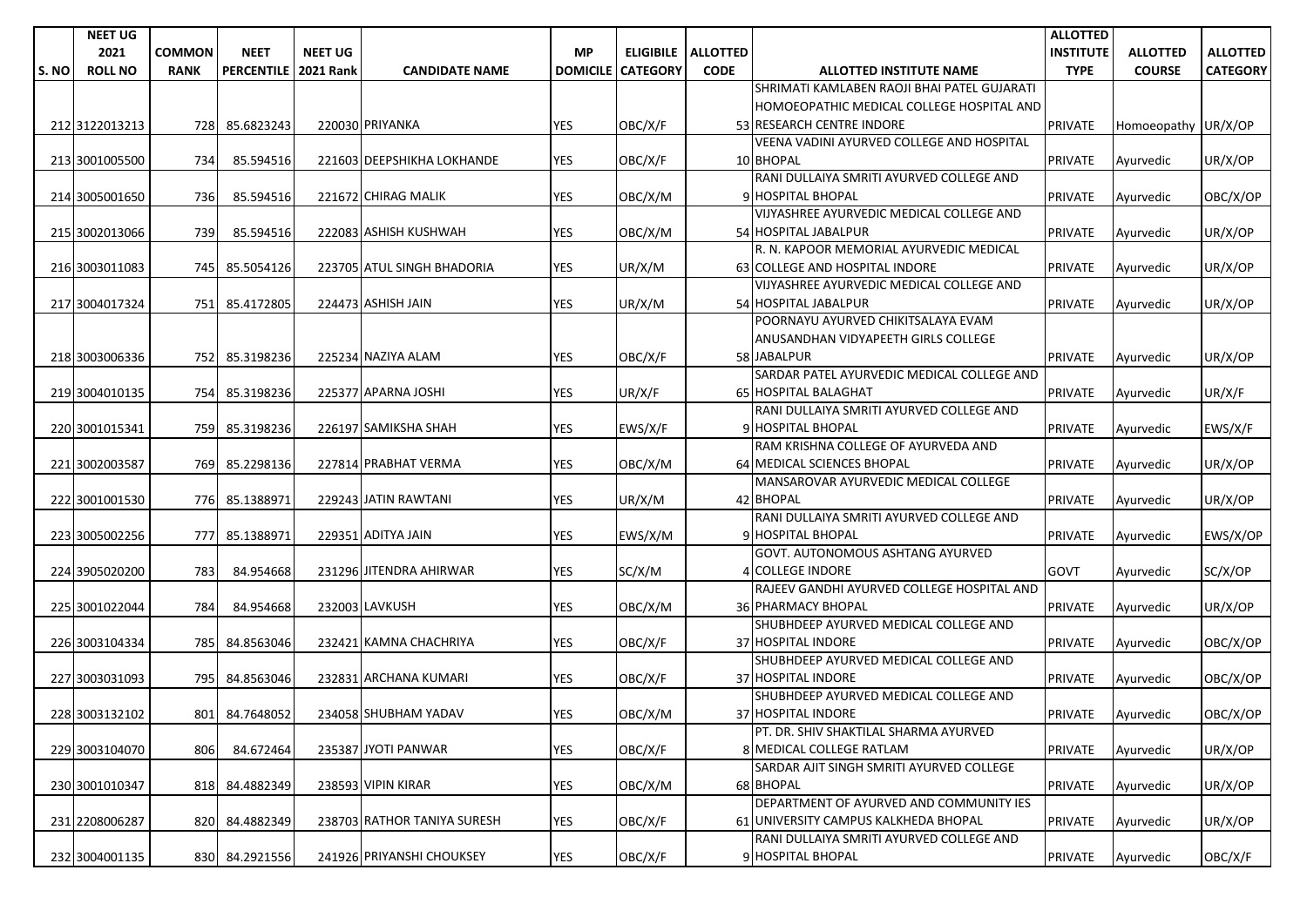|       | <b>NEET UG</b> |               |                   |                  |                         |                 |                    |             |                                                       | <b>ALLOTTED</b>  |                     |                 |
|-------|----------------|---------------|-------------------|------------------|-------------------------|-----------------|--------------------|-------------|-------------------------------------------------------|------------------|---------------------|-----------------|
|       | 2021           | <b>COMMON</b> | <b>NEET</b>       | <b>NEET UG</b>   |                         | <b>MP</b>       | ELIGIBILE ALLOTTED |             |                                                       | <b>INSTITUTE</b> | <b>ALLOTTED</b>     | <b>ALLOTTED</b> |
| S. NO | <b>ROLL NO</b> | <b>RANK</b>   | <b>PERCENTILE</b> | <b>2021 Rank</b> | <b>CANDIDATE NAME</b>   | <b>DOMICILE</b> | <b>CATEGORY</b>    | <b>CODE</b> | <b>ALLOTTED INSTITUTE NAME</b>                        | <b>TYPE</b>      | <b>COURSE</b>       | <b>CATEGORY</b> |
|       |                |               |                   |                  |                         |                 |                    |             | VIJYASHREE AYURVEDIC MEDICAL COLLEGE AND              |                  |                     |                 |
|       | 233 3001004597 | 841           | 84.1988431        |                  | 243668 PRACHI PATTAIYA  | <b>YES</b>      | OBC/X/F            |             | 54 HOSPITAL JABALPUR                                  | <b>PRIVATE</b>   | Ayurvedic           | UR/X/OP         |
|       |                |               |                   |                  |                         |                 |                    |             | R. N. KAPOOR MEMORIAL AYURVEDIC MEDICAL               |                  |                     |                 |
|       | 234 3003136085 | 846           | 84.1026813        |                  | 245329 TEENA PANWAR     | <b>YES</b>      | OBC/X/F            |             | 63 COLLEGE AND HOSPITAL INDORE                        | <b>PRIVATE</b>   | Ayurvedic           | UR/X/OP         |
|       |                |               |                   |                  |                         |                 |                    |             | SHUBHDEEP AYURVED MEDICAL COLLEGE AND                 |                  |                     |                 |
|       | 235 3003011252 | 847           | 84.0080737        |                  | 245847 HARSHITA SENCHA  | <b>YES</b>      | OBC/X/F            |             | 37 HOSPITAL INDORE                                    | <b>PRIVATE</b>   | Ayurvedic           | OBC/X/OP        |
|       |                |               |                   |                  |                         |                 |                    |             | MANSAROVAR AYURVEDIC MEDICAL COLLEGE                  |                  |                     |                 |
|       | 236 3905110187 | 862           | 83.8193765        |                  | 248886 PRIYA KIRAR      | YES             | OBC/X/F            |             | 42 BHOPAL                                             | <b>PRIVATE</b>   | Ayurvedic           | UR/X/OP         |
|       |                |               |                   |                  |                         |                 |                    |             | VEENA VADINI AYURVED COLLEGE AND HOSPITAL             |                  |                     |                 |
|       | 237 3003005202 | 863           | 83.8193765        |                  | 249181 SAVAN PATEL      | <b>YES</b>      | OBC/X/M            |             | 10 BHOPAL<br>RANI DULLAIYA SMRITI AYURVED COLLEGE AND | <b>PRIVATE</b>   | Ayurvedic           | UR/X/OP         |
|       |                |               |                   |                  | 249877 HITESH CHOUDHARY | <b>YES</b>      |                    |             | 9 HOSPITAL BHOPAL                                     |                  |                     | OBC/X/OP        |
|       | 238 3005004540 | 864           | 83.7234738        |                  |                         |                 | OBC/X/M            |             | R. N. KAPOOR MEMORIAL AYURVEDIC MEDICAL               | <b>PRIVATE</b>   | Ayurvedic           |                 |
|       | 239 3003117160 | 867           | 83.7234738        |                  | 250101 YASH JOSHI       | <b>YES</b>      | UR/X/M             |             | 63 COLLEGE AND HOSPITAL INDORE                        | PRIVATE          | Ayurvedic           | UR/X/OP         |
|       |                |               |                   |                  |                         |                 |                    |             | R. N. KAPOOR MEMORIAL AYURVEDIC MEDICAL               |                  |                     |                 |
|       | 240 3005011195 | 869           | 83.7234738        |                  | 250138 AMAN SHAIKH      | <b>YES</b>      | OBC/X/M            |             | 63 COLLEGE AND HOSPITAL INDORE                        | <b>PRIVATE</b>   | Ayurvedic           | UR/X/OP         |
|       |                |               |                   |                  |                         |                 |                    |             | RANI DULLAIYA SMRITI HOMOEOPATHY MEDICAL              |                  |                     |                 |
|       | 241 3003111002 |               | 871 83.7234738    |                  | 250479 JAGRITI PATIDAR  | <b>YES</b>      | OBC/X/F            |             | 52 COLLEGE AND HOSPITAL BHOPAL                        | <b>PRIVATE</b>   | Homoeopathy UR/X/OP |                 |
|       |                |               |                   |                  |                         |                 |                    |             | RANI DULLAIYA SMRITI AYURVED COLLEGE AND              |                  |                     |                 |
|       | 242 4406004381 |               | 874 83.6302908    |                  | 251644 ISHA SONI        | <b>YES</b>      | OBC/X/F            |             | 9 HOSPITAL BHOPAL                                     | <b>PRIVATE</b>   | Ayurvedic           | OBC/X/F         |
|       |                |               |                   |                  |                         |                 |                    |             | SHUBHDEEP AYURVED MEDICAL COLLEGE AND                 |                  |                     |                 |
|       | 243 3001015381 | 878           | 83.6302908        |                  | 252456 PRADEEP LODHI    | <b>YES</b>      | OBC/X/M            |             | 37 HOSPITAL INDORE                                    | <b>PRIVATE</b>   | Ayurvedic           | OBC/X/OP        |
|       |                |               |                   |                  |                         |                 |                    |             | GOVT. AUTONOMOUS ASHTANG AYURVED                      |                  |                     |                 |
|       | 244 3003124004 | 882           | 83.5310207        |                  | 253310 RAVI MALVIYA     | <b>YES</b>      | SC/X/M             |             | 4 COLLEGE INDORE                                      | <b>GOVT</b>      | Ayurvedic           | SC/X/OP         |
|       |                |               |                   |                  |                         |                 |                    |             | SHUBHDEEP AYURVED MEDICAL COLLEGE AND                 |                  |                     |                 |
|       | 245 3003003151 | 883           | 83.5310207        |                  | 253376 AKASH ADAK       | <b>YES</b>      | EWS/X/M            |             | 37 HOSPITAL INDORE                                    | <b>PRIVATE</b>   | Ayurvedic           | EWS/X/OP        |
|       |                |               |                   |                  |                         |                 |                    |             | RANI DULLAIYA SMRITI AYURVED COLLEGE AND              |                  |                     |                 |
|       | 246 3006008289 | 887           | 83.5310207        |                  | 253762 RITIK GIRI       | <b>YES</b>      | OBC/X/M            |             | 9 HOSPITAL BHOPAL                                     | <b>PRIVATE</b>   | Ayurvedic           | OBC/X/OP        |
|       |                |               |                   |                  |                         |                 |                    |             | GOVT. AUTONOMOUS AYURVED COLLEGE                      |                  |                     |                 |
|       | 247 3005001350 | 891           | 83.431427         |                  | 254464 DEEPAK RATHORE   | <b>YES</b>      | SC/X/M             |             | 3 GWALIOR<br>PT. DR. SHIV SHAKTILAL SHARMA AYURVED    | <b>GOVT</b>      | Ayurvedic           | SC/X/OP         |
|       | 248 3003130130 | 897           | 83.3388267        |                  | 256396 AARTI DHANGAR    | YES             | OBC/X/F            |             | 8 MEDICAL COLLEGE RATLAM                              | <b>PRIVATE</b>   |                     |                 |
|       |                |               |                   |                  |                         |                 |                    |             | POORNAYU AYURVED CHIKITSALAYA EVAM                    |                  | Ayurvedic           | UR/X/OP         |
|       |                |               |                   |                  |                         |                 |                    |             | ANUSANDHAN VIDYAPEETH GIRLS COLLEGE                   |                  |                     |                 |
|       | 249 3004003142 | 901           | 83.3388267        |                  | 256482 MOKSHITA SHUKLA  | <b>YES</b>      | UR/X/F             |             | 58 JABALPUR                                           | <b>PRIVATE</b>   | Ayurvedic           | UR/X/F          |
|       |                |               |                   |                  |                         |                 |                    |             | MANSAROVAR AYURVEDIC MEDICAL COLLEGE                  |                  |                     |                 |
|       | 250 3111002115 |               | 902 83.3388267    |                  | 256516 UMA KAHAR        | <b>YES</b>      | OBC/X/F            |             | 42 BHOPAL                                             | PRIVATE          | Ayurvedic           | UR/X/OP         |
|       |                |               |                   |                  |                         |                 |                    |             | MANSAROVAR AYURVEDIC MEDICAL COLLEGE                  |                  |                     |                 |
|       | 251 3006006253 | 916           | 83.2470036        |                  | 258446 DHEERAJ PATHAK   | <b>YES</b>      | UR/X/M             |             | 42 BHOPAL                                             | <b>PRIVATE</b>   | Ayurvedic           | UR/X/OP         |
|       |                |               |                   |                  |                         |                 |                    |             | GOVT. AUTONOMOUS AYURVED COLLEGE                      |                  |                     |                 |
|       | 252 3002016278 | 926           | 83.0541621        |                  | 260685 SONALI KOTIYA    | YES             | SC/X/F             |             | 5 JABALPUR                                            | <b>GOVT</b>      | Ayurvedic           | SC/X/F          |
|       |                |               |                   |                  |                         |                 |                    |             | R. N. KAPOOR MEMORIAL AYURVEDIC MEDICAL               |                  |                     |                 |
|       | 253 3003110240 | 928           | 83.0541621        |                  | 261083 PRANJALI PATIDAR | YES             | OBC/X/F            |             | 63 COLLEGE AND HOSPITAL INDORE                        | <b>PRIVATE</b>   | Ayurvedic           | UR/X/OP         |
|       | 254 3003010278 | 931           | 82.9467976        |                  | 261737 SOHIN CHEEPA     | YES             | OBC/X/M            |             | 45 L.N. AYURVED COLLEGE AND HOSPITAL BHOPAL           | <b>PRIVATE</b>   | Ayurvedic           | OBC/X/OP        |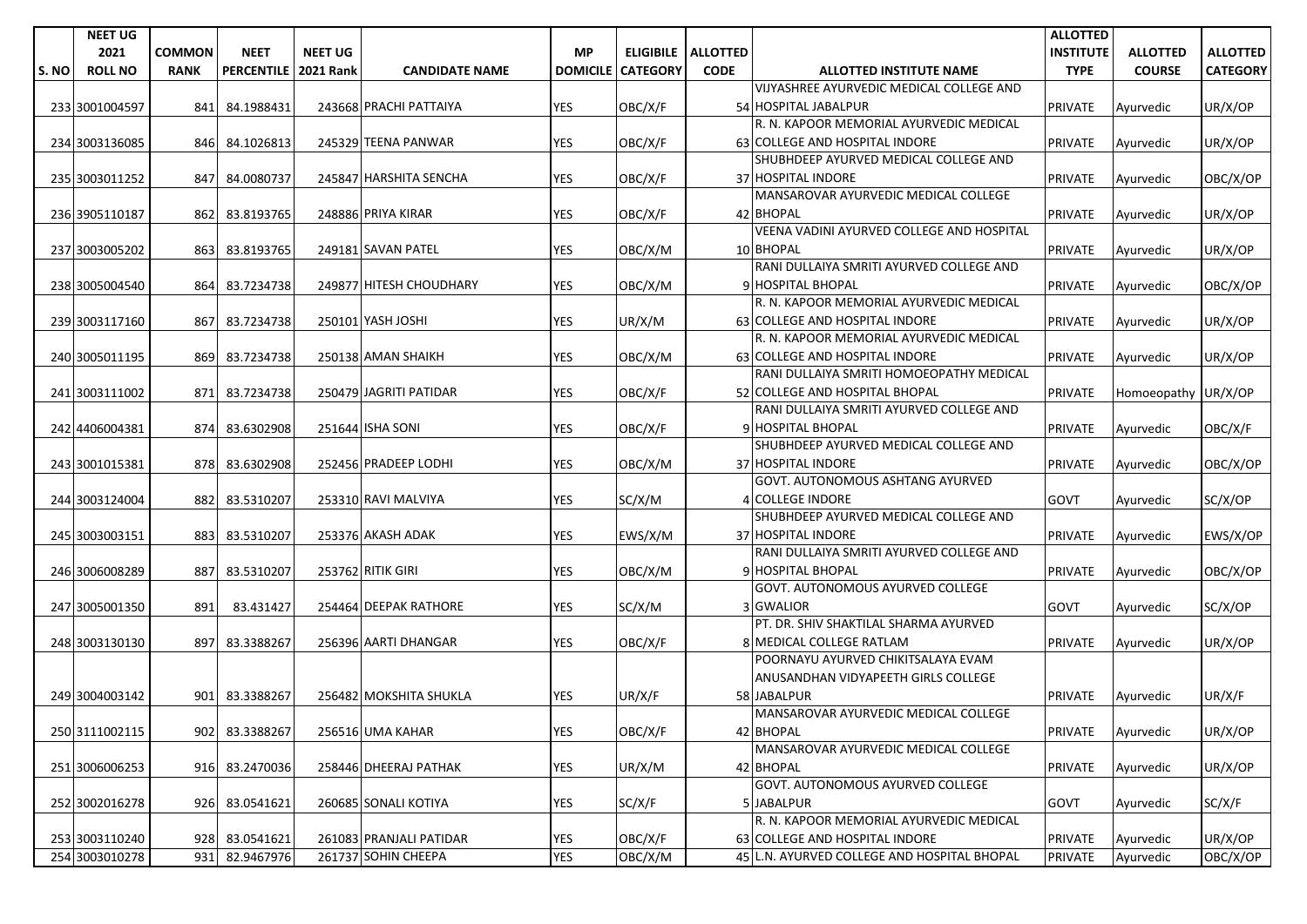|      | <b>NEET UG</b> |               |                   |                  |                                 |                 |                 |                             |                                             | <b>ALLOTTED</b>  |                     |                 |
|------|----------------|---------------|-------------------|------------------|---------------------------------|-----------------|-----------------|-----------------------------|---------------------------------------------|------------------|---------------------|-----------------|
|      | 2021           | <b>COMMON</b> | <b>NEET</b>       | <b>NEET UG</b>   |                                 | <b>MP</b>       |                 | <b>ELIGIBILE   ALLOTTED</b> |                                             | <b>INSTITUTE</b> | <b>ALLOTTED</b>     | <b>ALLOTTED</b> |
| S.NO | <b>ROLL NO</b> | <b>RANK</b>   | <b>PERCENTILE</b> | <b>2021 Rank</b> | <b>CANDIDATE NAME</b>           | <b>DOMICILE</b> | <b>CATEGORY</b> | <b>CODE</b>                 | <b>ALLOTTED INSTITUTE NAME</b>              | <b>TYPE</b>      | <b>COURSE</b>       | <b>CATEGORY</b> |
|      |                |               |                   |                  |                                 |                 |                 |                             | SARVEPALLI RADHAKRISHNAN COLLEGE OF         |                  |                     |                 |
|      |                |               |                   |                  |                                 |                 |                 |                             | AYURVED HOSPITAL AND RESEARCH CENTRE        |                  |                     |                 |
|      | 255 3103017255 | 935           | 82.9467976        |                  | 262450 DASMALANI SANIYA SANMUKH | NO.             | UR/X/F          |                             | 60 COLLEGE BHOPAL                           | <b>PRIVATE</b>   | Ayurvedic           | UR/X/OP         |
|      | 256 3001005061 | 944           | 82.8467505        |                  | 264133 JAYDEEP BIRLA            | <b>YES</b>      | OBC/X/M         |                             | 45 L.N. AYURVED COLLEGE AND HOSPITAL BHOPAL | <b>PRIVATE</b>   | Ayurvedic           | OBC/X/OP        |
|      |                |               |                   |                  |                                 |                 |                 |                             | MANSAROVAR AYURVEDIC MEDICAL COLLEGE        |                  |                     |                 |
|      | 257 3001006015 | 947           | 82.7511068        |                  | 264966 SANJAY SINGH RAJPUT      | YES             | UR/X/M          |                             | 42 BHOPAL                                   | <b>PRIVATE</b>   | Ayurvedic           | UR/X/OP         |
|      |                |               |                   |                  |                                 |                 |                 |                             | RANI DULLAIYA SMRITI AYURVED COLLEGE AND    |                  |                     |                 |
|      | 258 3005005135 | 948           | 82.7511068        |                  | 265139 KULDEEP SHARMA           | YES             | EWS/X/M         |                             | 9 HOSPITAL BHOPAL                           | <b>PRIVATE</b>   | Ayurvedic           | EWS/X/OP        |
|      |                |               |                   |                  | NAINSI YENDENDRAKUMAR           |                 |                 |                             | RANI DULLAIYA SMRITI AYURVED COLLEGE AND    |                  |                     |                 |
|      | 259 3111006327 | 957           | 82.6513188        |                  | 266939 CHOUKSEY                 | <b>YES</b>      | OBC/X/F         |                             | 9 HOSPITAL BHOPAL                           | <b>PRIVATE</b>   | Ayurvedic           | OBC/X/F         |
|      |                |               |                   |                  |                                 |                 |                 |                             | GOVT. AUTONOMOUS DHANWANTARI AYURVED        |                  |                     |                 |
|      | 260 3002002589 | 959           | 82.5499766        |                  | 268086 ESHA DOHRE               | YES             | SC/X/F          |                             | 7 COLLEGE UJJAIN                            | <b>GOVT</b>      | Ayurvedic           | SC/X/OP         |
|      | 261 3003110213 | 965           | 82.5499766        |                  | 268646 MOHIT MALVIYA            | <b>YES</b>      | OBC/X/M         |                             | 45 L.N. AYURVED COLLEGE AND HOSPITAL BHOPAL | <b>PRIVATE</b>   | Ayurvedic           | OBC/X/OP        |
|      |                |               |                   |                  |                                 |                 |                 |                             | RANI DULLAIYA SMRITI HOMOEOPATHY MEDICAL    |                  |                     |                 |
|      | 262 3001002462 | 971           | 82.4486344        |                  | 269917 NAYAN SONI               | YES             | OBC/X/M         |                             | 52 COLLEGE AND HOSPITAL BHOPAL              | <b>PRIVATE</b>   | Homoeopathy UR/X/OP |                 |
|      |                |               |                   |                  |                                 |                 |                 |                             | MANSAROVAR AYURVEDIC MEDICAL COLLEGE        |                  |                     |                 |
|      | 263 3003011037 | 974           | 82.4486344        |                  | 270161 SHRUTI PATWA             | <b>YES</b>      | UR/X/F          |                             | 42 BHOPAL                                   | <b>PRIVATE</b>   | Ayurvedic           | UR/X/F          |
|      |                |               |                   |                  |                                 |                 |                 |                             | <b>GOVT. AUTONOMOUS AYURVED COLLEGE</b>     |                  |                     |                 |
|      | 264 3002010103 | 984I          | 82.2471156        |                  | 272968 NAINCY MEHROTRA          | YES             | SC/X/F          |                             | 5 JABALPUR                                  | <b>GOVT</b>      | Ayurvedic           | SC/X/F          |
|      |                |               |                   |                  |                                 |                 |                 |                             | SRI SAI INSTITUTE OF AYURVEDIC RESEARCH AND |                  |                     |                 |
|      | 265 3005001583 | 988           | 82.1499178        | 274406 AAYAN     |                                 | YES             | OBC/X/M         |                             | 48 MEDICINE BHOPAL                          | <b>PRIVATE</b>   | Ayurvedic           | UR/X/OP         |
|      |                |               |                   |                  |                                 |                 |                 |                             | MANSAROVAR AYURVEDIC MEDICAL COLLEGE        |                  |                     |                 |
|      | 266 4411117278 | 997           | 82.1499178        |                  | 275461 SADHVI                   | <b>YES</b>      | EWS/X/F         |                             | 42 BHOPAL                                   | <b>PRIVATE</b>   | Ayurvedic           | UR/X/OP         |
|      |                |               |                   |                  |                                 |                 |                 |                             | MANSAROVAR AYURVEDIC MEDICAL COLLEGE        |                  |                     |                 |
|      | 267 3005007058 | 1002          | 82.050842         |                  | 276251 JYOTI MANDAWALIYA        | <b>YES</b>      | OBC/X/F         |                             | 42 BHOPAL                                   | <b>PRIVATE</b>   | Ayurvedic           | UR/X/OP         |
|      |                |               |                   |                  |                                 |                 |                 |                             | RANI DULLAIYA SMRITI AYURVED COLLEGE AND    |                  |                     |                 |
|      | 268 3004024212 | 1004          | 82.050842         |                  | 276628 NAINSEE BARVE            | YES             | OBC/X/F         |                             | 9 HOSPITAL BHOPAL                           | <b>PRIVATE</b>   | Ayurvedic           | OBC/X/F         |
|      | 269 3004011204 | 1006          | 82.050842         |                  | 276776 NEELAM THAKUR            | <b>YES</b>      | OBC/X/F         |                             | 45 L.N. AYURVED COLLEGE AND HOSPITAL BHOPAL | <b>PRIVATE</b>   | Ayurvedic           | OBC/X/F         |
|      |                |               |                   |                  |                                 |                 |                 |                             | DEPARTMENT OF AYURVED AND COMMUNITY IES     |                  |                     |                 |
|      | 270 3002006212 | 1008          | 82.050842         |                  | 276986 SANYOG SHROTRIYA         | <b>YES</b>      | UR/X/M          |                             | 61 UNIVERSITY CAMPUS KALKHEDA BHOPAL        | <b>PRIVATE</b>   | Ayurvedic           | UR/X/OP         |
|      |                |               |                   |                  |                                 |                 |                 |                             | DR. SHANKAR DAYAL SHARMA AYURVEDIC COLLEGE  |                  |                     |                 |
|      | 271 3107010116 | 1011          | 81.9421825        |                  | 277438 TAYADE VRUSHABH SHARAD   | NO.             | UR/X/M          |                             | 62 AND HOSPITAL BHOPAL                      | <b>PRIVATE</b>   | Ayurvedic           | UR/X/OP         |
|      |                |               |                   |                  |                                 |                 |                 |                             | SAM COLLEGE OF AYURVEDIC SCIENCES AND       |                  |                     |                 |
|      | 272 3905109358 | 1014          | 81.9421825        |                  | 277909 AYUSHI KURMI             | YES             | OBC/X/F         |                             | 47 HOSPITAL BHOPAL                          | <b>PRIVATE</b>   | Ayurvedic           | UR/X/OP         |
|      |                |               |                   |                  |                                 |                 |                 |                             | GOVT. AUTONOMOUS AYURVED COLLEGE            |                  |                     |                 |
|      | 273 3005001493 |               | 1024 81.8419412   |                  | 279530 VISHAL PANWAR            | <b>YES</b>      | SC/X/M          |                             | 5 JABALPUR                                  | <b>GOVT</b>      | Ayurvedic           | SC/X/OP         |
|      |                |               |                   |                  |                                 |                 |                 |                             | PARASHAR AYURVEDIC MEDICAL COLLEGE AND      |                  |                     |                 |
|      | 274 3110008393 | 1035          | 81.6498767        | 282912 SAIRA     |                                 | <b>NO</b>       | UR/X/F          |                             | 46 HOSPITAL BHOPAL                          | <b>PRIVATE</b>   | Ayurvedic           | UR/X/OP         |
|      |                |               |                   |                  |                                 |                 |                 |                             | PT. SHIVNATH SHASTRI GOVT. AUTONOMOUS       |                  |                     |                 |
|      | 275 3005003577 | 1041          | 81.4356011        |                  | 285146 ABHISHEK VERMA           | YES             | SC/X/M          |                             | 2 AYURVED COLLEGE BURHANPUR                 | <b>GOVT</b>      | Ayurvedic           | SC/X/OP         |
|      |                |               |                   |                  |                                 |                 |                 |                             | PT. DR. SHIV SHAKTILAL SHARMA AYURVED       |                  |                     |                 |
|      | 276 3005011037 |               | 1043 81.4356011   |                  | 285825 SHEEFA MANSURI           | YES             | OBC/X/F         |                             | 8 MEDICAL COLLEGE RATLAM                    | <b>PRIVATE</b>   | Ayurvedic           | UR/X/OP         |
|      |                |               |                   |                  |                                 |                 |                 |                             | MANSAROVAR AYURVEDIC MEDICAL COLLEGE        |                  |                     |                 |
|      | 277 3005002071 |               | 1046 81.3361368   |                  | 286700 BALRAM ZALAYA            | <b>YES</b>      | OBC/X/M         |                             | 42 BHOPAL                                   | <b>PRIVATE</b>   | Ayurvedic           | UR/X/OP         |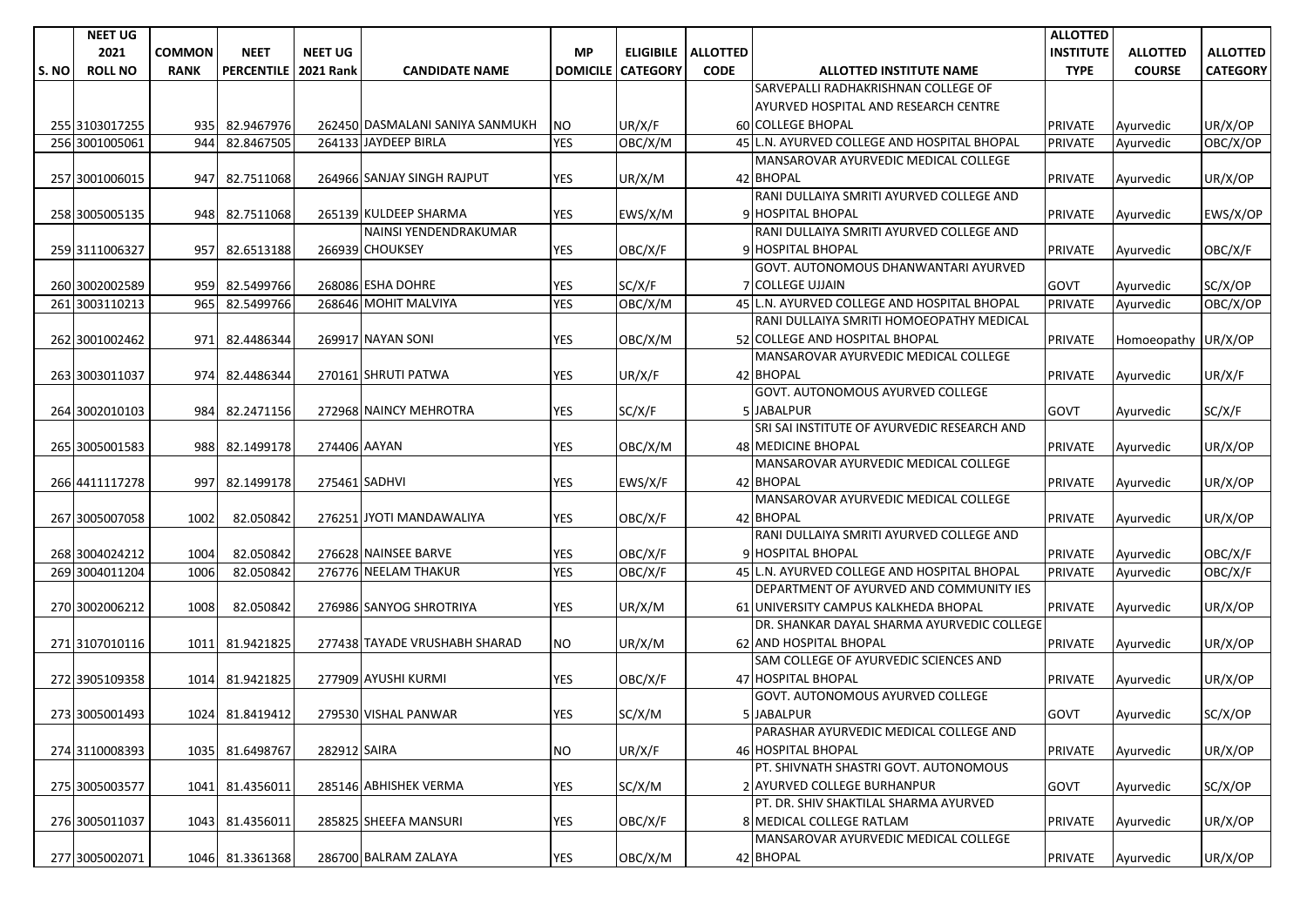|      | <b>NEET UG</b> |               |                   |                  |                             |                 |                 |                      |                                                                   | <b>ALLOTTED</b>  |                     |                 |
|------|----------------|---------------|-------------------|------------------|-----------------------------|-----------------|-----------------|----------------------|-------------------------------------------------------------------|------------------|---------------------|-----------------|
|      | 2021           | <b>COMMON</b> | <b>NEET</b>       | <b>NEET UG</b>   |                             | <b>MP</b>       |                 | ELIGIBILE   ALLOTTED |                                                                   | <b>INSTITUTE</b> | <b>ALLOTTED</b>     | <b>ALLOTTED</b> |
| S.NO | <b>ROLL NO</b> | <b>RANK</b>   | <b>PERCENTILE</b> | <b>2021 Rank</b> | <b>CANDIDATE NAME</b>       | <b>DOMICILE</b> | <b>CATEGORY</b> | <b>CODE</b>          | <b>ALLOTTED INSTITUTE NAME</b>                                    | <b>TYPE</b>      | <b>COURSE</b>       | <b>CATEGORY</b> |
|      |                |               |                   |                  |                             |                 |                 |                      | MANSAROVAR AYURVEDIC MEDICAL COLLEGE                              |                  |                     |                 |
|      | 278 3003018022 | 1048          | 81.3361368        |                  | 287014 SUBHAM JOSHI         | <b>YES</b>      | EWS/X/M         |                      | 42 BHOPAL                                                         | <b>PRIVATE</b>   | Ayurvedic           | UR/X/OP         |
|      |                |               |                   |                  |                             |                 |                 |                      | <b>GOVT. AUTONOMOUS AYURVED COLLEGE</b>                           |                  |                     |                 |
|      | 279 3002017266 | 1049          | 81.3361368        |                  | 287327 KIRAN SAKHWAR        | YES             | SC/X/F          |                      | 5JABALPUR                                                         | <b>GOVT</b>      | Ayurvedic           | SC/X/OP         |
|      |                |               |                   |                  |                             |                 |                 |                      | RAJEEV GANDHI AYURVED COLLEGE HOSPITAL AND                        |                  |                     |                 |
|      | 280 3002008096 | 1051          | 81.3361368        |                  | 287822 ANKIT YADAV          | YES             | OBC/X/M         |                      | 36 PHARMACY BHOPAL                                                | <b>PRIVATE</b>   | Ayurvedic           | UR/X/OP         |
|      |                |               |                   |                  |                             |                 |                 |                      | MAHATMA GANDHI HOMOEOPATHIC MEDICAL                               |                  |                     |                 |
|      | 281 3001003644 | 1052          | 81.2308445        |                  | 288430 RISHABH RAGHUWANSHI  | <b>YES</b>      | UR/X/M          |                      | 26 COLLEGE AND HOSPITAL JABALPUR                                  | <b>PRIVATE</b>   | Homoeopathy UR/X/OP |                 |
|      |                |               |                   |                  |                             |                 |                 |                      | PT. SHIVNATH SHASTRI GOVT. AUTONOMOUS                             |                  |                     |                 |
|      | 282 3003114063 | 1054          | 81.2308445        |                  | 288972 SATYAM VERMA         | YES             | SC/X/M          |                      | 2 AYURVED COLLEGE BURHANPUR                                       | <b>GOVT</b>      | Ayurvedic           | SC/X/OP         |
|      |                |               |                   |                  |                             |                 |                 |                      | GOVT. AUTONOMOUS HOMEOPATHY MEDICAL                               |                  |                     |                 |
|      | 283 1801001006 | 1058          | 81.2308445        |                  | 289246 BEDI MANALI RAJESH   | <b>YES</b>      | SC/X/F          |                      | <b>13 COLLEGE BHOPAL</b>                                          | GOVT             | Homoeopathy SC/X/F  |                 |
|      |                |               |                   |                  |                             |                 |                 |                      | DR. SHANKAR DAYAL SHARMA AYURVEDIC COLLEGE                        |                  |                     |                 |
|      | 284 3107008338 | 1067          | 81.125099         |                  | 290323 PATIL DHURVESH ASHOK | NO.             | UR/X/M          |                      | 62 AND HOSPITAL BHOPAL                                            | <b>PRIVATE</b>   | Ayurvedic           | UR/X/OP         |
|      |                |               |                   |                  |                             |                 |                 |                      | PT. SHIVNATH SHASTRI GOVT. AUTONOMOUS                             |                  |                     |                 |
|      | 285 4406007079 | 1069          | 81.125099         |                  | 290906 AKSHAY MOHAN RAI     | YES             | SC/X/M          |                      | 2 AYURVED COLLEGE BURHANPUR                                       | <b>GOVT</b>      | Ayurvedic           | SC/X/OP         |
|      |                |               |                   |                  |                             |                 |                 |                      | RANI DULLAIYA SMRITI AYURVED COLLEGE AND                          |                  |                     |                 |
|      | 286 3003031161 | 1071          | 81.0217494        |                  | 291511 AJAY NANDIYA         | <b>YES</b>      | OBC/X/M         |                      | 9 HOSPITAL BHOPAL                                                 | <b>PRIVATE</b>   | Ayurvedic           | OBC/X/OP        |
|      |                |               |                   |                  |                             |                 |                 |                      | RANI DULLAIYA SMRITI AYURVED COLLEGE AND                          |                  |                     |                 |
|      | 287 3006003403 | 1075          | 81.0217494        |                  | 291871 STUTI BAJPAI         | <b>YES</b>      | UR/X/F          |                      | 9 HOSPITAL BHOPAL                                                 | <b>PRIVATE</b>   | Ayurvedic           | UR/X/F          |
|      |                |               |                   |                  |                             |                 |                 |                      | GOVT. AUTONOMOUS AYURVED COLLEGE                                  |                  |                     |                 |
|      | 288 3002012192 | 1076          | 81.0217494        |                  | 292105 LAXMI TAGORE         | YES             | SC/X/F          |                      | 5 JABALPUR                                                        | <b>GOVT</b>      | Avurvedic           | SC/X/OP         |
|      |                |               |                   |                  |                             |                 |                 |                      | PT. DR. SHIV SHAKTILAL SHARMA AYURVED                             |                  |                     |                 |
|      | 289 3003004510 | 1081          | 80.9096578        |                  | 293201 AKSHAT KASERA        | <b>YES</b>      | OBC/X/M         |                      | 8 MEDICAL COLLEGE RATLAM                                          | <b>PRIVATE</b>   | Ayurvedic           | UR/X/OP         |
|      |                |               |                   |                  |                             |                 |                 |                      | MAHATMA GANDHI HOMOEOPATHIC MEDICAL                               |                  |                     |                 |
|      | 290 3004023123 | 1086          | 80.9096578        |                  | 293736 IQRA ANSARI          | YES             | OBC/X/F         |                      | 26 COLLEGE AND HOSPITAL JABALPUR                                  | <b>PRIVATE</b>   | Homoeopathy UR/X/OP |                 |
|      | 291 3003009259 | 1089          | 80.9096578        |                  | 294208 SAWAN SOORYAWANSHI   | <b>YES</b>      | SC/X/M          |                      | 6 GOVT. AUTONOMOUS AYURVED COLLEGE REWA                           | <b>GOVT</b>      | Ayurvedic           | SC/X/OP         |
|      |                |               |                   |                  |                             |                 |                 |                      | PT. DR. SHIV SHAKTILAL SHARMA AYURVED                             |                  |                     |                 |
|      | 292 3003008129 | 1091          | 80.8120067        |                  | 294914 TANYA JAISWAL        | <b>YES</b>      | OBC/X/F         |                      | 8 MEDICAL COLLEGE RATLAM<br>SAM COLLEGE OF AYURVEDIC SCIENCES AND | <b>PRIVATE</b>   | Ayurvedic           | UR/X/OP         |
|      |                | 1096          |                   |                  | 295445 SANSKAR JAIN         | <b>YES</b>      |                 |                      | 47 HOSPITAL BHOPAL                                                |                  |                     |                 |
|      | 293 3004001383 |               | 80.8120067        |                  |                             |                 | EWS/X/M         |                      | PT. SHIVNATH SHASTRI GOVT. AUTONOMOUS                             | <b>PRIVATE</b>   | Ayurvedic           | UR/X/OP         |
|      | 294 3002004414 | 1097          | 80.8120067        |                  | 295476 BHOOMIKA GAUTAM      | <b>YES</b>      | SC/X/F          |                      | 2 AYURVED COLLEGE BURHANPUR                                       | GOVT             | Ayurvedic           | SC/X/F          |
|      | 295 3004024249 | 1098          | 80.8120067        |                  | 295478 AAYUSHI AVIDRA       | <b>YES</b>      | SC/X/F          |                      | 6 GOVT. AUTONOMOUS AYURVED COLLEGE REWA                           | <b>GOVT</b>      | Ayurvedic           | SC/X/F          |
|      |                |               |                   |                  |                             |                 |                 |                      | SHUBHDEEP AYURVED MEDICAL COLLEGE AND                             |                  |                     |                 |
|      | 296 3003102469 |               | 1100 80.8120067   |                  | 295972 UNNATI MALVIYA       | <b>YES</b>      | SC/X/F          |                      | 37 HOSPITAL INDORE                                                | <b>PRIVATE</b>   | Ayurvedic           | SC/X/F          |
|      |                |               |                   |                  |                             |                 |                 |                      | RANI DULLAIYA SMRITI AYURVED COLLEGE AND                          |                  |                     |                 |
|      | 297 3001031473 | 1101          | 80.8120067        |                  | 296179 ANJU MEENA           | YES             | OBC/X/F         |                      | 9 HOSPITAL BHOPAL                                                 | <b>PRIVATE</b>   | Ayurvedic           | OBC/X/OP        |
|      |                |               |                   |                  |                             |                 |                 |                      | MANSAROVAR AYURVEDIC MEDICAL COLLEGE                              |                  |                     |                 |
|      | 298 3001008393 | 1104          | 80.7086571        |                  | 296614 ABHISHEK SINGH       | YES             | EWS/X/M         |                      | 42 BHOPAL                                                         | PRIVATE          | Ayurvedic           | EWS/X/OP        |
|      |                |               |                   |                  |                             |                 |                 |                      | RANI DULLAIYA SMRITI AYURVED COLLEGE AND                          |                  |                     |                 |
|      | 299 3003032189 | 1109          | 80.7086571        |                  | 296895 ARVIND YADAV         | YES             | OBC/X/M         |                      | 9 HOSPITAL BHOPAL                                                 | <b>PRIVATE</b>   | Ayurvedic           | OBC/X/OP        |
|      |                |               |                   |                  |                             |                 |                 |                      | RANI DULLAIYA SMRITI AYURVED COLLEGE AND                          |                  |                     |                 |
|      | 300 3004004149 |               | 1110 80.7086571   |                  | 296953 RAKHI TIWARI         | <b>YES</b>      | UR/X/F          |                      | 9 HOSPITAL BHOPAL                                                 | <b>PRIVATE</b>   | Ayurvedic           | UR/X/F          |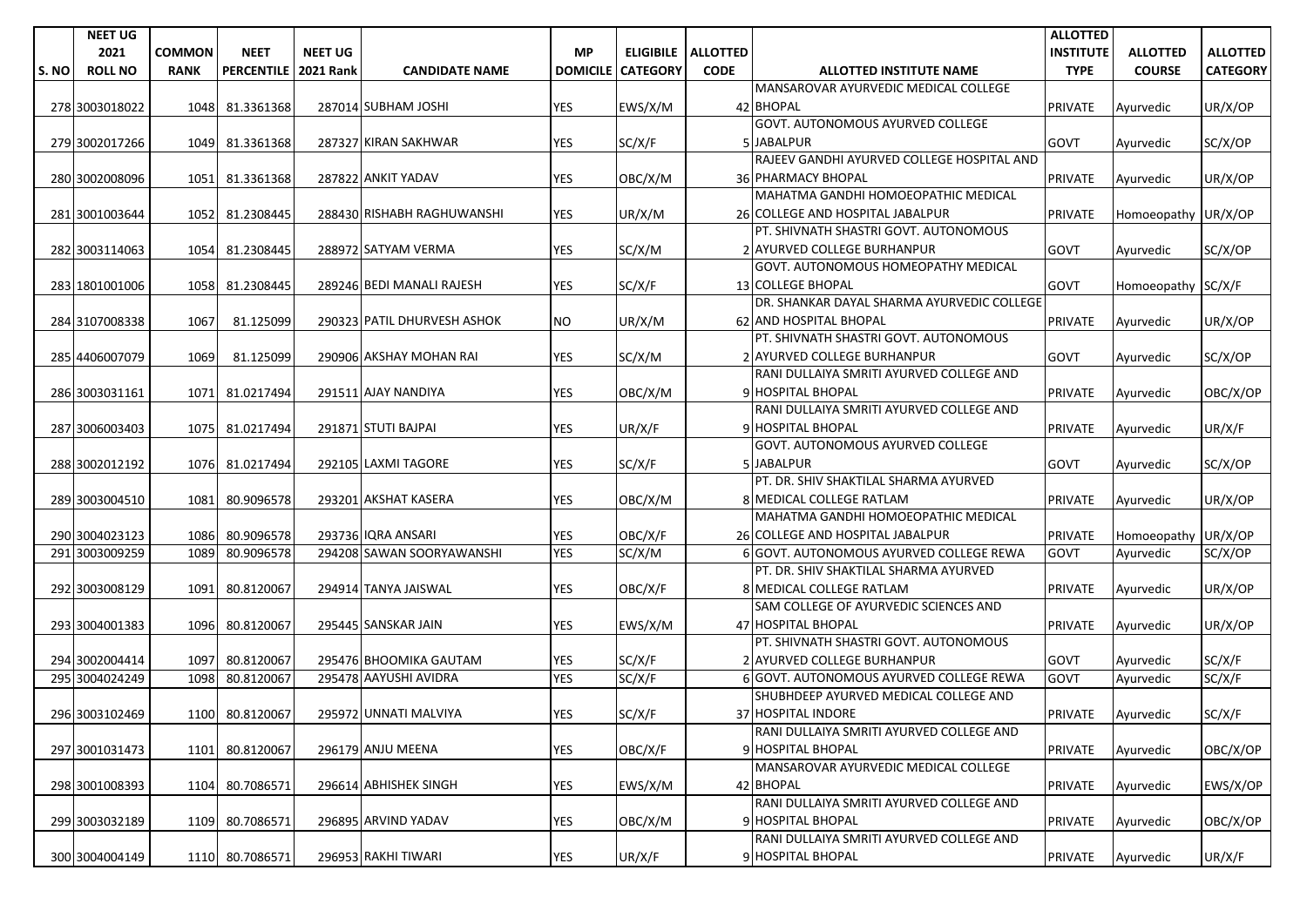|      | <b>NEET UG</b> |               |                   |                  |                             |                 |                 |                    |                                                              | <b>ALLOTTED</b>  |                     |                 |
|------|----------------|---------------|-------------------|------------------|-----------------------------|-----------------|-----------------|--------------------|--------------------------------------------------------------|------------------|---------------------|-----------------|
|      | 2021           | <b>COMMON</b> | <b>NEET</b>       | <b>NEET UG</b>   |                             | <b>MP</b>       |                 | ELIGIBILE ALLOTTED |                                                              | <b>INSTITUTE</b> | <b>ALLOTTED</b>     | <b>ALLOTTED</b> |
| S.NO | <b>ROLL NO</b> | <b>RANK</b>   | <b>PERCENTILE</b> | <b>2021 Rank</b> | <b>CANDIDATE NAME</b>       | <b>DOMICILE</b> | <b>CATEGORY</b> | <b>CODE</b>        | <b>ALLOTTED INSTITUTE NAME</b>                               | <b>TYPE</b>      | <b>COURSE</b>       | <b>CATEGORY</b> |
|      |                |               |                   |                  |                             |                 |                 |                    | HAHNEMANN HOMOEOPATHIC MEDICAL COLLEGE                       |                  |                     |                 |
|      | 301 3004030509 | 1111          | 80.7086571        | 297053 NIKITA    |                             | <b>YES</b>      | OBC/X/F         |                    | 14 AND HOSPITAL BHOPAL                                       | <b>PRIVATE</b>   | Homoeopathy UR/X/OP |                 |
|      |                |               |                   |                  |                             |                 |                 |                    | MANSAROVAR AYURVEDIC MEDICAL COLLEGE                         |                  |                     |                 |
|      | 302 3003007200 | 1112          | 80.7086571        |                  | 297064 JAYESH PATIDAR       | YES             | OBC/X/M         |                    | 42 BHOPAL                                                    | <b>PRIVATE</b>   | Ayurvedic           | OBC/X/OP        |
|      | 303 3004009393 | 1121          | 80.608092         |                  | 298218 PURNIMA JHARIYA      | <b>YES</b>      | SC/X/F          |                    | 6 GOVT. AUTONOMOUS AYURVED COLLEGE REWA                      | GOVT             | Avurvedic           | SC/X/OP         |
|      |                |               |                   |                  |                             |                 |                 |                    | RANI DULLAIYA SMRITI AYURVED COLLEGE AND                     |                  |                     |                 |
|      | 304 3005003444 | 1122          | 80.608092         |                  | 298296 MD SARFARAZ NAGORI   | YES             | OBC/X/M         |                    | 9 HOSPITAL BHOPAL                                            | <b>PRIVATE</b>   | Ayurvedic           | OBC/X/OP        |
|      |                |               |                   |                  |                             |                 |                 |                    | SRI SAI INSTITUTE OF AYURVEDIC RESEARCH AND                  |                  |                     |                 |
|      | 305 3003001165 | 1125          | 80.608092         |                  | 298868 LEVENDRA SINGH TOMAR | <b>YES</b>      | UR/X/M          |                    | 48 MEDICINE BHOPAL                                           | PRIVATE          | Ayurvedic           | UR/X/OP         |
|      | 306 3003130099 | 1126          | 80.4969717        |                  | 299574 GOURAV BAROLE        | <b>YES</b>      | SC/X/M          |                    | 6 GOVT. AUTONOMOUS AYURVED COLLEGE REWA                      | <b>GOVT</b>      | Avurvedic           | SC/X/OP         |
|      |                |               |                   |                  |                             |                 |                 |                    | MANSAROVAR AYURVEDIC MEDICAL COLLEGE                         |                  |                     |                 |
|      | 307 4411116207 | 1131          | 80.4969717        |                  | 299965 PRACHI SINGH         | <b>YES</b>      | EWS/X/F         |                    | 42 BHOPAL                                                    | <b>PRIVATE</b>   | Ayurvedic           | EWS/X/F         |
|      | 308 3002006360 | 1136          | 80.383067         |                  | 301313 NIVEDITA MADHAV      | <b>YES</b>      | SC/X/F          |                    | 6 GOVT. AUTONOMOUS AYURVED COLLEGE REWA                      | GOVT             | Avurvedic           | SC/X/OP         |
|      |                |               |                   |                  |                             |                 |                 |                    | SHUBHDEEP AYURVED MEDICAL COLLEGE AND                        |                  |                     |                 |
|      | 309 3111004097 | 1138          | 80.383067         |                  | 301810 MUSKAN RAMANI        | <b>YES</b>      | UR/X/F          |                    | 37 HOSPITAL INDORE                                           | <b>PRIVATE</b>   | Ayurvedic           | UR/X/F          |
|      |                |               |                   |                  |                             |                 |                 |                    | DEPARTMENT OF AYURVED AND COMMUNITY IES                      |                  |                     |                 |
|      | 310 3001003321 | 1143          | 80.383067         |                  | 302359 JYOTSNA VISHWAKARMA  | YES             | OBC/X/F         |                    | 61 UNIVERSITY CAMPUS KALKHEDA BHOPAL                         | <b>PRIVATE</b>   | Ayurvedic           | UR/X/OP         |
|      |                |               |                   |                  |                             |                 |                 |                    | MANSAROVAR AYURVEDIC MEDICAL COLLEGE                         |                  |                     |                 |
|      | 311 3005004204 | 1145          | 80.2803649        |                  | 303032 ANJU PANDYA          | <b>YES</b>      | EWS/X/F         |                    | 42 BHOPAL                                                    | <b>PRIVATE</b>   | Ayurvedic           | EWS/X/OP        |
|      | 312 3001004560 | 1146          | 80.2803649        |                  | 303050 MADEEHA ANWAR        | <b>YES</b>      | UR/X/F          |                    | 45 L.N. AYURVED COLLEGE AND HOSPITAL BHOPAL                  | <b>PRIVATE</b>   | Ayurvedic           | UR/X/F          |
|      |                |               |                   |                  |                             |                 |                 |                    | SHUBHDEEP AYURVED MEDICAL COLLEGE AND                        |                  |                     |                 |
|      | 313 3003108146 | 1147          | 80.2803649        |                  | 303074 VARSHA BAGHEL        | <b>YES</b>      | SC/X/F          |                    | 37 HOSPITAL INDORE                                           | <b>PRIVATE</b>   | Ayurvedic           | SC/X/F          |
|      |                |               |                   |                  |                             |                 |                 |                    | SARVEPALLI RADHAKRISHNAN COLLEGE OF                          |                  |                     |                 |
|      |                |               |                   |                  |                             |                 |                 |                    | AYURVED HOSPITAL AND RESEARCH CENTRE                         |                  |                     |                 |
|      | 314 3905002222 | 1153          | 80.2803649        |                  | 303534 VIPIN KUMAR VERMA    | <b>NO</b>       | UR/X/M          |                    | 60 COLLEGE BHOPAL                                            | <b>PRIVATE</b>   | Ayurvedic           | UR/X/OP         |
|      |                |               |                   |                  |                             |                 |                 |                    | GOVT. AUTONOMOUS HOMEOPATHY MEDICAL                          |                  |                     |                 |
|      | 315 3003124227 | 1156          | 80.2803649        |                  | 304202 JITENDRA MALVIYA     | <b>YES</b>      | SC/X/M          |                    | 13 COLLEGE BHOPAL<br>MANDSAUR INSTITUTE OF AYURVED EDUCATION | <b>GOVT</b>      | Homoeopathy SC/X/OP |                 |
|      |                | 1158          |                   |                  | 304443 LALIT MARU           |                 |                 |                    | 38 AND RESEARCH MANDSAUR                                     |                  |                     |                 |
|      | 316 3003114102 |               | 80.2803649        |                  |                             | YES             | OBC/X/M         |                    | PT. DR. SHIV SHAKTILAL SHARMA AYURVED                        | <b>PRIVATE</b>   | Ayurvedic           | UR/X/OP         |
|      | 317 3003102436 | 1161          | 80.175785         |                  | 305022 HARSHITA PANCHAL     | <b>YES</b>      | OBC/X/F         |                    | 8 MEDICAL COLLEGE RATLAM                                     | <b>PRIVATE</b>   | Ayurvedic           | UR/X/OP         |
|      |                |               |                   |                  |                             |                 |                 |                    | SRI SAI INSTITUTE OF AYURVEDIC RESEARCH AND                  |                  |                     |                 |
|      | 318 3005001804 | 1162          | 80.175785         |                  | 305571 MOHIT JAISWAL        | YES             | OBC/X/M         |                    | <b>48 MEDICINE BHOPAL</b>                                    | <b>PRIVATE</b>   | Ayurvedic           | UR/X/OP         |
|      |                |               |                   |                  |                             |                 |                 |                    | SARVEPALLI RADHAKRISHNAN COLLEGE OF                          |                  |                     |                 |
|      |                |               |                   |                  |                             |                 |                 |                    | AYURVED HOSPITAL AND RESEARCH CENTRE                         |                  |                     |                 |
|      | 319 3001010377 |               | 1166 80.0697157   |                  | 306373 HARSH SHRIVASTAVA    | <b>YES</b>      | UR/X/M          |                    | 60 COLLEGE BHOPAL                                            | <b>PRIVATE</b>   | Ayurvedic           | UR/X/OP         |
|      |                |               |                   |                  |                             |                 |                 |                    | GOVT. AUTONOMOUS HOMEOPATHY MEDICAL                          |                  |                     |                 |
|      | 320 3003005186 | 1167          | 80.0697157        |                  | 306399 RAGINI KADOLE        | <b>YES</b>      | SC/X/F          |                    | 13 COLLEGE BHOPAL                                            | GOVT             | Homoeopathy SC/X/F  |                 |
|      |                |               |                   |                  |                             |                 |                 |                    | R. N. KAPOOR MEMORIAL AYURVEDIC MEDICAL                      |                  |                     |                 |
|      | 321 3003013017 | 1171          | 80.0697157        |                  | 307371 RAJESH CHARAN        | YES             | OBC/X/M         |                    | 63 COLLEGE AND HOSPITAL INDORE                               | <b>PRIVATE</b>   | Ayurvedic           | UR/X/OP         |
|      |                |               |                   |                  |                             |                 |                 |                    | GOVT. AUTONOMOUS HOMEOPATHY MEDICAL                          |                  |                     |                 |
|      | 322 3003105265 | 1174          | 79.9635816        |                  | 307873 GRACY SITOLE         | YES             | SC/X/F          |                    | 13 COLLEGE BHOPAL                                            | GOVT             | Homoeopathy SC/X/OP |                 |
|      |                |               |                   |                  |                             |                 |                 |                    | RAM KRISHNA COLLEGE OF HOMOEOPATHY AND                       |                  |                     |                 |
|      | 323 4407018171 |               | 1179 79.9635816   |                  | 308493 AVNEESH TIWARI       | <b>NO</b>       | UR/X/M          |                    | 43 MEDICAL SCIENCES BHOPAL                                   | <b>PRIVATE</b>   | Homoeopathy UR/X/OP |                 |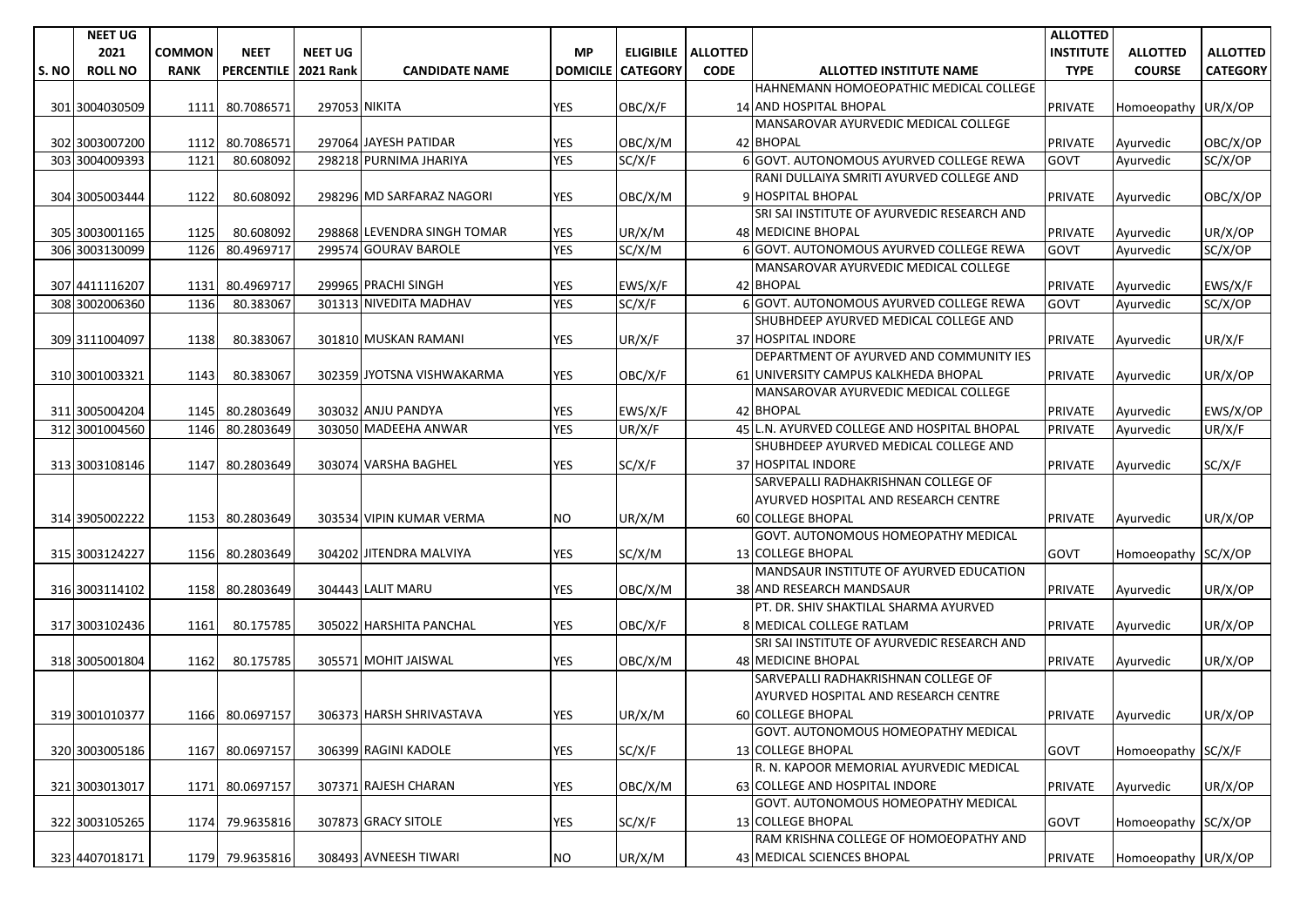|      | <b>NEET UG</b> |               |                        |                |                                 |                 |                       |                             |                                             | <b>ALLOTTED</b>  |                     |                 |
|------|----------------|---------------|------------------------|----------------|---------------------------------|-----------------|-----------------------|-----------------------------|---------------------------------------------|------------------|---------------------|-----------------|
|      | 2021           | <b>COMMON</b> | <b>NEET</b>            | <b>NEET UG</b> |                                 | <b>MP</b>       |                       | <b>ELIGIBILE   ALLOTTED</b> |                                             | <b>INSTITUTE</b> | <b>ALLOTTED</b>     | <b>ALLOTTED</b> |
| S.NO | <b>ROLL NO</b> | <b>RANK</b>   | PERCENTILE   2021 Rank |                | <b>CANDIDATE NAME</b>           | <b>DOMICILE</b> | <b>CATEGORY</b>       | <b>CODE</b>                 | <b>ALLOTTED INSTITUTE NAME</b>              | <b>TYPE</b>      | <b>COURSE</b>       | <b>CATEGORY</b> |
|      |                |               |                        |                |                                 |                 |                       |                             | HAHNEMANN HOMOEOPATHIC MEDICAL COLLEGE      |                  |                     |                 |
|      | 324 3003003169 |               | 1182 79.9635816        |                | 308765 SANGEETA SONDHIYA        | <b>YES</b>      | OBC/X/F               |                             | <b>14 AND HOSPITAL BHOPAL</b>               | <b>PRIVATE</b>   | Homoeopathy UR/X/OP |                 |
|      | 325 3905108285 | 1183          | 79.9635816             |                | 308965 ANIRUDDH PATIDAR         | <b>YES</b>      | $\overline{O}$ BC/X/M |                             | 45 L.N. AYURVED COLLEGE AND HOSPITAL BHOPAL | <b>PRIVATE</b>   | Ayurvedic           | OBC/X/OP        |
|      |                |               |                        |                |                                 |                 |                       |                             | MANDSAUR INSTITUTE OF AYURVED EDUCATION     |                  |                     |                 |
|      | 326 3004001065 | 1186          | 79.8421005             |                | 309940 GAGAN PALIWAL            | <b>YES</b>      | UR/X/M                |                             | 38 AND RESEARCH MANDSAUR                    | <b>PRIVATE</b>   | Ayurvedic           | UR/X/OP         |
|      |                |               |                        |                |                                 |                 |                       |                             | SRI SAI INSTITUTE OF AYURVEDIC RESEARCH AND |                  |                     |                 |
|      | 327 3001023266 | 1188          | 79.8421005             |                | 310284 AYAN KHAN                | <b>YES</b>      | UR/X/M                |                             | 48 MEDICINE BHOPAL                          | <b>PRIVATE</b>   | Ayurvedic           | UR/X/OP         |
|      |                |               |                        |                |                                 |                 |                       |                             | SAIFIA HAMIDIA UNANI TIBBIYA COLLEGE        |                  |                     |                 |
|      | 328 3107001188 | 1191          | 79.8421005             |                | 310436 MANSI MANE               | YES             | OBC/X/F               |                             | 33 BURHANPUR                                | <b>PRIVATE</b>   | Unani               | UR/X/OP         |
|      |                |               |                        |                |                                 |                 |                       |                             | R. N. KAPOOR MEMORIAL AYURVEDIC MEDICAL     |                  |                     |                 |
|      | 329 3003011095 | 1196          | 79.7278072             |                | 311458 JITENDRA SINGH PARMAR    | <b>YES</b>      | OBC/X/M               |                             | 63 COLLEGE AND HOSPITAL INDORE              | <b>PRIVATE</b>   | Ayurvedic           | OBC/X/OP        |
|      |                |               |                        |                |                                 |                 |                       |                             | R. N. KAPOOR MEMORIAL AYURVEDIC MEDICAL     |                  |                     |                 |
|      | 330 3003011194 | 1199          | 79.7278072             |                | 312013 ISHIKA ALCHHA            | <b>YES</b>      | OBC/X/F               |                             | 63 COLLEGE AND HOSPITAL INDORE              | <b>PRIVATE</b>   | Ayurvedic           | OBC/X/F         |
|      |                |               |                        |                |                                 |                 |                       |                             | GOVT. AUTONOMOUS HOMEOPATHY MEDICAL         |                  |                     |                 |
|      | 331 3003102061 | 1202          | 79.7278072             |                | 312488 TAMANNA PARMAR           | <b>YES</b>      | SC/X/F                |                             | <b>13 COLLEGE BHOPAL</b>                    | <b>GOVT</b>      | Homoeopathy SC/X/OP |                 |
|      |                |               |                        |                |                                 |                 |                       |                             | MANSAROVAR AYURVEDIC MEDICAL COLLEGE        |                  |                     |                 |
|      | 332 3004009154 | 1210          | 79.517676              |                | 314724 SOFIA ALI SOFFI          | YES             | UR/X/F                |                             | 42 BHOPAL                                   | <b>PRIVATE</b>   | Ayurvedic           | UR/X/F          |
|      |                |               |                        |                |                                 |                 |                       |                             | SARVEPALLI RADHAKRISHNAN COLLEGE OF         |                  |                     |                 |
|      |                |               |                        |                |                                 |                 |                       |                             | AYURVED HOSPITAL AND RESEARCH CENTRE        |                  |                     |                 |
|      | 333 3122005463 | 1211          | 79.517676              |                | 314765 RAJPUT DEVYANI BHATESING | <b>NO</b>       | UR/X/F                |                             | <b>60 COLLEGE BHOPAL</b>                    | <b>PRIVATE</b>   | Ayurvedic           | UR/X/OP         |
|      |                |               |                        |                |                                 |                 |                       |                             | MANSAROVAR AYURVEDIC MEDICAL COLLEGE        |                  |                     |                 |
|      | 334 3004016224 | 1214          | 79.517676              |                | 315033 ANJALI LODHI             | <b>YES</b>      | OBC/X/F               |                             | 42 BHOPAL                                   | <b>PRIVATE</b>   | Ayurvedic           | OBC/X/F         |
|      |                |               |                        |                |                                 |                 |                       |                             | GOVT. AUTONOMOUS HOMEOPATHY MEDICAL         |                  |                     |                 |
|      | 335 3001002596 | 1219          | 79.517676              |                | 315160 SALONI BAGHEL            | <b>YES</b>      | SC/X/F                |                             | 13 COLLEGE BHOPAL                           | <b>GOVT</b>      | Homoeopathy SC/X/OP |                 |
|      |                |               |                        |                |                                 |                 |                       |                             | MANSAROVAR AYURVEDIC MEDICAL COLLEGE        |                  |                     |                 |
|      | 336 3001014296 |               | 1224 79.4085631        | 316649 RICHA   |                                 | <b>YES</b>      | SC/X/F                |                             | 42 BHOPAL                                   | <b>PRIVATE</b>   | Ayurvedic           | SC/X/F          |
|      |                |               |                        |                |                                 |                 |                       |                             | R. N. KAPOOR MEMORIAL AYURVEDIC MEDICAL     |                  |                     |                 |
|      | 337 3003112265 | 1226          | 79.4085631             |                | 317226 PANKAJ LOVANSHI          | YES             | OBC/X/M               |                             | 63 COLLEGE AND HOSPITAL INDORE              | <b>PRIVATE</b>   | Ayurvedic           | OBC/X/OP        |
|      |                |               |                        |                |                                 |                 |                       |                             | SARVEPALLI RADHAKRISHNAN COLLEGE OF         |                  |                     |                 |
|      |                |               |                        |                |                                 |                 |                       |                             | AYURVED HOSPITAL AND RESEARCH CENTRE        |                  |                     |                 |
|      | 338 3106015201 |               | 1227 79.4085631        |                | 317264 GADE VAISHNAVI VITTHAL   | NO.             | UR/X/F                |                             | <b>60 COLLEGE BHOPAL</b>                    | <b>PRIVATE</b>   | Ayurvedic           | UR/X/OP         |
|      |                |               |                        |                |                                 |                 |                       |                             | MANDSAUR INSTITUTE OF AYURVED EDUCATION     |                  |                     |                 |
|      | 339 3003009211 | 1229          | 79.4085631             |                | 317755 HARSHITA RATHORE         | YES             | SC/X/F                |                             | 38 AND RESEARCH MANDSAUR                    | <b>PRIVATE</b>   | Ayurvedic           | UR/X/OP         |
|      |                |               |                        |                |                                 |                 |                       |                             | PT. DR. SHIV SHAKTILAL SHARMA AYURVED       |                  |                     |                 |
|      | 340 3004004302 | 1233          | 79.2892837             |                | 318098 AMITA VERMA              | YES             | SC/X/F                |                             | 8 MEDICAL COLLEGE RATLAM                    | <b>PRIVATE</b>   | Ayurvedic           | UR/X/OP         |
|      |                |               |                        |                |                                 |                 |                       |                             | RAJEEV GANDHI AYURVED COLLEGE HOSPITAL AND  |                  |                     |                 |
|      | 341 3001027100 |               | 1235 79.2892837        |                | 318161 NEETU KUSHWAH            | <b>YES</b>      | UR/X/F                |                             | 36 PHARMACY BHOPAL                          | <b>PRIVATE</b>   | Ayurvedic           | UR/X/F          |
|      |                |               |                        |                |                                 |                 |                       |                             | R. N. KAPOOR MEMORIAL AYURVEDIC MEDICAL     |                  |                     |                 |
|      | 342 3003104377 |               | 1245 79.2892837        |                | 319502 PRASHANT GOTHI           | <b>YES</b>      | OBC/X/M               |                             | 63 COLLEGE AND HOSPITAL INDORE              | <b>PRIVATE</b>   | Ayurvedic           | OBC/X/OP        |
|      |                |               |                        |                |                                 |                 |                       |                             | R. N. KAPOOR MEMORIAL AYURVEDIC MEDICAL     |                  |                     |                 |
|      | 343 3003115270 | 1247          | 79.2892837             |                | 319628 RIZWAN KHATRI            | YES             | OBC/X/M               |                             | 63 COLLEGE AND HOSPITAL INDORE              | <b>PRIVATE</b>   | Ayurvedic           | OBC/X/OP        |
|      |                |               |                        |                |                                 |                 |                       |                             | PT. DR. SHIV SHAKTILAL SHARMA AYURVED       |                  |                     |                 |
|      | 344 3005008031 |               | 1256 79.1831496        |                | 320868 MANISHA DHAKER           | YES             | OBC/X/F               |                             | 8 MEDICAL COLLEGE RATLAM                    | <b>PRIVATE</b>   | Ayurvedic           | UR/X/OP         |
|      |                |               |                        |                |                                 |                 |                       |                             | DR. SHANKAR DAYAL SHARMA AYURVEDIC COLLEGE  |                  |                     |                 |
|      | 345 3107010111 |               | 1257 79.1831496        |                | 320917 RAJ CHOUDHARY            | YES             | OBC/X/M               |                             | 62 AND HOSPITAL BHOPAL                      | PRIVATE          | Ayurvedic           | UR/X/OP         |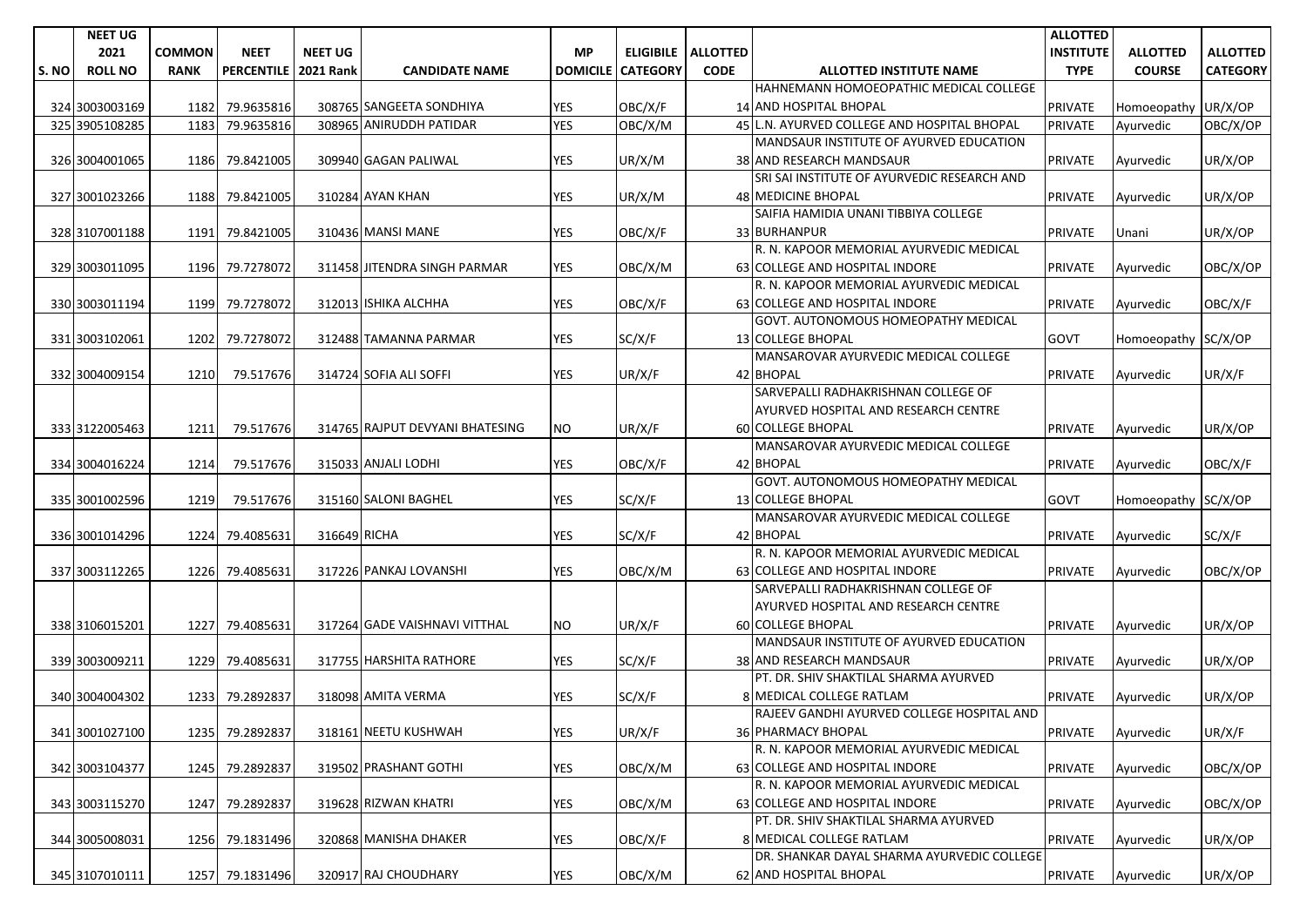|       | <b>NEET UG</b> |               |                   |                  |                                 |                 |                      |             |                                             | <b>ALLOTTED</b>  |                     |                 |
|-------|----------------|---------------|-------------------|------------------|---------------------------------|-----------------|----------------------|-------------|---------------------------------------------|------------------|---------------------|-----------------|
|       | 2021           | <b>COMMON</b> | <b>NEET</b>       | <b>NEET UG</b>   |                                 | <b>MP</b>       | ELIGIBILE   ALLOTTED |             |                                             | <b>INSTITUTE</b> | <b>ALLOTTED</b>     | <b>ALLOTTED</b> |
| S. NO | <b>ROLL NO</b> | <b>RANK</b>   | <b>PERCENTILE</b> | <b>2021 Rank</b> | <b>CANDIDATE NAME</b>           | <b>DOMICILE</b> | <b>CATEGORY</b>      | <b>CODE</b> | <b>ALLOTTED INSTITUTE NAME</b>              | <b>TYPE</b>      | <b>COURSE</b>       | <b>CATEGORY</b> |
|       |                |               |                   |                  |                                 |                 |                      |             | NARAYAN SHRI HOMOEOPATHIC MEDICAL COLLEGE   |                  |                     |                 |
|       | 346 3001007511 | 1260          | 79.0748786        |                  | 322101 SIDRA SULTAN             | <b>YES</b>      | UR/X/F               |             | <b>16 AND HOSPITAL BHOPAL</b>               | PRIVATE          | Homoeopathy UR/X/F  |                 |
|       |                |               |                   |                  |                                 |                 |                      |             | DR. SHANKAR DAYAL SHARMA AYURVEDIC COLLEGE  |                  |                     |                 |
|       | 347 3003013027 | 1268          | 78.9648592        |                  | 323403 HIMANSHU GURJAR          | <b>YES</b>      | OBC/X/M              |             | 62 AND HOSPITAL BHOPAL                      | PRIVATE          | Ayurvedic           | UR/X/OP         |
|       |                |               |                   |                  |                                 |                 |                      |             | PT. DR. SHIV SHAKTILAL SHARMA AYURVED       |                  |                     |                 |
|       | 348 3003009028 | 1271          | 78.9648592        |                  | 323933 POOJA SOLANKI            | <b>YES</b>      | OBC/X/F              |             | 8 MEDICAL COLLEGE RATLAM                    | <b>PRIVATE</b>   | Ayurvedic           | UR/X/OP         |
|       |                |               |                   |                  |                                 |                 |                      |             | SRI SAI INSTITUTE OF AYURVEDIC RESEARCH AND |                  |                     |                 |
|       | 349 3003004594 | 1279          | 78.8559406        |                  | 325337 SUSHIL KUSHWAH           | YES             | OBC/X/M              |             | 48 MEDICINE BHOPAL                          | <b>PRIVATE</b>   | Ayurvedic           | UR/X/OP         |
|       |                |               |                   |                  |                                 |                 |                      |             | NARAYAN SHRI HOMOEOPATHIC MEDICAL COLLEGE   |                  |                     |                 |
|       | 350 3001014445 | 1287          | 78.7354956        |                  | 326913 MANAL SARFARAZ KHAN      | <b>YES</b>      | EWS/X/F              |             | <b>16 AND HOSPITAL BHOPAL</b>               | <b>PRIVATE</b>   | Homoeopathy UR/X/OP |                 |
|       |                |               |                   |                  |                                 |                 |                      |             | PT. DR. SHIV SHAKTILAL SHARMA AYURVED       |                  |                     |                 |
|       | 351 2001001434 | 1289          | 78.7354956        |                  | 327076 NISHTHA TIWARI           | <b>YES</b>      | UR/X/F               |             | 8 MEDICAL COLLEGE RATLAM                    | <b>PRIVATE</b>   | Ayurvedic           | UR/X/F          |
|       | 352 3001004394 | 1291          | 78.7354956        |                  | 327360 AMAN CHOURASIA           | <b>YES</b>      | OBC/X/M              |             | 45 L.N. AYURVED COLLEGE AND HOSPITAL BHOPAL | <b>PRIVATE</b>   | Ayurvedic           | OBC/X/OP        |
|       |                |               |                   |                  |                                 |                 |                      |             | SHUBHDEEP AYURVED MEDICAL COLLEGE AND       |                  |                     |                 |
|       | 353 3111021022 | 1301          | 78.626318         |                  | 328673 KETAN ARSE               | <b>YES</b>      | SC/X/M               |             | 37 HOSPITAL INDORE                          | PRIVATE          | Ayurvedic           | SC/X/OP         |
|       |                |               |                   |                  |                                 |                 |                      |             | SHUBHDEEP AYURVED MEDICAL COLLEGE AND       |                  |                     |                 |
|       | 354 3003122196 | 1302          | 78.626318         |                  | 328745 DINESH CHOUHAN           | YES             | SC/X/M               |             | 37 HOSPITAL INDORE                          | <b>PRIVATE</b>   | Ayurvedic           | SC/X/OP         |
|       |                |               |                   |                  |                                 |                 |                      |             | <b>GOVT. AUTONOMOUS HOMEOPATHY MEDICAL</b>  |                  |                     |                 |
|       | 355 3002004474 | 1303          | 78.626318         |                  | 328755 PRAGATI ARYA             | <b>YES</b>      | SC/X/F               |             | <b>13 COLLEGE BHOPAL</b>                    | <b>GOVT</b>      | Homoeopathy SC/X/OP |                 |
|       |                |               |                   |                  |                                 |                 |                      |             | DR. SHANKAR DAYAL SHARMA AYURVEDIC COLLEGE  |                  |                     |                 |
|       | 356 3004009056 | 1306          | 78.626318         |                  | 329194 SUSHMA GUPTA             | YES             | UR/X/F               |             | 62 AND HOSPITAL BHOPAL                      | <b>PRIVATE</b>   | Ayurvedic           | UR/X/F          |
|       |                |               |                   |                  |                                 |                 |                      |             | RANI DULLAIYA SMRITI AYURVED COLLEGE AND    |                  |                     |                 |
|       | 357 3002008075 | 1308          | 78.626318         |                  | 329246 RAJANI DONERIYA          | <b>YES</b>      | SC/X/F               |             | 9 HOSPITAL BHOPAL                           | <b>PRIVATE</b>   | Ayurvedic           | SC/X/F          |
|       |                |               |                   |                  |                                 |                 |                      |             | POORNAYU AYURVED CHIKITSALAYA EVAM          |                  |                     |                 |
|       |                |               |                   |                  |                                 |                 |                      |             | ANUSANDHAN VIDYAPEETH GIRLS COLLEGE         |                  |                     |                 |
|       | 358 3004004299 | 1309          | 78.626318         |                  | 329390 HRISHIKA MISHRA          | <b>YES</b>      | UR/X/F               |             | 58 JABALPUR                                 | <b>PRIVATE</b>   | Ayurvedic           | UR/X/OP         |
|       |                |               |                   |                  |                                 |                 |                      |             | GOVT. AUTONOMOUS HOMEOPATHY MEDICAL         |                  |                     |                 |
|       | 359 3003024115 | 1310          | 78.5144207        |                  | 330109 PRIYANKA PATHOTE         | <b>YES</b>      | SC/X/F               |             | <b>13 COLLEGE BHOPAL</b>                    | <b>GOVT</b>      | Homoeopathy SC/X/OP |                 |
|       |                |               |                   |                  |                                 |                 |                      |             | DR. SHANKAR DAYAL SHARMA AYURVEDIC COLLEGE  |                  |                     |                 |
|       | 360 3104116100 | 1311          | 78.5144207        |                  | 330149 MUNDE KRISHNA VAIJNATH   | NO.             | UR/X/M               |             | <b>62 AND HOSPITAL BHOPAL</b>               | <b>PRIVATE</b>   | Ayurvedic           | UR/X/OP         |
|       |                |               |                   |                  |                                 |                 |                      |             | SRI SAI INSTITUTE OF AYURVEDIC RESEARCH AND |                  |                     |                 |
|       | 361 3005002237 | 1321          | 78.5144207        |                  | 331024 YASHRAJ CHAWDA           | YES             | UR/X/M               |             | <b>48 MEDICINE BHOPAL</b>                   | <b>PRIVATE</b>   | Ayurvedic           | UR/X/OP         |
|       |                |               |                   |                  |                                 |                 |                      |             | RANI DULLAIYA SMRITI AYURVED COLLEGE AND    |                  |                     |                 |
|       | 362 4405007384 | 1328          | 78.4029119        |                  | 332353 PRIYA DARSHANI           | <b>YES</b>      | SC/X/F               |             | 9 HOSPITAL BHOPAL                           | <b>PRIVATE</b>   | Ayurvedic           | SC/X/F          |
|       |                |               |                   |                  |                                 |                 |                      |             | RAJEEV GANDHI AYURVED COLLEGE HOSPITAL AND  |                  |                     |                 |
|       | 363 3003003047 |               | 1334 78.2906261   |                  | 333571 AASTHA PATHAK            | <b>YES</b>      | UR/X/F               |             | 36 PHARMACY BHOPAL                          | <b>PRIVATE</b>   | Ayurvedic           | UR/X/F          |
|       |                |               |                   |                  |                                 |                 |                      |             | SAM COLLEGE OF AYURVEDIC SCIENCES AND       |                  |                     |                 |
|       | 364 3004011315 | 1338          | 78.2906261        |                  | 333898 SHUBHI BHARADWAJ         | <b>YES</b>      | UR/X/F               |             | 47 HOSPITAL BHOPAL                          | <b>PRIVATE</b>   | Avurvedic           | UR/X/F          |
|       |                |               |                   |                  |                                 |                 |                      |             | MANSAROVAR AYURVEDIC MEDICAL COLLEGE        |                  |                     |                 |
|       | 365 3004023201 | 1341          | 78.2906261        |                  | 334825 SHEETAL VISHWAKARMA      | YES             | OBC/X/F              |             | 42 BHOPAL                                   | <b>PRIVATE</b>   | Ayurvedic           | OBC/X/F         |
|       |                |               |                   |                  |                                 |                 |                      |             | PARASHAR AYURVEDIC MEDICAL COLLEGE AND      |                  |                     |                 |
|       | 366 3003102444 | 1343          | 78.1654539        |                  | 335263 CHANDRAPAL SINGH SOLANKI | YES             | UR/X/M               |             | 46 HOSPITAL BHOPAL                          | <b>PRIVATE</b>   | Ayurvedic           | UR/X/OP         |
|       |                |               |                   |                  |                                 |                 |                      |             | PT. DR. SHIV SHAKTILAL SHARMA AYURVED       |                  |                     |                 |
|       | 367 3003113033 |               | 1348 78.1654539   |                  | 336012 DIKSHA BAGUL             | <b>YES</b>      | OBC/X/F              |             | 8 MEDICAL COLLEGE RATLAM                    | <b>PRIVATE</b>   | Ayurvedic           | OBC/X/F         |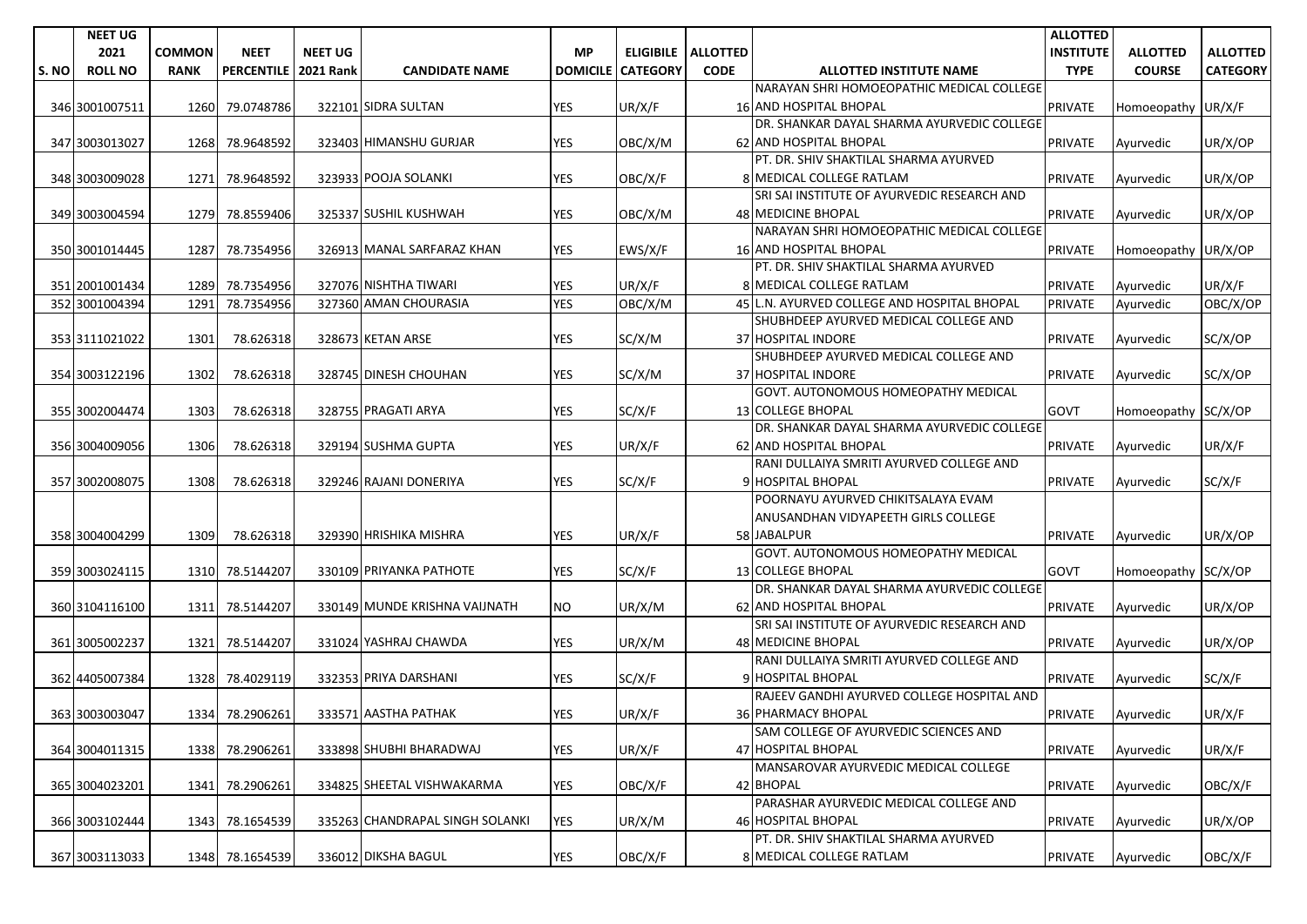|      | <b>NEET UG</b> |               |                        |                |                           |                 |                 |                             |                                             | <b>ALLOTTED</b>  |                     |                 |
|------|----------------|---------------|------------------------|----------------|---------------------------|-----------------|-----------------|-----------------------------|---------------------------------------------|------------------|---------------------|-----------------|
|      | 2021           | <b>COMMON</b> | <b>NEET</b>            | <b>NEET UG</b> |                           | <b>MP</b>       |                 | <b>ELIGIBILE   ALLOTTED</b> |                                             | <b>INSTITUTE</b> | <b>ALLOTTED</b>     | <b>ALLOTTED</b> |
| S.NO | <b>ROLL NO</b> | <b>RANK</b>   | PERCENTILE   2021 Rank |                | <b>CANDIDATE NAME</b>     | <b>DOMICILE</b> | <b>CATEGORY</b> | <b>CODE</b>                 | <b>ALLOTTED INSTITUTE NAME</b>              | <b>TYPE</b>      | <b>COURSE</b>       | <b>CATEGORY</b> |
|      |                |               |                        |                |                           |                 |                 |                             | PARASHAR AYURVEDIC MEDICAL COLLEGE AND      |                  |                     |                 |
|      | 368 3002016264 | 1349          | 78.1654539             |                | 336099 CHANDANI GUARAKH   | <b>YES</b>      | SC/X/F          |                             | 46 HOSPITAL BHOPAL                          | <b>PRIVATE</b>   | Ayurvedic           | UR/X/OP         |
|      |                |               |                        |                |                           |                 |                 |                             | POORNAYU AYURVED CHIKITSALAYA EVAM          |                  |                     |                 |
|      |                |               |                        |                |                           |                 |                 |                             | ANUSANDHAN VIDYAPEETH GIRLS COLLEGE         |                  |                     |                 |
|      | 369 3004019266 |               | 1350 78.1654539        |                | 336671 PRAGATI NAMDEO     | <b>YES</b>      | OBC/X/F         |                             | 58 JABALPUR                                 | <b>PRIVATE</b>   | Ayurvedic           | UR/X/OP         |
|      |                |               |                        |                |                           |                 |                 |                             | R. N. KAPOOR MEMORIAL AYURVEDIC MEDICAL     |                  |                     |                 |
|      | 370 3003133432 | 1352          | 78.1654539             |                | 336853 SHIVAM PATIDAR     | <b>YES</b>      | OBC/X/M         |                             | 63 COLLEGE AND HOSPITAL INDORE              | <b>PRIVATE</b>   | Ayurvedic           | OBC/X/OP        |
|      |                |               |                        |                | <b>DHARGAVE SHREYASH</b>  |                 |                 |                             | FACULTY OF AYURVED MANSAROVAR GLOBAL        |                  |                     |                 |
|      | 371 3111113172 | 1359          | 78.0577657             |                | 337563 MAHENDRA           | NO.             | UR/X/M          |                             | 59 UNIVERSITY BILKISGANJ SEHORE             | <b>PRIVATE</b>   | Ayurvedic           | UR/X/OP         |
|      |                |               |                        |                |                           |                 |                 |                             | SRI SAI INSTITUTE OF AYURVEDIC RESEARCH AND |                  |                     |                 |
|      | 372 3004005220 | 1365          | 78.0577657             |                | 338403 SUYASH GUPTA       | <b>YES</b>      | UR/X/M          |                             | 48 MEDICINE BHOPAL                          | <b>PRIVATE</b>   | Ayurvedic           | UR/X/OP         |
|      |                |               |                        |                |                           |                 |                 |                             | SHUBHDEEP AYURVED MEDICAL COLLEGE AND       |                  |                     |                 |
|      | 373 3003122203 | 1366          | 78.0577657             |                | 338474 ABHISHEK GARVE     | <b>YES</b>      | SC/X/M          |                             | 37 HOSPITAL INDORE                          | <b>PRIVATE</b>   | Ayurvedic           | SC/X/OP         |
|      |                |               |                        |                |                           |                 |                 |                             | RANI DULLAIYA SMRITI HOMOEOPATHY MEDICAL    |                  |                     |                 |
|      | 374 3006002260 | 1369          | 77.9490414             |                | 338880 SHALINI SHUKLA     | YES             | UR/X/F          |                             | 52 COLLEGE AND HOSPITAL BHOPAL              | <b>PRIVATE</b>   | Homoeopathy UR/X/F  |                 |
|      | 375 3001019410 | 1372          | 77.9490414             |                | 339171 SACHIN LODHI       | <b>YES</b>      | OBC/X/M         |                             | 45 L.N. AYURVED COLLEGE AND HOSPITAL BHOPAL | <b>PRIVATE</b>   | Ayurvedic           | OBC/X/OP        |
|      |                |               |                        |                |                           |                 |                 |                             | PT. DR. SHIV SHAKTILAL SHARMA AYURVED       |                  |                     |                 |
|      | 376 3006003512 |               | 1378 77.9490414        |                | 340101 SHIVANI MISHRA     | <b>YES</b>      | UR/X/F          |                             | 8 MEDICAL COLLEGE RATLAM                    | <b>PRIVATE</b>   | Ayurvedic           | UR/X/F          |
|      |                |               |                        |                |                           |                 |                 |                             | SHRIMATI KAMLABEN RAOJI BHAI PATEL GUJARATI |                  |                     |                 |
|      |                |               |                        |                |                           |                 |                 |                             | HOMOEOPATHIC MEDICAL COLLEGE HOSPITAL AND   |                  |                     |                 |
|      | 377 3001003720 |               | 1385 77.8335178        |                | 341225 VISHAKHA PRAJAPATI | <b>YES</b>      | OBC/X/F         |                             | 53 RESEARCH CENTRE INDORE                   | PRIVATE          | Homoeopathy UR/X/OP |                 |
|      |                |               |                        |                |                           |                 |                 |                             | SHRIMATI KAMLABEN RAOJI BHAI PATEL GUJARATI |                  |                     |                 |
|      |                |               |                        |                |                           |                 |                 |                             | HOMOEOPATHIC MEDICAL COLLEGE HOSPITAL AND   |                  |                     |                 |
|      | 378 3003012077 | 1386          | 77.8335178             |                | 341638 VIDHI JETHANI      | <b>YES</b>      | UR/X/F          |                             | 53 RESEARCH CENTRE INDORE                   | <b>PRIVATE</b>   | Homoeopathy UR/X/F  |                 |
|      |                |               |                        |                |                           |                 |                 |                             | OM AYURVEDIC MEDICAL COLLEGE AND HOSPITAL   |                  |                     |                 |
|      | 379 3004012251 | 1388          | 77.8335178             |                | 341780 DEEPALI JAIN       | <b>YES</b>      | EWS/X/F         |                             | 55 BETUL                                    | <b>PRIVATE</b>   | Ayurvedic           | UR/X/OP         |
|      |                |               |                        |                |                           |                 |                 |                             | MANSAROVAR AYURVEDIC MEDICAL COLLEGE        |                  |                     |                 |
|      | 380 3003104323 | 1389          | 77.8335178             |                | 341855 PRATIBHA PATIDAR   | <b>YES</b>      | OBC/X/F         |                             | 42 BHOPAL                                   | <b>PRIVATE</b>   | Ayurvedic           | OBC/X/F         |
|      |                |               |                        |                |                           |                 |                 |                             | POORNAYU AYURVED CHIKITSALAYA EVAM          |                  |                     |                 |
|      |                |               |                        |                |                           |                 |                 |                             | ANUSANDHAN VIDYAPEETH GIRLS COLLEGE         |                  |                     |                 |
|      | 381 3004012370 |               | 1390 77.8335178        |                | 342080 BHARTI             | <b>YES</b>      | EWS/X/F         |                             | 58 JABALPUR                                 | <b>PRIVATE</b>   | Ayurvedic           | UR/X/OP         |
|      |                |               |                        |                |                           |                 |                 |                             | MANSAROVAR AYURVEDIC MEDICAL COLLEGE        |                  |                     |                 |
|      | 382 3003111056 |               | 1396 77.7176056        |                | 342756 RAMANI PANCHAL     | <b>YES</b>      | OBC/X/F         |                             | 42 BHOPAL                                   | <b>PRIVATE</b>   | Ayurvedic           | OBC/X/F         |
|      |                |               |                        |                |                           |                 |                 |                             | PARASHAR AYURVEDIC MEDICAL COLLEGE AND      |                  |                     |                 |
|      | 383 3005003267 | 1401          | 77.7176056             |                | 343089 DIKSHA PRAJAPATI   | YES             | OBC/X/F         |                             | 46 HOSPITAL BHOPAL                          | <b>PRIVATE</b>   | Ayurvedic           | UR/X/OP         |
|      |                |               |                        |                |                           |                 |                 |                             | FACULTY OF AYURVED MANSAROVAR GLOBAL        |                  |                     |                 |
|      | 384 1702004284 |               | 1402 77.7176056        |                | 343096 NIKITA DEWANGAN    | <b>NO</b>       | UR/X/F          |                             | 59 UNIVERSITY BILKISGANJ SEHORE             | PRIVATE          | Ayurvedic           | UR/X/OP         |
|      |                |               |                        |                |                           |                 |                 |                             | VEENA VADINI AYURVED COLLEGE AND HOSPITAL   |                  |                     |                 |
|      | 385 3005006088 |               | 1407 77.7176056        |                | 343705 HARSHITA SHARMA    | <b>YES</b>      | EWS/X/F         |                             | 10 BHOPAL                                   | <b>PRIVATE</b>   | Ayurvedic           | UR/X/OP         |
|      |                |               |                        |                |                           |                 |                 |                             | SHUBHDEEP AYURVED MEDICAL COLLEGE AND       |                  |                     |                 |
|      | 386 3005006320 |               | 1409 77.5971606        |                | 344134 SUMIT CHOUHAN      | YES             | SC/X/M          |                             | 37 HOSPITAL INDORE                          | <b>PRIVATE</b>   | Ayurvedic           | SC/X/OP         |
|      |                |               |                        |                |                           |                 |                 |                             | VIJYASHREE AYURVEDIC MEDICAL COLLEGE AND    |                  |                     |                 |
|      | 387 3004006352 |               | 1411 77.5971606        |                | 344182 SHREYANS JAIN      | YES             | UR/X/M          |                             | 54 HOSPITAL JABALPUR                        | <b>PRIVATE</b>   | Ayurvedic           | UR/X/OP         |
|      |                |               |                        |                |                           |                 |                 |                             | SHUBHDEEP AYURVED MEDICAL COLLEGE AND       |                  |                     |                 |
|      | 388 3003001251 |               | 1414 77.5971606        |                | 344380 DHARA UPADHYAY     | <b>YES</b>      | SC/X/F          |                             | 37 HOSPITAL INDORE                          | <b>PRIVATE</b>   | Ayurvedic           | SC/X/F          |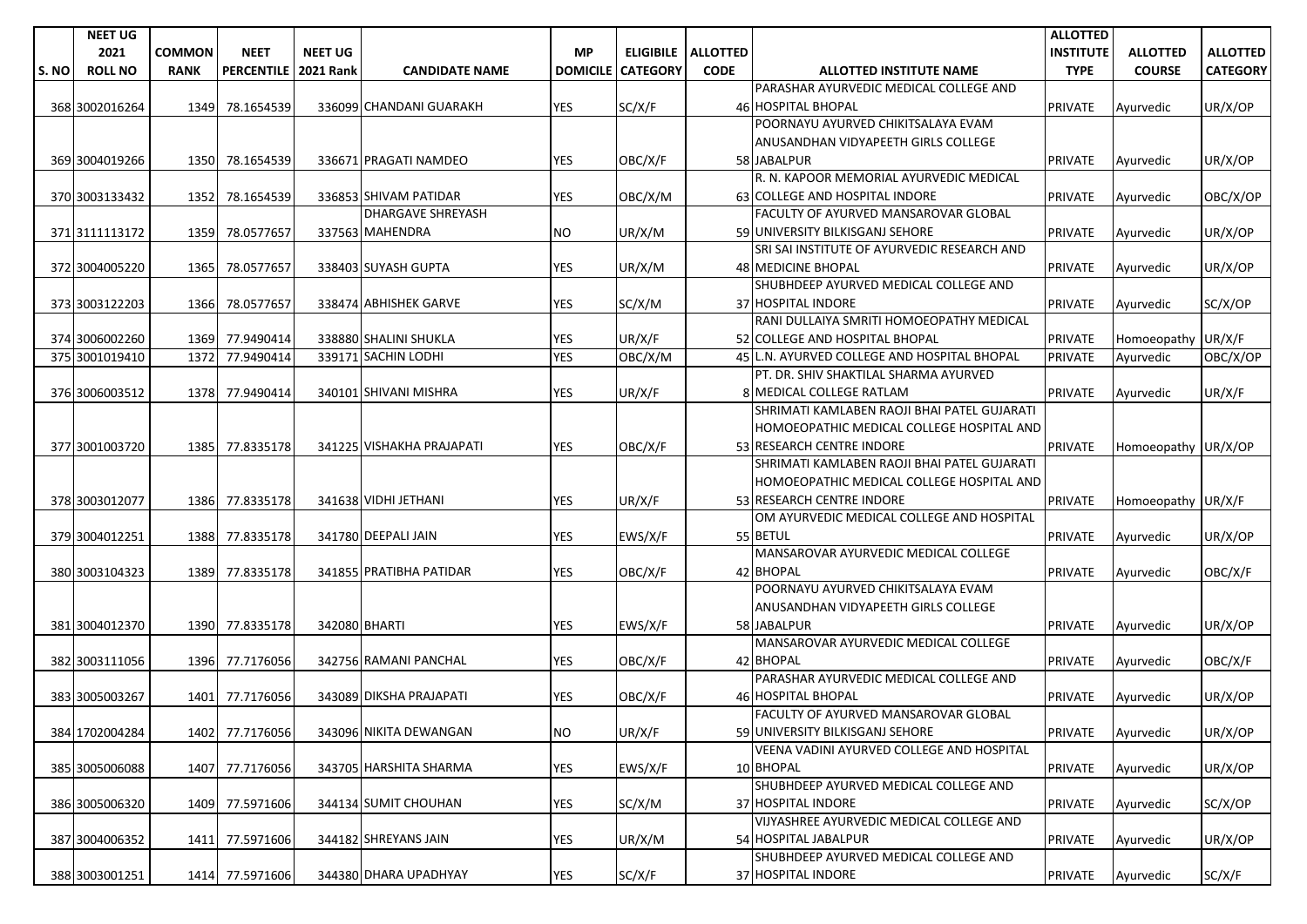|      | <b>NEET UG</b> |               |                        |                |                                        |                 |                 |                             |                                             | <b>ALLOTTED</b>  |                     |                 |
|------|----------------|---------------|------------------------|----------------|----------------------------------------|-----------------|-----------------|-----------------------------|---------------------------------------------|------------------|---------------------|-----------------|
|      | 2021           | <b>COMMON</b> | <b>NEET</b>            | <b>NEET UG</b> |                                        | <b>MP</b>       |                 | <b>ELIGIBILE   ALLOTTED</b> |                                             | <b>INSTITUTE</b> | <b>ALLOTTED</b>     | <b>ALLOTTED</b> |
| S.NO | <b>ROLL NO</b> | <b>RANK</b>   | PERCENTILE   2021 Rank |                | <b>CANDIDATE NAME</b>                  | <b>DOMICILE</b> | <b>CATEGORY</b> | <b>CODE</b>                 | <b>ALLOTTED INSTITUTE NAME</b>              | <b>TYPE</b>      | <b>COURSE</b>       | <b>CATEGORY</b> |
|      |                |               |                        |                |                                        |                 |                 |                             | R. N. KAPOOR MEMORIAL AYURVEDIC MEDICAL     |                  |                     |                 |
|      | 389 3003103447 | 1416          | 77.5971606             |                | 344633 RISHABH NAGAR                   | <b>YES</b>      | OBC/X/M         |                             | 63 COLLEGE AND HOSPITAL INDORE              | <b>PRIVATE</b>   | Ayurvedic           | OBC/X/OP        |
|      |                |               |                        |                |                                        |                 |                 |                             | SAM COLLEGE OF AYURVEDIC SCIENCES AND       |                  |                     |                 |
|      | 390 3001014104 | 1417          | 77.5971606             |                | 344944 ANIKET SINGH RAJAWAT            | <b>YES</b>      | UR/X/M          |                             | 47 HOSPITAL BHOPAL                          | PRIVATE          | Ayurvedic           | UR/X/OP         |
|      |                |               |                        |                |                                        |                 |                 |                             | HAKIM SYED ZIAUL HASAN GOVT. AUTONOMOUS     |                  |                     |                 |
|      | 391 3001015086 | 1422          | 77.4870764             |                | 346403 ZIKRA ANSARI                    | <b>YES</b>      | OBC/X/F         |                             | 32 UNANI COLLEGE BHOPAL                     | <b>GOVT</b>      | Unani               | UR/X/OP         |
|      |                |               |                        |                |                                        |                 |                 |                             | GOVT. AUTONOMOUS HOMEOPATHY MEDICAL         |                  |                     |                 |
|      | 392 3006001043 |               | 1424 77.4870764        |                | 346574 ASHISH KUMAR AHIRWAR            | YES             | SC/X/M          |                             | <b>13 COLLEGE BHOPAL</b>                    | <b>GOVT</b>      | Homoeopathy SC/X/OP |                 |
|      |                |               |                        |                |                                        |                 |                 |                             | SRI SAI INSTITUTE OF AYURVEDIC RESEARCH AND |                  |                     |                 |
|      | 393 3111113087 | 1425          | 77.4870764             |                | 346946 LIPY GUPTA                      | <b>YES</b>      | EWS/X/F         |                             | 48 MEDICINE BHOPAL                          | <b>PRIVATE</b>   | Ayurvedic           | UR/X/OP         |
|      |                |               |                        |                |                                        |                 |                 |                             | MANSAROVAR AYURVEDIC MEDICAL COLLEGE        |                  |                     |                 |
|      | 394 3003139027 | 1430          | 77.3795177             |                | 349127 ARUSHI PATLE                    | YES             | OBC/X/F         |                             | 42 BHOPAL                                   | <b>PRIVATE</b>   | Ayurvedic           | OBC/X/OP        |
|      | 395 3003111247 | 1431          | 77.2667786             |                | 349411 RANJANA MALVIYA                 | <b>YES</b>      | SC/X/F          |                             | 45 L.N. AYURVED COLLEGE AND HOSPITAL BHOPAL | <b>PRIVATE</b>   | Ayurvedic           | SC/X/F          |
|      |                |               |                        |                |                                        |                 |                 |                             | SRI SAI INSTITUTE OF AYURVEDIC RESEARCH AND |                  |                     |                 |
|      | 396 3001001423 | 1435          | 77.2667786             |                | 349687 SOMYA DUBEY                     | YES             | EWS/X/F         |                             | 48 MEDICINE BHOPAL                          | <b>PRIVATE</b>   | Ayurvedic           | UR/X/OP         |
|      |                |               |                        |                |                                        |                 |                 |                             | MANSAROVAR AYURVEDIC MEDICAL COLLEGE        |                  |                     |                 |
|      | 397 3002001106 | 1436          | 77.2667786             |                | 349873 AVNEESH YADAV                   | <b>YES</b>      | OBC/X/M         |                             | 42 BHOPAL                                   | <b>PRIVATE</b>   | Ayurvedic           | OBC/X/OP        |
|      |                |               |                        |                |                                        |                 |                 |                             | SHUBHDEEP AYURVED MEDICAL COLLEGE AND       |                  |                     |                 |
|      | 398 3004017420 | 1438          | 77.2667786             |                | 350131 AKASH JHARIYA                   | YES             | SC/X/M          |                             | 37 HOSPITAL INDORE                          | <b>PRIVATE</b>   | Ayurvedic           | SC/X/OP         |
|      |                |               |                        |                |                                        |                 |                 |                             | RAJEEV GANDHI AYURVED COLLEGE HOSPITAL AND  |                  |                     |                 |
|      | 399 3005003082 | 1444          | 77.1519025             |                | 351127 GURLEEN KAUR MAKKAD             | <b>YES</b>      | EWS/X/F         |                             | <b>36 PHARMACY BHOPAL</b>                   | <b>PRIVATE</b>   | Ayurvedic           | UR/X/OP         |
|      |                |               |                        |                |                                        |                 |                 |                             | MANSAROVAR AYURVEDIC MEDICAL COLLEGE        |                  |                     |                 |
|      | 400 3005003333 | 1445          | 77.1519025             |                | 351277 FARHAN ANSARI                   | <b>YES</b>      | OBC/X/M         |                             | 42 BHOPAL                                   | <b>PRIVATE</b>   | Ayurvedic           | OBC/X/OP        |
|      |                |               |                        |                |                                        |                 |                 |                             | VEENA VADINI AYURVED COLLEGE AND HOSPITAL   |                  |                     |                 |
|      | 401 3001008356 | 1447          | 77.1519025             |                | 351445 SATISH RATHORE                  | <b>YES</b>      | OBC/X/M         |                             | 10 BHOPAL                                   | <b>PRIVATE</b>   | Ayurvedic           | UR/X/OP         |
|      |                |               |                        |                |                                        |                 |                 |                             | PARASHAR AYURVEDIC MEDICAL COLLEGE AND      |                  |                     |                 |
|      | 402 3003013211 | 1448          | 77.1519025             |                | 351550 TARISHI TIWARI                  | <b>YES</b>      | UR/X/F          |                             | 46 HOSPITAL BHOPAL                          | <b>PRIVATE</b>   | Ayurvedic           | UR/X/F          |
|      |                |               |                        |                |                                        |                 |                 |                             | SHUBHDEEP AYURVED MEDICAL COLLEGE AND       |                  |                     |                 |
|      | 403 3005001755 | 1450          | 77.1519025             |                | 351845 PRADEEP NAGOR                   | <b>YES</b>      | SC/X/M          |                             | 37 HOSPITAL INDORE                          | <b>PRIVATE</b>   | Ayurvedic           | SC/X/OP         |
|      |                |               |                        |                |                                        |                 |                 |                             | RAJEEV GANDHI AYURVED COLLEGE HOSPITAL AND  |                  |                     |                 |
|      | 404 1206004055 | 1451          | 77.1519025             |                | 351855 JAANVI KISHORE                  | YES             | UR/X/F          |                             | 36 PHARMACY BHOPAL                          | <b>PRIVATE</b>   | Ayurvedic           | UR/X/OP         |
|      |                |               |                        |                |                                        |                 |                 |                             | SARDAR AJIT SINGH SMRITI AYURVED COLLEGE    |                  |                     |                 |
|      | 405 3102004098 | 1453          | 77.0266656             |                | 352921 NATALIYA SAROSH IDREES KHAN INO |                 | UR/X/F          |                             | 68 BHOPAL                                   | <b>PRIVATE</b>   | Ayurvedic           | UR/X/OP         |
|      |                |               |                        |                |                                        |                 |                 |                             | MANSAROVAR AYURVEDIC MEDICAL COLLEGE        |                  |                     |                 |
|      | 406 3004012262 | 1456          | 77.0266656             |                | 352956 SANJAY KUMAR                    | <b>YES</b>      | OBC/X/M         |                             | 42 BHOPAL                                   | PRIVATE          | Ayurvedic           | OBC/X/OP        |
|      |                |               |                        |                |                                        |                 |                 |                             | MANSAROVAR AYURVEDIC MEDICAL COLLEGE        |                  |                     |                 |
|      | 407 3001002120 | 1463          | 77.0266656             |                | 353674 AMAN SAHU                       | <b>YES</b>      | OBC/X/M         |                             | 42 BHOPAL                                   | <b>PRIVATE</b>   | Ayurvedic           | OBC/X/OP        |
|      |                |               |                        |                |                                        |                 |                 |                             | MANSAROVAR AYURVEDIC MEDICAL COLLEGE        |                  |                     |                 |
|      | 408 3005007010 | 1469          | 77.0266656             |                | 354295 TULSI VISHWAKARMA               | <b>YES</b>      | OBC/X/F         |                             | 42 BHOPAL                                   | <b>PRIVATE</b>   | Ayurvedic           | OBC/X/OP        |
|      |                |               |                        |                |                                        |                 |                 |                             | MANSAROVAR AYURVEDIC MEDICAL COLLEGE        |                  |                     |                 |
|      | 409 3003001548 | 1477          | 76.9129552             |                | 355272 MANAV PATIDAR                   | YES             | OBC/X/M         |                             | 42 BHOPAL                                   | <b>PRIVATE</b>   | Avurvedic           | OBC/X/OP        |
|      |                |               |                        |                |                                        |                 |                 |                             | MANDSAUR INSTITUTE OF AYURVED EDUCATION     |                  |                     |                 |
|      | 410 3003025199 | 1479          | 76.9129552             |                | 355411 AMISHA RATHORE                  | YES             | OBC/X/F         |                             | 38 AND RESEARCH MANDSAUR                    | <b>PRIVATE</b>   | Ayurvedic           | UR/X/OP         |
|      |                |               |                        |                |                                        |                 |                 |                             | SHUBHDEEP AYURVED MEDICAL COLLEGE AND       |                  |                     |                 |
|      | 411 3004017373 | 1482          | 76.9129552             | 355666 ARJAN   |                                        | YES             | UR/S/M          |                             | 37 HOSPITAL INDORE                          | <b>PRIVATE</b>   | Ayurvedic           | UR/S/OP         |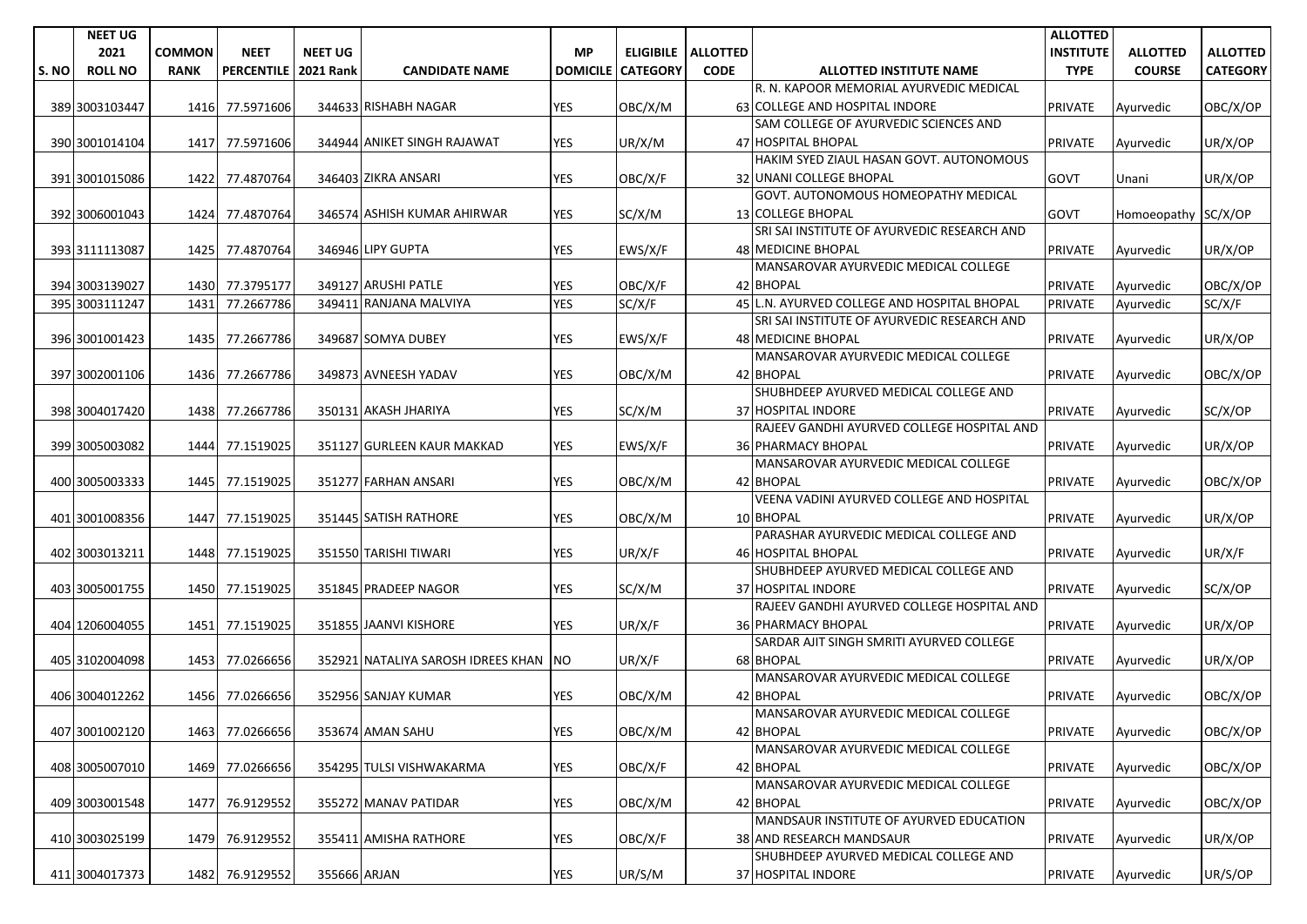|       | <b>NEET UG</b> |               |                   |                  |                                  |                 |                 |                      |                                             | <b>ALLOTTED</b>  |                     |                 |
|-------|----------------|---------------|-------------------|------------------|----------------------------------|-----------------|-----------------|----------------------|---------------------------------------------|------------------|---------------------|-----------------|
|       | 2021           | <b>COMMON</b> | <b>NEET</b>       | <b>NEET UG</b>   |                                  | <b>MP</b>       |                 | ELIGIBILE   ALLOTTED |                                             | <b>INSTITUTE</b> | <b>ALLOTTED</b>     | <b>ALLOTTED</b> |
| S. NO | <b>ROLL NO</b> | <b>RANK</b>   | <b>PERCENTILE</b> | <b>2021 Rank</b> | <b>CANDIDATE NAME</b>            | <b>DOMICILE</b> | <b>CATEGORY</b> | <b>CODE</b>          | <b>ALLOTTED INSTITUTE NAME</b>              | <b>TYPE</b>      | <b>COURSE</b>       | <b>CATEGORY</b> |
|       |                |               |                   |                  |                                  |                 |                 |                      | DEPARTMENT OF AYURVED AND COMMUNITY IES     |                  |                     |                 |
|       | 412 3003005254 | 1485          | 76.7949061        |                  | 356784 SHIVANI SHARMA            | <b>YES</b>      | UR/X/F          |                      | 61 UNIVERSITY CAMPUS KALKHEDA BHOPAL        | PRIVATE          | Ayurvedic           | UR/X/F          |
|       |                |               |                   |                  |                                  |                 |                 |                      | SRI SAI INSTITUTE OF AYURVEDIC RESEARCH AND |                  |                     |                 |
|       | 413 3003104021 | 1494          | 76.7949061        |                  | 357765 NIKESH BADOLE             | <b>YES</b>      | UR/X/M          |                      | 48 MEDICINE BHOPAL                          | PRIVATE          | Ayurvedic           | UR/X/OP         |
|       |                |               |                   |                  |                                  |                 |                 |                      | DR. SHANKAR DAYAL SHARMA AYURVEDIC COLLEGE  |                  |                     |                 |
|       | 414 3105019212 | 1495          | 76.6769218        |                  | 358353 BARSALE CHAITANYA LIMBAJI | NO              | UR/X/M          |                      | 62 AND HOSPITAL BHOPAL                      | <b>PRIVATE</b>   | Ayurvedic           | UR/X/OP         |
|       |                |               |                   |                  |                                  |                 |                 |                      | SARDAR AJIT SINGH SMRITI AYURVED COLLEGE    |                  |                     |                 |
|       | 415 3122001211 | 1496          | 76.6769218        |                  | 358371 MAHAJAN GITAKSHI VIJAY    | NO              | UR/X/F          |                      | 68 BHOPAL                                   | <b>PRIVATE</b>   | Ayurvedic           | UR/X/OP         |
|       |                |               |                   |                  |                                  |                 |                 |                      | MANSAROVAR AYURVEDIC MEDICAL COLLEGE        |                  |                     |                 |
|       | 416 3002002497 | 1501          | 76.6769218        |                  | 358924 VARSHA DANGI              | <b>YES</b>      | OBC/X/F         |                      | 42 BHOPAL                                   | PRIVATE          | Ayurvedic           | OBC/X/OP        |
|       |                |               |                   |                  |                                  |                 |                 |                      | POORNAYU AYURVED CHIKITSALAYA EVAM          |                  |                     |                 |
|       |                |               |                   |                  |                                  |                 |                 |                      | ANUSANDHAN VIDYAPEETH GIRLS COLLEGE         |                  |                     |                 |
|       | 417 3006005252 |               | 1508 76.5614629   |                  | 360416 ANURIMA SHUKLA            | <b>YES</b>      | UR/X/F          |                      | 58 JABALPUR                                 | <b>PRIVATE</b>   | Ayurvedic           | UR/X/OP         |
|       |                |               |                   |                  |                                  |                 |                 |                      | R. N. KAPOOR MEMORIAL AYURVEDIC MEDICAL     |                  |                     |                 |
|       | 418 3003012021 | 1509          | 76.5614629        |                  | 360440 MANISH KARODA             | <b>YES</b>      | OBC/X/M         |                      | 63 COLLEGE AND HOSPITAL INDORE              | <b>PRIVATE</b>   | Ayurvedic           | OBC/X/OP        |
|       |                |               |                   |                  |                                  |                 |                 |                      | SHUBHDEEP AYURVED MEDICAL COLLEGE AND       |                  |                     |                 |
|       | 419 3005004111 |               | 1510 76.5614629   |                  | 360504 DEEPANSHU MEHAR           | YES             | SC/X/M          |                      | 37 HOSPITAL INDORE                          | <b>PRIVATE</b>   | Ayurvedic           | SC/X/OP         |
|       |                |               |                   |                  |                                  |                 |                 |                      | MAHATMA GANDHI HOMOEOPATHIC MEDICAL         |                  |                     |                 |
|       | 420 3006004069 |               | 1511 76.5614629   |                  | 360511 ADARSH SHUKLA             | <b>YES</b>      | UR/X/M          |                      | 26 COLLEGE AND HOSPITAL JABALPUR            | <b>PRIVATE</b>   | Homoeopathy UR/X/OP |                 |
|       |                |               |                   |                  |                                  |                 |                 |                      | SAM COLLEGE OF AYURVEDIC SCIENCES AND       |                  |                     |                 |
|       | 421 3003133498 |               | 1513 76.5614629   |                  | 360690 SHUBHAM SHARMA            | YES             | EWS/X/M         |                      | 47 HOSPITAL BHOPAL                          | <b>PRIVATE</b>   | Ayurvedic           | UR/X/OP         |
|       |                |               |                   |                  |                                  |                 |                 |                      | ANUSHREE HOMOEOPATHIC MEDICAL COLLEGE       |                  |                     |                 |
|       | 422 3001016115 |               | 1526 76.4313693   |                  | 363809 DEEPALI SAHU              | <b>YES</b>      | OBC/X/F         |                      | 24 JABALPUR                                 | <b>PRIVATE</b>   | Homoeopathy UR/X/OP |                 |
|       |                |               |                   |                  |                                  |                 |                 |                      | DR. SHANKAR DAYAL SHARMA AYURVEDIC COLLEGE  |                  |                     |                 |
|       | 423 3107003336 |               | 1530 76.3123489   |                  | 364209 JADHAV CHETAN SHANTARAM   | <b>NO</b>       | UR/X/M          |                      | 62 AND HOSPITAL BHOPAL                      | <b>PRIVATE</b>   | Ayurvedic           | UR/X/OP         |
|       |                |               |                   |                  |                                  |                 |                 |                      | MANDSAUR INSTITUTE OF AYURVED EDUCATION     |                  |                     |                 |
|       | 424 3004001480 | 1531          | 76.3123489        |                  | 364233 AKSHAY VISHWAKARMA        | <b>YES</b>      | OBC/X/M         |                      | 38 AND RESEARCH MANDSAUR                    | PRIVATE          | Ayurvedic           | UR/X/OP         |
|       |                |               |                   |                  |                                  |                 |                 |                      | PT. DR. SHIV SHAKTILAL SHARMA AYURVED       |                  |                     |                 |
|       | 425 3006004106 | 1532          | 76.3123489        |                  | 364503 ANIL KUMAR YADAV          | YES             | OBC/X/M         |                      | 8 MEDICAL COLLEGE RATLAM                    | <b>PRIVATE</b>   | Ayurvedic           | OBC/X/OP        |
|       | 426 3002004298 | 1533          | 76.3123489        |                  | 364521 ABHISHEK PATHAK           | <b>YES</b>      | EWS/X/M         |                      | 45 L.N. AYURVED COLLEGE AND HOSPITAL BHOPAL | PRIVATE          | Ayurvedic           | EWS/X/OP        |
|       |                |               |                   |                  |                                  |                 |                 |                      | MANSAROVAR AYURVEDIC MEDICAL COLLEGE        |                  |                     |                 |
|       | 427 3003103024 | 1535          | 76.3123489        |                  | 364947 SHASHANK BHALKE           | YES             | EWS/X/M         |                      | 42 BHOPAL                                   | <b>PRIVATE</b>   | Ayurvedic           | EWS/X/OP        |
|       |                |               |                   |                  |                                  |                 |                 |                      | SARDAR AJIT SINGH SMRITI AYURVED COLLEGE    |                  |                     |                 |
|       | 428 3102018241 | 1539          | 76.3123489        |                  | 365516 SAHEJWANI NIKHIL MAHESH   | <b>NO</b>       | UR/X/M          |                      | 68 BHOPAL                                   | <b>PRIVATE</b>   | Ayurvedic           | UR/X/OP         |
|       |                |               |                   |                  |                                  |                 |                 |                      | NARAYAN SHRI HOMOEOPATHIC MEDICAL COLLEGE   |                  |                     |                 |
|       | 429 3003103388 |               | 1540 76.1950769   |                  | 366530 NANDINI PATEL             | <b>YES</b>      | OBC/X/F         |                      | 16 AND HOSPITAL BHOPAL                      | <b>PRIVATE</b>   | Homoeopathy UR/X/OP |                 |
|       |                |               |                   |                  |                                  |                 |                 |                      | DEPARTMENT OF AYURVED AND COMMUNITY IES     |                  |                     |                 |
|       | 430 3001014335 |               | 1543 76.1950769   |                  | 367276 SHRISHTI DANGI            | <b>YES</b>      | OBC/X/F         |                      | 61 UNIVERSITY CAMPUS KALKHEDA BHOPAL        | <b>PRIVATE</b>   | Avurvedic           | UR/X/OP         |
|       |                |               |                   |                  |                                  |                 |                 |                      | MANSAROVAR AYURVEDIC MEDICAL COLLEGE        |                  |                     |                 |
|       | 431 3001007453 | 1548          | 76.0763803        |                  | 368061 SEJAL PATIDAR             | <b>YES</b>      | OBC/X/F         |                      | 42 BHOPAL                                   | PRIVATE          | Ayurvedic           | OBC/X/OP        |
|       |                |               |                   |                  |                                  |                 |                 |                      | DR. SHANKAR DAYAL SHARMA AYURVEDIC COLLEGE  |                  |                     |                 |
|       | 432 4408015469 | 1554          | 76.0763803        |                  | 369306 SAKSHI AWASTHI            | <b>NO</b>       | UR/X/F          |                      | 62 AND HOSPITAL BHOPAL                      | <b>PRIVATE</b>   |                     | UR/X/OP         |
|       |                |               |                   |                  |                                  |                 |                 |                      | DR. SHANKAR DAYAL SHARMA AYURVEDIC COLLEGE  |                  | Ayurvedic           |                 |
|       |                |               |                   |                  |                                  |                 |                 |                      |                                             |                  |                     |                 |
|       | 433 3112104408 | 1568          | 75.826554         |                  | 371526 MARKANI TOHID             | <b>NO</b>       | UR/X/M          |                      | 62 AND HOSPITAL BHOPAL                      | <b>PRIVATE</b>   | Ayurvedic           | UR/X/OP         |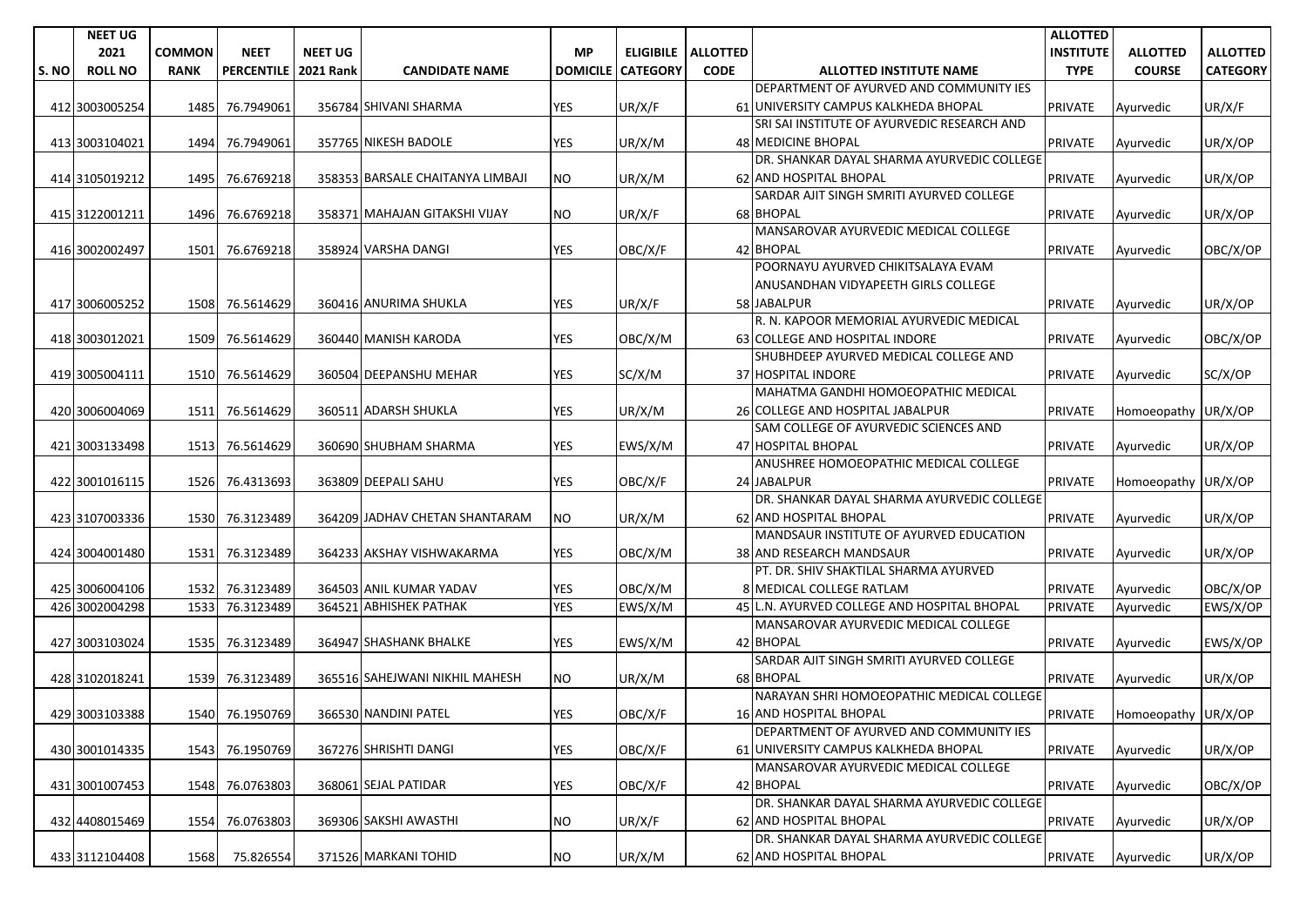|      | <b>NEET UG</b> |               |                      |                |                             |                 |                 |                      |                                             | <b>ALLOTTED</b>  |                     |                 |
|------|----------------|---------------|----------------------|----------------|-----------------------------|-----------------|-----------------|----------------------|---------------------------------------------|------------------|---------------------|-----------------|
|      | 2021           | <b>COMMON</b> | <b>NEET</b>          | <b>NEET UG</b> |                             | <b>MP</b>       |                 | ELIGIBILE   ALLOTTED |                                             | <b>INSTITUTE</b> | <b>ALLOTTED</b>     | <b>ALLOTTED</b> |
| S.NO | <b>ROLL NO</b> | <b>RANK</b>   | PERCENTILE 2021 Rank |                | <b>CANDIDATE NAME</b>       | <b>DOMICILE</b> | <b>CATEGORY</b> | <b>CODE</b>          | <b>ALLOTTED INSTITUTE NAME</b>              | <b>TYPE</b>      | <b>COURSE</b>       | <b>CATEGORY</b> |
|      |                |               |                      |                |                             |                 |                 |                      | MANSAROVAR AYURVEDIC MEDICAL COLLEGE        |                  |                     |                 |
|      | 434 3001004117 | 1569          | 75.826554            |                | 371748 KAVITA AHIRWAR       | YES             | SC/X/F          |                      | 42 BHOPAL                                   | <b>PRIVATE</b>   | Ayurvedic           | SC/X/F          |
|      |                |               |                      |                |                             |                 |                 |                      | MANSAROVAR AYURVEDIC MEDICAL COLLEGE        |                  |                     |                 |
|      | 435 3001010075 | 1570          | 75.826554            |                | 371793 SANDHYA PARMAR       | <b>YES</b>      | OBC/X/F         |                      | 42 BHOPAL                                   | <b>PRIVATE</b>   | Ayurvedic           | OBC/X/OP        |
|      |                |               |                      |                |                             |                 |                 |                      | SARVEPALLI RADHAKRISHNAN COLLEGE OF         |                  |                     |                 |
|      |                |               |                      |                |                             |                 |                 |                      | AYURVED HOSPITAL AND RESEARCH CENTRE        |                  |                     |                 |
|      | 436 3107016121 | 1572          | 75.826554            |                | 372044 MAHEK BANO ANEES ALI | NO.             | UR/X/F          |                      | <b>60 COLLEGE BHOPAL</b>                    | <b>PRIVATE</b>   | Ayurvedic           | UR/X/OP         |
|      |                |               |                      |                |                             |                 |                 |                      | PT. DR. SHIV SHAKTILAL SHARMA AYURVED       |                  |                     |                 |
|      | 437 3003104254 | 1580          | 75.7072746           |                | 373728 SHIVANGI SHARMA      | YES             | UR/X/F          |                      | 8 MEDICAL COLLEGE RATLAM                    | <b>PRIVATE</b>   | Ayurvedic           | UR/X/F          |
|      |                |               |                      |                |                             |                 |                 |                      | PT. DR. SHIV SHAKTILAL SHARMA AYURVED       |                  |                     |                 |
|      | 438 3003004229 | 1581          | 75.7072746           |                | 373751 SHRUTI PATIDAR       | <b>YES</b>      | OBC/X/F         |                      | 8 MEDICAL COLLEGE RATLAM                    | <b>PRIVATE</b>   | Ayurvedic           | OBC/X/F         |
|      |                |               |                      |                |                             |                 |                 |                      | DEPARTMENT OF AYURVED AND COMMUNITY IES     |                  |                     |                 |
|      | 439 3003107289 | 1582          | 75.7072746           |                | 373763 SHWETA CHOUHAN       | <b>YES</b>      | OBC/X/F         |                      | 61 UNIVERSITY CAMPUS KALKHEDA BHOPAL        | <b>PRIVATE</b>   | Ayurvedic           | UR/X/OP         |
|      |                |               |                      |                |                             |                 |                 |                      | PARASHAR AYURVEDIC MEDICAL COLLEGE AND      |                  |                     |                 |
|      | 440 3003134071 | 1584          | 75.7072746           |                | 374092 SHAHRUKH MANSOORI    | YES             | OBC/X/M         |                      | 46 HOSPITAL BHOPAL                          | <b>PRIVATE</b>   | Ayurvedic           | UR/X/OP         |
|      |                |               |                      |                |                             |                 |                 |                      | SRI SAI INSTITUTE OF AYURVEDIC RESEARCH AND |                  |                     |                 |
|      | 441 3003107044 | 1588          | 75.7072746           |                | 374463 HARSH VYAS           | YES             | UR/X/M          |                      | 48 MEDICINE BHOPAL                          | <b>PRIVATE</b>   | Ayurvedic           | UR/X/OP         |
|      |                |               |                      |                |                             |                 |                 |                      | VIJYASHREE AYURVEDIC MEDICAL COLLEGE AND    |                  |                     |                 |
|      | 442 3002004229 | 1590          | 75.7072746           |                | 374639 BHOOMIKA YADAV       | <b>YES</b>      | OBC/X/F         |                      | 54 HOSPITAL JABALPUR                        | <b>PRIVATE</b>   | Ayurvedic           | UR/X/OP         |
|      |                |               |                      |                |                             |                 |                 |                      | PT. DR. SHIV SHAKTILAL SHARMA AYURVED       |                  |                     |                 |
|      | 443 3005001539 | 1593          | 75.7072746           |                | 375011 TRILOK SONGARA       | YES             | OBC/X/M         |                      | 8 MEDICAL COLLEGE RATLAM                    | <b>PRIVATE</b>   | Ayurvedic           | OBC/X/OP        |
|      |                |               |                      |                |                             |                 |                 |                      | SAM COLLEGE OF AYURVEDIC SCIENCES AND       |                  |                     |                 |
|      | 444 3001007095 | 1601          | 75.5873476           |                | 376416 ABU BAKAR            | <b>YES</b>      | OBC/X/M         |                      | 47 HOSPITAL BHOPAL                          | <b>PRIVATE</b>   | Ayurvedic           | UR/X/OP         |
|      |                |               |                      |                |                             |                 |                 |                      | VIJYASHREE AYURVEDIC MEDICAL COLLEGE AND    |                  |                     |                 |
|      | 445 3004018228 | 1602          | 75.5873476           |                | 376825 NEHA PARVEEN         | <b>YES</b>      | OBC/X/F         |                      | 54 HOSPITAL JABALPUR                        | <b>PRIVATE</b>   | Ayurvedic           | UR/X/OP         |
|      |                |               |                      |                |                             |                 |                 |                      | RAJEEV GANDHI AYURVED COLLEGE HOSPITAL AND  |                  |                     |                 |
|      | 446 3003101074 | 1610          | 75.4707879           |                | 377465 NARENDRA SINGH DANGI | YES             | OBC/X/M         |                      | 36 PHARMACY BHOPAL                          | <b>PRIVATE</b>   | Ayurvedic           | OBC/X/OP        |
|      |                |               |                      |                |                             |                 |                 |                      | SRI SAI INSTITUTE OF AYURVEDIC RESEARCH AND |                  |                     |                 |
|      | 447 3003118073 | 1612          | 75.4707879           |                | 378019 MEGHA YADAV          | <b>YES</b>      | OBC/X/F         |                      | 48 MEDICINE BHOPAL                          | <b>PRIVATE</b>   | Ayurvedic           | OBC/X/F         |
|      |                |               |                      |                |                             |                 |                 |                      | MANSAROVAR AYURVEDIC MEDICAL COLLEGE        |                  |                     |                 |
|      | 448 3004008085 | 1619          | 75.3522855           |                | 379301 NAMAN DATTA MISHRA   | YES             | EWS/X/M         |                      | 42 BHOPAL                                   | <b>PRIVATE</b>   | Ayurvedic           | EWS/X/OP        |
|      |                |               |                      |                |                             |                 |                 |                      | RANI DULLAIYA SMRITI AYURVED COLLEGE AND    |                  |                     |                 |
|      | 449 4406003173 | 1620          | 75.3522855           |                | 379337 KAJAL PRAJAPATI      | YES             | SC/X/F          |                      | 9 HOSPITAL BHOPAL                           | <b>PRIVATE</b>   | Ayurvedic           | SC/X/OP         |
|      |                |               |                      |                |                             |                 |                 |                      | SHRIMATI KAMLABEN RAOJI BHAI PATEL GUJARATI |                  |                     |                 |
|      |                |               |                      |                |                             |                 |                 |                      | HOMOEOPATHIC MEDICAL COLLEGE HOSPITAL AND   |                  |                     |                 |
|      | 450 3005004130 |               | 1621 75.3522855      |                | 379440 ALFIYA KHILJI        | <b>YES</b>      | OBC/X/F         |                      | 53 RESEARCH CENTRE INDORE                   | <b>PRIVATE</b>   | Homoeopathy UR/X/OP |                 |
|      |                |               |                      |                |                             |                 |                 |                      | SHRIMATI KAMLABEN RAOJI BHAI PATEL GUJARATI |                  |                     |                 |
|      |                |               |                      |                |                             |                 |                 |                      | HOMOEOPATHIC MEDICAL COLLEGE HOSPITAL AND   |                  |                     |                 |
|      | 451 3003126053 |               | 1624 75.3522855      |                | 379657 JYOTI BILLORE        | YES             | SC/X/F          |                      | 53 RESEARCH CENTRE INDORE                   | <b>PRIVATE</b>   | Homoeopathy UR/X/OP |                 |
|      |                |               |                      |                |                             |                 |                 |                      | POORNAYU AYURVED CHIKITSALAYA EVAM          |                  |                     |                 |
|      |                |               |                      |                |                             |                 |                 |                      | ANUSANDHAN VIDYAPEETH GIRLS COLLEGE         |                  |                     |                 |
|      | 452 3006007209 | 1626          | 75.3522855           |                | 379980 SHRASTI SINGH        | YES             | EWS/X/F         |                      | 58 JABALPUR                                 | <b>PRIVATE</b>   | Ayurvedic           | UR/X/OP         |
|      |                |               |                      |                |                             |                 |                 |                      | SHRIMATI KAMLABEN RAOJI BHAI PATEL GUJARATI |                  |                     |                 |
|      |                |               |                      |                |                             |                 |                 |                      | HOMOEOPATHIC MEDICAL COLLEGE HOSPITAL AND   |                  |                     |                 |
|      | 453 3003116082 |               | 1627 75.2175943      |                | 380648 HUDA LODI            | YES             | EWS/X/F         |                      | 53 RESEARCH CENTRE INDORE                   | <b>PRIVATE</b>   | Homoeopathy UR/X/OP |                 |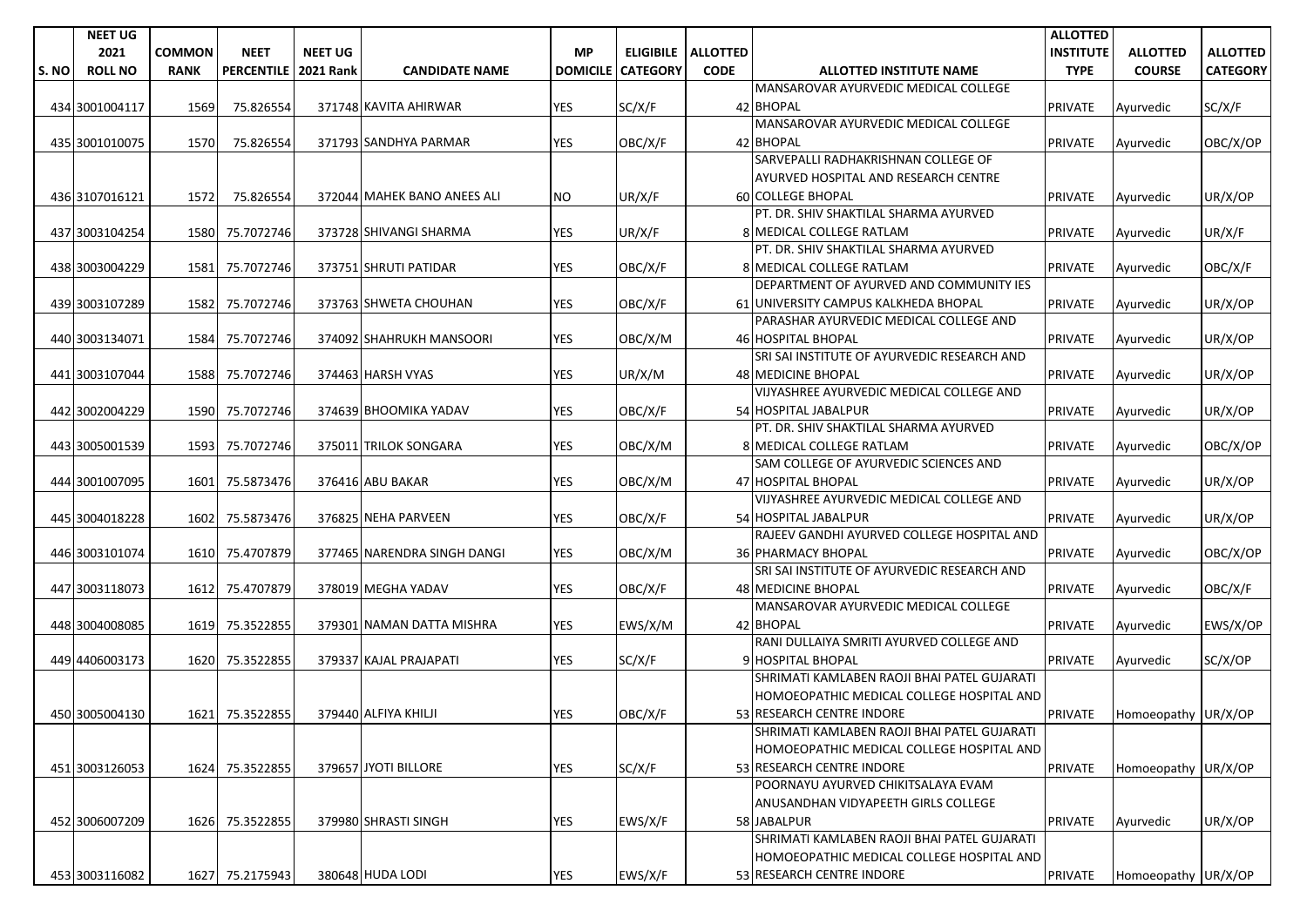|       | <b>NEET UG</b> |               |                   |                  |                                |                 |                 |                      |                                             | <b>ALLOTTED</b>  |                      |                 |
|-------|----------------|---------------|-------------------|------------------|--------------------------------|-----------------|-----------------|----------------------|---------------------------------------------|------------------|----------------------|-----------------|
|       | 2021           | <b>COMMON</b> | <b>NEET</b>       | <b>NEET UG</b>   |                                | <b>MP</b>       |                 | ELIGIBILE   ALLOTTED |                                             | <b>INSTITUTE</b> | <b>ALLOTTED</b>      | <b>ALLOTTED</b> |
| S. NO | <b>ROLL NO</b> | <b>RANK</b>   | <b>PERCENTILE</b> | <b>2021 Rank</b> | <b>CANDIDATE NAME</b>          | <b>DOMICILE</b> | <b>CATEGORY</b> | <b>CODE</b>          | <b>ALLOTTED INSTITUTE NAME</b>              | <b>TYPE</b>      | <b>COURSE</b>        | <b>CATEGORY</b> |
|       |                |               |                   |                  |                                |                 |                 |                      | SRI SAI INSTITUTE OF AYURVEDIC RESEARCH AND |                  |                      |                 |
|       | 454 3001008321 | 1628          | 75.2175943        |                  | 380743 POOJA MISHRA            | <b>YES</b>      | UR/X/F          |                      | <b>48 MEDICINE BHOPAL</b>                   | PRIVATE          | Ayurvedic            | UR/X/F          |
|       |                |               |                   |                  |                                |                 |                 |                      | RAJEEV GANDHI AYURVED COLLEGE HOSPITAL AND  |                  |                      |                 |
|       | 455 3006002268 | 1629          | 75.2175943        |                  | 380777 SWETA PATEL             | <b>YES</b>      | OBC/X/F         |                      | 36 PHARMACY BHOPAL                          | <b>PRIVATE</b>   | Ayurvedic            | OBC/X/F         |
|       |                |               |                   |                  |                                |                 |                 |                      | PARASHAR AYURVEDIC MEDICAL COLLEGE AND      |                  |                      |                 |
|       | 456 3003007196 | 1631          | 75.2175943        |                  | 382037 KRATIKA PATIDAR         | <b>YES</b>      | OBC/X/F         |                      | 46 HOSPITAL BHOPAL                          | <b>PRIVATE</b>   | Ayurvedic            | UR/X/OP         |
|       |                |               |                   |                  |                                |                 |                 |                      | SRI SAI INSTITUTE OF AYURVEDIC RESEARCH AND |                  |                      |                 |
|       | 457 3003122244 | 1632          | 75.2175943        |                  | 382061 MAHAK MANSURI           | YES             | OBC/X/F         |                      | 48 MEDICINE BHOPAL                          | <b>PRIVATE</b>   | Ayurvedic            | OBC/X/F         |
|       |                |               |                   |                  |                                |                 |                 |                      | SAM COLLEGE OF AYURVEDIC SCIENCES AND       |                  |                      |                 |
|       | 458 3111101829 | 1646          | 74.9775461        |                  | 384558 SATYAM BHATI            | <b>YES</b>      | OBC/X/M         |                      | 47 HOSPITAL BHOPAL                          | <b>PRIVATE</b>   | Ayurvedic            | OBC/X/OP        |
|       |                |               |                   |                  |                                |                 |                 |                      | RAM KRISHNA COLLEGE OF HOMOEOPATHY AND      |                  |                      |                 |
|       | 459 4407012449 | 1648          | 74.9775461        |                  | 385108 AVANISH KUMAR YADAV     | <b>NO</b>       | UR/X/M          |                      | 43 MEDICAL SCIENCES BHOPAL                  | <b>PRIVATE</b>   | Homoeopathy UR/X/OP  |                 |
|       |                |               |                   |                  |                                |                 |                 |                      | SHRIMATI KAMLABEN RAOJI BHAI PATEL GUJARATI |                  |                      |                 |
|       |                |               |                   |                  |                                |                 |                 |                      | HOMOEOPATHIC MEDICAL COLLEGE HOSPITAL AND   |                  |                      |                 |
|       | 460 3003114051 | 1655          | 74.9775461        |                  | 385660 RAHUL KUMAR DANGI       | <b>YES</b>      | OBC/X/M         |                      | 53 RESEARCH CENTRE INDORE                   | <b>PRIVATE</b>   | Homoeopathy UR/X/OP  |                 |
|       |                |               |                   |                  |                                |                 |                 |                      | VIJYASHREE AYURVEDIC MEDICAL COLLEGE AND    |                  |                      |                 |
|       | 461 3002015088 | 1656          | 74.9775461        |                  | 385880 NITIN TRIVEDI           | YES             | EWS/X/M         |                      | 54 HOSPITAL JABALPUR                        | <b>PRIVATE</b>   | Avurvedic            | UR/X/OP         |
|       |                |               |                   |                  |                                |                 |                 |                      | RAM KRISHNA COLLEGE OF AYURVEDA AND         |                  |                      |                 |
|       | 462 3001003489 | 1661          | 74.8552231        |                  | 386529 AJAY SHAH               | YES             | UR/X/M          |                      | 64 MEDICAL SCIENCES BHOPAL                  | <b>PRIVATE</b>   | Ayurvedic            | UR/X/OP         |
|       |                |               |                   |                  |                                |                 |                 |                      | VEENA VADINI AYURVED COLLEGE AND HOSPITAL   |                  |                      |                 |
|       | 463 3002004275 | 1665          | 74.8552231        |                  | 387414 JATIN KUMAR SHARMA      | YES             | UR/X/M          |                      | 10 BHOPAL                                   | <b>PRIVATE</b>   | Ayurvedic            | UR/X/OP         |
|       |                |               |                   |                  |                                |                 |                 |                      | MANSAROVAR AYURVEDIC MEDICAL COLLEGE        |                  |                      |                 |
|       | 464 3005001522 | 1671          | 74.7262304        |                  | 388400 VARSHA MALVIYA          | YES             | SC/X/F          |                      | 42 BHOPAL                                   | <b>PRIVATE</b>   | Ayurvedic            | SC/X/F          |
|       | 465 3003118026 | 1672          | 74.7262304        |                  | 388449 SHIVANI BARSENA         | <b>YES</b>      | SC/X/F          |                      | 45 L.N. AYURVED COLLEGE AND HOSPITAL BHOPAL | <b>PRIVATE</b>   | Ayurvedic            | SC/X/F          |
|       |                |               |                   |                  |                                |                 |                 |                      | RAJEEV GANDHI AYURVED COLLEGE HOSPITAL AND  |                  |                      |                 |
|       | 466 3001014184 | 1674          | 74.7262304        |                  | 388571 ROSHNI PANDAGRE         | YES             | OBC/X/F         |                      | 36 PHARMACY BHOPAL                          | <b>PRIVATE</b>   | Ayurvedic            | OBC/X/F         |
|       |                |               |                   |                  |                                |                 |                 |                      | R. N. KAPOOR MEMORIAL HOMEOPATHIC           |                  |                      |                 |
|       | 467 3003031239 | 1678          | 74.7262304        |                  | 389010 BHUPENDRA SINGH SOLANKI | <b>YES</b>      | UR/X/M          |                      | 56 HOSPITAL AND MEDICAL COLLEGE INDORE      | <b>PRIVATE</b>   | Homoeopathy UR/X/OP  |                 |
|       |                |               |                   |                  |                                |                 |                 |                      | SARVEPALLI RADHAKRISHNAN COLLEGE OF         |                  |                      |                 |
|       |                |               |                   |                  |                                |                 |                 |                      | AYURVED HOSPITAL AND RESEARCH CENTRE        |                  |                      |                 |
|       | 468 1502116088 |               | 1680 74.7262304   |                  | 389091 VIVEK KUMAR             | <b>NO</b>       | UR/X/M          |                      | <b>60 COLLEGE BHOPAL</b>                    | <b>PRIVATE</b>   | Avurvedic            | UR/X/OP         |
|       |                |               |                   |                  |                                |                 |                 |                      | POORNAYU AYURVED CHIKITSALAYA EVAM          |                  |                      |                 |
|       |                |               |                   |                  |                                |                 |                 |                      | ANUSANDHAN VIDYAPEETH GIRLS COLLEGE         |                  |                      |                 |
|       | 469 3001018387 | 1681          | 74.7262304        |                  | 389207 MANSI SAHU              | <b>YES</b>      | OBC/X/F         |                      | 58 JABALPUR                                 | <b>PRIVATE</b>   | Ayurvedic            | UR/X/OP         |
|       | 470 3001005515 | 1685          | 74.5840923        |                  | 390409 ASTHA DUBEY             | <b>YES</b>      | EWS/X/F         |                      | 45 L.N. AYURVED COLLEGE AND HOSPITAL BHOPAL | PRIVATE          | Ayurvedic            | EWS/X/OP        |
|       |                |               |                   |                  |                                |                 |                 |                      | GOVT. AUTONOMOUS HOMEOPATHY MEDICAL         |                  |                      |                 |
|       | 471 3001012327 | 1689          | 74.5840923        |                  | 390929 YASHIKA AGASE           | <b>YES</b>      | OBC/S/F         |                      | 13 COLLEGE BHOPAL                           | <b>GOVT</b>      | Homoeopathy OBC/S/OP |                 |
|       |                |               |                   |                  |                                |                 |                 |                      | SAM COLLEGE OF AYURVEDIC SCIENCES AND       |                  |                      |                 |
|       | 472 3001006489 | 1690          | 74.5840923        |                  | 391531 NIHARIKA SINGH          | <b>YES</b>      | UR/X/F          |                      | 47 HOSPITAL BHOPAL                          | <b>PRIVATE</b>   | Avurvedic            | UR/X/F          |
|       |                |               |                   |                  |                                |                 |                 |                      | RAM KRISHNA COLLEGE OF AYURVEDA AND         |                  |                      |                 |
|       | 473 3122009157 | 1699          | 74.4631293        |                  | 394072 BORASE KHUSHI SUNIL     | <b>NO</b>       | UR/X/F          |                      | 64 MEDICAL SCIENCES BHOPAL                  | <b>PRIVATE</b>   | Avurvedic            | UR/X/OP         |
|       |                |               |                   |                  |                                |                 |                 |                      | POORNAYU AYURVED CHIKITSALAYA EVAM          |                  |                      |                 |
|       |                |               |                   |                  |                                |                 |                 |                      | ANUSANDHAN VIDYAPEETH GIRLS COLLEGE         |                  |                      |                 |
|       | 474 1701003362 | 1706          | 74.339835         |                  | 395636 YUKTA PATIL             | <b>YES</b>      | SC/X/F          |                      | 58 JABALPUR                                 | <b>PRIVATE</b>   | Ayurvedic            | UR/X/OP         |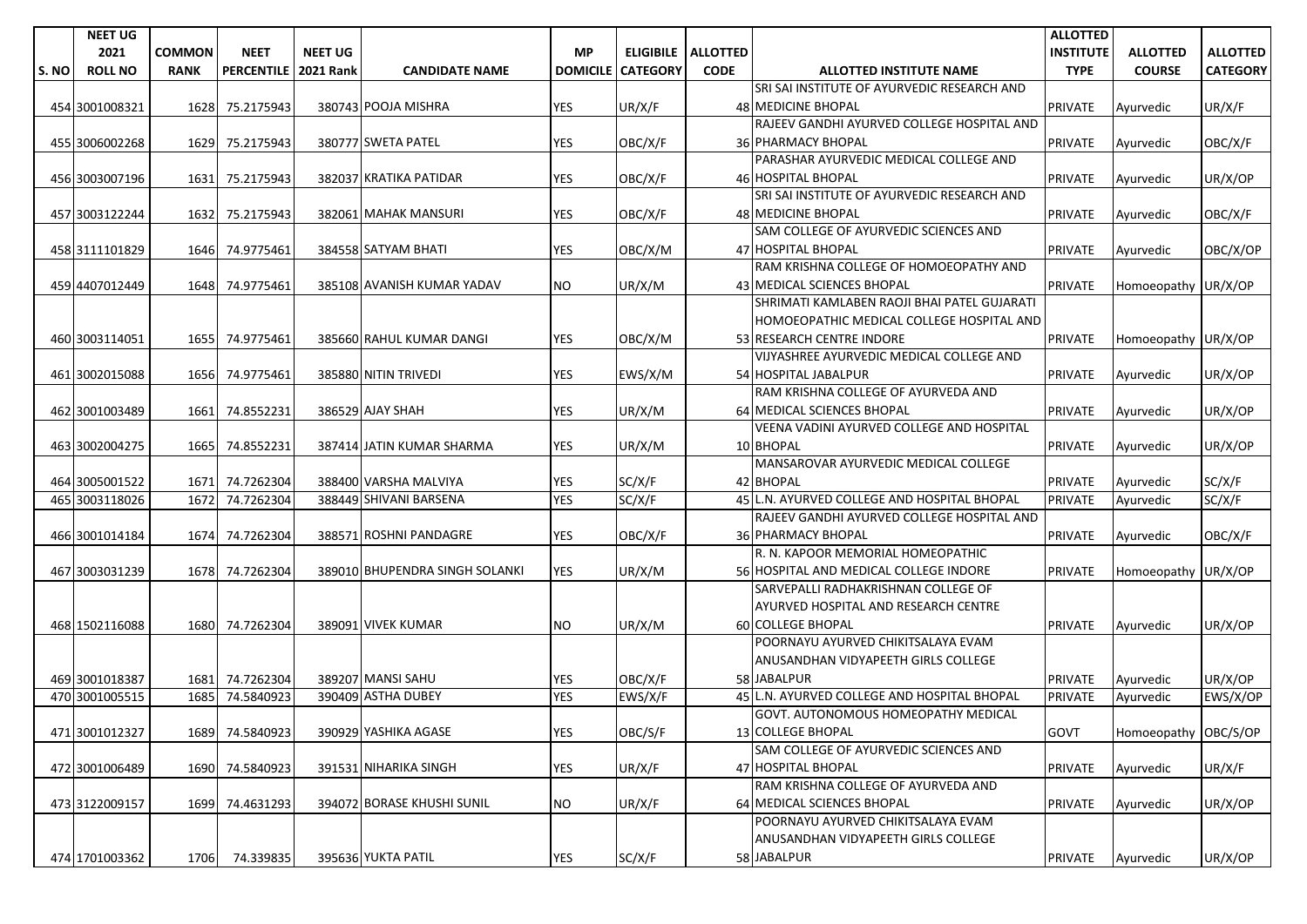|       | <b>NEET UG</b> |               |                      |                |                                |                 |                 |                      |                                             | <b>ALLOTTED</b>  |                     |                 |
|-------|----------------|---------------|----------------------|----------------|--------------------------------|-----------------|-----------------|----------------------|---------------------------------------------|------------------|---------------------|-----------------|
|       | 2021           | <b>COMMON</b> | <b>NEET</b>          | <b>NEET UG</b> |                                | <b>MP</b>       |                 | ELIGIBILE   ALLOTTED |                                             | <b>INSTITUTE</b> | <b>ALLOTTED</b>     | <b>ALLOTTED</b> |
| S. NO | <b>ROLL NO</b> | <b>RANK</b>   | PERCENTILE 2021 Rank |                | <b>CANDIDATE NAME</b>          | <b>DOMICILE</b> | <b>CATEGORY</b> | <b>CODE</b>          | <b>ALLOTTED INSTITUTE NAME</b>              | <b>TYPE</b>      | <b>COURSE</b>       | <b>CATEGORY</b> |
|       |                |               |                      |                |                                |                 |                 |                      | RAM KRISHNA COLLEGE OF AYURVEDA AND         |                  |                     |                 |
|       | 475 3003010320 | 1711          | 74.2150514           |                | 396505 DEVANG PATIDAR          | <b>YES</b>      | OBC/X/M         |                      | 64 MEDICAL SCIENCES BHOPAL                  | <b>PRIVATE</b>   | Ayurvedic           | UR/X/OP         |
|       |                |               |                      |                |                                |                 |                 |                      | R. N. KAPOOR MEMORIAL HOMEOPATHIC           |                  |                     |                 |
|       | 476 3003114044 | 1723          | 74.0930522           |                | 398264 SHEIKH TOSIF            | <b>YES</b>      | UR/X/M          |                      | 56 HOSPITAL AND MEDICAL COLLEGE INDORE      | <b>PRIVATE</b>   | Homoeopathy UR/X/OP |                 |
|       |                |               |                      |                |                                |                 |                 |                      | POORNAYU AYURVED CHIKITSALAYA EVAM          |                  |                     |                 |
|       |                |               |                      |                |                                |                 |                 |                      | ANUSANDHAN VIDYAPEETH GIRLS COLLEGE         |                  |                     |                 |
|       | 477 3905102212 |               | 1726 74.0930522      |                | 398370 PRIYANSHI RAJ           | <b>YES</b>      | SC/X/F          |                      | 58 JABALPUR                                 | <b>PRIVATE</b>   | Ayurvedic           | UR/X/OP         |
|       |                |               |                      |                |                                |                 |                 |                      | RAM KRISHNA COLLEGE OF AYURVEDA AND         |                  |                     |                 |
|       | 478 3103004304 | 1734          | 74.0930522           |                | 399026 GADGE SAKSHI SUDHIR     | NO.             | UR/X/F          |                      | 64 MEDICAL SCIENCES BHOPAL                  | <b>PRIVATE</b>   | Ayurvedic           | UR/X/OP         |
|       |                |               |                      |                |                                |                 |                 |                      | DEPARTMENT OF AYURVED AND COMMUNITY IES     |                  |                     |                 |
|       | 479 3003012238 | 1739          | 74.0930522           |                | 399574 SANDEEP RAGHUVANSHI     | <b>YES</b>      | UR/X/M          |                      | 61 UNIVERSITY CAMPUS KALKHEDA BHOPAL        | <b>PRIVATE</b>   | Ayurvedic           | UR/X/OP         |
|       |                |               |                      |                |                                |                 |                 |                      | VIJYASHREE AYURVEDIC MEDICAL COLLEGE AND    |                  |                     |                 |
|       | 480 3006010294 | 1740          | 74.0930522           |                | 399732 KARAN SINGH             | <b>YES</b>      | OBC/X/M         |                      | 54 HOSPITAL JABALPUR                        | <b>PRIVATE</b>   | Ayurvedic           | UR/X/OP         |
|       |                |               |                      |                |                                |                 |                 |                      | RAJEEV GANDHI AYURVED COLLEGE HOSPITAL AND  |                  |                     |                 |
|       | 481 3111126123 | 1743          | 73.9565478           |                | 400201 HARSHAL DHOBLE          | YES             | OBC/X/M         |                      | <b>36 PHARMACY BHOPAL</b>                   | <b>PRIVATE</b>   | Ayurvedic           | OBC/X/OP        |
|       |                |               |                      |                |                                |                 |                 |                      | RANI DULLAIYA SMRITI AYURVED COLLEGE AND    |                  |                     |                 |
|       | 482 3002011336 | 1744          | 73.9565478           |                | 400294 UMA SHAKYA              | YES             | SC/X/F          |                      | 9 HOSPITAL BHOPAL                           | <b>PRIVATE</b>   | Ayurvedic           | SC/X/OP         |
|       |                |               |                      |                |                                |                 |                 |                      | HAHNEMANN HOMOEOPATHIC MEDICAL COLLEGE      |                  |                     |                 |
|       | 483 3001003407 |               | 1746 73.9565478      |                | 400386 KANCHAN CHOURASIA       | <b>YES</b>      | OBC/X/F         |                      | 14 AND HOSPITAL BHOPAL                      | <b>PRIVATE</b>   | Homoeopathy UR/X/OP |                 |
|       | 484 3003115071 | 1752          | 73.9565478           |                | 400634 ADITI PALIWAL           | <b>YES</b>      | EWS/X/F         |                      | 45 L.N. AYURVED COLLEGE AND HOSPITAL BHOPAL | PRIVATE          | Ayurvedic           | EWS/X/OP        |
|       |                |               |                      |                |                                |                 |                 |                      | PT. DR. SHIV SHAKTILAL SHARMA AYURVED       |                  |                     |                 |
|       | 485 3003112140 | 1758          | 73.8292387           |                | 402303 AYUSHI CHOUHAN          | YES             | SC/X/F          |                      | 8 MEDICAL COLLEGE RATLAM                    | <b>PRIVATE</b>   | Ayurvedic           | SC/X/F          |
|       |                |               |                      |                |                                |                 |                 |                      | PARASHAR AYURVEDIC MEDICAL COLLEGE AND      |                  |                     |                 |
|       | 486 3003113219 | 1760          | 73.8292387           |                | 402562 KARTIK JAIN             | YES             | UR/X/M          |                      | 46 HOSPITAL BHOPAL                          | <b>PRIVATE</b>   | Ayurvedic           | UR/X/OP         |
|       |                |               |                      |                |                                |                 |                 |                      | SHRIMATI KAMLABEN RAOJI BHAI PATEL GUJARATI |                  |                     |                 |
|       |                |               |                      |                |                                |                 |                 |                      | HOMOEOPATHIC MEDICAL COLLEGE HOSPITAL AND   |                  |                     |                 |
|       | 487 3001018353 | 1761          | 73.8292387           |                | 402708 SAKSHI CHAUHAN          | <b>YES</b>      | UR/X/F          |                      | 53 RESEARCH CENTRE INDORE                   | <b>PRIVATE</b>   | Homoeopathy UR/X/OP |                 |
|       |                |               |                      |                |                                |                 |                 |                      | SRI SAI INSTITUTE OF AYURVEDIC RESEARCH AND |                  |                     |                 |
|       | 488 3006003263 | 1765          | 73.8292387           |                | 403469 PRERNA PANDEY           | <b>YES</b>      | UR/X/F          |                      | 48 MEDICINE BHOPAL                          | <b>PRIVATE</b>   | Ayurvedic           | UR/X/F          |
|       |                |               |                      |                |                                |                 |                 |                      | FACULTY OF AYURVED MANSAROVAR GLOBAL        |                  |                     |                 |
|       | 489 3111124029 | 1767          | 73.7082109           |                | 404817 MAIND VASUDHA KHEMRAJ   | NO.             | UR/X/F          |                      | 59 UNIVERSITY BILKISGANJ SEHORE             | <b>PRIVATE</b>   | Ayurvedic           | UR/X/OP         |
|       |                |               |                      |                |                                |                 |                 |                      | SAM COLLEGE OF AYURVEDIC SCIENCES AND       |                  |                     |                 |
|       | 490 3003105112 | 1768          | 73.7082109           |                | 404879 SHANOO PATEL            | YES             | OBC/X/F         |                      | 47 HOSPITAL BHOPAL                          | <b>PRIVATE</b>   | Ayurvedic           | OBC/X/F         |
|       |                |               |                      |                |                                |                 |                 |                      | PT. DR. SHIV SHAKTILAL SHARMA AYURVED       |                  |                     |                 |
|       | 491 3001006387 | 1771          | 73.7082109           |                | 405608 IRAM SHEKH              | <b>YES</b>      | OBC/X/F         |                      | 8 MEDICAL COLLEGE RATLAM                    | <b>PRIVATE</b>   | Ayurvedic           | OBC/X/F         |
|       |                |               |                      |                |                                |                 |                 |                      | MANDSAUR INSTITUTE OF AYURVED EDUCATION     |                  |                     |                 |
|       | 492 3117003036 |               | 1780 73.5843339      |                | 407557 BHALWANKAR SUDIP SUDHIR | <b>NO</b>       | UR/X/M          |                      | 38 AND RESEARCH MANDSAUR                    | <b>PRIVATE</b>   | Ayurvedic           | UR/X/OP         |
|       |                |               |                      |                |                                |                 |                 |                      | RANI DULLAIYA SMRITI AYURVED COLLEGE AND    |                  |                     |                 |
|       | 493 3905019283 |               | 1788 73.4556649      |                | 408675 ALKA RAJE VARMA         | <b>YES</b>      | SC/X/F          |                      | 9 HOSPITAL BHOPAL                           | <b>PRIVATE</b>   | Ayurvedic           | SC/X/OP         |
|       |                |               |                      |                |                                |                 |                 |                      | SRI SAI INSTITUTE OF AYURVEDIC RESEARCH AND |                  |                     |                 |
|       | 494 3003005387 | 1791          | 73.4556649           |                | 409105 KUSHNOOR KAUR GURUDATTA | YES             | EWS/X/F         |                      | 48 MEDICINE BHOPAL                          | <b>PRIVATE</b>   | Ayurvedic           | EWS/X/F         |
|       |                |               |                      |                |                                |                 |                 |                      | SARDAR AJIT SINGH SMRITI AYURVED COLLEGE    |                  |                     |                 |
|       | 495 3105002017 | 1792          | 73.3175417           |                | 410126 ANWANE BALAJI BHASKAR   | <b>NO</b>       | UR/X/M          |                      | 68 BHOPAL                                   | <b>PRIVATE</b>   | Ayurvedic           | UR/X/OP         |
|       |                |               |                      |                |                                |                 |                 |                      | FACULTY OF AYURVED MANSAROVAR GLOBAL        |                  |                     |                 |
|       | 496 3003004113 |               | 1793 73.3175417      |                | 410724 DHRUV DUBEY             | YES             | UR/X/M          |                      | 59 UNIVERSITY BILKISGANJ SEHORE             | <b>PRIVATE</b>   | Ayurvedic           | UR/X/OP         |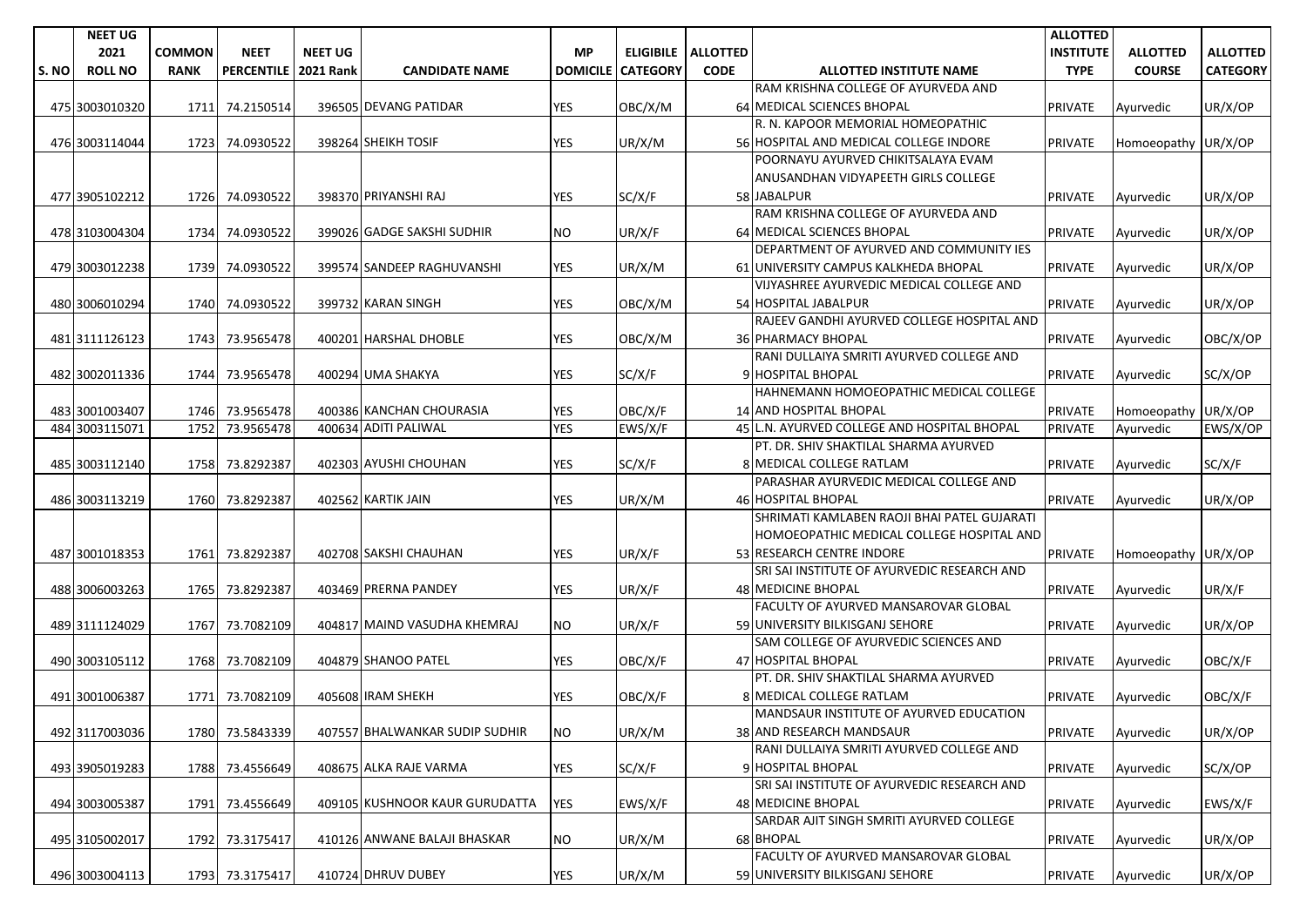|      | <b>NEET UG</b> |               |                   |                  |                                    |                 |                 |                             |                                                                 | <b>ALLOTTED</b>  |                 |                 |
|------|----------------|---------------|-------------------|------------------|------------------------------------|-----------------|-----------------|-----------------------------|-----------------------------------------------------------------|------------------|-----------------|-----------------|
|      | 2021           | <b>COMMON</b> | <b>NEET</b>       | <b>NEET UG</b>   |                                    | <b>MP</b>       |                 | <b>ELIGIBILE   ALLOTTED</b> |                                                                 | <b>INSTITUTE</b> | <b>ALLOTTED</b> | <b>ALLOTTED</b> |
| S.NO | <b>ROLL NO</b> | <b>RANK</b>   | <b>PERCENTILE</b> | <b>2021 Rank</b> | <b>CANDIDATE NAME</b>              | <b>DOMICILE</b> | <b>CATEGORY</b> | <b>CODE</b>                 | <b>ALLOTTED INSTITUTE NAME</b>                                  | <b>TYPE</b>      | <b>COURSE</b>   | <b>CATEGORY</b> |
|      |                |               |                   |                  |                                    |                 |                 |                             | SRI SAI INSTITUTE OF AYURVEDIC RESEARCH AND                     |                  |                 |                 |
|      | 497 3003127196 | 1799          | 73.3175417        |                  | 411237 HARSHITA SOLANKI            | <b>YES</b>      | UR/X/F          |                             | <b>48 MEDICINE BHOPAL</b>                                       | <b>PRIVATE</b>   | Ayurvedic       | UR/X/F          |
|      |                |               |                   |                  |                                    |                 |                 |                             | VIJYASHREE AYURVEDIC MEDICAL COLLEGE AND                        |                  |                 |                 |
|      | 498 3004010246 |               | 1804 73.1904916   |                  | 413503 BHANUPRATAP SINGH           | <b>YES</b>      | OBC/X/M         |                             | 54 HOSPITAL JABALPUR                                            | <b>PRIVATE</b>   | Ayurvedic       | UR/X/OP         |
|      |                |               |                   |                  |                                    |                 |                 |                             | RAJEEV GANDHI AYURVED COLLEGE HOSPITAL AND                      |                  |                 |                 |
|      | 499 3001008138 |               | 1814 73.0655784   |                  | 414569 LOKESH SONI                 | <b>YES</b>      | OBC/X/M         |                             | 36 PHARMACY BHOPAL                                              | <b>PRIVATE</b>   | Ayurvedic       | OBC/X/OP        |
|      |                |               |                   |                  |                                    |                 |                 |                             | RAJEEV GANDHI AYURVED COLLEGE HOSPITAL AND                      |                  |                 |                 |
|      | 500 3002009290 | 1815          | 73.0655784        |                  | 414681 SONU YADAV                  | YES             | OBC/X/M         |                             | 36 PHARMACY BHOPAL                                              | <b>PRIVATE</b>   | Ayurvedic       | OBC/X/OP        |
|      |                |               |                   |                  |                                    |                 |                 |                             | SRI SAI INSTITUTE OF AYURVEDIC RESEARCH AND                     |                  |                 |                 |
|      | 501 3001028699 | 1816          | 73.0655784        | 414700 PIYUSH    |                                    | <b>YES</b>      | OBC/X/M         |                             | 48 MEDICINE BHOPAL                                              | <b>PRIVATE</b>   | Ayurvedic       | OBC/X/OP        |
|      |                |               |                   |                  |                                    |                 |                 |                             | VEENA VADINI AYURVED COLLEGE AND HOSPITAL                       |                  |                 |                 |
|      | 502 3001025116 |               | 1820 72.9337365   |                  | 416051 PREETI KUSHWAHA             | <b>YES</b>      | UR/X/F          |                             | 10 BHOPAL                                                       | <b>PRIVATE</b>   | Ayurvedic       | UR/X/F          |
|      |                |               |                   |                  |                                    |                 |                 |                             | R. N. KAPOOR MEMORIAL AYURVEDIC MEDICAL                         |                  |                 |                 |
|      | 503 3003115298 | 1824          | 72.9337365        |                  | 416423 RICHA SINGH BAGHEL          | <b>YES</b>      | UR/X/F          |                             | 63 COLLEGE AND HOSPITAL INDORE                                  | <b>PRIVATE</b>   | Ayurvedic       | UR/X/F          |
|      |                |               |                   |                  |                                    |                 |                 |                             | RAJEEV GANDHI AYURVED COLLEGE HOSPITAL AND                      |                  |                 |                 |
|      | 504 3003112072 | 1825          | 72.9337365        |                  | 416589 PRANJAL RATHORE             | <b>YES</b>      | OBC/X/F         |                             | <b>36 PHARMACY BHOPAL</b>                                       | <b>PRIVATE</b>   | Ayurvedic       | OBC/X/F         |
|      |                |               |                   |                  |                                    |                 |                 |                             | MANSAROVAR AYURVEDIC MEDICAL COLLEGE                            |                  |                 |                 |
|      | 505 3001034027 |               | 1832 72.8047437   |                  | 418187 BHANU PRATAP CHOUDHARY      | <b>YES</b>      | SC/X/M          |                             | 42 BHOPAL                                                       | <b>PRIVATE</b>   | Avurvedic       | SC/X/OP         |
|      |                |               |                   |                  |                                    |                 |                 |                             | PARASHAR AYURVEDIC MEDICAL COLLEGE AND                          |                  |                 |                 |
|      | 506 3001003530 |               | 1834 72.8047437   |                  | 418474 AKANKSHA SINGH              | YES             | OBC/X/F         |                             | 46 HOSPITAL BHOPAL                                              | <b>PRIVATE</b>   | Ayurvedic       | UR/X/OP         |
|      |                |               |                   |                  |                                    |                 |                 |                             | SRI SAI INSTITUTE OF AYURVEDIC RESEARCH AND                     |                  |                 |                 |
|      | 507 3001004337 | 1835          | 72.8047437        |                  | 418656 CHHAVI BHARGAVA             | <b>YES</b>      | UR/X/F          |                             | 48 MEDICINE BHOPAL                                              | <b>PRIVATE</b>   | Ayurvedic       | UR/X/F          |
|      |                |               |                   |                  |                                    |                 |                 |                             | RAM KRISHNA COLLEGE OF AYURVEDA AND                             |                  |                 |                 |
|      | 508 3111107149 |               | 1837 72.8047437   |                  | 418999 AISHWARYA SUDHAKAR MOHOD NO |                 | UR/X/F          |                             | 64 MEDICAL SCIENCES BHOPAL                                      | <b>PRIVATE</b>   | Ayurvedic       | UR/X/OP         |
|      |                |               |                   |                  |                                    |                 |                 |                             | SRI SAI INSTITUTE OF AYURVEDIC RESEARCH AND                     |                  |                 |                 |
|      |                |               |                   |                  | 420051 PRADEEP AHIRWAR             | <b>YES</b>      |                 |                             | 48 MEDICINE BHOPAL                                              |                  |                 |                 |
|      | 509 3004005014 | 1839          | 72.6625409        |                  |                                    |                 | SC/X/M          |                             | MANDSAUR INSTITUTE OF AYURVED EDUCATION                         | <b>PRIVATE</b>   | Ayurvedic       | SC/X/OP         |
|      |                |               |                   |                  | 420546 SADIK MULTANI               | <b>YES</b>      |                 |                             | 38 AND RESEARCH MANDSAUR                                        |                  |                 |                 |
|      | 510 3005006013 | 1843          | 72.6625409        |                  |                                    |                 | OBC/X/M         |                             | VIJYASHREE AYURVEDIC MEDICAL COLLEGE AND                        | <b>PRIVATE</b>   | Ayurvedic       | UR/X/OP         |
|      |                |               |                   |                  |                                    |                 |                 |                             |                                                                 |                  |                 |                 |
|      | 511 4406001343 | 1844          | 72.6625409        |                  | 420949 SHUBHASHI AWASTHI           | YES             | UR/X/F          |                             | 54 HOSPITAL JABALPUR<br>DEPARTMENT OF AYURVED AND COMMUNITY IES | <b>PRIVATE</b>   | Ayurvedic       | UR/X/F          |
|      |                |               |                   |                  |                                    |                 |                 |                             |                                                                 |                  |                 |                 |
|      | 512 3002012356 | 1845          | 72.6625409        |                  | 420988 DEEPAK MAHOUR               | YES             | SC/X/M          |                             | 61 UNIVERSITY CAMPUS KALKHEDA BHOPAL                            | <b>PRIVATE</b>   | Ayurvedic       | SC/X/OP         |
|      |                |               |                   |                  |                                    |                 |                 |                             | RAJEEV GANDHI AYURVED COLLEGE HOSPITAL AND                      |                  |                 |                 |
|      | 513 3001027139 | 1848          | 72.6625409        |                  | 421481 VIKRAM VERMA                | <b>YES</b>      | OBC/X/M         |                             | 36 PHARMACY BHOPAL                                              | <b>PRIVATE</b>   | Ayurvedic       | OBC/X/OP        |
|      |                |               |                   |                  |                                    |                 |                 |                             | SRI SAI INSTITUTE OF AYURVEDIC RESEARCH AND                     |                  |                 |                 |
|      | 514 3001006146 |               | 1849 72.5334834   |                  | 422202 AKASH JADHAV                | <b>YES</b>      | OBC/X/M         |                             | 48 MEDICINE BHOPAL                                              | <b>PRIVATE</b>   | Ayurvedic       | OBC/X/OP        |
|      |                |               |                   |                  |                                    |                 |                 |                             | VEENA VADINI AYURVED COLLEGE AND HOSPITAL                       |                  |                 |                 |
|      | 515 3002007153 | 1850          | 72.5334834        |                  | 422210 ANAMIKA SHRIVASTAVA         | YES             | UR/X/F          |                             | 10 BHOPAL                                                       | <b>PRIVATE</b>   | Ayurvedic       | UR/X/F          |
|      |                |               |                   |                  |                                    |                 |                 |                             | RAJEEV GANDHI AYURVED COLLEGE HOSPITAL AND                      |                  |                 |                 |
|      | 516 3003006116 | 1857          | 72.5334834        |                  | 422971 RANI YADAV                  | YES             | OBC/X/F         |                             | 36 PHARMACY BHOPAL                                              | PRIVATE          | Avurvedic       | OBC/X/OP        |
|      |                |               |                   |                  |                                    |                 |                 |                             | SRI SAI INSTITUTE OF AYURVEDIC RESEARCH AND                     |                  |                 |                 |
|      | 517 3002001410 | 1859          | 72.5334834        |                  | 423521 DEVVRAT MAHENDRA            | YES             | EWS/X/M         |                             | 48 MEDICINE BHOPAL                                              | <b>PRIVATE</b>   | Ayurvedic       | EWS/X/OP        |
|      | 518 3003102114 | 1860          | 72.5334834        |                  | 423900 SOMENDRA SINGH SIKARWAR     | <b>YES</b>      | UR/X/M          |                             | 66 SCHOOL OF AYURVEDA AND SIDDHA SEHORE                         | <b>PRIVATE</b>   | Ayurvedic       | UR/X/OP         |
|      |                |               |                   |                  |                                    |                 |                 |                             | FACULTY OF AYURVED MANSAROVAR GLOBAL                            |                  |                 |                 |
|      | 519 3112115025 |               | 1864 72.4046202   |                  | 424294 KARHALE VIBHITA PRALHAD     | <b>NO</b>       | UR/X/F          |                             | 59 UNIVERSITY BILKISGANJ SEHORE                                 | <b>PRIVATE</b>   | Ayurvedic       | UR/X/OP         |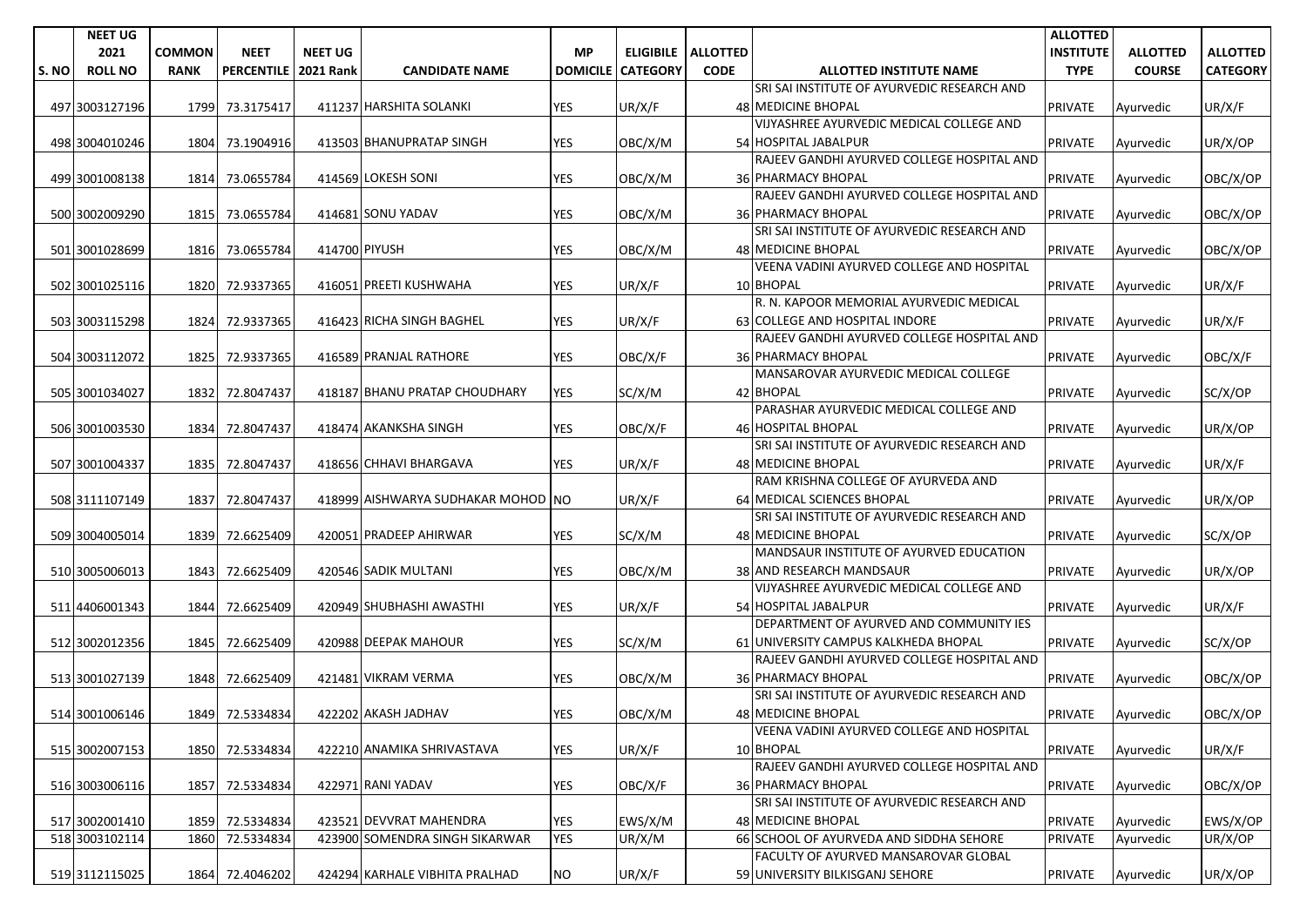|       | <b>NEET UG</b> |               |                   |                  |                                |                 |                 |                             |                                                                         | <b>ALLOTTED</b>  |                    |                 |
|-------|----------------|---------------|-------------------|------------------|--------------------------------|-----------------|-----------------|-----------------------------|-------------------------------------------------------------------------|------------------|--------------------|-----------------|
|       | 2021           | <b>COMMON</b> | <b>NEET</b>       | <b>NEET UG</b>   |                                | <b>MP</b>       |                 | <b>ELIGIBILE   ALLOTTED</b> |                                                                         | <b>INSTITUTE</b> | <b>ALLOTTED</b>    | <b>ALLOTTED</b> |
| S. NO | <b>ROLL NO</b> | <b>RANK</b>   | <b>PERCENTILE</b> | <b>2021 Rank</b> | <b>CANDIDATE NAME</b>          | <b>DOMICILE</b> | <b>CATEGORY</b> | <b>CODE</b>                 | <b>ALLOTTED INSTITUTE NAME</b>                                          | <b>TYPE</b>      | <b>COURSE</b>      | <b>CATEGORY</b> |
|       |                |               |                   |                  |                                |                 |                 |                             | SARVEPALLI RADHAKRISHNAN COLLEGE OF                                     |                  |                    |                 |
|       |                |               |                   |                  |                                |                 |                 |                             | AYURVED HOSPITAL AND RESEARCH CENTRE                                    |                  |                    |                 |
|       | 520 4406002518 |               | 1870 72.4046202   |                  | 425030 SURABHI GUPTA           | <b>YES</b>      | EWS/X/F         |                             | <b>60 COLLEGE BHOPAL</b>                                                | <b>PRIVATE</b>   | Ayurvedic          | UR/X/OP         |
|       |                |               |                   |                  |                                |                 |                 |                             | PT. DR. SHIV SHAKTILAL SHARMA AYURVED                                   |                  |                    |                 |
|       | 521 3005004371 | 1872          | 72.2751741        |                  | 426265 RAJESH PARMAR           | YES             | OBC/X/M         |                             | 8 MEDICAL COLLEGE RATLAM                                                | <b>PRIVATE</b>   | Ayurvedic          | OBC/X/OP        |
|       |                |               |                   |                  |                                |                 |                 |                             | RAM KRISHNA COLLEGE OF AYURVEDA AND                                     |                  |                    |                 |
|       | 522 3003127046 |               | 1874 72.2751741   |                  | 426343 BABU DANGI              | YES             | OBC/X/M         |                             | 64 MEDICAL SCIENCES BHOPAL                                              | <b>PRIVATE</b>   | Ayurvedic          | UR/X/OP         |
|       |                |               |                   |                  |                                |                 |                 |                             | SARDAR AJIT SINGH SMRITI AYURVED COLLEGE                                |                  |                    |                 |
|       | 523 3103013043 | 1879          | 72.2751741        |                  | 426756 PAWAR MANJIRI           | NO.             | UR/X/F          |                             | 68 BHOPAL                                                               | <b>PRIVATE</b>   | Ayurvedic          | UR/X/OP         |
|       |                |               |                   |                  |                                |                 |                 |                             | SAM COLLEGE OF AYURVEDIC SCIENCES AND                                   |                  |                    |                 |
|       | 524 3003014090 | 1880          | 72.2751741        |                  | 426920 KUBER CHOUHAN           | <b>YES</b>      | SC/X/M          |                             | 47 HOSPITAL BHOPAL                                                      | <b>PRIVATE</b>   | Ayurvedic          | SC/X/OP         |
|       |                |               |                   |                  |                                |                 |                 |                             | R. N. KAPOOR MEMORIAL AYURVEDIC MEDICAL                                 |                  |                    |                 |
|       | 525 3004027082 | 1883          | 72.1454691        |                  | 428293 SUDATT BODHI            | <b>YES</b>      | SC/X/M          |                             | 63 COLLEGE AND HOSPITAL INDORE                                          | <b>PRIVATE</b>   | Ayurvedic          | SC/X/OP         |
|       |                |               |                   |                  |                                |                 |                 |                             | PARASHAR AYURVEDIC MEDICAL COLLEGE AND                                  |                  |                    |                 |
|       | 526 3006010194 | 1898          | 72.0026187        |                  | 430340 AKSHAT GUPTA            | <b>YES</b>      | UR/X/M          |                             | 46 HOSPITAL BHOPAL                                                      | <b>PRIVATE</b>   | Ayurvedic          | UR/X/OP         |
|       |                |               |                   |                  |                                |                 |                 |                             | RAM KRISHNA COLLEGE OF AYURVEDA AND                                     |                  |                    |                 |
|       | 527 2208001165 | 1901          | 72.0026187        |                  | 431042 PATIL PRANAV YOGESHWAR  | NO.             | UR/X/M          |                             | 64 MEDICAL SCIENCES BHOPAL                                              | <b>PRIVATE</b>   | Ayurvedic          | UR/X/OP         |
|       | 528 3111130092 | 1903          | 71.8742735        |                  | 432376 PRANAV DONGRE           | <b>YES</b>      | SC/X/M          |                             | 45 L.N. AYURVED COLLEGE AND HOSPITAL BHOPAL                             | <b>PRIVATE</b>   | Avurvedic          | SC/X/OP         |
|       |                |               |                   |                  |                                |                 |                 |                             | RAJEEV GANDHI AYURVED COLLEGE HOSPITAL AND                              |                  |                    |                 |
|       | 529 3004023182 |               | 1904 71.8742735   |                  | 432395 MAZHER AHMAD            | YES             | OBC/X/M         |                             | <b>36 PHARMACY BHOPAL</b>                                               | <b>PRIVATE</b>   | Ayurvedic          | OBC/X/OP        |
|       |                |               |                   |                  |                                |                 |                 |                             | VEENA VADINI AYURVED COLLEGE AND HOSPITAL                               |                  |                    |                 |
|       | 530 3002005292 | 1906          | 71.8742735        |                  | 432678 SRASHTI GUPTA           | <b>YES</b>      | UR/X/F          |                             | 10 BHOPAL                                                               | <b>PRIVATE</b>   | Ayurvedic          | UR/X/F          |
|       |                |               |                   |                  |                                |                 |                 |                             | MANSAROVAR AYURVEDIC MEDICAL COLLEGE                                    |                  |                    |                 |
|       | 531 3001034308 | 1908          | 71.8742735        |                  | 432852 KAVITA VERMA            | <b>YES</b>      | SC/X/F          |                             | 42 BHOPAL                                                               | <b>PRIVATE</b>   | Ayurvedic          | SC/X/OP         |
|       |                |               |                   |                  |                                |                 |                 |                             | SARVEPALLI RADHAKRISHNAN COLLEGE OF                                     |                  |                    |                 |
|       |                |               |                   |                  |                                |                 |                 |                             | AYURVED HOSPITAL AND RESEARCH CENTRE                                    |                  |                    |                 |
|       | 532 4406008263 |               | 1910 71.8742735   |                  | 433206 RAVI PATEL              | NO.             | UR/X/M          |                             | <b>60 COLLEGE BHOPAL</b><br>SRI SAI INSTITUTE OF AYURVEDIC RESEARCH AND | <b>PRIVATE</b>   | Ayurvedic          | UR/X/OP         |
|       |                | 1912          |                   |                  | 433299 NISHI PATIDAR           | <b>YES</b>      |                 |                             | <b>48 MEDICINE BHOPAL</b>                                               | <b>PRIVATE</b>   |                    |                 |
|       | 533 3003105335 |               | 71.8742735        |                  |                                |                 | OBC/X/F         |                             | SAM COLLEGE OF AYURVEDIC SCIENCES AND                                   |                  | Ayurvedic          | OBC/X/F         |
|       | 534 3005002199 |               | 1919 71.7464464   |                  | 434839 YASHVI BHAWSAR          | <b>YES</b>      | OBC/X/F         |                             | 47 HOSPITAL BHOPAL                                                      | <b>PRIVATE</b>   | Ayurvedic          | OBC/X/F         |
|       |                |               |                   |                  |                                |                 |                 |                             | HAHNEMANN HOMOEOPATHIC MEDICAL COLLEGE                                  |                  |                    |                 |
|       | 535 3003104098 | 1926          | 71.6140216        |                  | 437663 FIZA KHAN               | YES             | UR/X/F          |                             | 14 AND HOSPITAL BHOPAL                                                  | <b>PRIVATE</b>   | Homoeopathy UR/X/F |                 |
|       |                |               |                   |                  |                                |                 |                 |                             | RANI DULLAIYA SMRITI AYURVED COLLEGE AND                                |                  |                    |                 |
|       | 536 3002009128 | 1927          | 71.6140216        |                  | 437925 CHANCHAL VERMA          | YES             | SC/X/F          |                             | 9 HOSPITAL BHOPAL                                                       | <b>PRIVATE</b>   | Ayurvedic          | SC/X/OP         |
|       |                |               |                   |                  |                                |                 |                 |                             | DEPARTMENT OF AYURVED AND COMMUNITY IES                                 |                  |                    |                 |
|       | 537 3001007218 |               | 1932 71.4830215   |                  | 439576 MANUSVI RAGHUWANSHI     | <b>YES</b>      | UR/X/F          |                             | 61 UNIVERSITY CAMPUS KALKHEDA BHOPAL                                    | <b>PRIVATE</b>   | Ayurvedic          | UR/X/F          |
|       |                |               |                   |                  |                                |                 |                 |                             | SARVEPALLI RADHAKRISHNAN COLLEGE OF                                     |                  |                    |                 |
|       |                |               |                   |                  |                                |                 |                 |                             | AYURVED HOSPITAL AND RESEARCH CENTRE                                    |                  |                    |                 |
|       | 538 3001028534 |               | 1933 71.4830215   |                  | 439621 ANUJ RAGHUWANSHI        | <b>YES</b>      | UR/X/M          |                             | 60 COLLEGE BHOPAL                                                       | <b>PRIVATE</b>   | Ayurvedic          | UR/X/OP         |
|       |                |               |                   |                  |                                |                 |                 |                             | RANI DULLAIYA SMRITI AYURVED COLLEGE AND                                |                  |                    |                 |
|       | 539 3004029164 |               | 1935 71.3369981   |                  | 440395 PRATIBHA                | YES             | SC/X/F          |                             | 9 HOSPITAL BHOPAL                                                       | <b>PRIVATE</b>   | Ayurvedic          | SC/X/F          |
|       |                |               |                   |                  |                                |                 |                 |                             | SRI SAI INSTITUTE OF AYURVEDIC RESEARCH AND                             |                  |                    |                 |
|       | 540 3002012084 |               | 1937 71.3369981   |                  | 440589 SACHIN SINGH BHADOURIYA | YES             | EWS/X/M         |                             | 48 MEDICINE BHOPAL                                                      | <b>PRIVATE</b>   | Ayurvedic          | EWS/X/OP        |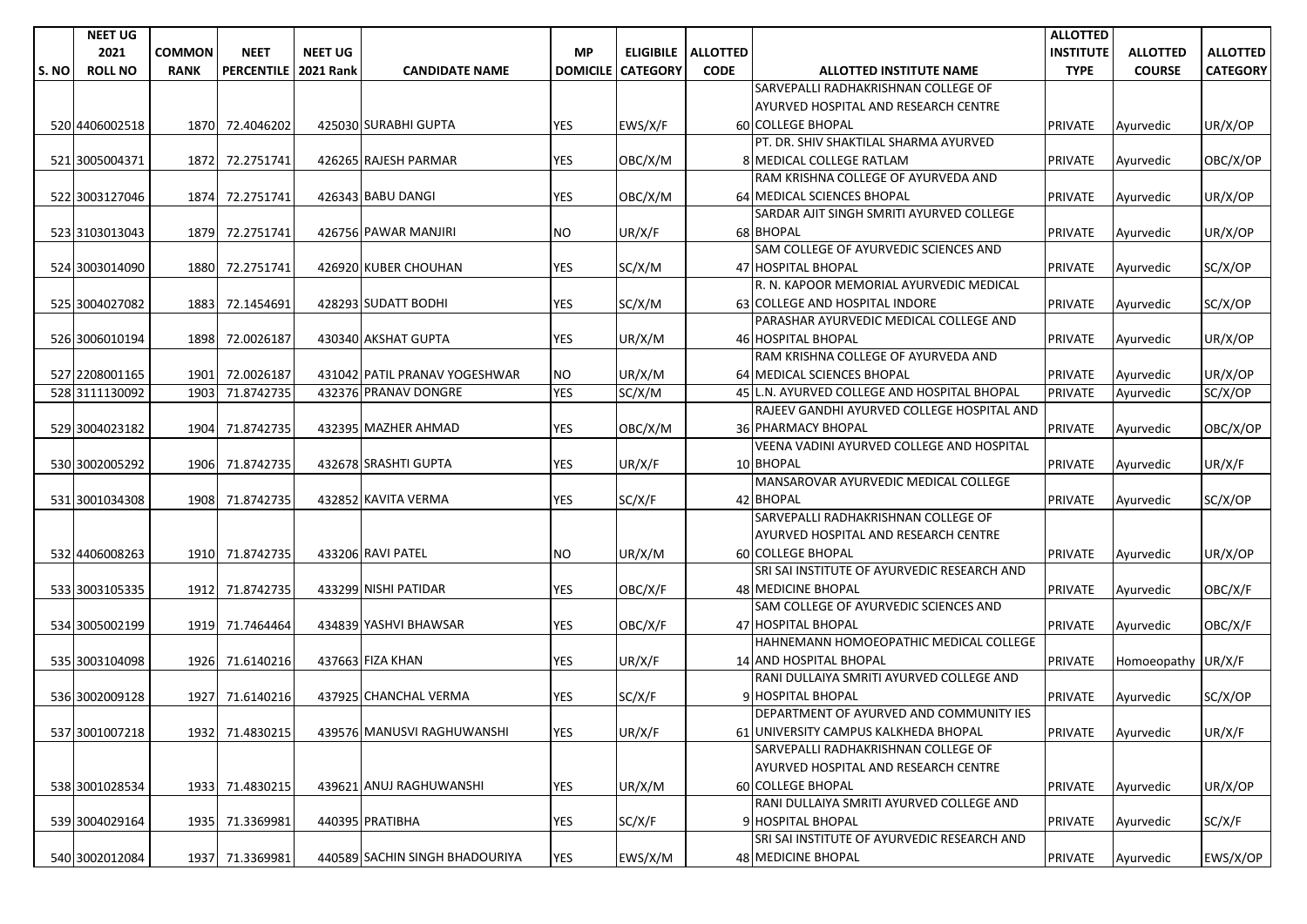|      | <b>NEET UG</b> |               |                   |                  |                             |                 |                 |                      |                                             | <b>ALLOTTED</b>  |                     |                 |
|------|----------------|---------------|-------------------|------------------|-----------------------------|-----------------|-----------------|----------------------|---------------------------------------------|------------------|---------------------|-----------------|
|      | 2021           | <b>COMMON</b> | <b>NEET</b>       | <b>NEET UG</b>   |                             | <b>MP</b>       |                 | ELIGIBILE   ALLOTTED |                                             | <b>INSTITUTE</b> | <b>ALLOTTED</b>     | <b>ALLOTTED</b> |
| S.NO | <b>ROLL NO</b> | <b>RANK</b>   | <b>PERCENTILE</b> | <b>2021 Rank</b> | <b>CANDIDATE NAME</b>       | <b>DOMICILE</b> | <b>CATEGORY</b> | <b>CODE</b>          | <b>ALLOTTED INSTITUTE NAME</b>              | <b>TYPE</b>      | <b>COURSE</b>       | <b>CATEGORY</b> |
|      |                |               |                   |                  |                             |                 |                 |                      | RAJEEV GANDHI AYURVED COLLEGE HOSPITAL AND  |                  |                     |                 |
|      | 541 3001032062 | 1938          | 71.3369981        |                  | 440592 AAKASH ROY           | <b>YES</b>      | SC/X/M          |                      | 36 PHARMACY BHOPAL                          | <b>PRIVATE</b>   | Ayurvedic           | SC/X/OP         |
|      |                |               |                   |                  |                             |                 |                 |                      | VEENA VADINI AYURVED COLLEGE AND HOSPITAL   |                  |                     |                 |
|      | 542 3002013249 | 1940          | 71.3369981        |                  | 440716 JULEE RAJPOOT        | YES             | OBC/X/F         |                      | 10 BHOPAL                                   | <b>PRIVATE</b>   | Ayurvedic           | UR/X/OP         |
|      |                |               |                   |                  |                             |                 |                 |                      | K. S. HOMOEOPATHIC MEDICAL COLLEGE AND      |                  |                     |                 |
|      | 543 3002008080 | 1944          | 71.3369981        |                  | 440940 KAUSHAL SHARMA       | YES             | UR/X/M          |                      | 41 HOSPITAL GWALIOR                         | <b>PRIVATE</b>   | Homoeopathy UR/X/OP |                 |
|      |                |               |                   |                  |                             |                 |                 |                      | RAJEEV GANDHI AYURVED COLLEGE HOSPITAL AND  |                  |                     |                 |
|      | 544 3003102337 | 1948          | 71.3369981        |                  | 441649 ZEENAT QURESHI       | <b>YES</b>      | OBC/X/F         |                      | <b>36 PHARMACY BHOPAL</b>                   | <b>PRIVATE</b>   | Ayurvedic           | OBC/X/OP        |
|      |                |               |                   |                  |                             |                 |                 |                      | RAM KRISHNA COLLEGE OF AYURVEDA AND         |                  |                     |                 |
|      | 545 3003003521 | 1949          | 71.3369981        |                  | 441959 PRATHAM JAIN         | YES             | UR/X/M          |                      | 64 MEDICAL SCIENCES BHOPAL                  | <b>PRIVATE</b>   | Ayurvedic           | UR/X/OP         |
|      |                |               |                   |                  |                             |                 |                 |                      | OM AYURVEDIC MEDICAL COLLEGE AND HOSPITAL   |                  |                     |                 |
|      | 546 3001009011 | 1958          | 71.2066455        |                  | 443165 BHAWNA SURYAWANSHI   | <b>YES</b>      | SC/X/F          |                      | 55 BETUL                                    | <b>PRIVATE</b>   | Ayurvedic           | UR/X/OP         |
|      |                |               |                   |                  |                             |                 |                 |                      | DEPARTMENT OF AYURVED AND COMMUNITY IES     |                  |                     |                 |
|      | 547 3111130101 | 1959          | 71.2066455        |                  | 443735 ASHVINEE BIHARE      | <b>YES</b>      | SC/X/F          |                      | 61 UNIVERSITY CAMPUS KALKHEDA BHOPAL        | <b>PRIVATE</b>   | Ayurvedic           | SC/X/F          |
|      |                |               |                   |                  |                             |                 |                 |                      | SARDAR AJIT SINGH SMRITI AYURVED COLLEGE    |                  |                     |                 |
|      | 548 2208001851 | 1963          | 71.0724075        |                  | 444752 SHARMA CHETAN BHARAT | NO.             | UR/X/M          |                      | 68 BHOPAL                                   | <b>PRIVATE</b>   | Ayurvedic           | UR/X/OP         |
|      |                |               |                   |                  |                             |                 |                 |                      | MANSAROVAR AYURVEDIC MEDICAL COLLEGE        |                  |                     |                 |
|      | 549 3005003436 | 1965          | 71.0724075        |                  | 445071 SAKSHI SURYAVANSHI   | <b>YES</b>      | SC/X/F          |                      | 42 BHOPAL                                   | <b>PRIVATE</b>   | Ayurvedic           | SC/X/OP         |
|      |                |               |                   |                  |                             |                 |                 |                      | DR. SHANKAR DAYAL SHARMA AYURVEDIC COLLEGE  |                  |                     |                 |
|      | 550 3005008010 | 1971          | 70.9384934        |                  | 446968 JIVAN MALVIYA        | <b>YES</b>      | SC/X/M          |                      | 62 AND HOSPITAL BHOPAL                      | <b>PRIVATE</b>   | Ayurvedic           | UR/X/OP         |
|      |                |               |                   |                  |                             |                 |                 |                      | DEPARTMENT OF AYURVED AND COMMUNITY IES     |                  |                     |                 |
|      | 551 3004007399 | 1972          | 70.9384934        |                  | 447034 ISHIKA JAISWAL       | YES             | UR/X/F          |                      | 61 UNIVERSITY CAMPUS KALKHEDA BHOPAL        | <b>PRIVATE</b>   | Avurvedic           | UR/X/F          |
|      |                |               |                   |                  |                             |                 |                 |                      | PARASHAR AYURVEDIC MEDICAL COLLEGE AND      |                  |                     |                 |
|      | 552 3002004122 | 1989          | 70.8052916        |                  | 450255 TANUJ DUBEY          | YES             | UR/X/M          |                      | 46 HOSPITAL BHOPAL                          | <b>PRIVATE</b>   | Ayurvedic           | UR/X/OP         |
|      |                |               |                   |                  |                             |                 |                 |                      | MANDSAUR INSTITUTE OF AYURVED EDUCATION     |                  |                     |                 |
|      | 553 3005010315 | 1994          | 70.6525336        |                  | 451175 JYOTI SOLANKI        | <b>YES</b>      | SC/X/F          |                      | 38 AND RESEARCH MANDSAUR                    | <b>PRIVATE</b>   | Ayurvedic           | UR/X/OP         |
|      |                |               |                   |                  |                             |                 |                 |                      | POORNAYU AYURVED CHIKITSALAYA EVAM          |                  |                     |                 |
|      |                |               |                   |                  |                             |                 |                 |                      | ANUSANDHAN VIDYAPEETH GIRLS COLLEGE         |                  |                     |                 |
|      | 554 3002004248 | 1997          | 70.6525336        |                  | 451579 AYUSHI KAUSHIK       | <b>YES</b>      | UR/X/F          |                      | 58 JABALPUR                                 | <b>PRIVATE</b>   | Ayurvedic           | UR/X/OP         |
|      |                |               |                   |                  |                             |                 |                 |                      | RANI DULLAIYA SMRITI AYURVED COLLEGE AND    |                  |                     |                 |
|      | 555 3003107007 | 2002          | 70.5205621        |                  | 453264 PRAVEEN SINGH        | <b>YES</b>      | SC/X/M          |                      | 9 HOSPITAL BHOPAL                           | <b>PRIVATE</b>   | Ayurvedic           | SC/X/OP         |
|      |                |               |                   |                  |                             |                 |                 |                      | DR. SHANKAR DAYAL SHARMA AYURVEDIC COLLEGE  |                  |                     |                 |
|      | 556 3003014131 | 2005          | 70.5205621        |                  | 453576 NEERAJ THAKRE        | <b>YES</b>      | OBC/X/M         |                      | 62 AND HOSPITAL BHOPAL                      | <b>PRIVATE</b>   | Ayurvedic           | UR/X/OP         |
|      |                |               |                   |                  |                             |                 |                 |                      | SRI SAI INSTITUTE OF AYURVEDIC RESEARCH AND |                  |                     |                 |
|      | 557 3003103568 | 2006          | 70.5205621        |                  | 453598 VAIBHAV SAHU         | YES             | OBC/X/M         |                      | 48 MEDICINE BHOPAL                          | <b>PRIVATE</b>   | Ayurvedic           | OBC/X/OP        |
|      |                |               |                   |                  |                             |                 |                 |                      | RAJEEV GANDHI AYURVED COLLEGE HOSPITAL AND  |                  |                     |                 |
|      | 558 3111103503 |               | 2015 70.5205621   |                  | 454956 ABHIJEET CHOUHAN     | <b>YES</b>      | EWS/X/M         |                      | 36 PHARMACY BHOPAL                          | PRIVATE          | Ayurvedic           | EWS/X/OP        |
|      |                |               |                   |                  |                             |                 |                 |                      | DEPARTMENT OF AYURVED AND COMMUNITY IES     |                  |                     |                 |
|      | 559 4411101058 | 2024          | 70.3830217        |                  | 456376 SNEHAL SHUKLA        | YES             | UR/X/F          |                      | 61 UNIVERSITY CAMPUS KALKHEDA BHOPAL        | <b>PRIVATE</b>   | Ayurvedic           | UR/X/F          |
|      |                |               |                   |                  |                             |                 |                 |                      | SHRIMATI KAMLABEN RAOJI BHAI PATEL GUJARATI |                  |                     |                 |
|      |                |               |                   |                  |                             |                 |                 |                      | HOMOEOPATHIC MEDICAL COLLEGE HOSPITAL AND   |                  |                     |                 |
|      | 560 3003001199 | 2026          | 70.3830217        |                  | 456556 PAVITRA THAKKAR      | <b>YES</b>      | EWS/X/F         |                      | 53 RESEARCH CENTRE INDORE                   | <b>PRIVATE</b>   | Homoeopathy EWS/X/F |                 |
|      |                |               |                   |                  |                             |                 |                 |                      | MANDSAUR INSTITUTE OF AYURVED EDUCATION     |                  |                     |                 |
|      | 561 3002001095 | 2027          | 70.3830217        |                  | 456763 SHREYA SINGHAL       | YES             | UR/X/F          |                      | 38 AND RESEARCH MANDSAUR                    | <b>PRIVATE</b>   | Ayurvedic           | UR/X/F          |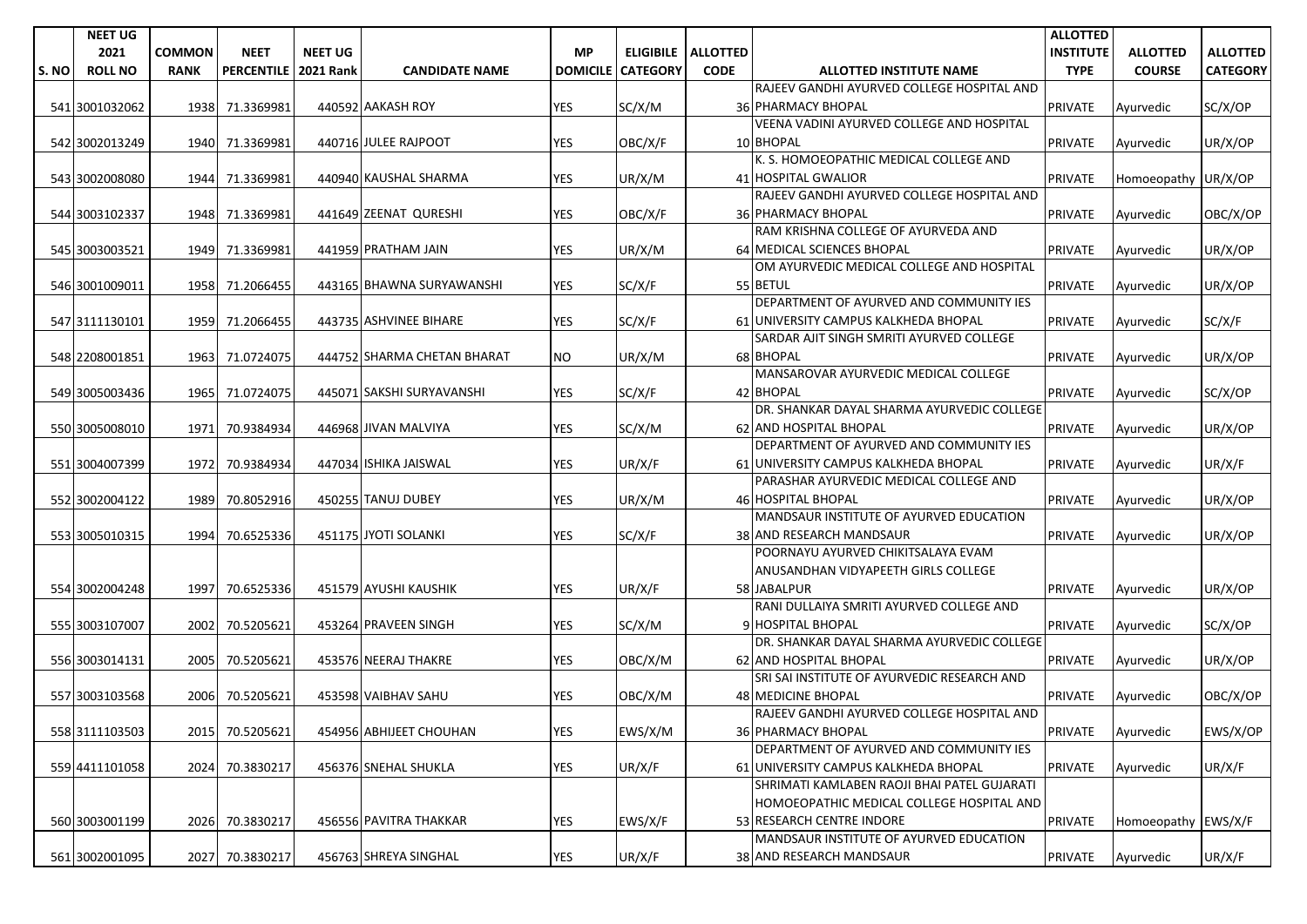|       | <b>NEET UG</b> |               |                   |                  |                                |                 |                 |                      |                                                                  | <b>ALLOTTED</b>  |                     |                 |
|-------|----------------|---------------|-------------------|------------------|--------------------------------|-----------------|-----------------|----------------------|------------------------------------------------------------------|------------------|---------------------|-----------------|
|       | 2021           | <b>COMMON</b> | <b>NEET</b>       | <b>NEET UG</b>   |                                | <b>MP</b>       |                 | ELIGIBILE   ALLOTTED |                                                                  | <b>INSTITUTE</b> | <b>ALLOTTED</b>     | <b>ALLOTTED</b> |
| S. NO | <b>ROLL NO</b> | <b>RANK</b>   | <b>PERCENTILE</b> | <b>2021 Rank</b> | <b>CANDIDATE NAME</b>          | <b>DOMICILE</b> | <b>CATEGORY</b> | <b>CODE</b>          | <b>ALLOTTED INSTITUTE NAME</b>                                   | <b>TYPE</b>      | <b>COURSE</b>       | <b>CATEGORY</b> |
|       |                |               |                   |                  |                                |                 |                 |                      | SRI SAI INSTITUTE OF AYURVEDIC RESEARCH AND                      |                  |                     |                 |
|       | 562 3001003137 | 2038          | 70.2427615        |                  | 458516 NEETESH PRAJAPATI       | <b>YES</b>      | OBC/X/M         |                      | 48 MEDICINE BHOPAL                                               | PRIVATE          | Ayurvedic           | OBC/X/OP        |
|       |                |               |                   |                  |                                |                 |                 |                      | NARAYAN SHRI HOMOEOPATHIC MEDICAL COLLEGE                        |                  |                     |                 |
|       | 563 3003014080 | 2041          | 70.2427615        |                  | 458997 AYUSH AGRAWAL           | <b>YES</b>      | UR/X/M          |                      | 16 AND HOSPITAL BHOPAL                                           | <b>PRIVATE</b>   | Homoeopathy UR/X/OP |                 |
|       |                |               |                   |                  |                                |                 |                 |                      | SAM COLLEGE OF AYURVEDIC SCIENCES AND                            |                  |                     |                 |
|       | 564 3004002077 | 2042          | 70.0986807        |                  | 459612 KUNAL BIRANWAR          | <b>YES</b>      | OBC/X/M         |                      | 47 HOSPITAL BHOPAL                                               | <b>PRIVATE</b>   | Ayurvedic           | OBC/X/OP        |
|       |                |               |                   |                  |                                |                 |                 |                      | PT. DR. SHIV SHAKTILAL SHARMA AYURVED                            |                  |                     |                 |
|       | 565 3004010185 | 2044          | 70.0986807        |                  | 460070 AASTHA RATLEY           | YES             | OBC/X/F         |                      | 8 MEDICAL COLLEGE RATLAM                                         | <b>PRIVATE</b>   | Ayurvedic           | OBC/X/F         |
|       |                |               |                   |                  | ZUNAIRA MAHEEN SYED AKHTAR     |                 |                 |                      | SARDAR AJIT SINGH SMRITI AYURVED COLLEGE                         |                  |                     |                 |
|       | 566 3102023040 | 2048          | 70.0986807        | 460993 ALI       |                                | <b>NO</b>       | UR/X/F          |                      | 68 BHOPAL                                                        | <b>PRIVATE</b>   | Ayurvedic           | UR/X/OP         |
|       |                |               |                   |                  |                                |                 |                 |                      | SAM COLLEGE OF AYURVEDIC SCIENCES AND                            |                  |                     |                 |
|       | 567 3003006005 | 2052          | 69.9449514        |                  | 461798 MILIND RATHORE          | <b>YES</b>      | EWS/X/M         |                      | 47 HOSPITAL BHOPAL                                               | <b>PRIVATE</b>   | Ayurvedic           | EWS/X/OP        |
|       |                |               |                   |                  |                                |                 |                 |                      | RKDF HOMOEOPATHIC MEDICAL COLLEGE                                |                  |                     |                 |
|       | 568 3003121022 | 2072          | 69.6742092        |                  | 466375 FARDEEN SHEIKH          | YES             | UR/X/M          |                      | 21 HOSPITAL AND RESEARCH CENTER BHOPAL                           | <b>PRIVATE</b>   | Homoeopathy UR/X/OP |                 |
|       |                |               |                   |                  |                                |                 |                 |                      | SAM COLLEGE OF AYURVEDIC SCIENCES AND                            |                  |                     |                 |
|       | 569 3001022344 | 2077          | 69.6742092        |                  | 466477 BHARTI VERMA            | YES             | SC/X/F          |                      | 47 HOSPITAL BHOPAL                                               | <b>PRIVATE</b>   | Ayurvedic           | SC/X/F          |
|       |                |               |                   |                  |                                |                 |                 |                      | MANDSAUR INSTITUTE OF AYURVED EDUCATION                          |                  |                     |                 |
|       | 570 3102015103 | 2080          | 69.6742092        |                  | 466625 FALKE YASH KAILASH      | NO.             | UR/X/M          |                      | 38 AND RESEARCH MANDSAUR                                         | <b>PRIVATE</b>   | Avurvedic           | UR/X/OP         |
|       |                |               |                   |                  |                                |                 |                 |                      | SRI SAI INSTITUTE OF AYURVEDIC RESEARCH AND                      |                  |                     |                 |
|       | 571 3001005306 | 2081          | 69.6742092        |                  | 466818 PRASHANT SINGH THAKUR   | YES             | OBC/X/M         |                      | 48 MEDICINE BHOPAL                                               | <b>PRIVATE</b>   | Ayurvedic           | OBC/X/OP        |
|       |                |               |                   |                  |                                |                 |                 |                      | VIJYASHREE AYURVEDIC MEDICAL COLLEGE AND                         |                  |                     |                 |
|       | 572 3004010366 | 2082          | 69.6742092        |                  | 467587 SAMEER AHSAN            | <b>YES</b>      | OBC/X/M         |                      | 54 HOSPITAL JABALPUR                                             | <b>PRIVATE</b>   | Ayurvedic           | UR/X/OP         |
|       |                |               |                   |                  |                                |                 |                 |                      | MANDSAUR INSTITUTE OF AYURVED EDUCATION                          |                  |                     |                 |
|       | 573 3104019232 | 2089          | 69.5379638        |                  | 468381 PATHAN MOHSIN MAJIDKHAN | <b>NO</b>       | UR/X/M          |                      | 38 AND RESEARCH MANDSAUR                                         | <b>PRIVATE</b>   | Ayurvedic           | UR/X/OP         |
|       |                |               |                   |                  |                                |                 |                 |                      | VEENA VADINI AYURVED COLLEGE AND HOSPITAL                        |                  |                     |                 |
|       | 574 3003001154 | 2093          | 69.5379638        |                  | 469115 ASHVI KHAN              | YES             | UR/X/F          |                      | 10 BHOPAL                                                        | <b>PRIVATE</b>   | Ayurvedic           | UR/X/F          |
|       |                |               |                   |                  |                                |                 |                 |                      | R. N. KAPOOR MEMORIAL AYURVEDIC MEDICAL                          |                  |                     |                 |
|       | 575 3003103009 | 2094          | 69.5379638        |                  | 469441 ILMA KHAN               | YES             | EWS/X/F         |                      | 63 COLLEGE AND HOSPITAL INDORE                                   | <b>PRIVATE</b>   | Ayurvedic           | EWS/X/F         |
|       |                |               |                   |                  |                                |                 |                 |                      | DR. SHANKAR DAYAL SHARMA AYURVEDIC COLLEGE                       |                  |                     |                 |
|       | 576 1702003462 | 2095          | 69.5379638        |                  | 469456 AMIT KUMAR              | YES             | OBC/X/M         |                      | 62 AND HOSPITAL BHOPAL                                           | <b>PRIVATE</b>   | Ayurvedic           | UR/X/OP         |
|       |                |               |                   |                  |                                |                 |                 |                      | PARASHAR AYURVEDIC MEDICAL COLLEGE AND                           |                  |                     |                 |
|       | 577 3004024234 | 2101          | 69.3911634        |                  | 470470 TANUSHRI TIWARI         | YES             | UR/X/F          |                      | 46 HOSPITAL BHOPAL<br>RAJEEV GANDHI AYURVED COLLEGE HOSPITAL AND | <b>PRIVATE</b>   | Ayurvedic           | UR/X/F          |
|       |                | 2113          | 69.0814383        |                  | 475294 SUGAM KUMAR MISHRA      | <b>YES</b>      | EWS/X/M         |                      | 36 PHARMACY BHOPAL                                               | <b>PRIVATE</b>   |                     | EWS/X/OP        |
|       | 578 3006005034 |               |                   |                  |                                |                 |                 |                      | PARASHAR AYURVEDIC MEDICAL COLLEGE AND                           |                  | Ayurvedic           |                 |
|       | 579 3003103485 |               | 2116 69.0814383   |                  | 475649 AKSHANT BAIRAGI         | <b>YES</b>      | OBC/X/M         |                      | 46 HOSPITAL BHOPAL                                               | <b>PRIVATE</b>   | Ayurvedic           | UR/X/OP         |
|       |                |               |                   |                  |                                |                 |                 |                      | VEENA VADINI AYURVED COLLEGE AND HOSPITAL                        |                  |                     |                 |
|       | 580 3005001693 | 2118          | 69.0814383        |                  | 476123 SANA KOUSAR KHAN        | YES             | EWS/X/F         |                      | 10 BHOPAL                                                        | <b>PRIVATE</b>   | Ayurvedic           | UR/X/OP         |
|       |                |               |                   |                  |                                |                 |                 |                      | MANDSAUR INSTITUTE OF AYURVED EDUCATION                          |                  |                     |                 |
|       | 581 4407008367 | 2121          | 69.0814383        |                  | 476581 KOMAL MISHRA            | <b>NO</b>       | UR/X/F          |                      | 38 AND RESEARCH MANDSAUR                                         | PRIVATE          | Ayurvedic           | UR/X/OP         |
|       |                |               |                   |                  |                                |                 |                 |                      | PARASHAR AYURVEDIC MEDICAL COLLEGE AND                           |                  |                     |                 |
|       | 582 3006002237 | 2122          | 69.0814383        |                  | 477218 RITESH KUMAR NIGAM      | YES             | UR/X/M          |                      | 46 HOSPITAL BHOPAL                                               | <b>PRIVATE</b>   | Ayurvedic           | UR/X/OP         |
|       |                |               |                   |                  |                                |                 |                 |                      | R. N. KAPOOR MEMORIAL AYURVEDIC MEDICAL                          |                  |                     |                 |
|       | 583 3001017140 | 2123          | 69.0814383        |                  | 477352 ANAMIKA PANDEY          | YES             | EWS/X/F         |                      | 63 COLLEGE AND HOSPITAL INDORE                                   | <b>PRIVATE</b>   | Ayurvedic           | EWS/X/F         |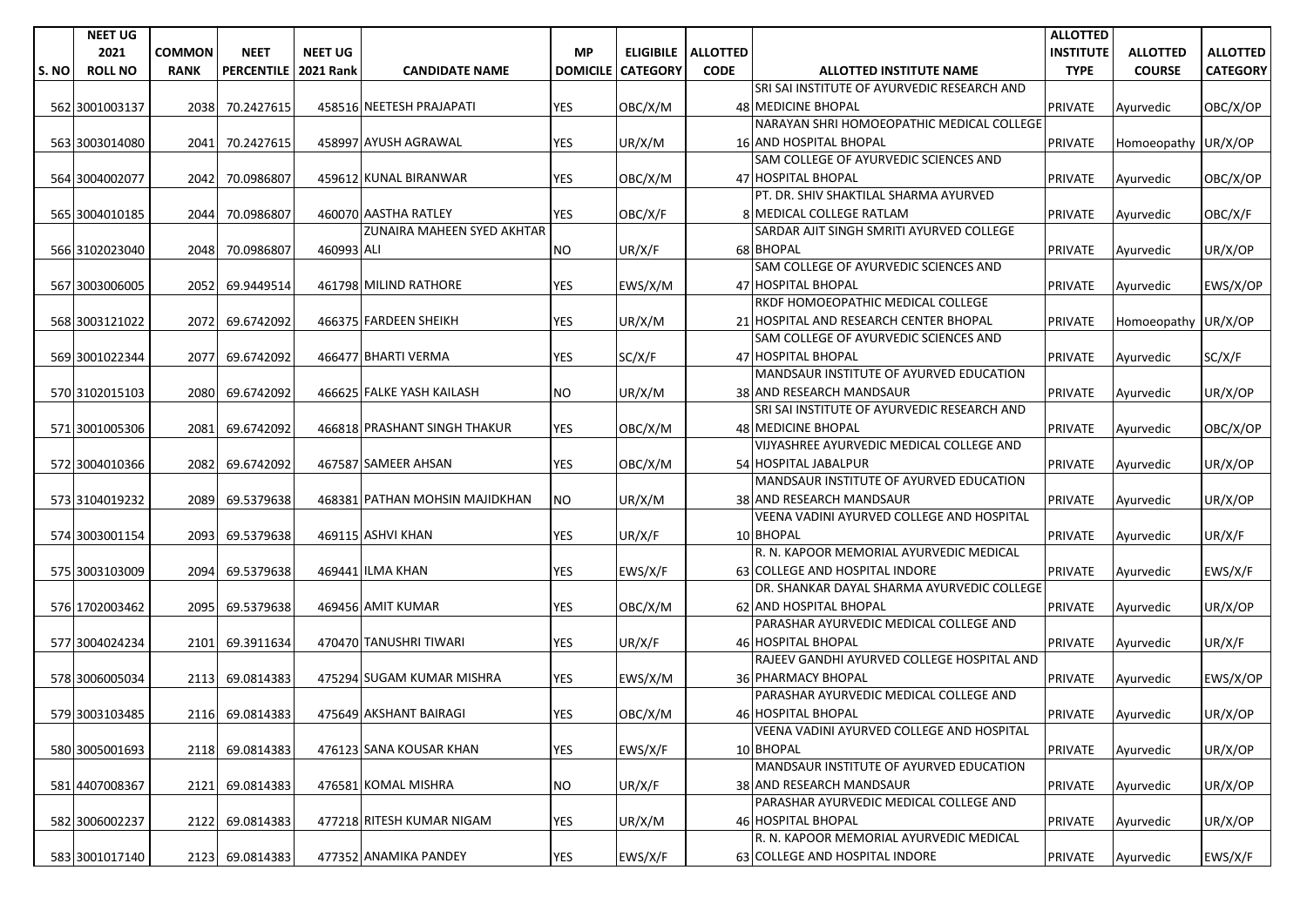|       | <b>NEET UG</b> |               |                      |                |                              |                 |                 |                      |                                                                | <b>ALLOTTED</b>  |                     |                 |
|-------|----------------|---------------|----------------------|----------------|------------------------------|-----------------|-----------------|----------------------|----------------------------------------------------------------|------------------|---------------------|-----------------|
|       | 2021           | <b>COMMON</b> | <b>NEET</b>          | <b>NEET UG</b> |                              | <b>MP</b>       |                 | ELIGIBILE   ALLOTTED |                                                                | <b>INSTITUTE</b> | <b>ALLOTTED</b>     | <b>ALLOTTED</b> |
| S. NO | <b>ROLL NO</b> | <b>RANK</b>   | PERCENTILE 2021 Rank |                | <b>CANDIDATE NAME</b>        | <b>DOMICILE</b> | <b>CATEGORY</b> | <b>CODE</b>          | <b>ALLOTTED INSTITUTE NAME</b>                                 | <b>TYPE</b>      | <b>COURSE</b>       | <b>CATEGORY</b> |
|       |                |               |                      |                |                              |                 |                 |                      | SRI SAI INSTITUTE OF AYURVEDIC RESEARCH AND                    |                  |                     |                 |
|       | 584 3004001460 | 2129          | 68.9361272           |                | 477857 ABHIJEET PATEL        | <b>YES</b>      | OBC/X/M         |                      | 48 MEDICINE BHOPAL                                             | <b>PRIVATE</b>   | Ayurvedic           | OBC/X/OP        |
|       |                |               |                      |                |                              |                 |                 |                      | SAM COLLEGE OF AYURVEDIC SCIENCES AND                          |                  |                     |                 |
|       | 585 3006002142 | 2134          | 68.9361272           |                | 478265 FAZILA SIDDIQUI       | <b>YES</b>      | OBC/X/F         |                      | 47 HOSPITAL BHOPAL                                             | <b>PRIVATE</b>   | Ayurvedic           | OBC/X/F         |
|       |                |               |                      |                |                              |                 |                 |                      | VEENA VADINI AYURVED COLLEGE AND HOSPITAL                      |                  |                     |                 |
|       | 586 3003108327 | 2139          | 68.9361272           |                | 479420 SONIYA PATEL          | YES             | UR/X/F          |                      | 10 BHOPAL                                                      | <b>PRIVATE</b>   | Ayurvedic           | UR/X/OP         |
|       |                |               |                      |                |                              |                 |                 |                      | SHIVANG HOMOEOPATHIC MEDICAL COLLEGE                           |                  |                     |                 |
|       | 587 1702021188 | 2146          | 68.791917            |                | 480485 SHIVANI SUMAN         | YES             | SC/X/F          |                      | 20 BHOPAL                                                      | <b>PRIVATE</b>   | Homoeopathy UR/X/OP |                 |
|       |                |               |                      |                |                              |                 |                 |                      | VEENA VADINI AYURVED COLLEGE AND HOSPITAL                      |                  |                     |                 |
|       | 588 3001003512 | 2160          | 68.4817387           |                | 484217 GARIMA CHOUHAN        | <b>YES</b>      | SC/X/F          |                      | 10 BHOPAL                                                      | <b>PRIVATE</b>   | Ayurvedic           | UR/X/OP         |
|       |                |               |                      |                |                              |                 |                 |                      | SARDAR AJIT SINGH SMRITI AYURVED COLLEGE                       |                  |                     |                 |
|       | 589 3111017140 | 2165          | 68.4817387           |                | 484615 ANUP JAYPAL KARANDE   | <b>NO</b>       | UR/X/M          |                      | 68 BHOPAL                                                      | <b>PRIVATE</b>   | Ayurvedic           | UR/X/OP         |
|       |                |               |                      |                |                              |                 |                 |                      | PT. DR. SHIV SHAKTILAL SHARMA AYURVED                          |                  |                     |                 |
|       | 590 3005001487 | 2177          | 68.3377227           |                | 486741 SHADAB ALI            | YES             | OBC/X/M         |                      | 8 MEDICAL COLLEGE RATLAM                                       | <b>PRIVATE</b>   | Ayurvedic           | OBC/X/OP        |
|       |                |               |                      |                |                              |                 |                 |                      | IGM HOMOEOPATHIC MEDICAL COLLEGE HOSPITAL                      |                  |                     |                 |
|       | 591 3003129117 | 2179          | 68.3377227           |                | 486787 RITU RAJOURIYA        | <b>YES</b>      | SC/X/F          |                      | 22 AND RESEARCH CENTRE DHAR                                    | <b>PRIVATE</b>   | Homoeopathy UR/X/OP |                 |
|       |                |               |                      |                |                              |                 |                 |                      | SARVEPALLI RADHAKRISHNAN COLLEGE OF                            |                  |                     |                 |
|       |                |               |                      |                |                              |                 |                 |                      | AYURVED HOSPITAL AND RESEARCH CENTRE                           |                  |                     |                 |
|       | 592 3004024085 | 2187          | 68.3377227           |                | 488323 DIVYANSHU CHOUBEY     | <b>YES</b>      | UR/X/M          |                      | 60 COLLEGE BHOPAL                                              | <b>PRIVATE</b>   | Ayurvedic           | UR/X/OP         |
|       |                |               |                      |                |                              |                 |                 |                      | NARAYAN SHRI HOMOEOPATHIC MEDICAL COLLEGE                      |                  |                     |                 |
|       | 593 3001008049 | 2192          | 68.1955846           |                | 489081 ALINA ALI             | YES             | UR/X/F          |                      | <b>16 AND HOSPITAL BHOPAL</b>                                  | <b>PRIVATE</b>   | Homoeopathy UR/X/F  |                 |
|       |                |               |                      |                |                              |                 |                 |                      | DEPARTMENT OF AYURVED AND COMMUNITY IES                        |                  |                     |                 |
|       | 594 3005001646 | 2209          | 68.04723             |                | 491670 SNEHA JAIN            | <b>YES</b>      | UR/X/F          |                      | 61 UNIVERSITY CAMPUS KALKHEDA BHOPAL                           | <b>PRIVATE</b>   | Ayurvedic           | UR/X/F          |
|       |                |               |                      |                |                              |                 |                 |                      | DEPARTMENT OF AYURVED AND COMMUNITY IES                        |                  |                     |                 |
|       | 595 3003125113 | 2218          | 68.04723             |                | 493013 SANJEET BAGHEL        | <b>YES</b>      | OBC/X/M         |                      | 61 UNIVERSITY CAMPUS KALKHEDA BHOPAL                           | <b>PRIVATE</b>   | Ayurvedic           | OBC/X/OP        |
|       |                |               |                      |                |                              |                 |                 |                      | DISTRICT HOMEOPATHIC MEDICAL COLLEGE AND                       |                  |                     |                 |
|       | 596 3005001750 | 2222          | 67.8922056           |                | 493801 POOJA PALIWAL         | YES             | EWS/X/F         |                      | 19 HOSPITAL RATLAM                                             | <b>PRIVATE</b>   | Homoeopathy UR/X/OP |                 |
|       |                |               |                      |                |                              |                 |                 |                      | VIJYASHREE AYURVEDIC MEDICAL COLLEGE AND                       |                  |                     |                 |
|       | 597 3003123177 | 2224          | 67.8922056           |                | 494049 POORAB GIRI GOSWAMI   | <b>YES</b>      | OBC/X/M         |                      | 54 HOSPITAL JABALPUR                                           | <b>PRIVATE</b>   | Ayurvedic           | UR/X/OP         |
|       |                |               |                      |                |                              |                 |                 |                      | MAHATMA GANDHI HOMOEOPATHIC MEDICAL                            |                  |                     |                 |
|       | 598 3006008088 | 2230          |                      |                | 495154 UMASHANKAR SAKET      | <b>YES</b>      |                 |                      | 26 COLLEGE AND HOSPITAL JABALPUR                               |                  |                     |                 |
|       |                |               | 67.8922056           |                |                              |                 | SC/X/M          |                      | VEENA VADINI AYURVED COLLEGE AND HOSPITAL                      | <b>PRIVATE</b>   | Homoeopathy UR/X/OP |                 |
|       |                |               |                      |                | 498904 NAUSHEEN ALI          |                 |                 |                      |                                                                |                  |                     |                 |
|       | 599 3005004159 | 2244          | 67.5785305           |                |                              | YES             | UR/X/F          |                      | 10 BHOPAL<br>SAM COLLEGE OF AYURVEDIC SCIENCES AND             | <b>PRIVATE</b>   | Ayurvedic           | UR/X/OP         |
|       |                |               |                      |                | 498992 HARSHI YADAV          | <b>YES</b>      |                 |                      | 47 HOSPITAL BHOPAL                                             |                  |                     |                 |
|       | 600 3003003200 | 2245          | 67.5785305           |                |                              |                 | OBC/X/F         |                      | SAM COLLEGE OF AYURVEDIC SCIENCES AND                          | <b>PRIVATE</b>   | Ayurvedic           | OBC/X/F         |
|       |                |               | 2247 67.5785305      |                | 499422 ADITI SHARMA          | <b>YES</b>      | EWS/X/F         |                      | 47 HOSPITAL BHOPAL                                             | <b>PRIVATE</b>   |                     |                 |
|       | 601 3005002320 |               |                      |                |                              |                 |                 |                      | MANSAROVAR AYURVEDIC MEDICAL COLLEGE                           |                  | Ayurvedic           | EWS/X/F         |
|       |                |               |                      |                | 500731 ASHVINI NAGVANSHI     |                 |                 |                      | 42 BHOPAL                                                      |                  |                     |                 |
|       | 602 3004028009 | 2248          | 67.4394359           |                |                              | <b>YES</b>      | SC/X/M          |                      | DR. SHANKAR DAYAL SHARMA AYURVEDIC COLLEGE                     | <b>PRIVATE</b>   | Ayurvedic           | SC/X/OP         |
|       |                |               |                      |                | 500760 PALAK MANISH MAHENDRA |                 |                 |                      | 62 AND HOSPITAL BHOPAL                                         | PRIVATE          |                     |                 |
|       | 603 3107010009 | 2249          | 67.4394359           |                |                              | YES             | UR/X/F          |                      | NARAYAN SHRI HOMOEOPATHIC MEDICAL COLLEGE                      |                  | Ayurvedic           | UR/X/F          |
|       |                |               |                      |                | 500991 SALIK UDDIN ANSARI    |                 |                 |                      |                                                                |                  |                     |                 |
|       | 604 3001030234 | 2252          | 67.4394359           |                | MOHAMMAD HUZAIFA NASIR       | YES             | OBC/X/M         |                      | 16 AND HOSPITAL BHOPAL<br>SAIFIA HAMIDIA UNANI TIBBIYA COLLEGE | <b>PRIVATE</b>   | Homoeopathy UR/X/OP |                 |
|       |                |               |                      |                |                              |                 |                 |                      |                                                                |                  |                     |                 |
|       | 605 3102022153 |               | 2256 67.2922469      |                | 502826 AHMED                 | <b>NO</b>       | UR/X/M          |                      | 33 BURHANPUR                                                   | PRIVATE          | Unani               | UR/X/OP         |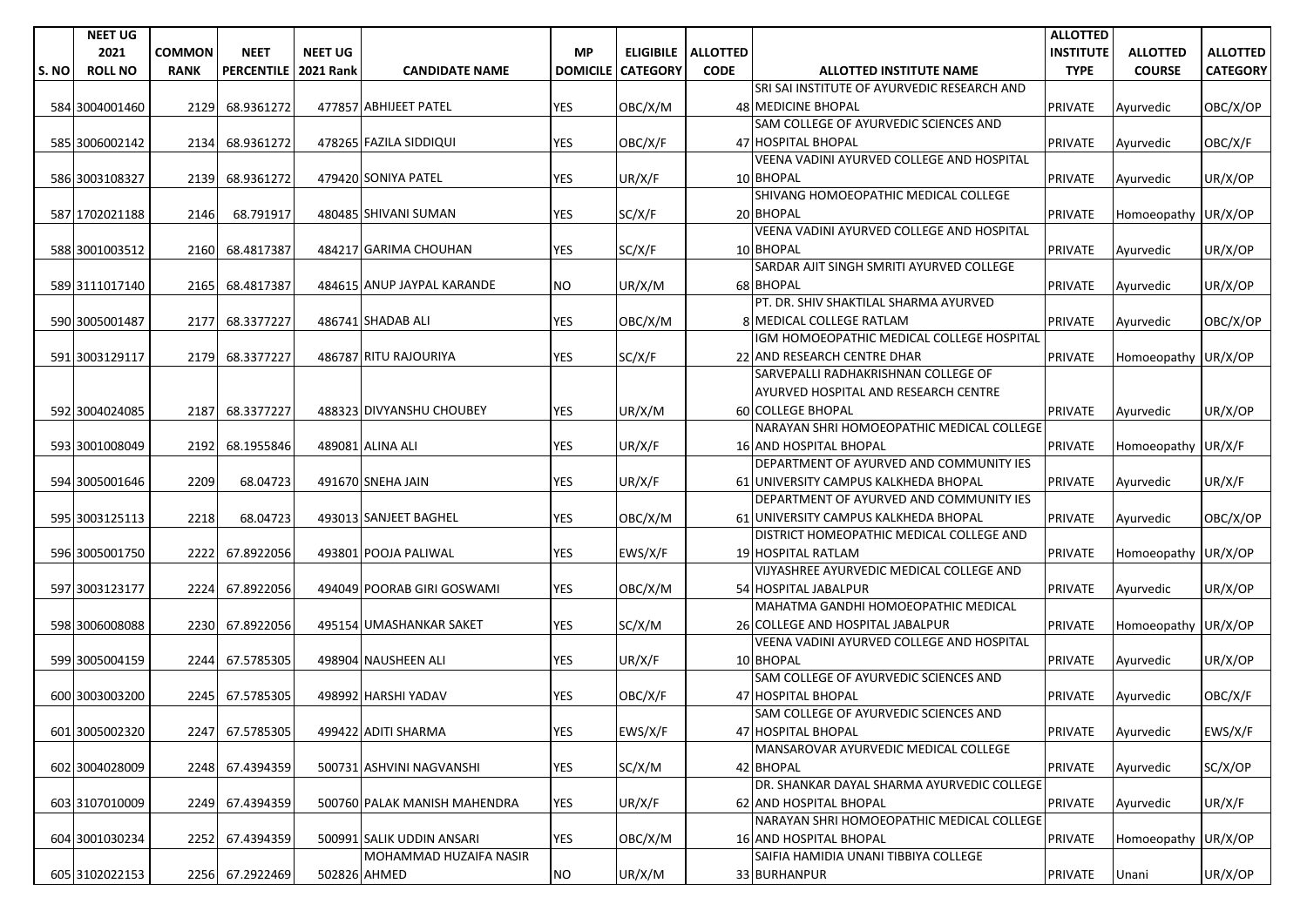|       | <b>NEET UG</b> |               |                   |                  |                                  |                 |                 |                             |                                             | <b>ALLOTTED</b>  |                      |                 |
|-------|----------------|---------------|-------------------|------------------|----------------------------------|-----------------|-----------------|-----------------------------|---------------------------------------------|------------------|----------------------|-----------------|
|       | 2021           | <b>COMMON</b> | <b>NEET</b>       | <b>NEET UG</b>   |                                  | <b>MP</b>       |                 | <b>ELIGIBILE   ALLOTTED</b> |                                             | <b>INSTITUTE</b> | <b>ALLOTTED</b>      | <b>ALLOTTED</b> |
| S. NO | <b>ROLL NO</b> | <b>RANK</b>   | <b>PERCENTILE</b> | <b>2021 Rank</b> | <b>CANDIDATE NAME</b>            | <b>DOMICILE</b> | <b>CATEGORY</b> | <b>CODE</b>                 | <b>ALLOTTED INSTITUTE NAME</b>              | <b>TYPE</b>      | <b>COURSE</b>        | <b>CATEGORY</b> |
|       |                |               |                   |                  |                                  |                 |                 |                             | VEENA VADINI AYURVED COLLEGE AND HOSPITAL   |                  |                      |                 |
|       | 606 3003003007 | 2264          | 67.2922469        |                  | 503971 SUJAL SHARMA              | <b>YES</b>      | UR/X/M          |                             | 10 BHOPAL                                   | <b>PRIVATE</b>   | Ayurvedic            | UR/X/OP         |
|       |                |               |                   |                  |                                  |                 |                 |                             | VEENA VADINI AYURVED COLLEGE AND HOSPITAL   |                  |                      |                 |
|       | 607 3003126183 | 2267          | 67.2922469        |                  | 504703 SHREEKRISHAN JOSHI        | <b>YES</b>      | UR/X/M          |                             | 10 BHOPAL                                   | PRIVATE          | Ayurvedic            | UR/X/OP         |
|       |                |               |                   |                  |                                  |                 |                 |                             | SARVEPALLI RADHAKRISHNAN COLLEGE OF         |                  |                      |                 |
|       |                |               |                   |                  |                                  |                 |                 |                             | AYURVED HOSPITAL AND RESEARCH CENTRE        |                  |                      |                 |
|       | 608 1701003394 |               | 2268 67.2922469   |                  | 504999 SHAMBHAVI MISHRA          | <b>YES</b>      | UR/X/F          |                             | <b>60 COLLEGE BHOPAL</b>                    | <b>PRIVATE</b>   | Ayurvedic            | UR/X/F          |
|       | 609 3107010277 | 2269          | 67.1407193        |                  | 505135 SHIRSATH BHAVRATNA BHARAT | NO              | UR/X/M          |                             | 66 SCHOOL OF AYURVEDA AND SIDDHA SEHORE     | PRIVATE          | Ayurvedic            | UR/X/OP         |
|       |                |               |                   |                  |                                  |                 |                 |                             | RAM KRISHNA COLLEGE OF AYURVEDA AND         |                  |                      |                 |
|       | 610 3102003354 | 2272          | 67.1407193        |                  | 506275 DHOKANE ASHLESHA SUNIL    | <b>NO</b>       | UR/X/F          |                             | 64 MEDICAL SCIENCES BHOPAL                  | <b>PRIVATE</b>   | Ayurvedic            | UR/X/OP         |
|       |                |               |                   |                  |                                  |                 |                 |                             | SARVEPALLI RADHAKRISHNAN COLLEGE OF         |                  |                      |                 |
|       |                |               |                   |                  |                                  |                 |                 |                             | AYURVED HOSPITAL AND RESEARCH CENTRE        |                  |                      |                 |
|       | 611 4407014193 |               | 2275 67.1407193   |                  | 506560 AZAJ AHAMAD               | NO.             | UR/X/M          |                             | <b>60 COLLEGE BHOPAL</b>                    | <b>PRIVATE</b>   | Ayurvedic            | UR/X/OP         |
|       |                |               |                   |                  |                                  |                 |                 |                             | VEENA VADINI AYURVED COLLEGE AND HOSPITAL   |                  |                      |                 |
|       | 612 3001013145 | 2276          | 67.1407193        |                  | 506576 VISHAL AHIRWAR            | <b>YES</b>      | SC/X/M          |                             | 10 BHOPAL                                   | <b>PRIVATE</b>   | Ayurvedic            | UR/X/OP         |
|       |                |               |                   |                  |                                  |                 |                 |                             | POORNAYU AYURVED CHIKITSALAYA EVAM          |                  |                      |                 |
|       |                |               |                   |                  |                                  |                 |                 |                             | ANUSANDHAN VIDYAPEETH GIRLS COLLEGE         |                  |                      |                 |
|       | 613 3004015369 | 2277          | 67.1407193        |                  | 506622 ANJALI TRIPATHI           | YES             | EWS/X/F         |                             | 58 JABALPUR                                 | <b>PRIVATE</b>   | Ayurvedic            | EWS/X/F         |
|       |                |               |                   |                  |                                  |                 |                 |                             | VEENA VADINI AYURVED COLLEGE AND HOSPITAL   |                  |                      |                 |
|       | 614 3001023208 |               | 2279 67.1407193   |                  | 507117 SANTKUMAR DEHARIYA        | YES             | SC/X/M          |                             | 10 BHOPAL                                   | <b>PRIVATE</b>   | Ayurvedic            | UR/X/OP         |
|       |                |               |                   |                  |                                  |                 |                 |                             | SARVEPALLI RADHAKRISHNAN COLLEGE OF         |                  |                      |                 |
|       |                |               |                   |                  | NASHIT BAIG WASEEM BAIG          |                 |                 |                             | AYURVED HOSPITAL AND RESEARCH CENTRE        |                  |                      |                 |
|       | 615 3104008060 | 2282          | 66.9644551        | 507697 MIRZA     |                                  | <b>NO</b>       | UR/X/M          |                             | 60 COLLEGE BHOPAL                           | <b>PRIVATE</b>   | Ayurvedic            | UR/X/OP         |
|       |                |               |                   |                  |                                  |                 |                 |                             | SHRIMATI KAMLABEN RAOJI BHAI PATEL GUJARATI |                  |                      |                 |
|       |                |               |                   |                  |                                  |                 |                 |                             | HOMOEOPATHIC MEDICAL COLLEGE HOSPITAL AND   |                  |                      |                 |
|       | 616 3003028348 |               | 2283 66.9644551   |                  | 507913 KHUSHI SONI               | <b>YES</b>      | OBC/X/F         |                             | 53 RESEARCH CENTRE INDORE                   | <b>PRIVATE</b>   | Homoeopathy OBC/X/OP |                 |
|       |                |               |                   |                  |                                  |                 |                 |                             | PT. DR. SHIV SHAKTILAL SHARMA AYURVED       |                  |                      |                 |
|       | 617 3005003109 | 2291          | 66.8148702        |                  | 510191 MOHAMMAD ALSAIF NAGORI    | <b>YES</b>      | OBC/X/M         |                             | 8 MEDICAL COLLEGE RATLAM                    | <b>PRIVATE</b>   | Ayurvedic            | OBC/X/OP        |
|       |                |               |                   |                  |                                  |                 |                 |                             | SARVEPALLI RADHAKRISHNAN COLLEGE OF         |                  |                      |                 |
|       |                |               |                   |                  |                                  |                 |                 |                             | AYURVED HOSPITAL AND RESEARCH CENTRE        |                  |                      |                 |
|       | 618 3103002066 | 2295          | 66.8148702        |                  | 511169 KALE VEDANT VILASRAO      | NO.             | UR/X/M          |                             | 60 COLLEGE BHOPAL                           | <b>PRIVATE</b>   | Ayurvedic            | UR/X/OP         |
|       | 619 3004005249 | 2300          | 66.6628245        |                  | 512491 SWATI KORI                | <b>YES</b>      | SC/X/F          |                             | 45 L.N. AYURVED COLLEGE AND HOSPITAL BHOPAL | PRIVATE          | Ayurvedic            | SC/X/OP         |
|       |                |               |                   |                  |                                  |                 |                 |                             | SHRIMATI KAMLABEN RAOJI BHAI PATEL GUJARATI |                  |                      |                 |
|       |                |               |                   |                  |                                  |                 |                 |                             | HOMOEOPATHIC MEDICAL COLLEGE HOSPITAL AND   |                  |                      |                 |
|       | 620 3003012245 | 2305          | 66.6628245        |                  | 514548 NITESH CHOUHAN            | YES             | OBC/X/M         |                             | 53 RESEARCH CENTRE INDORE                   | <b>PRIVATE</b>   | Homoeopathy OBC/X/OP |                 |
|       |                |               |                   |                  |                                  |                 |                 |                             | NARAYAN SHRI HOMOEOPATHIC MEDICAL COLLEGE   |                  |                      |                 |
|       | 621 3001010153 | 2306          | 66.5068935        |                  | 514860 ZOYA TARIQ                | <b>YES</b>      | EWS/X/F         |                             | 16 AND HOSPITAL BHOPAL                      | PRIVATE          | Homoeopathy UR/X/OP  |                 |
|       |                |               |                   |                  |                                  |                 |                 |                             | MANSAROVAR AYURVEDIC MEDICAL COLLEGE        |                  |                      |                 |
|       | 622 3004024034 |               | 2311 66.5068935   |                  | 515440 SONAM RANGARI             | YES             | SC/X/F          |                             | 42 BHOPAL                                   | <b>PRIVATE</b>   | Ayurvedic            | SC/X/OP         |
|       |                |               |                   |                  |                                  |                 |                 |                             | MANSAROVAR AYURVEDIC MEDICAL COLLEGE        |                  |                      |                 |
|       | 623 3005006290 |               | 2313 66.5068935   |                  | 515707 SACHIN JUNWAL             | YES             | SC/X/M          |                             | 42 BHOPAL                                   | <b>PRIVATE</b>   | Ayurvedic            | SC/X/OP         |
|       |                |               |                   |                  |                                  |                 |                 |                             | SARVEPALLI RADHAKRISHNAN COLLEGE OF         |                  |                      |                 |
|       |                |               |                   |                  |                                  |                 |                 |                             | AYURVED HOSPITAL AND RESEARCH CENTRE        |                  |                      |                 |
|       | 624 3104020202 |               | 2315 66.5068935   |                  | 516085 BAGBAN ZIYAD ABDULKARIM   | <b>NO</b>       | UR/X/M          |                             | 60 COLLEGE BHOPAL                           | <b>PRIVATE</b>   | Ayurvedic            | UR/X/OP         |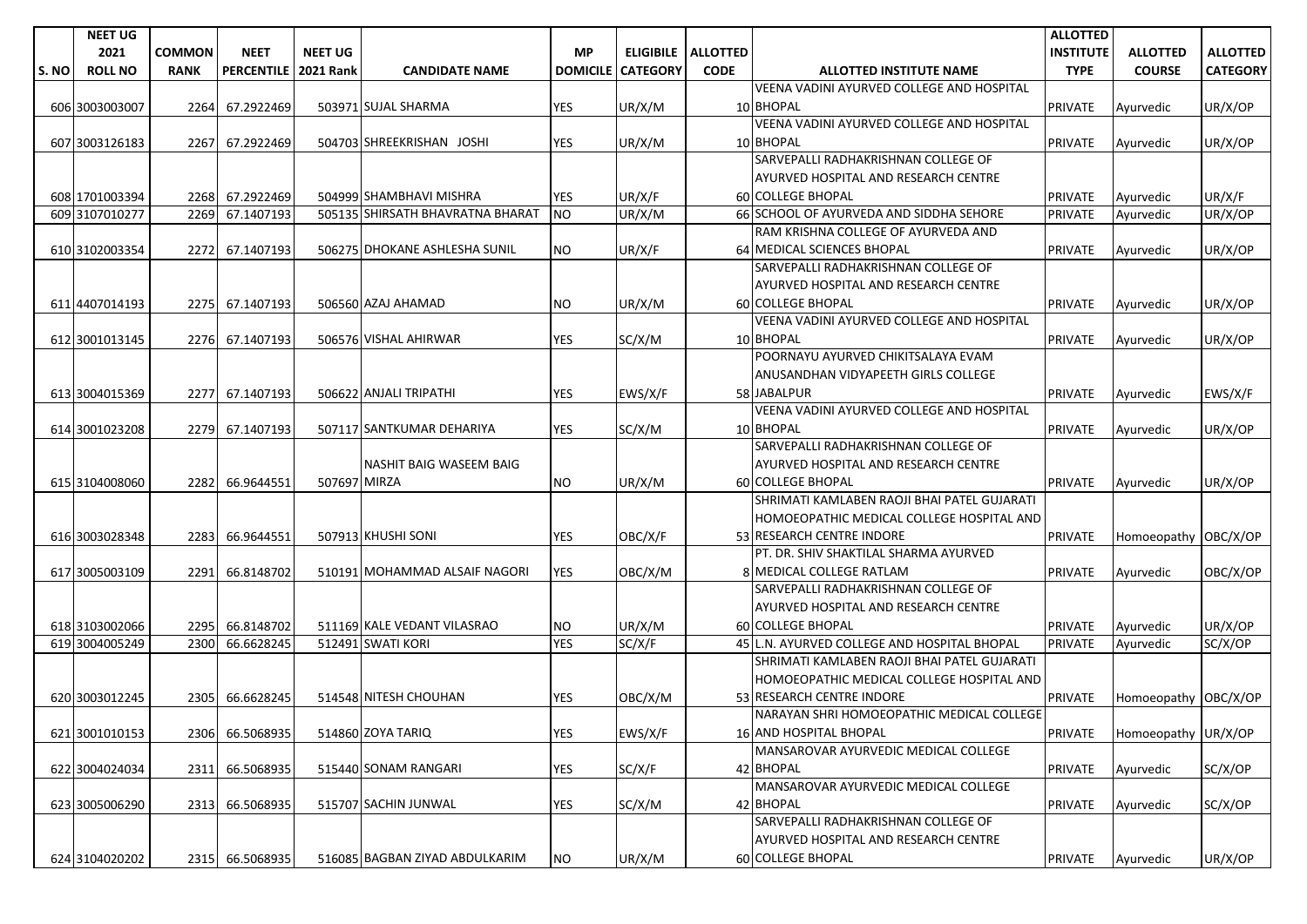|      | <b>NEET UG</b> |               |                   |                  |                          |                 |                 |                             |                                             | <b>ALLOTTED</b>  |                     |                 |
|------|----------------|---------------|-------------------|------------------|--------------------------|-----------------|-----------------|-----------------------------|---------------------------------------------|------------------|---------------------|-----------------|
|      | 2021           | <b>COMMON</b> | <b>NEET</b>       | <b>NEET UG</b>   |                          | <b>MP</b>       |                 | <b>ELIGIBILE   ALLOTTED</b> |                                             | <b>INSTITUTE</b> | <b>ALLOTTED</b>     | <b>ALLOTTED</b> |
| S.NO | <b>ROLL NO</b> | <b>RANK</b>   | <b>PERCENTILE</b> | <b>2021 Rank</b> | <b>CANDIDATE NAME</b>    | <b>DOMICILE</b> | <b>CATEGORY</b> | <b>CODE</b>                 | <b>ALLOTTED INSTITUTE NAME</b>              | <b>TYPE</b>      | <b>COURSE</b>       | <b>CATEGORY</b> |
|      |                |               |                   |                  |                          |                 |                 |                             | SRI SAI INSTITUTE OF AYURVEDIC RESEARCH AND |                  |                     |                 |
|      | 625 3003006177 | 2322          | 66.3453936        |                  | 517298 ARVIND JADHAV     | <b>YES</b>      | OBC/X/M         |                             | 48 MEDICINE BHOPAL                          | <b>PRIVATE</b>   | Ayurvedic           | OBC/X/OP        |
|      |                |               |                   |                  |                          |                 |                 |                             | SRI SAI INSTITUTE OF AYURVEDIC RESEARCH AND |                  |                     |                 |
|      | 626 3003015215 | 2328          | 66.3453936        |                  | 518777 VASU JAISWAL      | <b>YES</b>      | OBC/X/M         |                             | 48 MEDICINE BHOPAL                          | <b>PRIVATE</b>   | Ayurvedic           | OBC/X/OP        |
|      |                |               |                   |                  |                          |                 |                 |                             | SRI SAI INSTITUTE OF AYURVEDIC RESEARCH AND |                  |                     |                 |
|      | 627 3001029253 | 2330          | 66.1640137        |                  | 519788 RAVEENA SONDHIYA  | <b>YES</b>      | OBC/X/F         |                             | 48 MEDICINE BHOPAL                          | <b>PRIVATE</b>   | Ayurvedic           | OBC/X/OP        |
|      |                |               |                   |                  |                          |                 |                 |                             | RAJEEV GANDHI AYURVED COLLEGE HOSPITAL AND  |                  |                     |                 |
|      | 628 3003120203 | 2331          | 66.1640137        |                  | 519797 DEEPAK MALAKAR    | YES             | OBC/X/M         |                             | <b>36 PHARMACY BHOPAL</b>                   | <b>PRIVATE</b>   | Ayurvedic           | OBC/X/OP        |
|      |                |               |                   |                  |                          |                 |                 |                             | MANDSAUR INSTITUTE OF AYURVED EDUCATION     |                  |                     |                 |
|      | 629 3001007041 | 2338          | 66.1640137        |                  | 520338 PAYAL SAHU        | <b>YES</b>      | OBC/X/F         |                             | 38 AND RESEARCH MANDSAUR                    | <b>PRIVATE</b>   | Ayurvedic           | UR/X/OP         |
|      |                |               |                   |                  |                          |                 |                 |                             | VASUNDHRA RAJE HOMEOPATHIC MEDICAL          |                  |                     |                 |
|      | 630 3002004291 | 2345          | 66.1640137        |                  | 521854 KAJAL VERMA       | <b>YES</b>      | SC/X/F          |                             | 31 COLLEGE AND HOSPITAL GWALIOR             | <b>PRIVATE</b>   | Homoeopathy UR/X/OP |                 |
|      |                |               |                   |                  |                          |                 |                 |                             | SARDAR AJIT SINGH SMRITI AYURVED COLLEGE    |                  |                     |                 |
|      | 631 4406005142 | 2348          | 66.0116443        |                  | 522575 AASTHA GUPTA      | YES             | UR/X/F          |                             | 68 BHOPAL                                   | <b>PRIVATE</b>   | Ayurvedic           | UR/X/F          |
|      |                |               |                   |                  |                          |                 |                 |                             | R. N. KAPOOR MEMORIAL HOMEOPATHIC           |                  |                     |                 |
|      | 632 3003124232 | 2353          | 66.0116443        |                  | 522673 RASHMI BAGHEL     | YES             | OBC/X/F         |                             | 56 HOSPITAL AND MEDICAL COLLEGE INDORE      | <b>PRIVATE</b>   | Homoeopathy UR/X/OP |                 |
|      |                |               |                   |                  |                          |                 |                 |                             | RAJEEV GANDHI AYURVED COLLEGE HOSPITAL AND  |                  |                     |                 |
|      | 633 3003102111 | 2356          | 66.0116443        |                  | 523268 SHIVAM PATIL      | YES             | OBC/X/M         |                             | 36 PHARMACY BHOPAL                          | <b>PRIVATE</b>   | Ayurvedic           | OBC/X/OP        |
|      |                |               |                   |                  |                          |                 |                 |                             | VEENA VADINI AYURVED COLLEGE AND HOSPITAL   |                  |                     |                 |
|      | 634 3003002366 | 2358          | 66.0116443        |                  | 523599 MANISH PARMAR     | YES             | OBC/X/M         |                             | 10 BHOPAL                                   | <b>PRIVATE</b>   | Ayurvedic           | UR/X/OP         |
|      |                |               |                   |                  |                          |                 |                 |                             | GOVT, AUTONOMOUS DHANWANTARI AYURVED        |                  |                     |                 |
|      | 635 3003017218 | 2365          | 65.8563609        |                  | 525064 POOJA SISODIYA    | <b>YES</b>      | ST/X/F          |                             | <b>7 COLLEGE UJJAIN</b>                     | <b>GOVT</b>      | Ayurvedic           | ST/X/OP         |
|      |                |               |                   |                  |                          |                 |                 |                             | SAM COLLEGE OF AYURVEDIC SCIENCES AND       |                  |                     |                 |
|      | 636 3003011292 | 2377          | 65.6997824        |                  | 527416 ABHISHEK RAJPUT   | <b>YES</b>      | OBC/X/M         |                             | 47 HOSPITAL BHOPAL                          | <b>PRIVATE</b>   | Ayurvedic           | OBC/X/OP        |
|      |                |               |                   |                  |                          |                 |                 |                             | MANDSAUR INSTITUTE OF AYURVED EDUCATION     |                  |                     |                 |
|      | 637 3004003157 | 2378          | 65.6997824        |                  | 527433 SHUBHAM RANA      | <b>YES</b>      | OBC/X/M         |                             | 38 AND RESEARCH MANDSAUR                    | <b>PRIVATE</b>   | Ayurvedic           | UR/X/OP         |
|      |                |               |                   |                  |                          |                 |                 |                             | R. N. KAPOOR MEMORIAL AYURVEDIC MEDICAL     |                  |                     |                 |
|      | 638 3003134262 | 2380          | 65.6997824        |                  | 527478 SANDEEP SONARTIYA | <b>YES</b>      | SC/X/M          |                             | 63 COLLEGE AND HOSPITAL INDORE              | <b>PRIVATE</b>   | Ayurvedic           | SC/X/OP         |
|      |                |               |                   |                  |                          |                 |                 |                             | FACULTY OF AYURVED MANSAROVAR GLOBAL        |                  |                     |                 |
|      | 639 4406006381 | 2382          | 65.6997824        |                  | 528012 ANUJ NAGAICH      | NO.             | UR/X/M          |                             | 59 UNIVERSITY BILKISGANJ SEHORE             | <b>PRIVATE</b>   | Ayurvedic           | UR/X/OP         |
|      |                |               |                   |                  |                          |                 |                 |                             | SRI SAI INSTITUTE OF AYURVEDIC RESEARCH AND |                  |                     |                 |
|      | 640 3004009242 | 2384          | 65.6997824        |                  | 528273 SHAKTI DAHERIYA   | YES             | SC/X/F          |                             | <b>48 MEDICINE BHOPAL</b>                   | <b>PRIVATE</b>   | Ayurvedic           | SC/X/F          |
|      |                |               |                   |                  |                          |                 |                 |                             | SRI SAI INSTITUTE OF AYURVEDIC RESEARCH AND |                  |                     |                 |
|      | 641 3003030135 | 2392          | 65.5347856        |                  | 529866 MOHIT MALVIYA     | <b>YES</b>      | OBC/X/M         |                             | 48 MEDICINE BHOPAL                          | <b>PRIVATE</b>   | Ayurvedic           | OBC/X/OP        |
|      |                |               |                   |                  |                          |                 |                 |                             | MANSAROVAR AYURVEDIC MEDICAL COLLEGE        |                  |                     |                 |
|      | 642 3003132088 |               | 2395 65.5347856   |                  | 530947 AKASH VISALIYA    | <b>YES</b>      | SC/X/M          |                             | 42 BHOPAL                                   | <b>PRIVATE</b>   | Ayurvedic           | SC/X/OP         |
|      | 643 3001034087 | 2398          | 65.3437572        |                  | 532643 MINAL TAYDE       | <b>YES</b>      | SC/X/F          |                             | 45 L.N. AYURVED COLLEGE AND HOSPITAL BHOPAL | <b>PRIVATE</b>   | Ayurvedic           | SC/X/OP         |
|      |                |               |                   |                  |                          |                 |                 |                             | DR. SHANKAR DAYAL SHARMA AYURVEDIC COLLEGE  |                  |                     |                 |
|      | 644 3001007308 | 2400          | 65.3437572        |                  | 533590 AYSHA ABBASEE     | YES             | UR/X/F          |                             | 62 AND HOSPITAL BHOPAL                      | <b>PRIVATE</b>   | Ayurvedic           | UR/X/F          |
|      |                |               |                   |                  |                          |                 |                 |                             | DR. SHANKAR DAYAL SHARMA AYURVEDIC COLLEGE  |                  |                     |                 |
|      | 645 3003025050 | 2405          | 65.3437572        |                  | 534828 IRAM KHAN         | YES             | OBC/X/F         |                             | 62 AND HOSPITAL BHOPAL                      | <b>PRIVATE</b>   | Ayurvedic           | UR/X/OP         |
|      |                |               |                   |                  |                          |                 |                 |                             | VEENA VADINI AYURVED COLLEGE AND HOSPITAL   |                  |                     |                 |
|      | 646 3107010219 | 2407          | 65.1847827        |                  | 535445 NEHA RATHORE      | YES             | OBC/X/F         |                             | 10 BHOPAL                                   | <b>PRIVATE</b>   | Ayurvedic           | UR/X/OP         |
|      |                |               |                   |                  |                          |                 |                 |                             | SRI SAI INSTITUTE OF AYURVEDIC RESEARCH AND |                  |                     |                 |
|      | 647 3003107420 | 2415          | 65.1847827        |                  | 535711 KUNDAN MAHAJAN    | YES             | OBC/X/M         |                             | 48 MEDICINE BHOPAL                          | <b>PRIVATE</b>   | Ayurvedic           | OBC/X/OP        |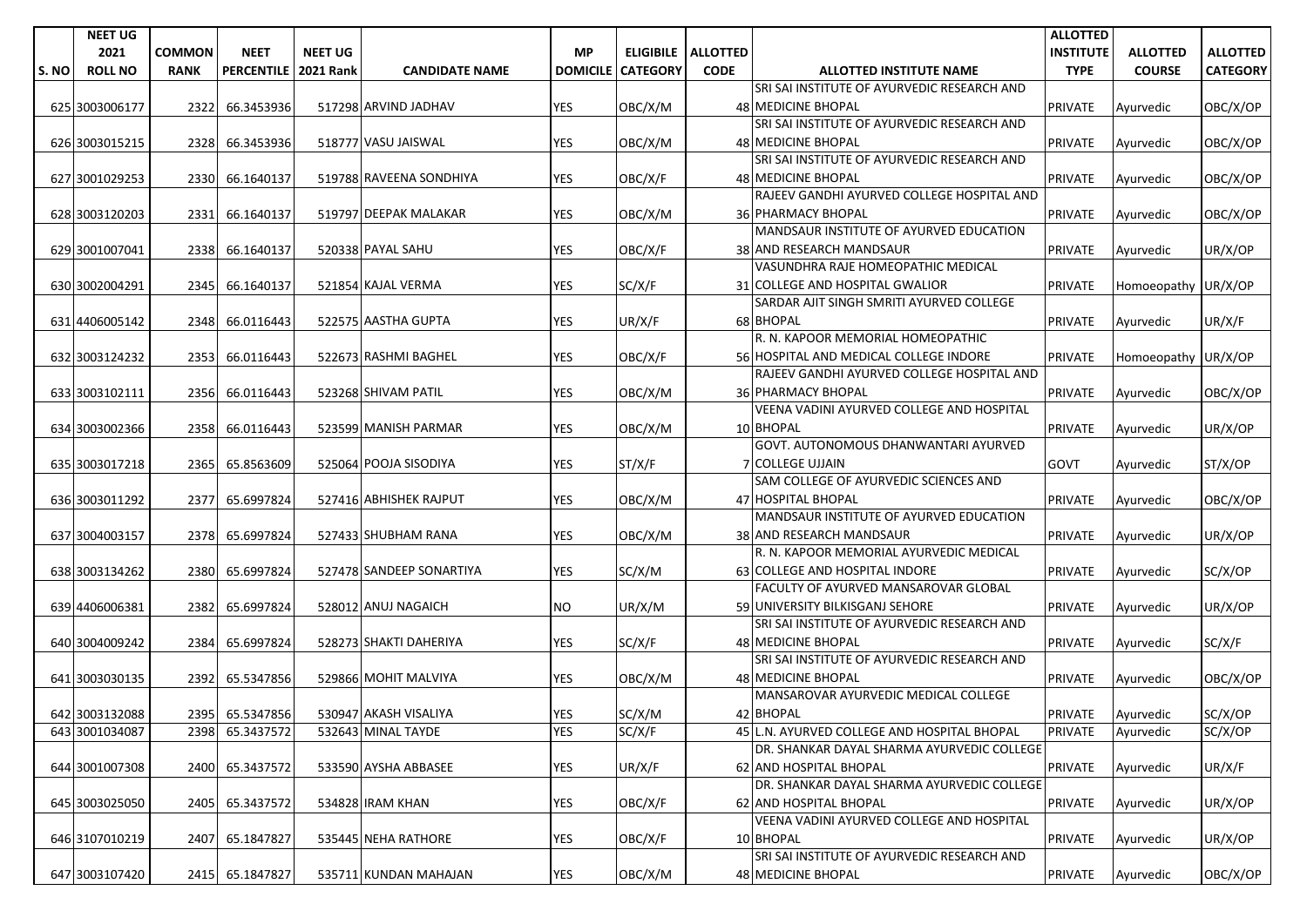| <b>COMMON</b><br><b>NEET</b><br><b>NEET UG</b><br><b>MP</b><br>2021<br>ELIGIBILE   ALLOTTED<br>S. NO<br><b>ROLL NO</b><br><b>RANK</b><br><b>PERCENTILE</b><br><b>2021 Rank</b><br><b>CANDIDATE NAME</b><br><b>DOMICILE</b><br><b>CATEGORY</b><br><b>CODE</b><br><b>ALLOTTED INSTITUTE NAME</b><br>SRI SAI INSTITUTE OF AYURVEDIC RESEARCH AND<br>65.1847827<br>535876 BHUPENDRA MEENA<br><b>YES</b><br>OBC/X/M<br><b>48 MEDICINE BHOPAL</b><br>648 3003007104<br>2416 | <b>INSTITUTE</b><br><b>ALLOTTED</b><br><b>TYPE</b><br><b>COURSE</b><br><b>PRIVATE</b><br>Ayurvedic | <b>ALLOTTED</b><br><b>CATEGORY</b><br>OBC/X/OP |
|-----------------------------------------------------------------------------------------------------------------------------------------------------------------------------------------------------------------------------------------------------------------------------------------------------------------------------------------------------------------------------------------------------------------------------------------------------------------------|----------------------------------------------------------------------------------------------------|------------------------------------------------|
|                                                                                                                                                                                                                                                                                                                                                                                                                                                                       |                                                                                                    |                                                |
|                                                                                                                                                                                                                                                                                                                                                                                                                                                                       |                                                                                                    |                                                |
|                                                                                                                                                                                                                                                                                                                                                                                                                                                                       |                                                                                                    |                                                |
|                                                                                                                                                                                                                                                                                                                                                                                                                                                                       |                                                                                                    |                                                |
| RAM KRISHNA COLLEGE OF AYURVEDA AND                                                                                                                                                                                                                                                                                                                                                                                                                                   |                                                                                                    |                                                |
| 537685 ADITI RATHOR<br>64 MEDICAL SCIENCES BHOPAL<br>YES<br>649 3005002478<br>2421<br>65.0247074<br>OBC/X/F<br><b>PRIVATE</b>                                                                                                                                                                                                                                                                                                                                         | Ayurvedic                                                                                          | UR/X/OP                                        |
| RANI DULLAIYA SMRITI AYURVED COLLEGE AND                                                                                                                                                                                                                                                                                                                                                                                                                              |                                                                                                    |                                                |
| 538756 KARAN SAGORE<br><b>YES</b><br>SC/X/M<br>9 HOSPITAL BHOPAL<br>650 3003129175<br>2426<br>65.0247074<br><b>PRIVATE</b>                                                                                                                                                                                                                                                                                                                                            | Ayurvedic                                                                                          | SC/X/OP                                        |
| SRI SAI INSTITUTE OF AYURVEDIC RESEARCH AND                                                                                                                                                                                                                                                                                                                                                                                                                           |                                                                                                    |                                                |
| 540738 AKANKSHA TIWARI<br><b>YES</b><br>EWS/X/F<br>48 MEDICINE BHOPAL<br>651 4406005094<br>2436<br>64.8678051<br><b>PRIVATE</b>                                                                                                                                                                                                                                                                                                                                       | Ayurvedic                                                                                          | EWS/X/OP                                       |
| FACULTY OF AYURVED MANSAROVAR GLOBAL                                                                                                                                                                                                                                                                                                                                                                                                                                  |                                                                                                    |                                                |
| <b>YES</b><br>2437<br>64.8678051<br>540772 PRASHU JAIN<br>UR/X/M<br>59 UNIVERSITY BILKISGANJ SEHORE<br><b>PRIVATE</b><br>652 3003002495                                                                                                                                                                                                                                                                                                                               | Ayurvedic                                                                                          | UR/X/OP                                        |
| SRI SAI INSTITUTE OF AYURVEDIC RESEARCH AND                                                                                                                                                                                                                                                                                                                                                                                                                           |                                                                                                    |                                                |
| 541030 MEHBOOBE ILAHI<br><b>YES</b><br>OBC/X/M<br>653 3111025100<br>2439<br>64.8678051<br>48 MEDICINE BHOPAL<br><b>PRIVATE</b>                                                                                                                                                                                                                                                                                                                                        | Ayurvedic                                                                                          | OBC/X/OP                                       |
| R. N. KAPOOR MEMORIAL AYURVEDIC MEDICAL                                                                                                                                                                                                                                                                                                                                                                                                                               |                                                                                                    |                                                |
| 64.7079241<br>543017 KU RENUKA SITOLE<br><b>YES</b><br>SC/X/F<br>63 COLLEGE AND HOSPITAL INDORE<br><b>PRIVATE</b><br>654 3003135195<br>2446                                                                                                                                                                                                                                                                                                                           | Ayurvedic                                                                                          | SC/X/OP                                        |
| GOVT. AUTONOMOUS AYURVED COLLEGE                                                                                                                                                                                                                                                                                                                                                                                                                                      |                                                                                                    |                                                |
| ST/X/F<br>655 3003107082<br>2449<br>64.7079241<br>543345 RIYA VERMA<br>YES<br>5 JABALPUR<br><b>GOVT</b>                                                                                                                                                                                                                                                                                                                                                               | Ayurvedic                                                                                          | ST/X/F                                         |
| SRI SAI INSTITUTE OF AYURVEDIC RESEARCH AND                                                                                                                                                                                                                                                                                                                                                                                                                           |                                                                                                    |                                                |
| 545017 ISHIKA SAHU<br><b>YES</b><br>656 3004012114<br>2459<br>64.5190973<br>OBC/X/F<br><b>48 MEDICINE BHOPAL</b><br><b>PRIVATE</b>                                                                                                                                                                                                                                                                                                                                    | Ayurvedic                                                                                          | OBC/X/OP                                       |
| VEENA VADINI AYURVED COLLEGE AND HOSPITAL                                                                                                                                                                                                                                                                                                                                                                                                                             |                                                                                                    |                                                |
| 545027 EHSAN KHAN<br><b>YES</b><br>10 BHOPAL<br>657 3003101544<br>2460<br>64.5190973<br>UR/X/M<br><b>PRIVATE</b>                                                                                                                                                                                                                                                                                                                                                      | Ayurvedic                                                                                          | UR/X/OP                                        |
| HAHNEMANN HOMOEOPATHIC MEDICAL COLLEGE                                                                                                                                                                                                                                                                                                                                                                                                                                |                                                                                                    |                                                |
| 545317 SHRUTI<br>YES<br>658 3006003462<br>2465<br>64.5190973<br>UR/X/F<br>14 AND HOSPITAL BHOPAL<br><b>PRIVATE</b>                                                                                                                                                                                                                                                                                                                                                    | Homoeopathy UR/X/F                                                                                 |                                                |
| NARAYAN SHRI HOMOEOPATHIC MEDICAL COLLEGE                                                                                                                                                                                                                                                                                                                                                                                                                             |                                                                                                    |                                                |
| 545979 PRARTHANA PATEL<br><b>YES</b><br>OBC/X/F<br><b>16 AND HOSPITAL BHOPAL</b><br><b>PRIVATE</b><br>659 3001029100<br>2467<br>64.5190973                                                                                                                                                                                                                                                                                                                            | Homoeopathy UR/X/OP                                                                                |                                                |
| FACULTY OF AYURVED MANSAROVAR GLOBAL                                                                                                                                                                                                                                                                                                                                                                                                                                  |                                                                                                    |                                                |
| 546903 RAHUL PRAJAPAT<br><b>YES</b><br>59 UNIVERSITY BILKISGANJ SEHORE<br>PRIVATE<br>660 3003121164<br>2471<br>64.5190973<br>OBC/X/M                                                                                                                                                                                                                                                                                                                                  | Ayurvedic                                                                                          | UR/X/OP                                        |
| R. N. KAPOOR MEMORIAL HOMEOPATHIC                                                                                                                                                                                                                                                                                                                                                                                                                                     |                                                                                                    |                                                |
| 548967 SAMIYA ALI<br>56 HOSPITAL AND MEDICAL COLLEGE INDORE<br>661 3003106292<br>2477<br>64.358763<br>YES<br>UR/X/F<br><b>PRIVATE</b>                                                                                                                                                                                                                                                                                                                                 | Homoeopathy UR/X/F                                                                                 |                                                |
| RANI DULLAIYA SMRITI AYURVED COLLEGE AND                                                                                                                                                                                                                                                                                                                                                                                                                              |                                                                                                    |                                                |
| 549427 KRISHNA HATEKAR<br>9 HOSPITAL BHOPAL<br>2479<br>64.358763<br><b>YES</b><br>SC/X/F<br>662 3003010287<br><b>PRIVATE</b>                                                                                                                                                                                                                                                                                                                                          | Ayurvedic                                                                                          | SC/X/OP                                        |
| SHRIMATI KAMLABEN RAOJI BHAI PATEL GUJARATI                                                                                                                                                                                                                                                                                                                                                                                                                           |                                                                                                    |                                                |
| HOMOEOPATHIC MEDICAL COLLEGE HOSPITAL AND<br>550661 SONALI JAIN                                                                                                                                                                                                                                                                                                                                                                                                       |                                                                                                    |                                                |
| 64.1938958<br><b>YES</b><br>UR/X/F<br>53 RESEARCH CENTRE INDORE<br><b>PRIVATE</b><br>663 3001020265<br>2486<br>RANI DULLAIYA SMRITI HOMOEOPATHY MEDICAL                                                                                                                                                                                                                                                                                                               | Homoeopathy UR/X/F                                                                                 |                                                |
| 551584 SHASHANK TRIPATHI<br>UR/X/M<br>52 COLLEGE AND HOSPITAL BHOPAL<br>664 4406002474<br>2492<br>64.1938958<br>NO.<br><b>PRIVATE</b>                                                                                                                                                                                                                                                                                                                                 | Homoeopathy UR/X/OP                                                                                |                                                |
| PARASHAR AYURVEDIC MEDICAL COLLEGE AND                                                                                                                                                                                                                                                                                                                                                                                                                                |                                                                                                    |                                                |
| <b>YES</b><br>665 3003020225<br>2503 63.8614416<br>555611 PAWAN PATEL<br>UR/X/M<br>46 HOSPITAL BHOPAL<br><b>PRIVATE</b>                                                                                                                                                                                                                                                                                                                                               | Ayurvedic                                                                                          | UR/X/OP                                        |
| <b>YES</b><br>ST/X/F<br>666 3003101116<br>555635 HARSHITA SOLIYA<br>6 GOVT. AUTONOMOUS AYURVED COLLEGE REWA<br>2504<br>63.8614416<br><b>GOVT</b>                                                                                                                                                                                                                                                                                                                      | Ayurvedic                                                                                          | ST/X/F                                         |
| PT. DR. SHIV SHAKTILAL SHARMA AYURVED                                                                                                                                                                                                                                                                                                                                                                                                                                 |                                                                                                    |                                                |
| 667 3003011122<br>555694 PRATIBHA PARMAR<br><b>YES</b><br>SC/X/F<br>8 MEDICAL COLLEGE RATLAM<br>2505<br>63.8614416<br><b>PRIVATE</b>                                                                                                                                                                                                                                                                                                                                  | Ayurvedic                                                                                          | SC/X/F                                         |
| SAM COLLEGE OF AYURVEDIC SCIENCES AND                                                                                                                                                                                                                                                                                                                                                                                                                                 |                                                                                                    |                                                |
| 556239 MITALI GOSWAMI<br>YES<br>47 HOSPITAL BHOPAL<br>668 3003013052<br>2508<br>63.8614416<br>OBC/X/F<br><b>PRIVATE</b>                                                                                                                                                                                                                                                                                                                                               | Ayurvedic                                                                                          | OBC/X/OP                                       |
| PT. SHIVNATH SHASTRI GOVT. AUTONOMOUS                                                                                                                                                                                                                                                                                                                                                                                                                                 |                                                                                                    |                                                |
| YES<br>ST/X/F<br>2 AYURVED COLLEGE BURHANPUR<br>669 3003137171<br>2518<br>63.671255<br>558187 VARSHA SOLANKI<br>GOVT                                                                                                                                                                                                                                                                                                                                                  | Ayurvedic                                                                                          | ST/X/F                                         |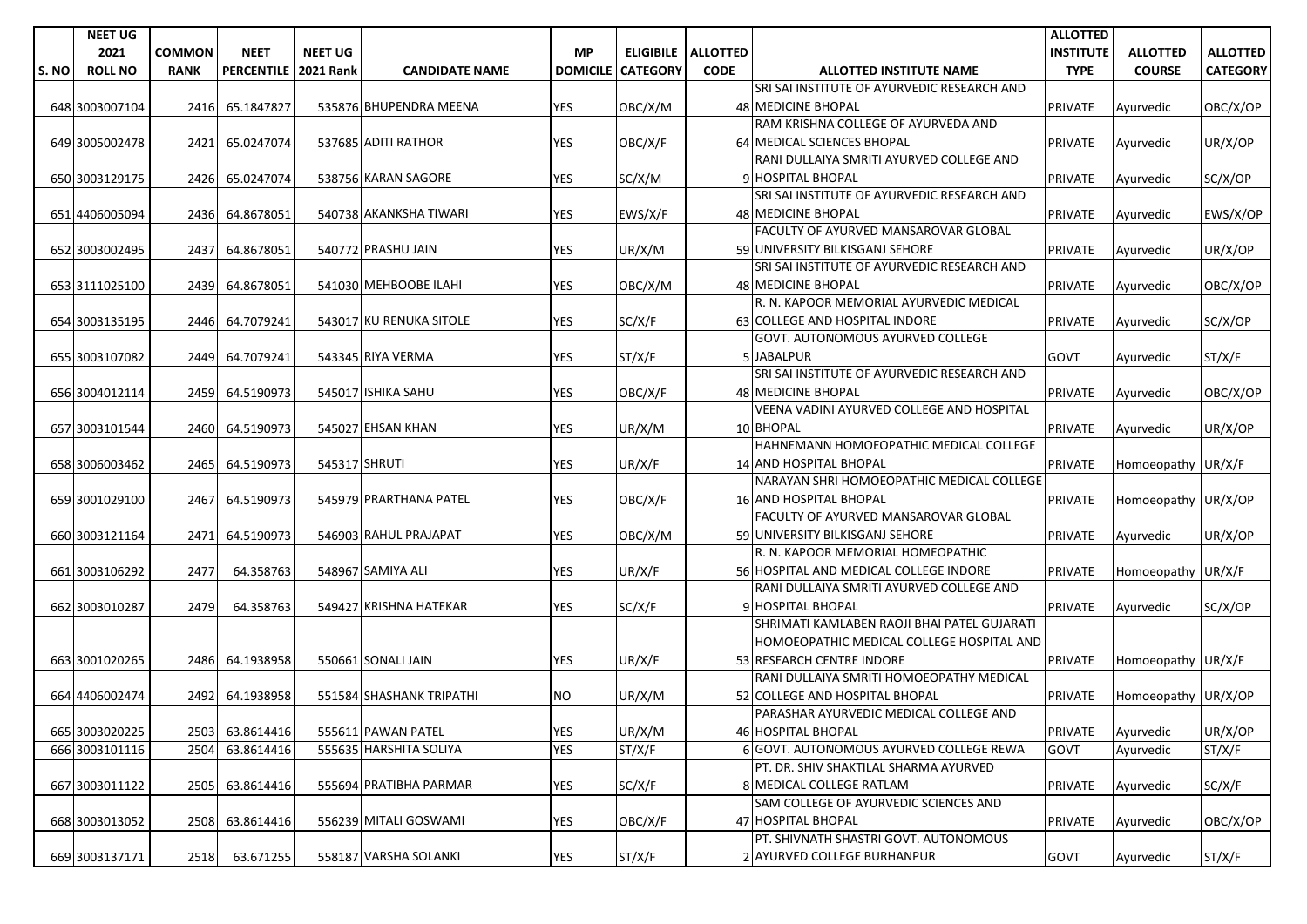|      | <b>NEET UG</b>   |               |                      |                |                            |                 |                 |                      |                                             | <b>ALLOTTED</b>  |                      |                 |
|------|------------------|---------------|----------------------|----------------|----------------------------|-----------------|-----------------|----------------------|---------------------------------------------|------------------|----------------------|-----------------|
|      | 2021             | <b>COMMON</b> | <b>NEET</b>          | <b>NEET UG</b> |                            | <b>MP</b>       |                 | ELIGIBILE   ALLOTTED |                                             | <b>INSTITUTE</b> | <b>ALLOTTED</b>      | <b>ALLOTTED</b> |
| S.NO | <b>ROLL NO</b>   | <b>RANK</b>   | PERCENTILE 2021 Rank |                | <b>CANDIDATE NAME</b>      | <b>DOMICILE</b> | <b>CATEGORY</b> | <b>CODE</b>          | <b>ALLOTTED INSTITUTE NAME</b>              | <b>TYPE</b>      | <b>COURSE</b>        | <b>CATEGORY</b> |
|      |                  |               |                      |                |                            |                 |                 |                      | PARASHAR AYURVEDIC MEDICAL COLLEGE AND      |                  |                      |                 |
|      | 670 4406004217   | 2523          | 63.671255            |                | 560049 MUSKAN GUPTA        | YES             | UR/X/F          |                      | 46 HOSPITAL BHOPAL                          | <b>PRIVATE</b>   | Avurvedic            | UR/X/F          |
|      |                  |               |                      |                |                            |                 |                 |                      | SARVEPALLI RADHAKRISHNAN COLLEGE OF         |                  |                      |                 |
|      |                  |               |                      |                |                            |                 |                 |                      | AYURVED HOSPITAL AND RESEARCH CENTRE        |                  |                      |                 |
|      | 671 440 600 1450 | 2525          | 63.671255            |                | 560569 SHRAMANK SINGH      | NO.             | UR/X/M          |                      | 60 COLLEGE BHOPAL                           | <b>PRIVATE</b>   | Ayurvedic            | UR/X/OP         |
|      |                  |               |                      |                |                            |                 |                 |                      | DR. SHANKAR DAYAL SHARMA AYURVEDIC COLLEGE  |                  |                      |                 |
|      | 672 3003001475   | 2528          | 63.5059993           |                | 561325 PAWNI BHARGAVA      | <b>YES</b>      | UR/X/F          |                      | 62 AND HOSPITAL BHOPAL                      | <b>PRIVATE</b>   | Ayurvedic            | UR/X/F          |
|      |                  |               |                      |                |                            |                 |                 |                      | DR. SHANKAR DAYAL SHARMA AYURVEDIC COLLEGE  |                  |                      |                 |
|      | 673 3006002544   | 2532          | 63.5059993           |                | 562996 KANIKA TIWARI       | <b>YES</b>      | UR/X/F          |                      | <b>62 AND HOSPITAL BHOPAL</b>               | <b>PRIVATE</b>   | Ayurvedic            | UR/X/OP         |
|      |                  |               |                      |                |                            |                 |                 |                      | SHRIMATI KAMLABEN RAOJI BHAI PATEL GUJARATI |                  |                      |                 |
|      |                  |               |                      |                |                            |                 |                 |                      | HOMOEOPATHIC MEDICAL COLLEGE HOSPITAL AND   |                  |                      |                 |
|      | 674 3003103053   | 2534          | 63.3397074           |                | 563723 AJAY BHARDWAJ       | YES             | OBC/X/M         |                      | 53 RESEARCH CENTRE INDORE                   | <b>PRIVATE</b>   | Homoeopathy OBC/X/OP |                 |
|      |                  |               |                      |                |                            |                 |                 |                      | SARVEPALLI RADHAKRISHNAN COLLEGE OF         |                  |                      |                 |
|      |                  |               |                      |                |                            |                 |                 |                      | AYURVED HOSPITAL AND RESEARCH CENTRE        |                  |                      |                 |
|      | 675 3106010240   | 2546          | 63.1684294           |                | 567563 SONUNE SNEHAL SUNIL | NO.             | UR/X/F          |                      | <b>60 COLLEGE BHOPAL</b>                    | <b>PRIVATE</b>   | Ayurvedic            | UR/X/OP         |
|      |                  |               |                      |                |                            |                 |                 |                      | DR. SHANKAR DAYAL SHARMA AYURVEDIC COLLEGE  |                  |                      |                 |
|      | 676 3001004630   | 2548          | 62.9904168           |                | 568951 KIRAN SISODIYA      | YES             | UR/X/F          |                      | <b>62 AND HOSPITAL BHOPAL</b>               | <b>PRIVATE</b>   | Ayurvedic            | UR/X/OP         |
|      |                  |               |                      |                |                            |                 |                 |                      | DR. SHANKAR DAYAL SHARMA AYURVEDIC COLLEGE  |                  |                      |                 |
|      | 677 3006002064   | 25531         | 62.9904168           |                | 569930 PRAKRITI GUPTA      | YES             | UR/X/F          |                      | 62 AND HOSPITAL BHOPAL                      | <b>PRIVATE</b>   | Avurvedic            | UR/X/OP         |
|      |                  |               |                      |                |                            |                 |                 |                      | SAM COLLEGE OF AYURVEDIC SCIENCES AND       |                  |                      |                 |
|      | 678 3003122137   | 2554          | 62.9904168           |                | 570077 DHARMARAJ PANWAR    | YES             | OBC/X/M         |                      | 47 HOSPITAL BHOPAL                          | <b>PRIVATE</b>   | Ayurvedic            | OBC/X/OP        |
|      |                  |               |                      |                |                            |                 |                 |                      | MANDSAUR INSTITUTE OF AYURVED EDUCATION     |                  |                      |                 |
|      | 679 4406002079   | 2555          | 62.9904168           |                | 570116 SHREYA SINGH        | NO.             | UR/X/F          |                      | 38 AND RESEARCH MANDSAUR                    | <b>PRIVATE</b>   | Ayurvedic            | UR/X/OP         |
|      |                  |               |                      |                |                            |                 |                 |                      | PT. DR. SHIV SHAKTILAL SHARMA AYURVED       |                  |                      |                 |
|      | 680 3006004139   | 2557          | 62.9904168           |                | 571039 ATUL SHRIVASTAVA    | YES             | EWS/X/M         |                      | 8 MEDICAL COLLEGE RATLAM                    | <b>PRIVATE</b>   | Ayurvedic            | EWS/X/OP        |
|      |                  |               |                      |                |                            |                 |                 |                      | MANSAROVAR AYURVEDIC MEDICAL COLLEGE        |                  |                      |                 |
|      | 681 3003009343   | 2561          | 62.7918768           |                | 571776 VIKAS SHINDE        | YES             | SC/X/M          |                      | 42 BHOPAL                                   | <b>PRIVATE</b>   | Ayurvedic            | SC/X/OP         |
|      |                  |               |                      |                |                            |                 |                 |                      | DEPARTMENT OF AYURVED AND COMMUNITY IES     |                  |                      |                 |
|      | 682 3004005013   | 2567          | 62.7918768           |                | 572596 AANCHAL RAJBHAR     | <b>YES</b>      | OBC/X/F         |                      | 61 UNIVERSITY CAMPUS KALKHEDA BHOPAL        | <b>PRIVATE</b>   | Ayurvedic            | OBC/X/F         |
|      |                  |               |                      |                |                            |                 |                 |                      | SARVEPALLI RADHAKRISHNAN COLLEGE OF         |                  |                      |                 |
|      |                  |               |                      |                |                            |                 |                 |                      | AYURVED HOSPITAL AND RESEARCH CENTRE        |                  |                      |                 |
|      | 683 3003115230   | 2580          | 62.6222825           |                | 575603 SOURABH SAD         | <b>YES</b>      | OBC/X/M         |                      | 60 COLLEGE BHOPAL                           | <b>PRIVATE</b>   | Avurvedic            | UR/X/OP         |
|      |                  |               |                      |                |                            |                 |                 |                      | <b>GOVT. AUTONOMOUS AYURVED COLLEGE</b>     |                  |                      |                 |
|      | 684 3003111181   | 2599          | 62.2784961           |                | 580553 HARSHITA DHARWA     | YES             | ST/X/F          |                      | 5JABALPUR                                   | <b>GOVT</b>      | Ayurvedic            | ST/X/F          |
|      |                  |               |                      |                |                            |                 |                 |                      | SAM COLLEGE OF AYURVEDIC SCIENCES AND       |                  |                      |                 |
|      | 685 3905028125   |               | 2605 62.2784961      |                | 581840 ROOPALI PATEL       | <b>YES</b>      | OBC/X/F         |                      | 47 HOSPITAL BHOPAL                          | <b>PRIVATE</b>   | Ayurvedic            | OBC/X/OP        |
|      |                  |               |                      |                |                            |                 |                 |                      | SAM COLLEGE OF AYURVEDIC SCIENCES AND       |                  |                      |                 |
|      | 686 3003103298   | 2608          | 62.1023614           |                | 582541 AMISHA PATIDAR      | <b>YES</b>      | OBC/X/F         |                      | 47 HOSPITAL BHOPAL                          | <b>PRIVATE</b>   | Ayurvedic            | OBC/X/OP        |
|      |                  |               |                      |                |                            |                 |                 |                      | DEPARTMENT OF AYURVED AND COMMUNITY IES     |                  |                      |                 |
|      | 687 3003004428   | 2612          | 62.1023614           |                | 583265 SALONI PATIDAR      | YES             | OBC/X/F         |                      | 61 UNIVERSITY CAMPUS KALKHEDA BHOPAL        | <b>PRIVATE</b>   | Ayurvedic            | OBC/X/F         |
|      |                  |               |                      |                |                            |                 |                 |                      | PT. DR. SHIV SHAKTILAL SHARMA AYURVED       |                  |                      |                 |
|      | 688 3005004415   | 2624          | 61.8878916           |                | 586122 LAKSHATA SHARMA     | <b>YES</b>      | UR/X/F          |                      | 8 MEDICAL COLLEGE RATLAM                    | <b>PRIVATE</b>   | Ayurvedic            | UR/X/F          |
|      |                  |               |                      |                |                            |                 |                 |                      | MANDSAUR INSTITUTE OF AYURVED EDUCATION     |                  |                      |                 |
|      | 689 3111023272   | 2626          | 61.8878916           |                | 586271 SNEHA VERMA         | YES             | UR/X/F          |                      | 38 AND RESEARCH MANDSAUR                    | <b>PRIVATE</b>   | Ayurvedic            | UR/X/F          |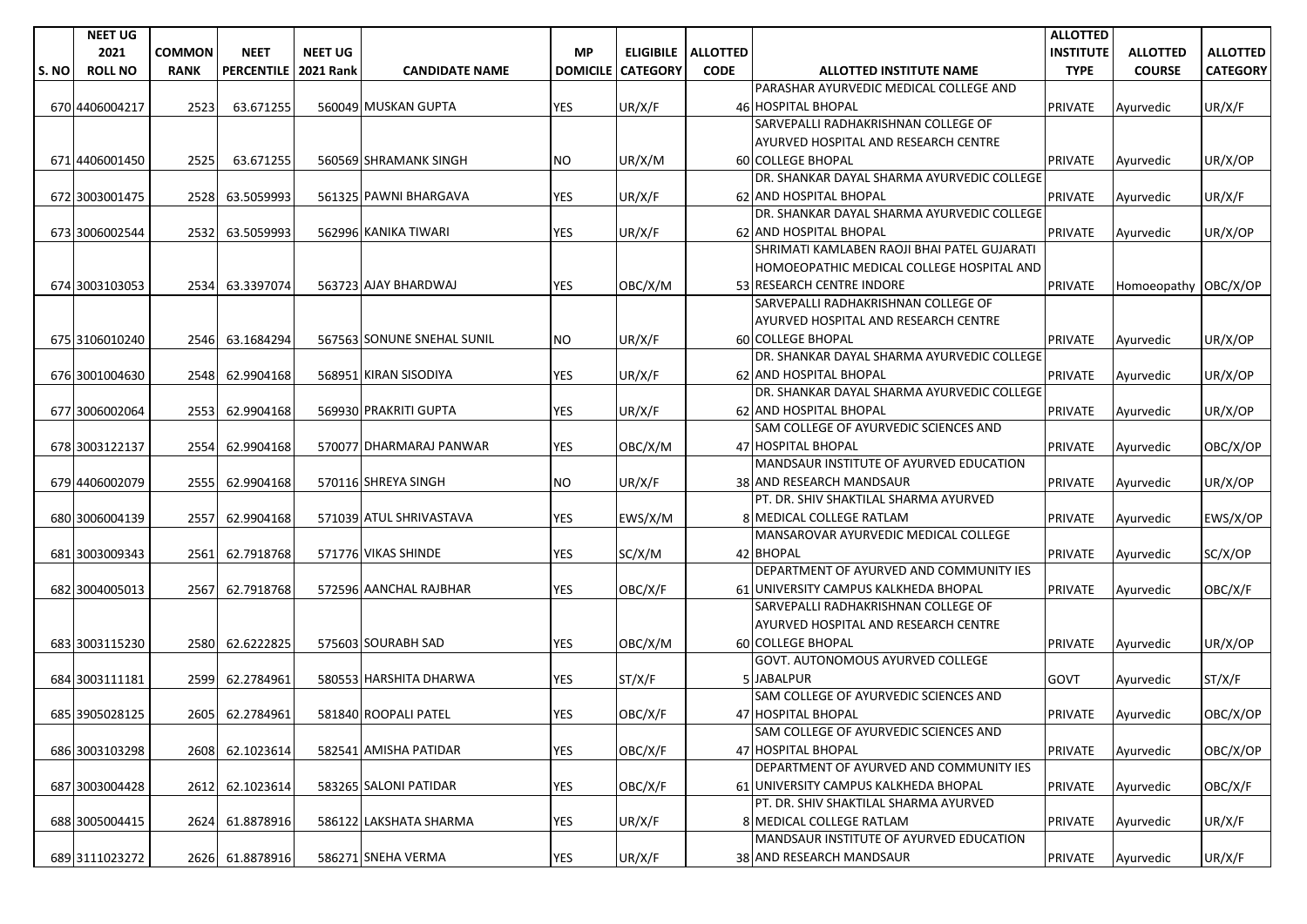|       | <b>NEET UG</b> |               |                   |                  |                                  |                 |                 |                      |                                                                               | <b>ALLOTTED</b>  |                     |                 |
|-------|----------------|---------------|-------------------|------------------|----------------------------------|-----------------|-----------------|----------------------|-------------------------------------------------------------------------------|------------------|---------------------|-----------------|
|       | 2021           | <b>COMMON</b> | <b>NEET</b>       | <b>NEET UG</b>   |                                  | <b>MP</b>       |                 | ELIGIBILE   ALLOTTED |                                                                               | <b>INSTITUTE</b> | <b>ALLOTTED</b>     | <b>ALLOTTED</b> |
| S. NO | <b>ROLL NO</b> | <b>RANK</b>   | <b>PERCENTILE</b> | <b>2021 Rank</b> | <b>CANDIDATE NAME</b>            | <b>DOMICILE</b> | <b>CATEGORY</b> | <b>CODE</b>          | <b>ALLOTTED INSTITUTE NAME</b>                                                | <b>TYPE</b>      | <b>COURSE</b>       | <b>CATEGORY</b> |
|       |                |               |                   |                  |                                  |                 |                 |                      | DR. SHANKAR DAYAL SHARMA AYURVEDIC COLLEGE                                    |                  |                     |                 |
|       | 690 3004015156 | 2628          | 61.8878916        |                  | 586522 SRAVAN KUMAR RAJAK        | YES             | OBC/X/M         |                      | 62 AND HOSPITAL BHOPAL                                                        | <b>PRIVATE</b>   | Ayurvedic           | UR/X/OP         |
|       |                |               |                   |                  |                                  |                 |                 |                      | VEENA VADINI AYURVED COLLEGE AND HOSPITAL                                     |                  |                     |                 |
|       | 691 3006002129 | 2629          | 61.8878916        |                  | 586688 SAURABH SINGH             | <b>YES</b>      | OBC/X/M         |                      | 10 BHOPAL                                                                     | <b>PRIVATE</b>   | Ayurvedic           | OBC/X/OP        |
|       |                |               |                   |                  |                                  |                 |                 |                      | RAM KRISHNA COLLEGE OF AYURVEDA AND                                           |                  |                     |                 |
|       | 692 3106004196 | 2635          | 61.7127283        |                  | 588602 SHAIKH SOHIL SHAIKH CHOTU | NO.             | UR/X/M          |                      | 64 MEDICAL SCIENCES BHOPAL                                                    | <b>PRIVATE</b>   | Ayurvedic           | UR/X/OP         |
|       |                |               |                   |                  |                                  |                 |                 |                      | VASUNDHRA RAJE HOMEOPATHIC MEDICAL                                            |                  |                     |                 |
|       | 693 4406007078 | 2637          | 61.7127283        |                  | 588770 SANKET JAIN               | <b>YES</b>      | UR/X/M          |                      | 31 COLLEGE AND HOSPITAL GWALIOR                                               | <b>PRIVATE</b>   | Homoeopathy UR/X/OP |                 |
|       |                |               |                   |                  |                                  |                 |                 |                      | R. N. KAPOOR MEMORIAL AYURVEDIC MEDICAL                                       |                  |                     |                 |
|       | 694 3003138057 | 2638          | 61.7127283        |                  | 589006 SONIYA BANSLE             | <b>YES</b>      | SC/X/F          |                      | 63 COLLEGE AND HOSPITAL INDORE<br><b>FACULTY OF AYURVED MANSAROVAR GLOBAL</b> | <b>PRIVATE</b>   | Ayurvedic           | SC/X/OP         |
|       |                |               |                   |                  | 589457 YADAV SANDHYA             | <b>NO</b>       |                 |                      | 59 UNIVERSITY BILKISGANJ SEHORE                                               |                  |                     |                 |
|       | 695 3110010250 | 2641          | 61.7127283        |                  |                                  |                 | UR/X/F          |                      | PT. DR. SHIV SHAKTILAL SHARMA AYURVED                                         | <b>PRIVATE</b>   | Ayurvedic           | UR/X/OP         |
|       | 696 3003030237 | 2642          | 61.7127283        |                  | 589968 SAVITA DASHORE            | <b>YES</b>      | UR/X/F          |                      | 8 MEDICAL COLLEGE RATLAM                                                      | <b>PRIVATE</b>   | Ayurvedic           | UR/X/F          |
|       |                |               |                   |                  |                                  |                 |                 |                      | PARASHAR AYURVEDIC MEDICAL COLLEGE AND                                        |                  |                     |                 |
|       | 697 3001010052 | 2644          | 61.7127283        |                  | 590066 RIYA PANDAGRE             | YES             | OBC/X/F         |                      | 46 HOSPITAL BHOPAL                                                            | <b>PRIVATE</b>   | Ayurvedic           | UR/X/OP         |
|       |                |               |                   |                  |                                  |                 |                 |                      | SAM COLLEGE OF AYURVEDIC SCIENCES AND                                         |                  |                     |                 |
|       | 698 3003001486 | 2645          | 61.7127283        |                  | 590188 GAJENDRA KIRAR            | <b>YES</b>      | OBC/X/M         |                      | 47 HOSPITAL BHOPAL                                                            | <b>PRIVATE</b>   | Ayurvedic           | OBC/X/OP        |
|       |                |               |                   |                  |                                  |                 |                 |                      | VEENA VADINI AYURVED COLLEGE AND HOSPITAL                                     |                  |                     |                 |
|       | 699 3003009161 | 2647          | 61.5360756        |                  | 591340 AKSHAT JAIN               | <b>YES</b>      | EWS/X/M         |                      | 10 BHOPAL                                                                     | <b>PRIVATE</b>   | Ayurvedic           | EWS/X/OP        |
|       |                |               |                   |                  |                                  |                 |                 |                      | GOVT. AUTONOMOUS AYURVED COLLEGE                                              |                  |                     |                 |
|       | 700 3005002497 | 2650          | 61.5360756        |                  | 591642 YASHASVI MANDLOI          | <b>YES</b>      | ST/X/F          |                      | 5 JABALPUR                                                                    | <b>GOVT</b>      | Ayurvedic           | ST/X/OP         |
|       |                |               |                   |                  |                                  |                 |                 |                      | PT. DR. SHIV SHAKTILAL SHARMA AYURVED                                         |                  |                     |                 |
|       | 701 3004001137 | 2651          | 61.5360756        |                  | 591715 PALAK JAIN                | <b>YES</b>      | UR/X/F          |                      | 8 MEDICAL COLLEGE RATLAM                                                      | <b>PRIVATE</b>   | Ayurvedic           | UR/X/F          |
|       |                |               |                   |                  |                                  |                 |                 |                      | SARVEPALLI RADHAKRISHNAN COLLEGE OF                                           |                  |                     |                 |
|       |                |               |                   |                  |                                  |                 |                 |                      | AYURVED HOSPITAL AND RESEARCH CENTRE                                          |                  |                     |                 |
|       | 702 3003104492 | 2657          | 61.5360756        |                  | 592560 SHIVAM SINGH TANWAR       | YES             | UR/X/M          |                      | 60 COLLEGE BHOPAL                                                             | <b>PRIVATE</b>   | Ayurvedic           | UR/X/OP         |
|       |                |               |                   |                  |                                  |                 |                 |                      | PARASHAR AYURVEDIC MEDICAL COLLEGE AND                                        |                  |                     |                 |
|       | 703 3003111042 | 2676          | 61.1718912        |                  | 597582 ASHUTOSH JOSHI            | <b>YES</b>      | EWS/X/M         |                      | 46 HOSPITAL BHOPAL                                                            | <b>PRIVATE</b>   | Ayurvedic           | UR/X/OP         |
|       |                |               |                   |                  |                                  |                 |                 |                      | PARASHAR AYURVEDIC MEDICAL COLLEGE AND                                        |                  |                     |                 |
|       | 704 4402008249 | 2677          | 61.1718912        |                  | 598648 PALAK SINGH               | <b>YES</b>      | UR/X/F          |                      | 46 HOSPITAL BHOPAL                                                            | <b>PRIVATE</b>   | Ayurvedic           | UR/X/F          |
|       |                |               |                   |                  | 602841 MAYANK GOTHI              |                 |                 |                      | PT. DR. SHIV SHAKTILAL SHARMA AYURVED<br>8 MEDICAL COLLEGE RATLAM             |                  |                     |                 |
|       | 705 3003110051 | 2694          | 60.9536008        |                  |                                  | <b>YES</b>      | OBC/X/M         |                      | SRI SAI INSTITUTE OF AYURVEDIC RESEARCH AND                                   | <b>PRIVATE</b>   | Ayurvedic           | OBC/X/OP        |
|       | 706 3003101122 | 2695          | 60.772221         |                  | 603035 AMAN GURJAR               | YES             | OBC/X/M         |                      | 48 MEDICINE BHOPAL                                                            | <b>PRIVATE</b>   | Ayurvedic           | OBC/X/OP        |
|       |                |               |                   |                  |                                  |                 |                 |                      | <b>GOVT. AUTONOMOUS AYURVED COLLEGE</b>                                       |                  |                     |                 |
|       | 707 3003011152 | 2697          | 60.772221         |                  | 603060 NILESH KANOJE             | <b>YES</b>      | ST/X/M          |                      | 3 GWALIOR                                                                     | GOVT             | Ayurvedic           | ST/X/OP         |
|       |                |               |                   |                  |                                  |                 |                 |                      | PARASHAR AYURVEDIC MEDICAL COLLEGE AND                                        |                  |                     |                 |
|       | 708 3003004029 | 2717          | 60.582941         |                  | 607952 RAZIQUE                   | YES             | EWS/X/M         |                      | 46 HOSPITAL BHOPAL                                                            | <b>PRIVATE</b>   | Ayurvedic           | UR/X/OP         |
|       |                |               |                   |                  |                                  |                 |                 |                      | SRI SAI INSTITUTE OF AYURVEDIC RESEARCH AND                                   |                  |                     |                 |
|       | 709 3905109112 | 2718          | 60.582941         |                  | 608112 TANISHA WADHWA            | YES             | OBC/X/F         |                      | 48 MEDICINE BHOPAL                                                            | <b>PRIVATE</b>   | Ayurvedic           | OBC/X/OP        |
|       | 710 3003003042 | 2722          | 60.3987766        | 60875            | <b>CHANCHAL CHOUHAN</b>          | <b>YES</b>      | ST/X/F          |                      | 6 GOVT. AUTONOMOUS AYURVED COLLEGE REWA                                       | <b>GOVT</b>      | Ayurvedic           | ST/X/OP         |
|       |                |               |                   |                  | TAHSEEN AHMAD HAJI ABDUL         |                 |                 |                      | RAM KRISHNA COLLEGE OF AYURVEDA AND                                           |                  |                     |                 |
|       | 711 3103005173 |               | 2723 60.3987766   |                  | 608906 QUADEER QURESHI           | <b>NO</b>       | UR/X/M          |                      | 64 MEDICAL SCIENCES BHOPAL                                                    | <b>PRIVATE</b>   | Ayurvedic           | UR/X/OP         |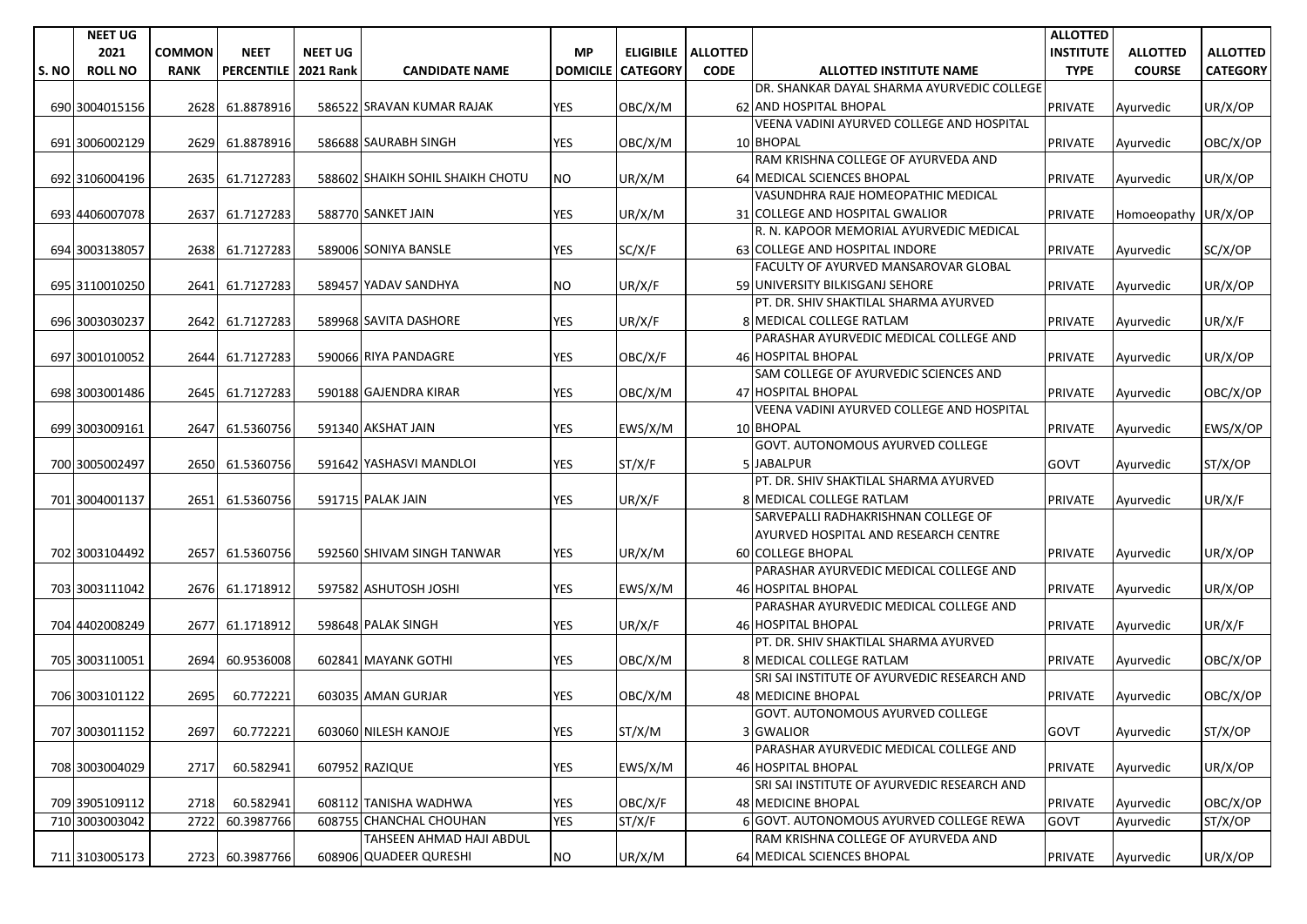|       | <b>NEET UG</b> |               |                   |                  |                             |                 |                 |                      |                                             | <b>ALLOTTED</b>  |                    |                 |
|-------|----------------|---------------|-------------------|------------------|-----------------------------|-----------------|-----------------|----------------------|---------------------------------------------|------------------|--------------------|-----------------|
|       | 2021           | <b>COMMON</b> | <b>NEET</b>       | <b>NEET UG</b>   |                             | <b>MP</b>       |                 | ELIGIBILE   ALLOTTED |                                             | <b>INSTITUTE</b> | <b>ALLOTTED</b>    | <b>ALLOTTED</b> |
| S. NO | <b>ROLL NO</b> | <b>RANK</b>   | <b>PERCENTILE</b> | <b>2021 Rank</b> | <b>CANDIDATE NAME</b>       | <b>DOMICILE</b> | <b>CATEGORY</b> | <b>CODE</b>          | <b>ALLOTTED INSTITUTE NAME</b>              | <b>TYPE</b>      | <b>COURSE</b>      | <b>CATEGORY</b> |
|       |                |               |                   |                  |                             |                 |                 |                      | SRI SAI INSTITUTE OF AYURVEDIC RESEARCH AND |                  |                    |                 |
|       | 712 3003016141 | 2726          | 60.3987766        |                  | 609264 ABHISHEK NARVARIYA   | <b>YES</b>      | OBC/X/M         |                      | <b>48 MEDICINE BHOPAL</b>                   | <b>PRIVATE</b>   | Ayurvedic          | OBC/X/OP        |
|       |                |               |                   |                  |                             |                 |                 |                      | OM AYURVEDIC MEDICAL COLLEGE AND HOSPITAL   |                  |                    |                 |
|       | 713 3107016078 | 2733          | 60.2011432        |                  | 611695 AKSHATA DAMODARE     | <b>YES</b>      | SC/X/F          |                      | 55 BETUL                                    | <b>PRIVATE</b>   | Ayurvedic          | UR/X/OP         |
|       |                |               |                   |                  |                             |                 |                 |                      | DR. SHANKAR DAYAL SHARMA AYURVEDIC COLLEGE  |                  |                    |                 |
|       | 714 3001005365 | 2737          | 60.2011432        |                  | 612208 SATISH CHANDRAVANSHI | <b>YES</b>      | OBC/X/M         |                      | 62 AND HOSPITAL BHOPAL                      | <b>PRIVATE</b>   | Ayurvedic          | UR/X/OP         |
|       |                |               |                   |                  |                             |                 |                 |                      | PARASHAR AYURVEDIC MEDICAL COLLEGE AND      |                  |                    |                 |
|       | 715 3001021303 | 2745          | 59.9726862        |                  | 614895 NEHA DWIVEDI         | YES             | UR/X/F          |                      | 46 HOSPITAL BHOPAL                          | <b>PRIVATE</b>   | Ayurvedic          | UR/X/OP         |
|       | 716 3004006132 | 2746          | 59.9726862        |                  | 615262 SAKSHI DHURWE        | <b>YES</b>      | ST/X/F          |                      | 6 GOVT. AUTONOMOUS AYURVED COLLEGE REWA     | <b>GOVT</b>      | Ayurvedic          | ST/X/OP         |
|       |                |               |                   |                  |                             |                 |                 |                      | MANDSAUR INSTITUTE OF AYURVED EDUCATION     |                  |                    |                 |
|       | 717 3003022068 | 2752          | 59.9726862        |                  | 616487 MITESH PARMAR        | <b>YES</b>      | OBC/X/M         |                      | 38 AND RESEARCH MANDSAUR                    | <b>PRIVATE</b>   | Ayurvedic          | UR/X/OP         |
|       |                |               |                   |                  |                             |                 |                 |                      | GOVT. AUTONOMOUS HOMEOPATHY MEDICAL         |                  |                    |                 |
|       | 718 3003032119 | 2755          | 59.9726862        |                  | 617682 VINITA DAMOR         | <b>YES</b>      | ST/X/F          |                      | <b>13 COLLEGE BHOPAL</b>                    | <b>GOVT</b>      | Homoeopathy ST/X/F |                 |
|       |                |               |                   |                  |                             |                 |                 |                      | R. N. KAPOOR MEMORIAL AYURVEDIC MEDICAL     |                  |                    |                 |
|       | 719 3003126032 | 2763          | 59.7817873        |                  | 618623 ASHAD AHMED          | YES             | EWS/X/M         |                      | 63 COLLEGE AND HOSPITAL INDORE              | <b>PRIVATE</b>   | Ayurvedic          | EWS/X/OP        |
|       |                |               |                   |                  |                             |                 |                 |                      | R. N. KAPOOR MEMORIAL AYURVEDIC MEDICAL     |                  |                    |                 |
|       | 720 3005003383 | 2765          | 59.7817873        |                  | 618901 AJAY SHARMA          | YES             | EWS/X/M         |                      | 63 COLLEGE AND HOSPITAL INDORE              | <b>PRIVATE</b>   | Ayurvedic          | EWS/X/OP        |
|       |                |               |                   |                  | SHAIKH MOHAMMAD UMAR        |                 |                 |                      | OM AYURVEDIC MEDICAL COLLEGE AND HOSPITAL   |                  |                    |                 |
|       | 721 3107015199 | 2766          | 59.7817873        |                  | 618916 MOHAMMAD FAROOQUE    | NO.             | UR/X/M          |                      | 55 BETUL                                    | <b>PRIVATE</b>   | Ayurvedic          | UR/X/OP         |
|       | 722 3003001438 | 2783          | 59.5881687        |                  | 622953 PRADEEP PENDAKAR     | <b>YES</b>      | ST/X/M          |                      | 6 GOVT. AUTONOMOUS AYURVED COLLEGE REWA     | <b>GOVT</b>      | Ayurvedic          | ST/X/OP         |
|       |                |               |                   |                  |                             |                 |                 |                      | FACULTY OF AYURVED MANSAROVAR GLOBAL        |                  |                    |                 |
|       | 723 1502009219 | 2785          | 59.5881687        |                  | 623712 DEELIP KUMAR SINGH   | <b>NO</b>       | UR/X/M          |                      | 59 UNIVERSITY BILKISGANJ SEHORE             | <b>PRIVATE</b>   | Ayurvedic          | UR/X/OP         |
|       |                |               |                   |                  |                             |                 |                 |                      | GOVT. AUTONOMOUS HOMEOPATHY MEDICAL         |                  |                    |                 |
|       | 724 3003111249 | 2787          | 59.3925426        |                  | 624353 MEENAL RAWAT         | <b>YES</b>      | ST/X/F          |                      | 13 COLLEGE BHOPAL                           | <b>GOVT</b>      | Homoeopathy ST/X/F |                 |
|       |                |               |                   |                  |                             |                 |                 |                      | PT. DR. SHIV SHAKTILAL SHARMA AYURVED       |                  |                    |                 |
|       | 725 3003104325 | 2793          | 59.1953625        |                  | 627240 ZAINAB SATKUR WALA   | <b>YES</b>      | EWS/X/F         |                      | 8 MEDICAL COLLEGE RATLAM                    | <b>PRIVATE</b>   | Ayurvedic          | EWS/X/F         |
|       |                |               |                   |                  |                             |                 |                 |                      | POORNAYU AYURVED CHIKITSALAYA EVAM          |                  |                    |                 |
|       |                |               |                   |                  |                             |                 |                 |                      | ANUSANDHAN VIDYAPEETH GIRLS COLLEGE         |                  |                    |                 |
|       | 726 3001028777 |               | 2800 59.1953625   |                  | 627524 DAMINI KORI          | <b>YES</b>      | SC/X/F          |                      | 58 JABALPUR                                 | <b>PRIVATE</b>   | Ayurvedic          | SC/X/F          |
|       |                |               |                   |                  |                             |                 |                 |                      | SRI SAI INSTITUTE OF AYURVEDIC RESEARCH AND |                  |                    |                 |
|       | 727 3001021189 |               | 2812 58.9507814   |                  | 630731 DEVANSHI RATHORE     | <b>YES</b>      | OBC/X/F         |                      | 48 MEDICINE BHOPAL                          | <b>PRIVATE</b>   | Ayurvedic          | OBC/X/OP        |
|       |                |               |                   |                  |                             |                 |                 |                      | GOVT. AUTONOMOUS HOMEOPATHY MEDICAL         |                  |                    |                 |
|       | 728 4406004029 | 2815          | 58.9507814        |                  | 631658 PRAGATI PRADHAN      | YES             | ST/X/F          |                      | 13 COLLEGE BHOPAL                           | <b>GOVT</b>      | Homoeopathy ST/X/F |                 |
|       |                |               |                   |                  |                             |                 |                 |                      | PT. DR. SHIV SHAKTILAL SHARMA AYURVED       |                  |                    |                 |
|       | 729 3003108149 | 2817          | 58.9507814        |                  | 632501 KRATIK CHANDORE      | <b>YES</b>      | OBC/X/M         |                      | 8 MEDICAL COLLEGE RATLAM                    | <b>PRIVATE</b>   | Ayurvedic          | OBC/X/OP        |
|       |                |               |                   |                  |                             |                 |                 |                      | VEENA VADINI AYURVED COLLEGE AND HOSPITAL   |                  |                    |                 |
|       | 730 3001005339 |               | 2821 58.9507814   | 633016 PRIYA     |                             | <b>YES</b>      | EWS/X/F         |                      | 10 BHOPAL                                   | <b>PRIVATE</b>   | Ayurvedic          | EWS/X/F         |
|       | 731 3003103324 | 2822          | 58.9507814        |                  | 633876 BHUMIKA KHARE        | <b>YES</b>      | SC/X/F          |                      | 45 L.N. AYURVED COLLEGE AND HOSPITAL BHOPAL | PRIVATE          | Ayurvedic          | SC/X/OP         |
|       | 732 3001016013 | 2834          | 58.7528889        |                  | 636873 SUMA KATARA          | <b>YES</b>      | ST/X/F          |                      | 45 L.N. AYURVED COLLEGE AND HOSPITAL BHOPAL | <b>PRIVATE</b>   | Ayurvedic          | ST/X/F          |
|       |                |               |                   |                  |                             |                 |                 |                      | SARVEPALLI RADHAKRISHNAN COLLEGE OF         |                  |                    |                 |
|       |                |               |                   |                  |                             |                 |                 |                      | AYURVED HOSPITAL AND RESEARCH CENTRE        |                  |                    |                 |
|       | 733 3003101590 |               | 2848 58.3588524   |                  | 641310 SIDDHARTH VAIDYA     | YES             | UR/X/M          |                      | 60 COLLEGE BHOPAL                           | <b>PRIVATE</b>   | Ayurvedic          | UR/X/OP         |
|       |                |               |                   |                  |                             |                 |                 |                      | PARASHAR AYURVEDIC MEDICAL COLLEGE AND      |                  |                    |                 |
|       | 734 3001016039 |               | 2852 58.3588524   |                  | 642670 MIMANSA MISHRA       | <b>YES</b>      | EWS/X/F         |                      | 46 HOSPITAL BHOPAL                          | <b>PRIVATE</b>   | Ayurvedic          | UR/X/OP         |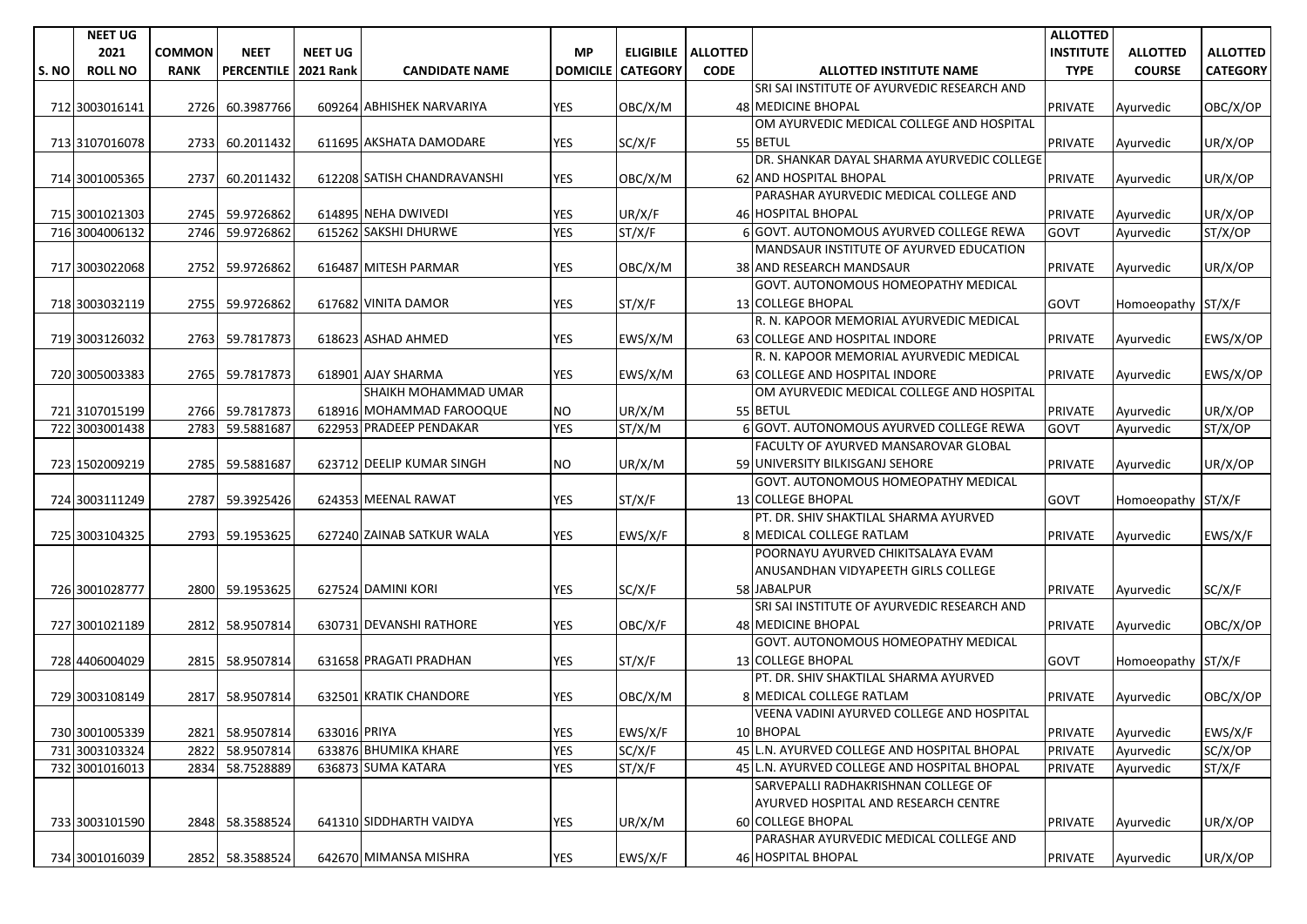|      | <b>NEET UG</b> |               |                   |                  |                                 |                 |                 |                      |                                             | <b>ALLOTTED</b>  |                      |                 |
|------|----------------|---------------|-------------------|------------------|---------------------------------|-----------------|-----------------|----------------------|---------------------------------------------|------------------|----------------------|-----------------|
|      | 2021           | <b>COMMON</b> | <b>NEET</b>       | <b>NEET UG</b>   |                                 | <b>MP</b>       |                 | ELIGIBILE   ALLOTTED |                                             | <b>INSTITUTE</b> | <b>ALLOTTED</b>      | <b>ALLOTTED</b> |
| S.NO | <b>ROLL NO</b> | <b>RANK</b>   | <b>PERCENTILE</b> | <b>2021 Rank</b> | <b>CANDIDATE NAME</b>           | <b>DOMICILE</b> | <b>CATEGORY</b> | <b>CODE</b>          | <b>ALLOTTED INSTITUTE NAME</b>              | <b>TYPE</b>      | <b>COURSE</b>        | <b>CATEGORY</b> |
|      |                |               |                   |                  |                                 |                 |                 |                      | PARASHAR AYURVEDIC MEDICAL COLLEGE AND      |                  |                      |                 |
|      | 735 3003001029 | 2855          | 58.1580459        |                  | 644100 AISHWARYA JAISWAL        | <b>YES</b>      | OBC/X/F         |                      | 46 HOSPITAL BHOPAL                          | <b>PRIVATE</b>   | Ayurvedic            | UR/X/OP         |
|      |                |               |                   |                  |                                 |                 |                 |                      | VIJYASHREE AYURVEDIC MEDICAL COLLEGE AND    |                  |                      |                 |
|      | 736 3006002391 | 2859          | 58.1580459        |                  | 644769 NIKHIL GUPTA             | YES             | UR/X/M          |                      | 54 HOSPITAL JABALPUR                        | <b>PRIVATE</b>   | Ayurvedic            | UR/X/OP         |
|      |                |               |                   |                  |                                 |                 |                 |                      | DEPARTMENT OF AYURVED AND COMMUNITY IES     |                  |                      |                 |
|      | 737 3004006173 | 2861          | 58.1580459        |                  | 645169 OM PANDEY                | <b>YES</b>      | EWS/X/M         |                      | 61 UNIVERSITY CAMPUS KALKHEDA BHOPAL        | <b>PRIVATE</b>   | Ayurvedic            | EWS/X/OP        |
|      |                |               |                   |                  |                                 |                 |                 |                      | MANDSAUR INSTITUTE OF AYURVED EDUCATION     |                  |                      |                 |
|      | 738 3001004187 | 2875          | 57.9061474        |                  | 648413 AMAN RAJPUT              | <b>YES</b>      | UR/X/M          |                      | 38 AND RESEARCH MANDSAUR                    | <b>PRIVATE</b>   | Ayurvedic            | UR/X/OP         |
|      |                |               |                   |                  |                                 |                 |                 |                      | PARASHAR AYURVEDIC MEDICAL COLLEGE AND      |                  |                      |                 |
|      | 739 3006004070 | 2876          | 57.9061474        |                  | 648584 SWASTIK GAUTAM           | YES             | UR/X/M          |                      | <b>46 HOSPITAL BHOPAL</b>                   | <b>PRIVATE</b>   | Ayurvedic            | UR/X/OP         |
|      |                |               |                   |                  |                                 |                 |                 |                      | DEPARTMENT OF AYURVED AND COMMUNITY IES     |                  |                      |                 |
|      | 740 3002008317 | 2881          | 57.7039811        |                  | 650211 RUDRA PATHAK             | <b>YES</b>      | EWS/X/M         |                      | 61 UNIVERSITY CAMPUS KALKHEDA BHOPAL        | <b>PRIVATE</b>   | Ayurvedic            | EWS/X/OP        |
|      |                |               |                   |                  |                                 |                 |                 |                      | DR. SHANKAR DAYAL SHARMA AYURVEDIC COLLEGE  |                  |                      |                 |
|      | 741 3006003220 | 2884          | 57.7039811        |                  | 650544 KANCHAN TIWARI           | <b>YES</b>      | UR/X/F          |                      | 62 AND HOSPITAL BHOPAL                      | <b>PRIVATE</b>   | Ayurvedic            | UR/X/OP         |
|      |                |               |                   |                  |                                 |                 |                 |                      | RANI DULLAIYA SMRITI AYURVED COLLEGE AND    |                  |                      |                 |
|      | 742 3001008097 | 2893          | 57.4937851        |                  | 654452 MAHIMA CHOUDHARY         | YES             | SC/X/F          |                      | 9 HOSPITAL BHOPAL                           | <b>PRIVATE</b>   | Ayurvedic            | SC/X/OP         |
|      |                |               |                   |                  |                                 |                 |                 |                      | SARVEPALLI RADHAKRISHNAN COLLEGE OF         |                  |                      |                 |
|      |                |               |                   |                  |                                 |                 |                 |                      | AYURVED HOSPITAL AND RESEARCH CENTRE        |                  |                      |                 |
|      | 743 3111102558 | 2900          | 57.2899999        |                  | 656876 AYUSHI CHHATRAPAL BOCHAR | NO.             | UR/X/F          |                      | 60 COLLEGE BHOPAL                           | <b>PRIVATE</b>   | Ayurvedic            | UR/X/OP         |
|      |                |               |                   |                  |                                 |                 |                 |                      | RAM KRISHNA COLLEGE OF AYURVEDA AND         |                  |                      |                 |
|      | 744 3122013074 | 2911          | 57.0779907        |                  | 660037 SHINDE DIPEEKA BHANUDAS  | <b>NO</b>       | UR/X/F          |                      | 64 MEDICAL SCIENCES BHOPAL                  | <b>PRIVATE</b>   | Ayurvedic            | UR/X/OP         |
|      |                |               |                   |                  |                                 |                 |                 |                      | FACULTY OF AYURVED MANSAROVAR GLOBAL        |                  |                      |                 |
|      | 745 3003014129 |               | 2916 57.0779907   |                  | 660365 MEGHRAJ SINGH DODIA      | <b>YES</b>      | UR/X/M          |                      | 59 UNIVERSITY BILKISGANJ SEHORE             | <b>PRIVATE</b>   | Ayurvedic            | UR/X/OP         |
|      |                |               |                   |                  |                                 |                 |                 |                      | PT. DR. SHIV SHAKTILAL SHARMA AYURVED       |                  |                      |                 |
|      | 746 3002010166 | 2917          | 57.0779907        |                  | 660673 MUSKAN SINGH BAGHEL      | YES             | OBC/X/F         |                      | 8 MEDICAL COLLEGE RATLAM                    | <b>PRIVATE</b>   | Ayurvedic            | OBC/X/OP        |
|      |                |               |                   |                  |                                 |                 |                 |                      | SARDAR AJIT SINGH SMRITI AYURVED COLLEGE    |                  |                      |                 |
|      | 747 3001009046 | 2924          | 56.8070542        |                  | 662915 SOURABH HEDAU            | <b>YES</b>      | UR/X/M          |                      | 68 BHOPAL                                   | <b>PRIVATE</b>   | Ayurvedic            | UR/X/OP         |
|      |                |               |                   |                  |                                 |                 |                 |                      | SARVEPALLI RADHAKRISHNAN COLLEGE OF         |                  |                      |                 |
|      |                |               |                   |                  |                                 |                 |                 |                      | AYURVED HOSPITAL AND RESEARCH CENTRE        |                  |                      |                 |
|      | 748 3122002126 |               | 2933 56.8070542   |                  | 665002 MAHIRE AMRAPALI NARENDRA | NO              | UR/X/F          |                      | <b>60 COLLEGE BHOPAL</b>                    | <b>PRIVATE</b>   | Ayurvedic            | UR/X/OP         |
|      |                |               |                   |                  |                                 |                 |                 |                      | SHRIMATI KAMLABEN RAOJI BHAI PATEL GUJARATI |                  |                      |                 |
|      |                |               |                   |                  |                                 |                 |                 |                      | HOMOEOPATHIC MEDICAL COLLEGE HOSPITAL AND   |                  |                      |                 |
|      | 749 3003010148 | 2941          | 56.5957574        |                  | 667896 PRANJAL SONGARE          | <b>YES</b>      | OBC/X/F         |                      | 53 RESEARCH CENTRE INDORE                   | <b>PRIVATE</b>   | Homoeopathy OBC/X/OP |                 |
|      |                |               |                   |                  |                                 |                 |                 |                      | GOVT. AUTONOMOUS HOMEOPATHY MEDICAL         |                  |                      |                 |
|      | 750 3003122043 | 2948          | 56.5957574        |                  | 669845 YOGITA MORE              | YES             | ST/X/F          |                      | 13 COLLEGE BHOPAL                           | <b>GOVT</b>      | Homoeopathy ST/X/OP  |                 |
|      |                |               |                   |                  |                                 |                 |                 |                      | NARAYAN SHRI HOMOEOPATHIC MEDICAL COLLEGE   |                  |                      |                 |
|      | 751 3002008323 | 2954          | 56.384072         |                  | 670893 ISHAAN PATHAK            | <b>YES</b>      | UR/X/M          |                      | 16 AND HOSPITAL BHOPAL                      | PRIVATE          | Homoeopathy UR/X/OP  |                 |
|      |                |               |                   |                  |                                 |                 |                 |                      | MANDSAUR INSTITUTE OF AYURVED EDUCATION     |                  |                      |                 |
|      | 752 4411102617 | 2955          | 56.384072         |                  | 670961 VIKRAM SINGH             | <b>NO</b>       | UR/X/M          |                      | 38 AND RESEARCH MANDSAUR                    | PRIVATE          | Ayurvedic            | UR/X/OP         |
|      |                |               |                   |                  |                                 |                 |                 |                      | SHRIMATI KAMLABEN RAOJI BHAI PATEL GUJARATI |                  |                      |                 |
|      |                |               |                   |                  |                                 |                 |                 |                      | HOMOEOPATHIC MEDICAL COLLEGE HOSPITAL AND   |                  |                      |                 |
|      | 753 3003009118 |               | 2961 56.1681128   |                  | 673617 NIKITA SHARMA            | YES             | EWS/X/F         |                      | 53 RESEARCH CENTRE INDORE                   | <b>PRIVATE</b>   | Homoeopathy EWS/X/OP |                 |
|      |                |               |                   |                  |                                 |                 |                 |                      | VEENA VADINI AYURVED COLLEGE AND HOSPITAL   |                  |                      |                 |
|      | 754 3005001285 |               | 2965 56.1681128   |                  | 673711 SUMAN GURJAR             | <b>YES</b>      | OBC/X/F         |                      | 10 BHOPAL                                   | <b>PRIVATE</b>   | Ayurvedic            | OBC/X/F         |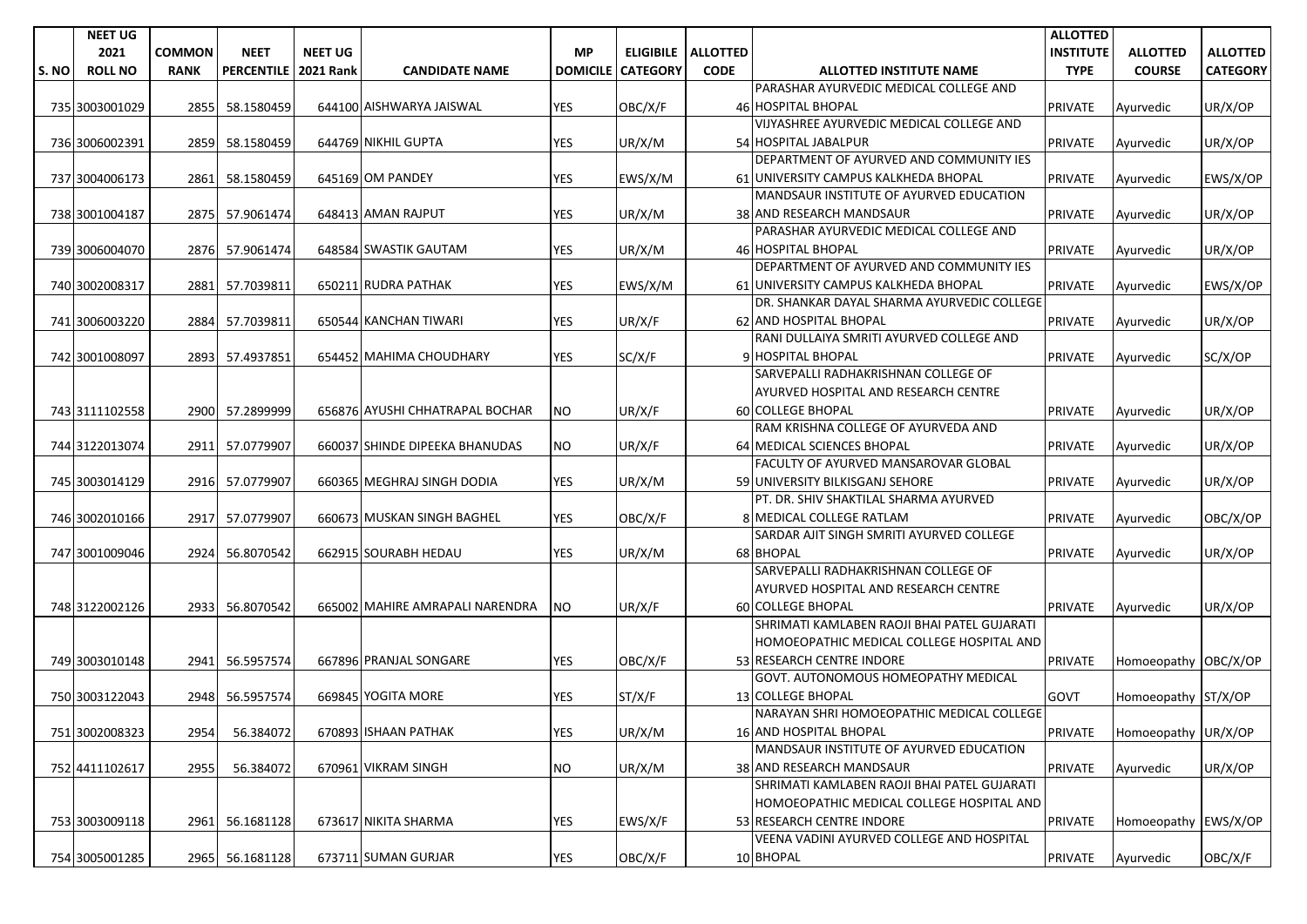|       | <b>NEET UG</b> |               |                   |                  |                               |                 |                 |                      |                                                              | <b>ALLOTTED</b>  |                     |                 |
|-------|----------------|---------------|-------------------|------------------|-------------------------------|-----------------|-----------------|----------------------|--------------------------------------------------------------|------------------|---------------------|-----------------|
|       | 2021           | <b>COMMON</b> | <b>NEET</b>       | <b>NEET UG</b>   |                               | <b>MP</b>       |                 | ELIGIBILE   ALLOTTED |                                                              | <b>INSTITUTE</b> | <b>ALLOTTED</b>     | <b>ALLOTTED</b> |
| S. NO | <b>ROLL NO</b> | <b>RANK</b>   | <b>PERCENTILE</b> | <b>2021 Rank</b> | <b>CANDIDATE NAME</b>         | <b>DOMICILE</b> | <b>CATEGORY</b> | <b>CODE</b>          | <b>ALLOTTED INSTITUTE NAME</b>                               | <b>TYPE</b>      | <b>COURSE</b>       | <b>CATEGORY</b> |
|       |                |               |                   |                  |                               |                 |                 |                      | SARDAR PATEL AYURVEDIC MEDICAL COLLEGE AND                   |                  |                     |                 |
|       | 755 3004004218 | 2970          | 56.1681128        |                  | 674160 PRANJAL JAISWAL        | <b>YES</b>      | OBC/X/F         |                      | 65 HOSPITAL BALAGHAT                                         | PRIVATE          | Ayurvedic           | UR/X/OP         |
|       |                |               |                   |                  |                               |                 |                 |                      | MANDSAUR INSTITUTE OF AYURVED EDUCATION                      |                  |                     |                 |
|       | 756 3003007263 | 2978          | 56.1681128        |                  | 675999 SHRADHDA MALVIYA       | <b>YES</b>      | OBC/X/F         |                      | 38 AND RESEARCH MANDSAUR                                     | <b>PRIVATE</b>   | Ayurvedic           | UR/X/OP         |
|       |                |               |                   |                  |                               |                 |                 |                      | PT. DR. SHIV SHAKTILAL SHARMA AYURVED                        |                  |                     |                 |
|       | 757 3004003302 | 2980          | 55.9469731        |                  | 676897 PRIYANKA SAHU          | <b>YES</b>      | OBC/X/F         |                      | 8 MEDICAL COLLEGE RATLAM                                     | <b>PRIVATE</b>   | Ayurvedic           | OBC/X/OP        |
|       |                |               |                   |                  |                               |                 |                 |                      | PT. DR. SHIV SHAKTILAL SHARMA AYURVED                        |                  |                     |                 |
|       | 758 3003111279 | 2982          | 55.9469731        |                  | 676996 DASTAGIR               | YES             | OBC/X/M         |                      | 8 MEDICAL COLLEGE RATLAM                                     | <b>PRIVATE</b>   | Ayurvedic           | OBC/X/OP        |
|       |                |               |                   |                  |                               |                 |                 |                      | RAM KRISHNA COLLEGE OF HOMOEOPATHY AND                       |                  |                     |                 |
|       | 759 3111003040 | 2985          | 55.9469731        |                  | 677166 MOHD, HASNAIN WARSHI   | <b>YES</b>      | EWS/X/M         |                      | 43 MEDICAL SCIENCES BHOPAL                                   | <b>PRIVATE</b>   | Homoeopathy UR/X/OP |                 |
|       |                |               |                   |                  |                               |                 |                 |                      | PARASHAR AYURVEDIC MEDICAL COLLEGE AND                       |                  |                     |                 |
|       | 760 3003014250 | 2987          | 55.9469731        |                  | 677669 ANUSHA KHAN            | <b>YES</b>      | UR/X/F          |                      | 46 HOSPITAL BHOPAL<br>PARASHAR AYURVEDIC MEDICAL COLLEGE AND | <b>PRIVATE</b>   | Ayurvedic           | UR/X/OP         |
|       |                |               |                   |                  | 678398 SANYAM PAWAR           |                 |                 |                      | 46 HOSPITAL BHOPAL                                           |                  |                     |                 |
|       | 761 3003010308 | 2996          | 55.9469731        |                  |                               | YES             | OBC/X/M         |                      | PT. DR. SHIV SHAKTILAL SHARMA AYURVED                        | <b>PRIVATE</b>   | Ayurvedic           | UR/X/OP         |
|       | 762 3005004236 | 3000          |                   |                  | 679890 VIDHI SHARMA           |                 |                 |                      | 8 MEDICAL COLLEGE RATLAM                                     |                  |                     |                 |
|       |                |               | 55.9469731        |                  |                               | YES             | EWS/X/F         |                      | PARASHAR AYURVEDIC MEDICAL COLLEGE AND                       | <b>PRIVATE</b>   | Ayurvedic           | EWS/X/OP        |
|       | 763 4402006615 | 3003          | 55.6617256        |                  | 680429 ANMOL KUSHWAHA         | <b>YES</b>      | OBC/X/M         |                      | 46 HOSPITAL BHOPAL                                           | <b>PRIVATE</b>   | Ayurvedic           | UR/X/OP         |
|       |                |               |                   |                  |                               |                 |                 |                      | SARVEPALLI RADHAKRISHNAN COLLEGE OF                          |                  |                     |                 |
|       |                |               |                   |                  |                               |                 |                 |                      | AYURVED HOSPITAL AND RESEARCH CENTRE                         |                  |                     |                 |
|       | 764 3003110350 | 3007          | 55.6617256        |                  | 681434 SUFAYAN KHAN           | <b>YES</b>      | UR/X/M          |                      | <b>60 COLLEGE BHOPAL</b>                                     | <b>PRIVATE</b>   | Ayurvedic           | UR/X/OP         |
|       |                |               |                   |                  |                               |                 |                 |                      | SARDAR AJIT SINGH SMRITI AYURVED COLLEGE                     |                  |                     |                 |
|       | 765 3005002078 | 3009          | 55.6617256        |                  | 681682 CHARVI SHARMA          | YES             | UR/X/F          |                      | 68 BHOPAL                                                    | <b>PRIVATE</b>   | Ayurvedic           | UR/X/F          |
|       |                |               |                   |                  |                               |                 |                 |                      | SARVEPALLI RADHAKRISHNAN COLLEGE OF                          |                  |                     |                 |
|       |                |               |                   |                  |                               |                 |                 |                      | AYURVED HOSPITAL AND RESEARCH CENTRE                         |                  |                     |                 |
|       | 766 3106011080 | 3015          | 55.6617256        |                  | 683020 KANCHAN BHAGWAN MHASKE | <b>NO</b>       | UR/X/F          |                      | <b>60 COLLEGE BHOPAL</b>                                     | <b>PRIVATE</b>   | Ayurvedic           | UR/X/OP         |
|       |                |               |                   |                  |                               |                 |                 |                      | POORNAYU AYURVED CHIKITSALAYA EVAM                           |                  |                     |                 |
|       |                |               |                   |                  |                               |                 |                 |                      | ANUSANDHAN VIDYAPEETH GIRLS COLLEGE                          |                  |                     |                 |
|       | 767 3003027009 | 3026          | 55.4443418        |                  | 685801 RITIKA PRAJAPAT        | <b>YES</b>      | OBC/X/F         |                      | 58 JABALPUR                                                  | <b>PRIVATE</b>   | Ayurvedic           | OBC/X/F         |
|       |                |               |                   |                  |                               |                 |                 |                      | R. N. KAPOOR MEMORIAL HOMEOPATHIC                            |                  |                     |                 |
|       | 768 3003105295 | 3030          | 55.4443418        |                  | 687060 KASHISH PANJABI        | <b>YES</b>      | UR/X/F          |                      | 56 HOSPITAL AND MEDICAL COLLEGE INDORE                       | <b>PRIVATE</b>   | Homoeopathy UR/X/F  |                 |
|       |                |               |                   |                  |                               |                 |                 |                      | PARASHAR AYURVEDIC MEDICAL COLLEGE AND                       |                  |                     |                 |
|       | 769 3003016130 | 3032          | 55.4443418        |                  | 687691 SAEED MANSURI          | YES             | OBC/X/M         |                      | 46 HOSPITAL BHOPAL                                           | <b>PRIVATE</b>   | Ayurvedic           | UR/X/OP         |
|       |                |               |                   |                  |                               |                 |                 |                      | RAM KRISHNA COLLEGE OF AYURVEDA AND                          |                  |                     |                 |
|       | 770 3006003380 | 3037          | 55.2285121        |                  | 688277 SHIVANSH GARG          | YES             | UR/X/M          |                      | 64 MEDICAL SCIENCES BHOPAL                                   | <b>PRIVATE</b>   | Ayurvedic           | UR/X/OP         |
|       |                |               |                   |                  |                               |                 |                 |                      | DR. SHANKAR DAYAL SHARMA AYURVEDIC COLLEGE                   |                  |                     |                 |
|       | 771 3003013037 |               | 3038 55.2285121   |                  | 688506 ANUJ TIWARI            | <b>YES</b>      | UR/X/M          |                      | 62 AND HOSPITAL BHOPAL                                       | <b>PRIVATE</b>   | Ayurvedic           | UR/X/OP         |
|       | 772 4406002364 | 3043          | 55.2285121        |                  | 688906 SHIVANGI ADHWARYU      | <b>YES</b>      | UR/X/F          |                      | 66 SCHOOL OF AYURVEDA AND SIDDHA SEHORE                      | <b>PRIVATE</b>   | Avurvedic           | UR/X/F          |
|       |                |               |                   |                  |                               |                 |                 |                      | DEPARTMENT OF AYURVED AND COMMUNITY IES                      |                  |                     |                 |
|       | 773 3003010257 | 3047          | 55.0086028        |                  | 691493 ANURAG KAUSHIK         | YES             | SC/X/M          |                      | 61 UNIVERSITY CAMPUS KALKHEDA BHOPAL                         | <b>PRIVATE</b>   | Ayurvedic           | SC/X/OP         |
|       | 774 3003122074 | 3052          | 55.0086028        |                  | 692134 SHIKHA BARKANE         | <b>YES</b>      | SC/X/F          |                      | 45 L.N. AYURVED COLLEGE AND HOSPITAL BHOPAL                  | PRIVATE          | Avurvedic           | SC/X/OP         |
|       |                |               |                   |                  |                               |                 |                 |                      | PARASHAR AYURVEDIC MEDICAL COLLEGE AND                       |                  |                     |                 |
|       | 775 3003034097 |               | 3053 55.0086028   |                  | 692228 TAMESHWAR SAHU         | <b>YES</b>      | OBC/X/M         |                      | 46 HOSPITAL BHOPAL                                           | <b>PRIVATE</b>   | Ayurvedic           | UR/X/OP         |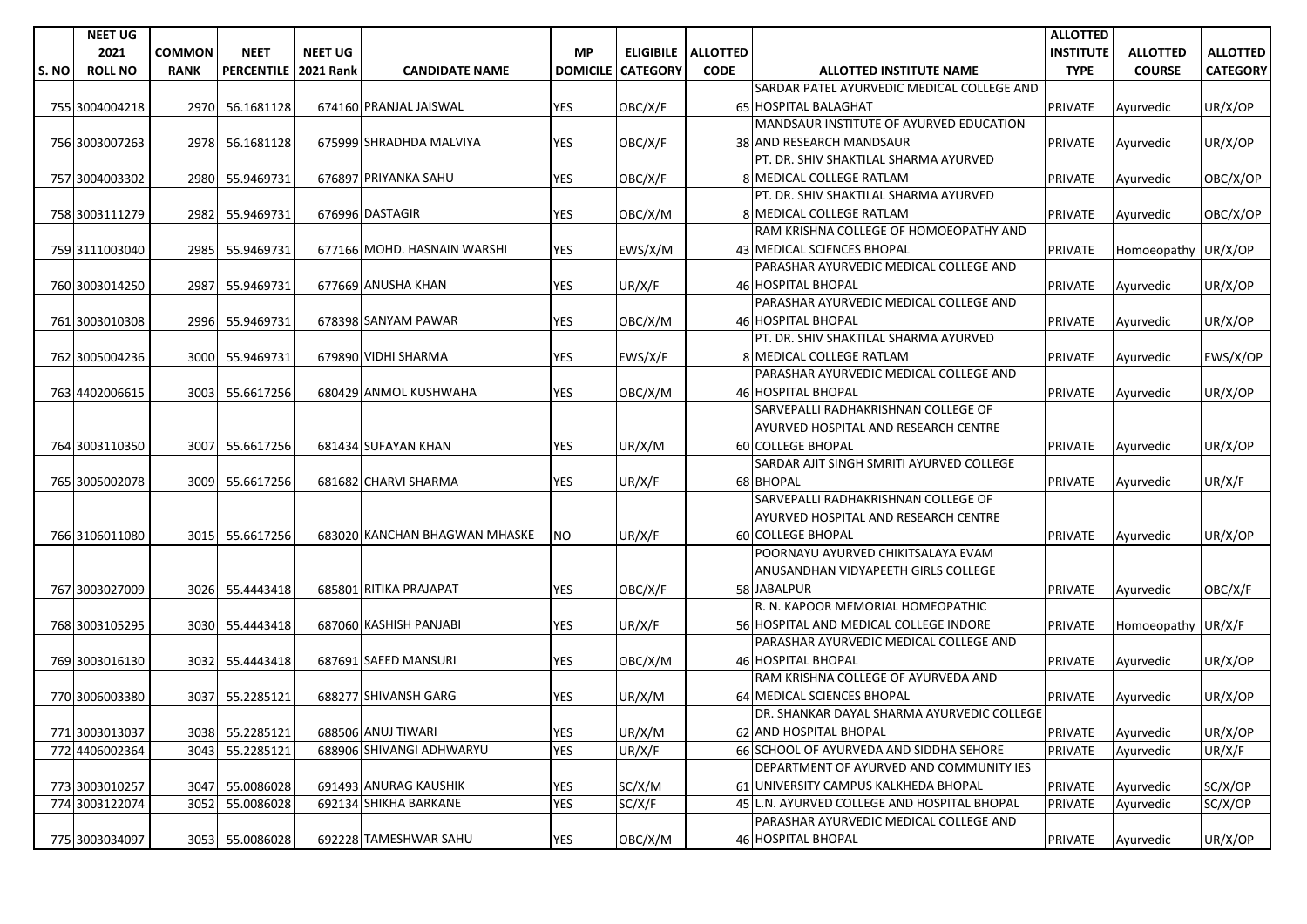|       | <b>NEET UG</b> |               |                      |                |                                    |                 |                 |                      |                                             | <b>ALLOTTED</b>  |                      |                 |
|-------|----------------|---------------|----------------------|----------------|------------------------------------|-----------------|-----------------|----------------------|---------------------------------------------|------------------|----------------------|-----------------|
|       | 2021           | <b>COMMON</b> | <b>NEET</b>          | <b>NEET UG</b> |                                    | <b>MP</b>       |                 | ELIGIBILE   ALLOTTED |                                             | <b>INSTITUTE</b> | <b>ALLOTTED</b>      | <b>ALLOTTED</b> |
| S. NO | <b>ROLL NO</b> | <b>RANK</b>   | PERCENTILE 2021 Rank |                | <b>CANDIDATE NAME</b>              | <b>DOMICILE</b> | <b>CATEGORY</b> | <b>CODE</b>          | <b>ALLOTTED INSTITUTE NAME</b>              | <b>TYPE</b>      | <b>COURSE</b>        | <b>CATEGORY</b> |
|       |                |               |                      |                |                                    |                 |                 |                      | SARVEPALLI RADHAKRISHNAN COLLEGE OF         |                  |                      |                 |
|       |                |               |                      |                |                                    |                 |                 |                      | AYURVED HOSPITAL AND RESEARCH CENTRE        |                  |                      |                 |
|       | 776 3115005263 | 3054          | 55.0086028           |                | 692345 TEJASWINI                   | NO.             | UR/X/F          |                      | 60 COLLEGE BHOPAL                           | <b>PRIVATE</b>   | Ayurvedic            | UR/X/OP         |
|       | 777 3001008429 | 3056          | 55.0086028           |                | 693283 SHANU JAKHAR                | <b>YES</b>      | UR/X/F          |                      | 66 SCHOOL OF AYURVEDA AND SIDDHA SEHORE     | <b>PRIVATE</b>   | Ayurvedic            | UR/X/F          |
|       |                |               |                      |                |                                    |                 |                 |                      | RKDF HOMOEOPATHIC MEDICAL COLLEGE           |                  |                      |                 |
|       | 778 3003011097 | 3059          | 55.0086028           |                | 694269 ZAINEB BOHRA                | YES             | UR/X/F          |                      | 21 HOSPITAL AND RESEARCH CENTER BHOPAL      | <b>PRIVATE</b>   | Homoeopathy UR/X/F   |                 |
|       | 779 3004024097 | 3073          | 54.4832423           |                | 698315 SUMAN CHOUDHRI              | <b>YES</b>      | SC/X/F          |                      | 45 L.N. AYURVED COLLEGE AND HOSPITAL BHOPAL | <b>PRIVATE</b>   | Ayurvedic            | SC/X/OP         |
|       |                |               |                      |                |                                    |                 |                 |                      | SARVEPALLI RADHAKRISHNAN COLLEGE OF         |                  |                      |                 |
|       |                |               |                      |                |                                    |                 |                 |                      | AYURVED HOSPITAL AND RESEARCH CENTRE        |                  |                      |                 |
|       | 780 3003105364 | 3074          | 54.4832423           |                | 698408 SOHAIL ALI                  | <b>YES</b>      | OBC/X/M         |                      | <b>60 COLLEGE BHOPAL</b>                    | <b>PRIVATE</b>   | Ayurvedic            | UR/X/OP         |
|       |                |               |                      |                |                                    |                 |                 |                      | SARVEPALLI RADHAKRISHNAN COLLEGE OF         |                  |                      |                 |
|       |                |               |                      |                |                                    |                 |                 |                      | AYURVED HOSPITAL AND RESEARCH CENTRE        |                  |                      |                 |
|       | 781 3002003289 |               | 3085 54.2647576      |                | 702984 MANSINGH PARMAR             | <b>YES</b>      | EWS/X/M         |                      | <b>60 COLLEGE BHOPAL</b>                    | <b>PRIVATE</b>   | Ayurvedic            | UR/X/OP         |
|       |                |               |                      |                |                                    |                 |                 |                      | FACULTY OF AYURVED MANSAROVAR GLOBAL        |                  |                      |                 |
|       | 782 4406004360 | 3087          | 54.2647576           |                | 703159 SURABHI AGNIHOTRI           | <b>NO</b>       | UR/X/F          |                      | 59 UNIVERSITY BILKISGANJ SEHORE             | <b>PRIVATE</b>   | Ayurvedic            | UR/X/OP         |
|       |                |               |                      |                |                                    |                 |                 |                      | SHRIMATI KAMLABEN RAOJI BHAI PATEL GUJARATI |                  |                      |                 |
|       |                |               |                      |                |                                    |                 |                 |                      | HOMOEOPATHIC MEDICAL COLLEGE HOSPITAL AND   |                  |                      |                 |
|       | 783 3003123029 | 3093          | 54.2647576           |                | 704185 FARUKH MANSURI              | <b>YES</b>      | OBC/X/M         |                      | 53 RESEARCH CENTRE INDORE                   | <b>PRIVATE</b>   | Homoeopathy OBC/X/OP |                 |
|       |                |               |                      |                |                                    |                 |                 |                      | PARASHAR AYURVEDIC MEDICAL COLLEGE AND      |                  |                      |                 |
|       | 784 3001008186 | 3104          | 54.0424523           |                | 706980 MANSHA CHATURVEDI           | <b>YES</b>      | EWS/X/F         |                      | <b>46 HOSPITAL BHOPAL</b>                   | <b>PRIVATE</b>   | Ayurvedic            | UR/X/OP         |
|       |                |               |                      |                |                                    |                 |                 |                      | GOVT. AUTONOMOUS HOMEOPATHY MEDICAL         |                  |                      |                 |
|       | 785 3001023156 | 3114          | 54.0424523           |                | 708827 NIKITA DARSHYAMKAR          | YES             | ST/X/F          |                      | <b>13 COLLEGE BHOPAL</b>                    | <b>GOVT</b>      | Homoeopathy ST/X/OP  |                 |
|       |                |               |                      |                |                                    |                 |                 |                      | HAKEEM ABDUL HAMEED UNANI MEDICAL           |                  |                      |                 |
|       | 786 3106021070 | 3129          | 53.8117936           |                | 711921 MOHD TAHA SHAIKH            | NO.             | UR/X/M          |                      | 34 COLLEGE AND HOSPITAL DEWAS               | <b>PRIVATE</b>   | Unani                | UR/X/OP         |
|       | 787 3004017048 | 3139          | 53.5712274           |                | 715228 SOURABH KUMAR SARTHI        | <b>YES</b>      | SC/X/M          |                      | 45 L.N. AYURVED COLLEGE AND HOSPITAL BHOPAL | PRIVATE          | Ayurvedic            | SC/X/OP         |
|       |                |               |                      |                | PRAGATI SATISHKUMAR                |                 |                 |                      | RAM KRISHNA COLLEGE OF AYURVEDA AND         |                  |                      |                 |
|       | 788 3905011358 |               | 3142 53.5712274      |                | 716221 SHAMNANI                    | NO.             | UR/X/F          |                      | 64 MEDICAL SCIENCES BHOPAL                  | <b>PRIVATE</b>   | Ayurvedic            | UR/X/OP         |
|       |                |               |                      |                |                                    |                 |                 |                      | R. N. KAPOOR MEMORIAL AYURVEDIC MEDICAL     |                  |                      |                 |
|       | 789 3003121263 | 3147          | 53.2574227           |                | 717560 ANJALI MUJALDE              | <b>YES</b>      | ST/X/F          |                      | 63 COLLEGE AND HOSPITAL INDORE              | <b>PRIVATE</b>   | Ayurvedic            | ST/X/F          |
|       |                |               |                      |                |                                    |                 |                 |                      | MANSAROVAR AYURVEDIC MEDICAL COLLEGE        |                  |                      |                 |
|       | 790 3003113269 |               | 3153 53.2574227      |                | 720694 JAYESH BADOLE               | YES             | ST/X/M          |                      | 42 BHOPAL                                   | <b>PRIVATE</b>   | Ayurvedic            | ST/X/OP         |
|       |                |               |                      |                |                                    |                 |                 |                      | DR. SHANKAR DAYAL SHARMA AYURVEDIC COLLEGE  |                  |                      |                 |
|       | 791 3001035047 |               | 3165 53.0274116      |                | 722812 MONIKA RAIKWAR              | <b>YES</b>      | OBC/X/F         |                      | 62 AND HOSPITAL BHOPAL                      | <b>PRIVATE</b>   | Ayurvedic            | UR/X/OP         |
|       |                |               |                      |                |                                    |                 |                 |                      | SARDAR AJIT SINGH SMRITI AYURVED COLLEGE    |                  |                      |                 |
|       | 792 3107007334 | 3170          | 53.0274116           |                | 723653 GAURAV MAHAJAN              | YES             | OBC/X/M         |                      | 68 BHOPAL                                   | <b>PRIVATE</b>   | Ayurvedic            | UR/X/OP         |
|       |                |               |                      |                |                                    |                 |                 |                      |                                             |                  |                      |                 |
|       | 793 3107012234 |               | 3171 53.0274116      |                | 724005 KHAN MOHAMMAD ZAID ZAKIR NO |                 | UR/X/M          |                      | 39 AL FAROOQUE UNANI MEDICAL COLLEGE INDORE | <b>PRIVATE</b>   | Unani                | UR/X/OP         |
|       |                |               |                      |                |                                    |                 |                 |                      | DEPARTMENT OF AYURVED AND COMMUNITY IES     |                  |                      |                 |
|       | 794 3005003422 | 3173          | 52.794875            |                | 725415 SACHIN GURJAR               | YES             | OBC/X/M         |                      | 61 UNIVERSITY CAMPUS KALKHEDA BHOPAL        | <b>PRIVATE</b>   | Ayurvedic            | OBC/X/OP        |
|       |                |               |                      |                |                                    |                 |                 |                      | OM AYURVEDIC MEDICAL COLLEGE AND HOSPITAL   |                  |                      |                 |
|       | 795 3111002226 | 3176          | 52.794875            |                | 725705 GHARADE MOHIT KRUSHNA       | <b>NO</b>       | UR/X/M          |                      | 55 BETUL                                    | <b>PRIVATE</b>   | Avurvedic            | UR/X/OP         |
|       |                |               |                      |                |                                    |                 |                 |                      | POORNAYU AYURVED CHIKITSALAYA EVAM          |                  |                      |                 |
|       |                |               |                      |                |                                    |                 |                 |                      | ANUSANDHAN VIDYAPEETH GIRLS COLLEGE         |                  |                      |                 |
|       | 796 3004007224 | 3180          | 52.794875            |                | 726231 FIRDOUS BANO                | YES             | OBC/X/F         |                      | 58 JABALPUR                                 | <b>PRIVATE</b>   | Ayurvedic            | OBC/X/F         |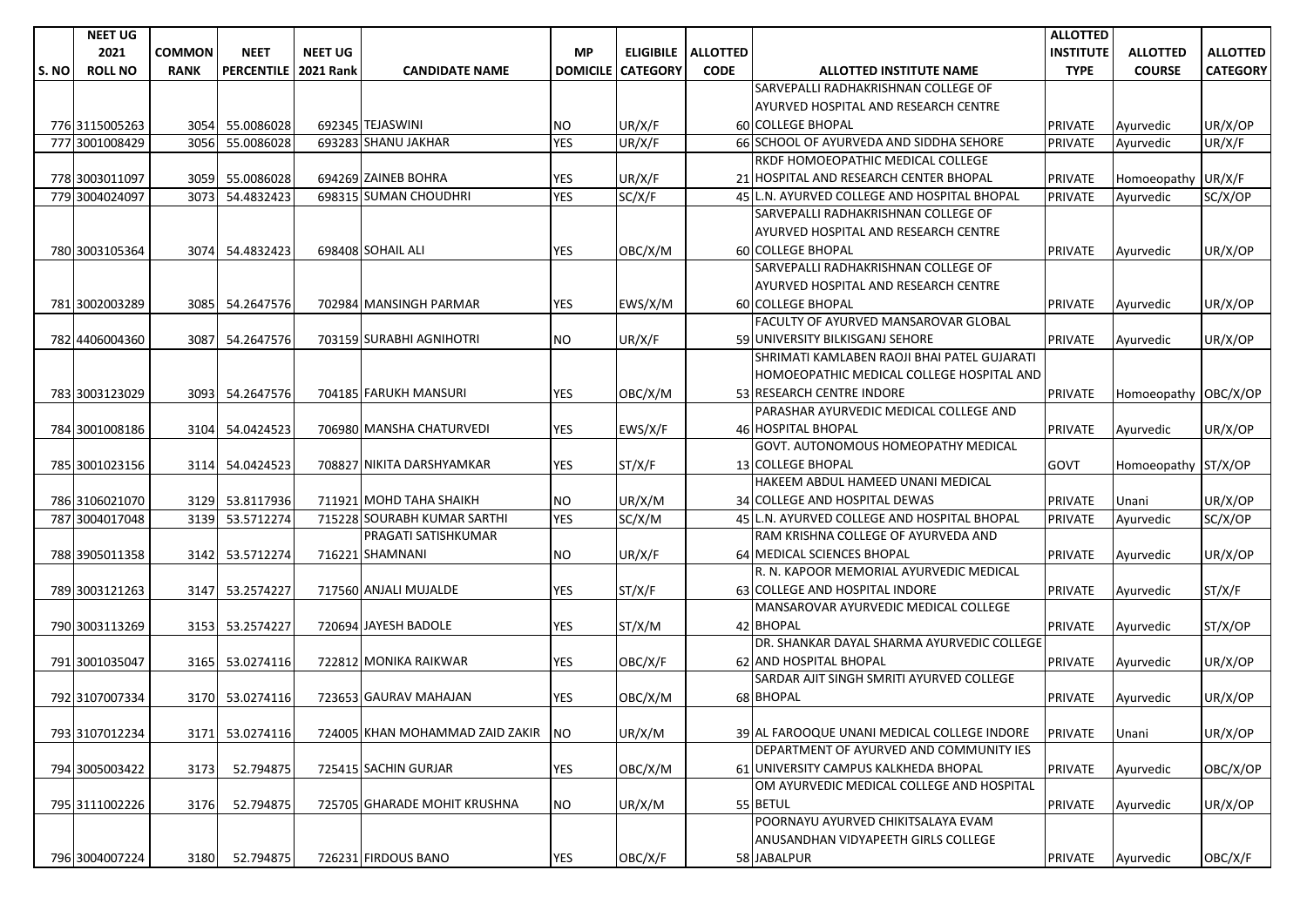|       | <b>NEET UG</b> |               |                   |                  |                              |                 |                 |                      |                                             | <b>ALLOTTED</b>  |                     |                 |
|-------|----------------|---------------|-------------------|------------------|------------------------------|-----------------|-----------------|----------------------|---------------------------------------------|------------------|---------------------|-----------------|
|       | 2021           | <b>COMMON</b> | <b>NEET</b>       | <b>NEET UG</b>   |                              | <b>MP</b>       |                 | ELIGIBILE   ALLOTTED |                                             | <b>INSTITUTE</b> | <b>ALLOTTED</b>     | <b>ALLOTTED</b> |
| S. NO | <b>ROLL NO</b> | <b>RANK</b>   | <b>PERCENTILE</b> | <b>2021 Rank</b> | <b>CANDIDATE NAME</b>        | <b>DOMICILE</b> | <b>CATEGORY</b> | <b>CODE</b>          | <b>ALLOTTED INSTITUTE NAME</b>              | <b>TYPE</b>      | <b>COURSE</b>       | <b>CATEGORY</b> |
|       |                |               |                   |                  |                              |                 |                 |                      | RAM KRISHNA COLLEGE OF AYURVEDA AND         |                  |                     |                 |
|       | 797 3001011144 | 3185          | 52.794875         |                  | 727134 VISHAL KURMI          | <b>YES</b>      | OBC/X/M         |                      | 64 MEDICAL SCIENCES BHOPAL                  | <b>PRIVATE</b>   | Ayurvedic           | UR/X/OP         |
|       |                |               |                   |                  |                              |                 |                 |                      | RAM KRISHNA COLLEGE OF AYURVEDA AND         |                  |                     |                 |
|       | 798 3003020186 | 3191          | 52.794875         |                  | 728897 SHRUTI GHOTI          | <b>YES</b>      | OBC/X/F         |                      | 64 MEDICAL SCIENCES BHOPAL                  | <b>PRIVATE</b>   | Ayurvedic           | UR/X/OP         |
|       | 799 3003106370 | 3201          | 52.5525603        |                  | 731060 ROHIT HADA            | <b>YES</b>      | OBC/X/M         |                      | 66 SCHOOL OF AYURVEDA AND SIDDHA SEHORE     | <b>PRIVATE</b>   | Ayurvedic           | UR/X/OP         |
|       |                |               |                   |                  |                              |                 |                 |                      | PARASHAR AYURVEDIC MEDICAL COLLEGE AND      |                  |                     |                 |
|       | 800 4406004199 | 3228          | 51.9553214        |                  | 736894 KISHAN SONI           | <b>YES</b>      | OBC/X/M         |                      | <b>46 HOSPITAL BHOPAL</b>                   | <b>PRIVATE</b>   | Ayurvedic           | UR/X/OP         |
|       |                |               |                   |                  |                              |                 |                 |                      | PT. DR. SHIV SHAKTILAL SHARMA AYURVED       |                  |                     |                 |
|       | 801 3003002400 | 3229          | 51.9553214        |                  | 736899 JAISIKA PATEL         | <b>YES</b>      | ST/X/F          |                      | 8 MEDICAL COLLEGE RATLAM                    | <b>PRIVATE</b>   | Ayurvedic           | ST/X/F          |
|       |                |               |                   |                  |                              |                 |                 |                      | R. N. KAPOOR MEMORIAL AYURVEDIC MEDICAL     |                  |                     |                 |
|       | 802 3003124286 | 3230          | 51.9553214        |                  | 736910 RANJANA BAGHEL        | YES             | ST/X/F          |                      | 63 COLLEGE AND HOSPITAL INDORE              | <b>PRIVATE</b>   | Ayurvedic           | ST/X/F          |
|       |                |               |                   |                  |                              |                 |                 |                      | RANI DULLAIYA SMRITI AYURVED COLLEGE AND    |                  |                     |                 |
|       | 803 3005001463 | 3250          | 51.9553214        |                  | 741649 SAWAN MEGHWAL         | <b>YES</b>      | SC/X/M          |                      | 9 HOSPITAL BHOPAL                           | <b>PRIVATE</b>   | Ayurvedic           | SC/X/OP         |
|       |                |               |                   |                  |                              |                 |                 |                      | DEPARTMENT OF AYURVED AND COMMUNITY IES     |                  |                     |                 |
|       | 804 3003022207 | 3252          | 51.720065         |                  | 742068 MAHENDRA MANDLOI      | <b>YES</b>      | ST/X/M          |                      | 61 UNIVERSITY CAMPUS KALKHEDA BHOPAL        | <b>PRIVATE</b>   | Ayurvedic           | ST/X/OP         |
|       | 805 3004006350 | 3255          | 51.720065         |                  | 742299 DEVIKA DAHERIYA       | <b>YES</b>      | SC/X/F          |                      | 66 SCHOOL OF AYURVEDA AND SIDDHA SEHORE     | <b>PRIVATE</b>   | Ayurvedic           | UR/X/OP         |
|       |                |               |                   |                  |                              |                 |                 |                      | POORNAYU AYURVED CHIKITSALAYA EVAM          |                  |                     |                 |
|       |                |               |                   |                  |                              |                 |                 |                      | ANUSANDHAN VIDYAPEETH GIRLS COLLEGE         |                  |                     |                 |
|       | 806 3003001022 | 3256          | 51.720065         |                  | 742342 SIMRAN SISODIYA       | YES             | ST/X/F          |                      | 58 JABALPUR                                 | <b>PRIVATE</b>   | Avurvedic           | ST/X/F          |
|       |                |               |                   |                  |                              |                 |                 |                      | SARDAR AJIT SINGH SMRITI AYURVED COLLEGE    |                  |                     |                 |
|       | 807 3003013277 | 3263          | 51.720065         |                  | 744433 SIDDHARTH RAGHUWANSHI | <b>YES</b>      | UR/X/M          |                      | 68 BHOPAL                                   | <b>PRIVATE</b>   | Ayurvedic           | UR/X/OP         |
|       |                |               |                   |                  |                              |                 |                 |                      | VASUNDHRA RAJE HOMEOPATHIC MEDICAL          |                  |                     |                 |
|       | 808 3002015139 | 3266          | 51.720065         | 745321 RUPALI    |                              | <b>YES</b>      | UR/X/F          |                      | 31 COLLEGE AND HOSPITAL GWALIOR             | <b>PRIVATE</b>   | Homoeopathy UR/X/F  |                 |
|       |                |               |                   |                  |                              |                 |                 |                      | DEPARTMENT OF AYURVED AND COMMUNITY IES     |                  |                     |                 |
|       | 809 3003128153 | 3269          | 51.4710158        |                  | 745599 DULE SINGH MAIDA      | <b>YES</b>      | ST/X/M          |                      | 61 UNIVERSITY CAMPUS KALKHEDA BHOPAL        | <b>PRIVATE</b>   | Ayurvedic           | ST/X/OP         |
|       |                |               |                   |                  |                              |                 |                 |                      | VEENA VADINI AYURVED COLLEGE AND HOSPITAL   |                  |                     |                 |
|       | 810 3004008174 | 3274          | 51.4710158        |                  | 746367 YASH PAL              | YES             | OBC/X/M         |                      | 10 BHOPAL                                   | <b>PRIVATE</b>   | Ayurvedic           | OBC/X/OP        |
|       |                |               |                   |                  |                              |                 |                 |                      | VIJYASHREE AYURVEDIC MEDICAL COLLEGE AND    |                  |                     |                 |
|       | 811 3003001090 | 3281          | 51.4710158        |                  | 748352 TARUN UPADHYAY        | <b>YES</b>      | UR/X/M          |                      | 54 HOSPITAL JABALPUR                        | <b>PRIVATE</b>   | Ayurvedic           | UR/X/OP         |
|       |                |               |                   |                  |                              |                 |                 |                      | RAM KRISHNA COLLEGE OF AYURVEDA AND         |                  |                     |                 |
|       | 812 3001010147 |               | 3283 51.4710158   |                  | 748825 SUMIT KUMAR JHARIYA   | <b>YES</b>      | SC/X/M          |                      | 64 MEDICAL SCIENCES BHOPAL                  | <b>PRIVATE</b>   | Ayurvedic           | UR/X/OP         |
|       |                |               |                   |                  |                              |                 |                 |                      |                                             |                  |                     |                 |
|       | 813 4411024266 | 3286          | 51.2185993        |                  | 749721 MOHD MOFAAZ           | NO.             | UR/X/M          |                      | 39 AL FAROOQUE UNANI MEDICAL COLLEGE INDORE | <b>PRIVATE</b>   | Unani               | UR/X/OP         |
|       |                |               |                   |                  |                              |                 |                 |                      | VEENA VADINI AYURVED COLLEGE AND HOSPITAL   |                  |                     |                 |
|       | 814 3001005322 | 3290          | 51.2185993        |                  | 750140 SHIKHA VYAS           | YES             | EWS/X/F         |                      | 10 BHOPAL                                   | <b>PRIVATE</b>   | Ayurvedic           | EWS/X/F         |
|       |                |               |                   |                  |                              |                 |                 |                      | R. N. KAPOOR MEMORIAL HOMEOPATHIC           |                  |                     |                 |
|       | 815 3005001282 |               | 3291 51.2185993   |                  | 750283 FAIZ QURESHI          | <b>YES</b>      | UR/X/M          |                      | 56 HOSPITAL AND MEDICAL COLLEGE INDORE      | <b>PRIVATE</b>   | Homoeopathy UR/X/OP |                 |
|       |                |               |                   |                  |                              |                 |                 |                      | MANDSAUR INSTITUTE OF AYURVED EDUCATION     |                  |                     |                 |
|       | 816 3003002332 |               | 3295 51.2185993   |                  | 751137 PRERNA YADAV          | YES             | OBC/X/F         |                      | 38 AND RESEARCH MANDSAUR                    | <b>PRIVATE</b>   | Ayurvedic           | UR/X/OP         |
|       |                |               |                   |                  |                              |                 |                 |                      | PARASHAR AYURVEDIC MEDICAL COLLEGE AND      |                  |                     |                 |
|       | 817 3111108151 | 3301          | 50.9553039        |                  | 753422 MANALI PARMAR         | <b>YES</b>      | UR/X/F          |                      | 46 HOSPITAL BHOPAL                          | <b>PRIVATE</b>   | Avurvedic           | UR/X/OP         |
|       | 818 3001029501 | 3315          | 50.5918319        |                  | 757408 MUSKAN                | <b>YES</b>      | SC/X/F          |                      | 45 L.N. AYURVED COLLEGE AND HOSPITAL BHOPAL | <b>PRIVATE</b>   | Ayurvedic           | SC/X/OP         |
|       |                |               |                   |                  |                              |                 |                 |                      | RAM KRISHNA COLLEGE OF AYURVEDA AND         |                  |                     |                 |
|       | 819 3001013028 |               | 3322 50.5918319   |                  | 758160 SUYASH JAISWAL        | YES             | OBC/X/M         |                      | 64 MEDICAL SCIENCES BHOPAL                  | <b>PRIVATE</b>   | Ayurvedic           | UR/X/OP         |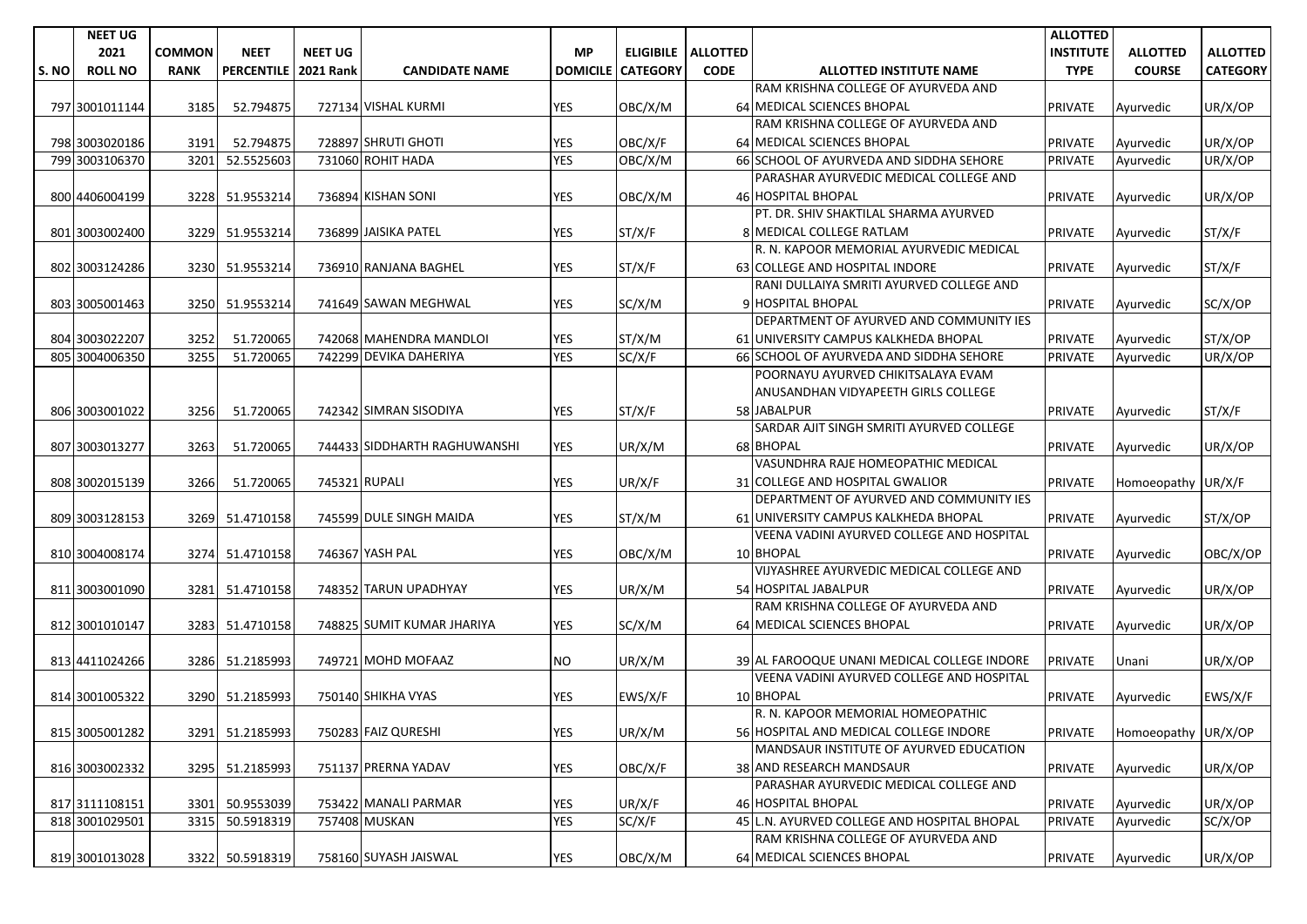|       | <b>NEET UG</b> |               |                   |                  |                                  |                 |                 |                      |                                                                       | <b>ALLOTTED</b>  |                      |                 |
|-------|----------------|---------------|-------------------|------------------|----------------------------------|-----------------|-----------------|----------------------|-----------------------------------------------------------------------|------------------|----------------------|-----------------|
|       | 2021           | <b>COMMON</b> | <b>NEET</b>       | <b>NEET UG</b>   |                                  | <b>MP</b>       |                 | ELIGIBILE   ALLOTTED |                                                                       | <b>INSTITUTE</b> | <b>ALLOTTED</b>      | <b>ALLOTTED</b> |
| S. NO | <b>ROLL NO</b> | <b>RANK</b>   | <b>PERCENTILE</b> | <b>2021 Rank</b> | <b>CANDIDATE NAME</b>            | <b>DOMICILE</b> | <b>CATEGORY</b> | <b>CODE</b>          | <b>ALLOTTED INSTITUTE NAME</b>                                        | <b>TYPE</b>      | <b>COURSE</b>        | <b>CATEGORY</b> |
|       |                |               |                   |                  |                                  |                 |                 |                      | OM AYURVEDIC MEDICAL COLLEGE AND HOSPITAL                             |                  |                      |                 |
|       | 820 3111030090 | 3326          | 50.5918319        |                  | 759908 KSHITIJA SHRIDHAR SHIRALE | <b>NO</b>       | UR/X/F          |                      | 55 BETUL                                                              | <b>PRIVATE</b>   | Ayurvedic            | UR/X/OP         |
|       |                |               |                   |                  |                                  |                 |                 |                      | RAM KRISHNA COLLEGE OF AYURVEDA AND                                   |                  |                      |                 |
|       | 821 3003013128 | 3331          | 50.5918319        |                  | 760866 GANESH PATEL              | <b>YES</b>      | OBC/X/M         |                      | 64 MEDICAL SCIENCES BHOPAL                                            | <b>PRIVATE</b>   | Ayurvedic            | UR/X/OP         |
|       |                |               |                   |                  |                                  |                 |                 |                      | RKDF HOMOEOPATHIC MEDICAL COLLEGE                                     |                  |                      |                 |
|       | 822 3001015435 | 3335          | 50.5918319        |                  | 762458 MOHAMMAD ZAKIR            | <b>YES</b>      | OBC/X/M         |                      | 21 HOSPITAL AND RESEARCH CENTER BHOPAL                                | <b>PRIVATE</b>   | Homoeopathy UR/X/OP  |                 |
|       |                |               |                   |                  |                                  |                 |                 |                      | SARDAR AJIT SINGH SMRITI AYURVED COLLEGE                              |                  |                      |                 |
|       | 823 3006002564 | 3337          | 50.5918319        |                  | 762815 SANSKAR DWIVEDI           | YES             | UR/X/M          |                      | 68 BHOPAL                                                             | <b>PRIVATE</b>   | Ayurvedic            | UR/X/OP         |
|       |                |               |                   |                  |                                  |                 |                 |                      | R. N. KAPOOR MEMORIAL HOMEOPATHIC                                     |                  |                      |                 |
|       | 824 3003001117 | 3338          | 50.3363719        |                  | 763074 SHIVANI SHARMA            | <b>YES</b>      | UR/X/F          |                      | 56 HOSPITAL AND MEDICAL COLLEGE INDORE                                | <b>PRIVATE</b>   | Homoeopathy UR/X/F   |                 |
|       |                |               |                   |                  |                                  |                 |                 |                      | MANSAROVAR AYURVEDIC MEDICAL COLLEGE                                  |                  |                      |                 |
|       | 825 3005006264 | 3341          | 50.3363719        |                  | 763315 DEEPAK SOLANKI            | <b>YES</b>      | SC/X/M          |                      | 42 BHOPAL                                                             | <b>PRIVATE</b>   | Ayurvedic            | SC/X/OP         |
|       |                |               |                   |                  |                                  |                 |                 |                      | SHUBHDEEP AYURVED MEDICAL COLLEGE AND                                 |                  |                      |                 |
|       | 826 3003006329 | 3342          | 50.3363719        |                  | 763580 HARSH NIRALA              | YES             | ST/X/M          |                      | 37 HOSPITAL INDORE                                                    | <b>PRIVATE</b>   | Ayurvedic            | ST/X/OP         |
|       |                |               |                   |                  |                                  |                 |                 |                      | PT. DR. SHIV SHAKTILAL SHARMA AYURVED                                 |                  |                      |                 |
|       | 827 3003008161 | 3343          | 50.3363719        |                  | 764165 KUNAL PATEL               | <b>YES</b>      | OBC/X/M         |                      | 8 MEDICAL COLLEGE RATLAM                                              | <b>PRIVATE</b>   | Ayurvedic            | OBC/X/OP        |
|       |                |               |                   |                  |                                  |                 |                 |                      | HAKEEM ABDUL HAMEED UNANI MEDICAL                                     |                  |                      |                 |
|       | 828 3107011217 | 3344          | 50.3363719        |                  | 764385 SHAIKH NAUSHEEN SAHER     | NO.             | UR/X/F          |                      | 34 COLLEGE AND HOSPITAL DEWAS                                         | <b>PRIVATE</b>   | Unani                | UR/X/OP         |
|       |                |               |                   |                  |                                  |                 |                 |                      | DR. SHANKAR DAYAL SHARMA AYURVEDIC COLLEGE                            |                  |                      |                 |
|       | 829 3001001179 | 3349          | 50.3363719        |                  | 765957 SHIVI SAXENA              | YES             | UR/X/F          |                      | 62 AND HOSPITAL BHOPAL                                                | <b>PRIVATE</b>   | Ayurvedic            | UR/X/OP         |
|       |                |               |                   |                  |                                  |                 |                 |                      | RANI DULLAIYA SMRITI HOMOEOPATHY MEDICAL                              |                  |                      |                 |
|       | 830 3003122004 | 3352          | 50.0812356        |                  | 767060 YOGITA BHADORIYA          | <b>YES</b>      | EWS/X/F         |                      | 52 COLLEGE AND HOSPITAL BHOPAL                                        | <b>PRIVATE</b>   | Homoeopathy UR/X/OP  |                 |
|       |                |               |                   |                  |                                  |                 |                 |                      | RAM KRISHNA COLLEGE OF AYURVEDA AND                                   |                  |                      |                 |
|       | 831 1701002052 | 3353          | 50.0812356        |                  | 767101 DOLLY SAHU                | <b>NO</b>       | UR/X/F          |                      | 64 MEDICAL SCIENCES BHOPAL                                            | <b>PRIVATE</b>   | Ayurvedic            | UR/X/OP         |
|       |                |               |                   |                  |                                  |                 |                 |                      | DEPARTMENT OF AYURVED AND COMMUNITY IES                               |                  |                      |                 |
|       | 832 3006006270 | 3370          | 50.0812356        |                  | 770475 VIVUDHA DHAR SHARMA       | YES             | EWS/X/M         |                      | 61 UNIVERSITY CAMPUS KALKHEDA BHOPAL                                  | <b>PRIVATE</b>   | Ayurvedic            | EWS/X/OP        |
|       |                |               |                   |                  |                                  |                 |                 |                      | SHRIMATI KAMLABEN RAOJI BHAI PATEL GUJARATI                           |                  |                      |                 |
|       |                |               |                   |                  |                                  |                 |                 |                      | HOMOEOPATHIC MEDICAL COLLEGE HOSPITAL AND                             |                  |                      |                 |
|       | 833 3003113240 | 3380          | 49.5499177        |                  | 775093 ZAID AHMAD                | YES             | OBC/X/M         |                      | 53 RESEARCH CENTRE INDORE<br>SARDAR AJIT SINGH SMRITI AYURVED COLLEGE | <b>PRIVATE</b>   | Homoeopathy OBC/X/OP |                 |
|       |                | 3381          | 49.5499177        |                  | 775301 PIYUSH PRAJAPAT           | <b>YES</b>      |                 |                      | 68 BHOPAL                                                             |                  |                      |                 |
|       | 834 3003028167 |               |                   |                  |                                  |                 | OBC/X/M         |                      | SAM COLLEGE OF AYURVEDIC SCIENCES AND                                 | <b>PRIVATE</b>   | Ayurvedic            | OBC/X/OP        |
|       | 835 3001018182 | 3384          | 49.5499177        |                  | 776537 KAVITA MANGROLIA          | YES             | SC/X/F          |                      | 47 HOSPITAL BHOPAL                                                    | <b>PRIVATE</b>   | Ayurvedic            | SC/X/OP         |
|       |                |               |                   |                  |                                  |                 |                 |                      | RANI DULLAIYA SMRITI AYURVED COLLEGE AND                              |                  |                      |                 |
|       | 836 3003135243 | 3391          | 49.1655297        |                  | 780416 YUVRAJ BARIYA             | <b>YES</b>      | ST/X/M          |                      | 9 HOSPITAL BHOPAL                                                     | <b>PRIVATE</b>   | Ayurvedic            | ST/X/OP         |
|       |                |               |                   |                  |                                  |                 |                 |                      | SARDAR AJIT SINGH SMRITI AYURVED COLLEGE                              |                  |                      |                 |
|       | 837 3003118102 | 3402          | 48.9035941        |                  | 786002 SABA ABDUL RASHID KAUSAR  | <b>YES</b>      | OBC/X/F         |                      | 68 BHOPAL                                                             | PRIVATE          | Ayurvedic            | OBC/X/F         |
|       |                |               |                   |                  |                                  |                 |                 |                      | PARASHAR AYURVEDIC MEDICAL COLLEGE AND                                |                  |                      |                 |
|       | 838 3005008082 | 3403          | 48.9035941        |                  | 786157 MAHESH                    | <b>YES</b>      | OBC/X/M         |                      | 46 HOSPITAL BHOPAL                                                    | <b>PRIVATE</b>   | Avurvedic            | OBC/X/OP        |
|       |                |               |                   |                  |                                  |                 |                 |                      | MANDSAUR INSTITUTE OF AYURVED EDUCATION                               |                  |                      |                 |
|       | 839 3005002616 | 3406          | 48.9035941        |                  | 786366 MOHAMMAD SAFFAN           | YES             | OBC/X/M         |                      | 38 AND RESEARCH MANDSAUR                                              | <b>PRIVATE</b>   | Ayurvedic            | OBC/X/OP        |
|       |                |               |                   |                  |                                  |                 |                 |                      | SARVEPALLI RADHAKRISHNAN COLLEGE OF                                   |                  |                      |                 |
|       |                |               |                   |                  |                                  |                 |                 |                      | AYURVED HOSPITAL AND RESEARCH CENTRE                                  |                  |                      |                 |
|       | 840 3005011166 |               | 3409 48.9035941   |                  | 787132 ABHA GURGELA              | <b>YES</b>      | OBC/X/F         |                      | 60 COLLEGE BHOPAL                                                     | <b>PRIVATE</b>   | Ayurvedic            | OBC/X/F         |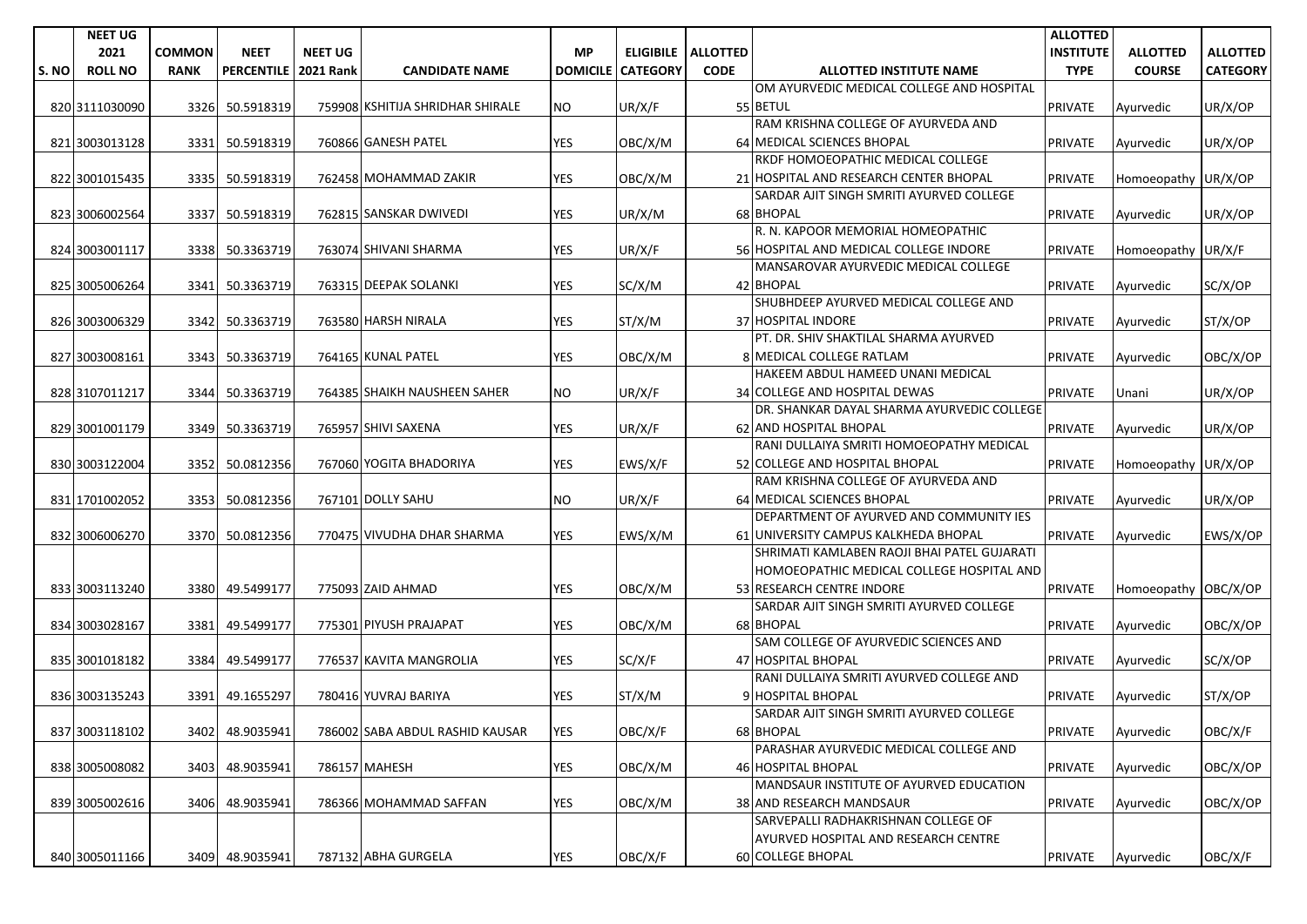|       | <b>NEET UG</b> |               |                   |                  |                             |                 |                 |                    |                                             | <b>ALLOTTED</b>  |                      |                 |
|-------|----------------|---------------|-------------------|------------------|-----------------------------|-----------------|-----------------|--------------------|---------------------------------------------|------------------|----------------------|-----------------|
|       | 2021           | <b>COMMON</b> | <b>NEET</b>       | <b>NEET UG</b>   |                             | <b>MP</b>       |                 | ELIGIBILE ALLOTTED |                                             | <b>INSTITUTE</b> | <b>ALLOTTED</b>      | <b>ALLOTTED</b> |
| S. NO | <b>ROLL NO</b> | <b>RANK</b>   | <b>PERCENTILE</b> | <b>2021 Rank</b> | <b>CANDIDATE NAME</b>       | <b>DOMICILE</b> | <b>CATEGORY</b> | <b>CODE</b>        | <b>ALLOTTED INSTITUTE NAME</b>              | <b>TYPE</b>      | <b>COURSE</b>        | <b>CATEGORY</b> |
|       |                |               |                   |                  |                             |                 |                 |                    | R. N. KAPOOR MEMORIAL HOMEOPATHIC           |                  |                      |                 |
|       | 841 3003114243 | 3417          | 48.637838         |                  | 792948 DEEPALI PANCHAL      | <b>YES</b>      | OBC/X/F         |                    | 56 HOSPITAL AND MEDICAL COLLEGE INDORE      | <b>PRIVATE</b>   | Homoeopathy OBC/X/F  |                 |
|       |                |               |                   |                  |                             |                 |                 |                    | RKDF HOMOEOPATHIC MEDICAL COLLEGE           |                  |                      |                 |
|       | 842 3003027570 | 3424          | 48.3610735        |                  | 795210 SHUBHAM              | YES             | OBC/X/M         |                    | 21 HOSPITAL AND RESEARCH CENTER BHOPAL      | <b>PRIVATE</b>   | Homoeopathy OBC/X/OP |                 |
|       |                |               |                   |                  |                             |                 |                 |                    | DR. SHANKAR DAYAL SHARMA AYURVEDIC COLLEGE  |                  |                      |                 |
|       | 843 3003106185 | 3436          | 47.6597078        |                  | 802187 RIYA RAWAT           | <b>YES</b>      | ST/X/F          |                    | 62 AND HOSPITAL BHOPAL                      | <b>PRIVATE</b>   | Ayurvedic            | ST/X/F          |
|       |                |               |                   |                  |                             |                 |                 |                    | PT. DR. SHIV SHAKTILAL SHARMA AYURVED       |                  |                      |                 |
|       | 844 3003004326 |               | 3438 47.6597078   |                  | 803174 FAIZ SHEIKH          | <b>YES</b>      | OBC/X/M         |                    | 8 MEDICAL COLLEGE RATLAM                    | <b>PRIVATE</b>   | Ayurvedic            | OBC/X/OP        |
|       |                |               |                   |                  |                             |                 |                 |                    | PT. DR. SHIV SHAKTILAL SHARMA AYURVED       |                  |                      |                 |
|       | 845 3001014350 | 3439          | 47.6597078        |                  | 804407 ANJALI DUSHAD        | <b>YES</b>      | SC/X/F          |                    | 8 MEDICAL COLLEGE RATLAM                    | <b>PRIVATE</b>   | Ayurvedic            | SC/X/F          |
|       | 846 3001011037 | 3446          | 47.6597078        |                  | 807203 VISHAKHA ROHIT       | <b>YES</b>      | SC/X/F          |                    | 45 L.N. AYURVED COLLEGE AND HOSPITAL BHOPAL | <b>PRIVATE</b>   | Ayurvedic            | SC/X/OP         |
|       |                |               |                   |                  |                             |                 |                 |                    | SHUBHDEEP AYURVED MEDICAL COLLEGE AND       |                  |                      |                 |
|       | 847 3003106237 | 3452          | 47.3814539        |                  | 808705 MADHUSUDAN BHILALA   | <b>YES</b>      | ST/X/M          |                    | 37 HOSPITAL INDORE                          | <b>PRIVATE</b>   | Ayurvedic            | ST/X/OP         |
|       |                |               |                   |                  |                             |                 |                 |                    | MANDSAUR INSTITUTE OF AYURVED EDUCATION     |                  |                      |                 |
|       | 848 3001006193 | 3455          | 47.3814539        |                  | 809458 SHRISTI PADADE       | <b>YES</b>      | SC/X/F          |                    | 38 AND RESEARCH MANDSAUR                    | <b>PRIVATE</b>   | Ayurvedic            | SC/X/F          |
|       |                |               |                   |                  |                             |                 |                 |                    | SHIVANG HOMOEOPATHIC MEDICAL COLLEGE        |                  |                      |                 |
|       | 849 3003107016 | 3459          | 47.3814539        |                  | 811842 SANDEEP PATIDAR      | YES             | OBC/X/M         |                    | 20 BHOPAL                                   | <b>PRIVATE</b>   | Homoeopathy OBC/X/OP |                 |
|       |                |               |                   |                  |                             |                 |                 |                    | DR. SHANKAR DAYAL SHARMA AYURVEDIC COLLEGE  |                  |                      |                 |
|       | 850 3004001113 | 3462          | 47.099509         |                  | 813497 SWARNA LATA KORI     | <b>YES</b>      | SC/X/F          |                    | 62 AND HOSPITAL BHOPAL                      | <b>PRIVATE</b>   | Ayurvedic            | SC/X/F          |
|       | 851 3005002804 | 3472          | 46.8221616        |                  | 817229 AYSHA MANSURI        | <b>YES</b>      | OBC/X/F         |                    | 66 SCHOOL OF AYURVEDA AND SIDDHA SEHORE     | <b>PRIVATE</b>   | Ayurvedic            | OBC/X/F         |
|       |                |               |                   |                  |                             |                 |                 |                    | DEPARTMENT OF AYURVED AND COMMUNITY IES     |                  |                      |                 |
|       | 852 3004009081 | 3473          | 46.8221616        |                  | 817264 ASIF ALI             | <b>YES</b>      | OBC/X/M         |                    | 61 UNIVERSITY CAMPUS KALKHEDA BHOPAL        | <b>PRIVATE</b>   | Ayurvedic            | OBC/X/OP        |
|       |                |               |                   |                  |                             |                 |                 |                    | SARVEPALLI RADHAKRISHNAN COLLEGE OF         |                  |                      |                 |
|       |                |               |                   |                  |                             |                 |                 |                    | AYURVED HOSPITAL AND RESEARCH CENTRE        |                  |                      |                 |
|       | 853 3111018177 | 3484          | 46.8221616        |                  | 820688 TANAVI DHOTE         | <b>YES</b>      | OBC/X/F         |                    | <b>60 COLLEGE BHOPAL</b>                    | <b>PRIVATE</b>   | Ayurvedic            | OBC/X/F         |
|       |                |               |                   |                  |                             |                 |                 |                    | PARASHAR AYURVEDIC MEDICAL COLLEGE AND      |                  |                      |                 |
|       | 854 3001006326 | 3487          | 46.5172285        |                  | 821434 MANU PAWAR           | <b>YES</b>      | OBC/X/M         |                    | 46 HOSPITAL BHOPAL                          | <b>PRIVATE</b>   | Ayurvedic            | OBC/X/OP        |
|       |                |               |                   |                  |                             |                 |                 |                    | SARDAR PATEL AYURVEDIC MEDICAL COLLEGE AND  |                  |                      |                 |
|       | 855 3004021140 | 3488          | 46.5172285        |                  | 821573 ANKUL KUMAR JIBHKATE | <b>YES</b>      | OBC/X/M         |                    | 65 HOSPITAL BALAGHAT                        | <b>PRIVATE</b>   | Ayurvedic            | OBC/X/OP        |
|       |                |               |                   |                  |                             |                 |                 |                    | SHUBHDEEP AYURVED MEDICAL COLLEGE AND       |                  |                      |                 |
|       | 856 3003101381 | 3490          | 46.5172285        |                  | 822230 PRIYA SENANI         | <b>YES</b>      | ST/X/F          |                    | 37 HOSPITAL INDORE                          | <b>PRIVATE</b>   | Ayurvedic            | ST/X/F          |
|       |                |               |                   |                  |                             |                 |                 |                    | VEENA VADINI AYURVED COLLEGE AND HOSPITAL   |                  |                      |                 |
|       | 857 3003133330 | 3499          | 46.5172285        |                  | 824442 BASANTSINGH NALWAYA  | YES             | ST/X/M          |                    | 10 BHOPAL                                   | <b>PRIVATE</b>   | Ayurvedic            | ST/X/OP         |
|       |                |               |                   |                  |                             |                 |                 |                    | OM AYURVEDIC MEDICAL COLLEGE AND HOSPITAL   |                  |                      |                 |
|       | 858 3001017023 | 3500          | 46.5172285        |                  | 824745 BHARAT CHADHOKAR     | <b>YES</b>      | OBC/X/M         |                    | 55 BETUL                                    | <b>PRIVATE</b>   | Ayurvedic            | OBC/X/OP        |
|       |                |               |                   |                  |                             |                 |                 |                    | ANUSHREE HOMOEOPATHIC MEDICAL COLLEGE       |                  |                      |                 |
|       | 859 3001020327 | 3504          | 46.0751434        |                  | 826031 POONAM BAIRAGI       | <b>YES</b>      | OBC/X/F         |                    | 24 JABALPUR                                 | PRIVATE          | Homoeopathy OBC/X/F  |                 |
|       |                |               |                   |                  |                             |                 |                 |                    | POORNAYU AYURVED CHIKITSALAYA EVAM          |                  |                      |                 |
|       |                |               |                   |                  |                             |                 |                 |                    | ANUSANDHAN VIDYAPEETH GIRLS COLLEGE         |                  |                      |                 |
|       | 860 3004031072 | 3516          | 46.0751434        |                  | 832368 AAYUSHI PAROCHE      | YES             | SC/X/F          |                    | 58 JABALPUR                                 | PRIVATE          | Ayurvedic            | SC/X/F          |
|       |                |               |                   |                  |                             |                 |                 |                    | PARASHAR AYURVEDIC MEDICAL COLLEGE AND      |                  |                      |                 |
|       | 861 3003014297 | 3522          | 45.7825138        |                  | 833531 MANSI SAHU           | YES             | OBC/X/F         |                    | 46 HOSPITAL BHOPAL                          | <b>PRIVATE</b>   | Ayurvedic            | OBC/X/F         |
|       |                |               |                   |                  |                             |                 |                 |                    | VEENA VADINI AYURVED COLLEGE AND HOSPITAL   |                  |                      |                 |
|       | 862 3004012087 | 3531          | 45.4984967        |                  | 837433 SONAM HATWAR         | YES             | OBC/X/F         |                    | 10 BHOPAL                                   | <b>PRIVATE</b>   | Ayurvedic            | OBC/X/F         |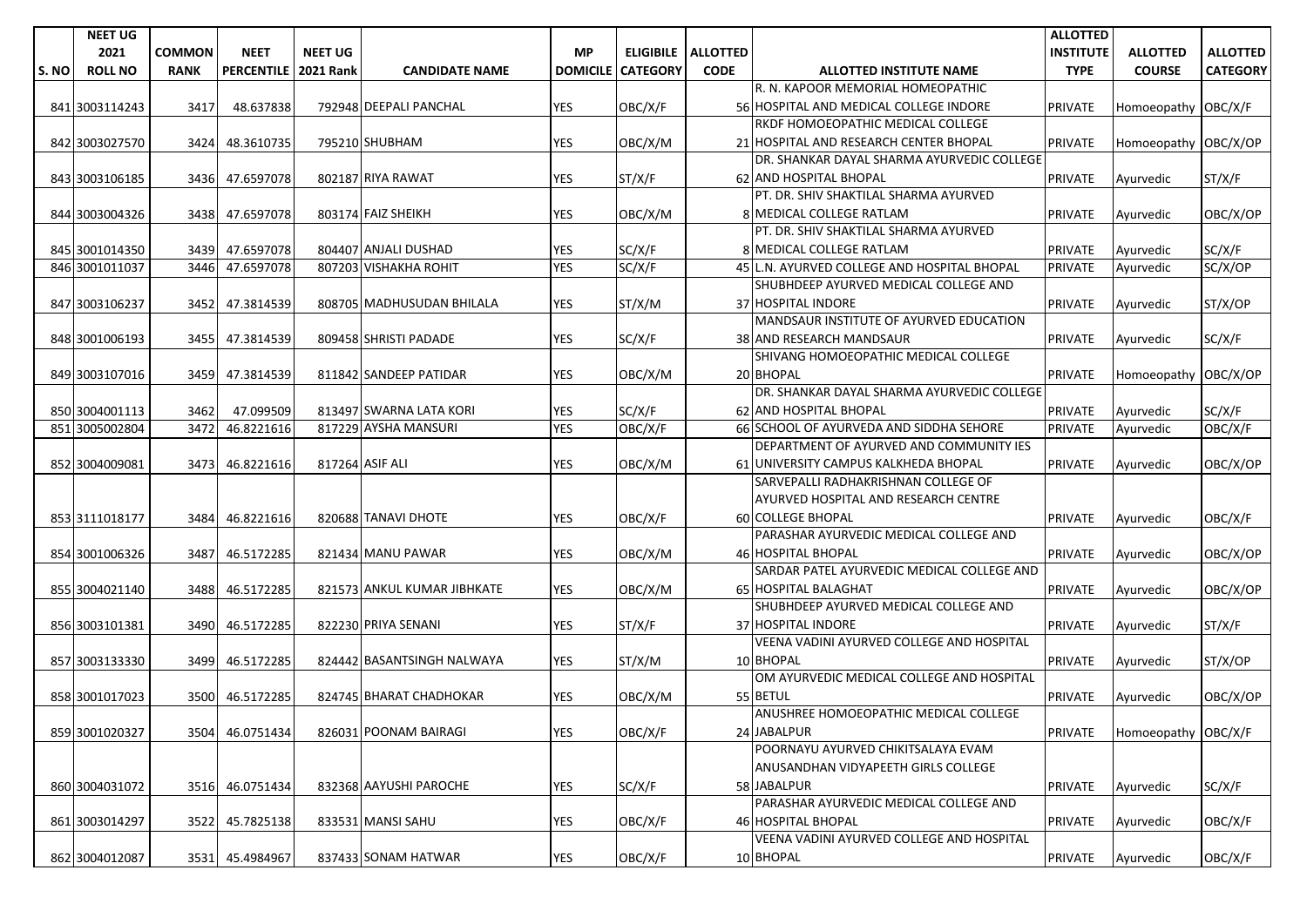|       | <b>NEET UG</b> |               |                      |                |                             |                 |                 |                      |                                            | <b>ALLOTTED</b>  |                      |                 |
|-------|----------------|---------------|----------------------|----------------|-----------------------------|-----------------|-----------------|----------------------|--------------------------------------------|------------------|----------------------|-----------------|
|       | 2021           | <b>COMMON</b> | <b>NEET</b>          | <b>NEET UG</b> |                             | <b>MP</b>       |                 | ELIGIBILE   ALLOTTED |                                            | <b>INSTITUTE</b> | <b>ALLOTTED</b>      | <b>ALLOTTED</b> |
| S. NO | <b>ROLL NO</b> | <b>RANK</b>   | PERCENTILE 2021 Rank |                | <b>CANDIDATE NAME</b>       | <b>DOMICILE</b> | <b>CATEGORY</b> | <b>CODE</b>          | <b>ALLOTTED INSTITUTE NAME</b>             | <b>TYPE</b>      | <b>COURSE</b>        | <b>CATEGORY</b> |
|       |                |               |                      |                |                             |                 |                 |                      | VEENA VADINI AYURVED COLLEGE AND HOSPITAL  |                  |                      |                 |
|       | 863 3004019199 | 3532          | 45.4984967           |                | 837784 SHIWANSHU SINGH      | <b>YES</b>      | ST/X/M          |                      | 10 BHOPAL                                  | <b>PRIVATE</b>   | Ayurvedic            | ST/X/OP         |
|       |                |               |                      |                |                             |                 |                 |                      | RANI DULLAIYA SMRITI HOMOEOPATHY MEDICAL   |                  |                      |                 |
|       | 864 3003106384 | 3539          | 45.199003            |                | 841745 DEEPAK BAMNIYA       | YES             | SC/X/M          |                      | 52 COLLEGE AND HOSPITAL BHOPAL             | <b>PRIVATE</b>   | Homoeopathy SC/X/OP  |                 |
|       |                |               |                      |                |                             |                 |                 |                      | DEPARTMENT OF AYURVED AND COMMUNITY IES    |                  |                      |                 |
|       | 865 3003139012 | 3541          | 45.199003            |                | 841964 HARSH KUSHWAH        | <b>YES</b>      | OBC/X/M         |                      | 61 UNIVERSITY CAMPUS KALKHEDA BHOPAL       | <b>PRIVATE</b>   | Ayurvedic            | OBC/X/OP        |
|       |                |               |                      |                |                             |                 |                 |                      | R. N. KAPOOR MEMORIAL HOMEOPATHIC          |                  |                      |                 |
|       | 866 3003031153 | 3565          | 44.4102176           |                | 851422 BHAVNA PARMAR        | YES             | OBC/X/F         |                      | 56 HOSPITAL AND MEDICAL COLLEGE INDORE     | <b>PRIVATE</b>   | Homoeopathy OBC/X/F  |                 |
|       |                |               |                      |                |                             |                 |                 |                      | DEPARTMENT OF AYURVED AND COMMUNITY IES    |                  |                      |                 |
|       | 867 3001012128 | 3568          | 44.4102176           |                | 851829 ROHIT VISHWAKARMA    | <b>YES</b>      | OBC/X/M         |                      | 61 UNIVERSITY CAMPUS KALKHEDA BHOPAL       | <b>PRIVATE</b>   | Ayurvedic            | OBC/X/OP        |
|       |                |               |                      |                |                             |                 |                 |                      | MANDSAUR INSTITUTE OF AYURVED EDUCATION    |                  |                      |                 |
|       | 868 3003103460 | 3586          | 44.4102176           |                | 856732 ANSH PATIDAR         | <b>YES</b>      | OBC/X/M         |                      | 38 AND RESEARCH MANDSAUR                   | <b>PRIVATE</b>   | Ayurvedic            | OBC/X/OP        |
|       |                |               |                      |                |                             |                 |                 |                      | FACULTY OF AYURVED MANSAROVAR GLOBAL       |                  |                      |                 |
|       | 869 3001034140 | 3596          | 44.1072919           |                | 858934 NEETA SONARE         | YES             | SC/X/F          |                      | 59 UNIVERSITY BILKISGANJ SEHORE            | <b>PRIVATE</b>   | Ayurvedic            | SC/X/F          |
|       |                |               |                      |                |                             |                 |                 |                      | POORNAYU AYURVED CHIKITSALAYA EVAM         |                  |                      |                 |
|       |                |               |                      |                |                             |                 |                 |                      | ANUSANDHAN VIDYAPEETH GIRLS COLLEGE        |                  |                      |                 |
|       | 870 3003014006 | 3599          | 44.1072919           |                | 861528 ANUSHKA PAWAR        | <b>YES</b>      | OBC/X/F         |                      | 58 JABALPUR                                | <b>PRIVATE</b>   | Ayurvedic            | OBC/X/OP        |
|       |                |               |                      |                |                             |                 |                 |                      | NARAYAN SHRI HOMOEOPATHIC MEDICAL COLLEGE  |                  |                      |                 |
|       | 871 3003134191 | 3603          | 43.8012579           |                | 863441 MEET VERMA           | <b>YES</b>      | OBC/X/M         |                      | <b>16 AND HOSPITAL BHOPAL</b>              | <b>PRIVATE</b>   | Homoeopathy OBC/X/OP |                 |
|       |                |               |                      |                |                             |                 |                 |                      | MANDSAUR INSTITUTE OF AYURVED EDUCATION    |                  |                      |                 |
|       | 872 3003001316 | 3612          | 43.8012579           |                | 865335 HARSHIT PATIDAR      | YES             | OBC/X/M         |                      | 38 AND RESEARCH MANDSAUR                   | <b>PRIVATE</b>   | Ayurvedic            | OBC/X/OP        |
|       |                |               |                      |                |                             |                 |                 |                      | PARASHAR AYURVEDIC MEDICAL COLLEGE AND     |                  |                      |                 |
|       | 873 3111131121 | 3615          | 43.8012579           |                | 865759 SAMEER GOUPALE       | <b>YES</b>      | OBC/X/M         |                      | 46 HOSPITAL BHOPAL                         | <b>PRIVATE</b>   | Ayurvedic            | OBC/X/OP        |
|       |                |               |                      |                |                             |                 |                 |                      | DR. SHANKAR DAYAL SHARMA AYURVEDIC COLLEGE |                  |                      |                 |
|       | 874 3003008055 | 3617          | 43.8012579           |                | 865985 ARYAN CHAKARDE       | <b>YES</b>      | SC/X/M          |                      | 62 AND HOSPITAL BHOPAL                     | <b>PRIVATE</b>   | Ayurvedic            | SC/X/OP         |
|       |                |               |                      |                |                             |                 |                 |                      | POORNAYU AYURVED CHIKITSALAYA EVAM         |                  |                      |                 |
|       |                |               |                      |                |                             |                 |                 |                      | ANUSANDHAN VIDYAPEETH GIRLS COLLEGE        |                  |                      |                 |
|       | 875 3111012325 | 3622          | 43.4943821           |                | 871012 KAMAKSHI DESHMUKH    | <b>YES</b>      | OBC/X/F         |                      | 58 JABALPUR                                | <b>PRIVATE</b>   | Ayurvedic            | OBC/X/OP        |
|       |                |               |                      |                |                             |                 |                 |                      | SAM COLLEGE OF AYURVEDIC SCIENCES AND      |                  |                      |                 |
|       | 876 3001029593 | 3625          | 43.1572008           |                | 872645 ASHVINI CHOUHAN      | <b>YES</b>      | SC/X/F          |                      | 47 HOSPITAL BHOPAL                         | <b>PRIVATE</b>   | Ayurvedic            | SC/X/OP         |
|       |                |               |                      |                |                             |                 |                 |                      | OM AYURVEDIC MEDICAL COLLEGE AND HOSPITAL  |                  |                      |                 |
|       | 877 3003101396 | 3635          | 43.1572008           |                | 877204 HARISH KAG           | YES             | OBC/X/M         |                      | 55 BETUL                                   | <b>PRIVATE</b>   | Ayurvedic            | OBC/X/OP        |
|       |                |               |                      |                |                             |                 |                 |                      | RAM KRISHNA COLLEGE OF AYURVEDA AND        |                  |                      |                 |
|       | 878 3003119213 | 3641          | 42.6355962           |                | 881177 YOGENDRA NAGAR       | YES             | OBC/X/M         |                      | 64 MEDICAL SCIENCES BHOPAL                 | <b>PRIVATE</b>   | Ayurvedic            | OBC/X/OP        |
|       |                |               |                      |                |                             |                 |                 |                      | POORNAYU AYURVED CHIKITSALAYA EVAM         |                  |                      |                 |
|       |                |               |                      |                |                             |                 |                 |                      | ANUSANDHAN VIDYAPEETH GIRLS COLLEGE        |                  |                      |                 |
|       | 879 3111119250 | 3650          | 42.6355962           |                | 885322 KAJAL MAHESH KATRE   | <b>YES</b>      | OBC/X/F         |                      | 58 JABALPUR                                | PRIVATE          | Ayurvedic            | OBC/X/OP        |
|       |                |               |                      |                |                             |                 |                 |                      | MANDSAUR INSTITUTE OF AYURVED EDUCATION    |                  |                      |                 |
|       | 880 3003023165 |               | 3670 41.6739786      |                | 896920 AMIT PATEL           | <b>YES</b>      | OBC/X/M         |                      | 38 AND RESEARCH MANDSAUR                   | PRIVATE          | Ayurvedic            | OBC/X/OP        |
|       |                |               |                      |                |                             |                 |                 |                      | DR. SHANKAR DAYAL SHARMA AYURVEDIC COLLEGE |                  |                      |                 |
|       | 881 3001031423 | 3671          | 41.6739786           |                | 897000 NIKITA LODHI         | YES             | OBC/X/F         |                      | 62 AND HOSPITAL BHOPAL                     | PRIVATE          | Ayurvedic            | OBC/X/F         |
|       |                |               |                      |                |                             |                 |                 |                      | IGM HOMOEOPATHIC MEDICAL COLLEGE HOSPITAL  |                  |                      |                 |
|       | 882 3003118268 | 3672          | 41.6739786           |                | 897217 PRABHAT KUMAR BAGANA | YES             | SC/X/M          |                      | 22 AND RESEARCH CENTRE DHAR                | <b>PRIVATE</b>   | Homoeopathy SC/X/OP  |                 |
|       |                |               |                      |                |                             |                 |                 |                      | SARDAR AJIT SINGH SMRITI AYURVED COLLEGE   |                  |                      |                 |
|       | 883 3005008067 |               | 3678 41.6739786      |                | 900438 ASHWINI SEN          | YES             | OBC/X/M         |                      | 68 BHOPAL                                  | <b>PRIVATE</b>   | Ayurvedic            | OBC/X/OP        |